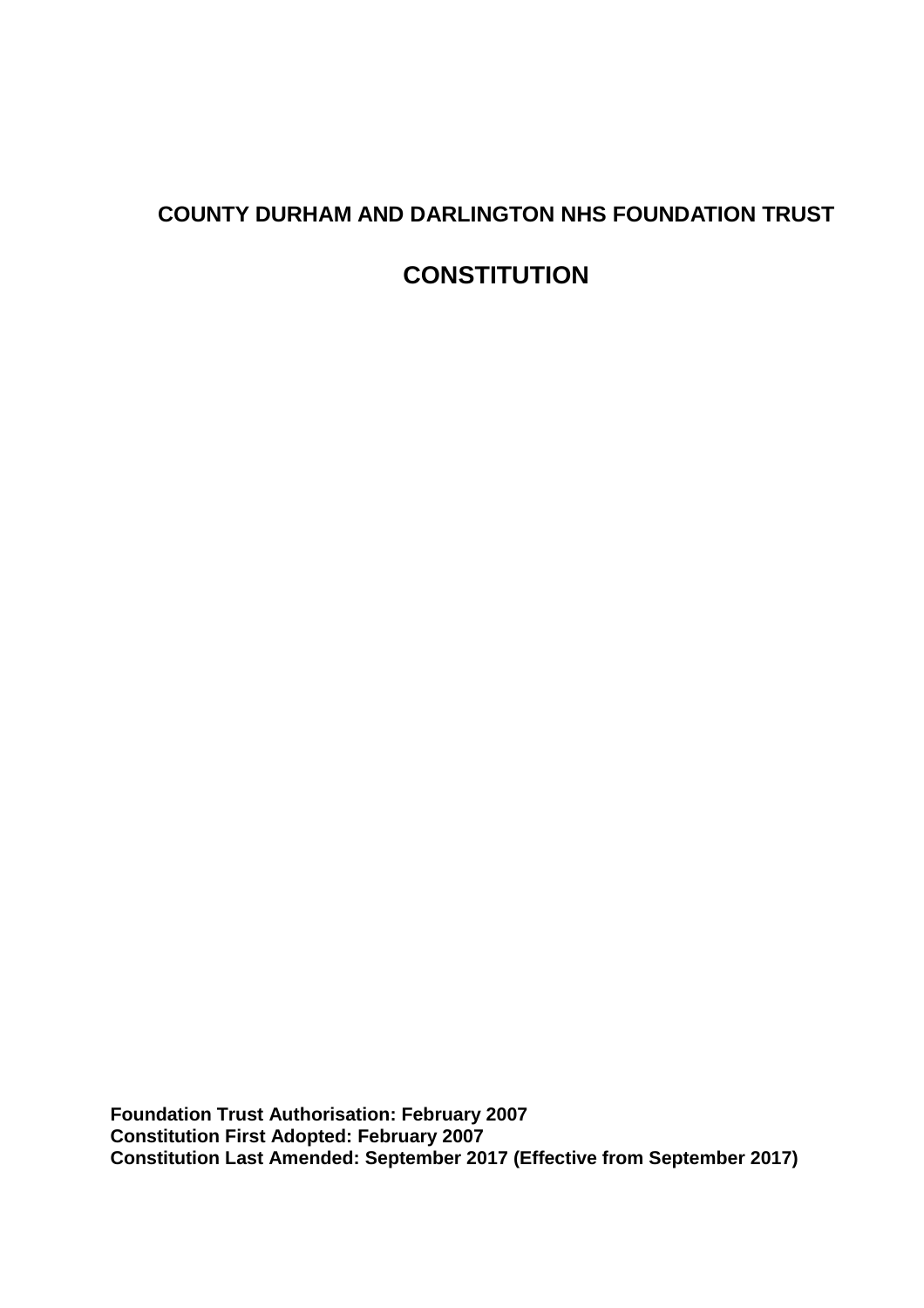# **TABLE OF CONTENTS**

--------------------------------

| Paragraph<br>Page |                                                                                |                                       |
|-------------------|--------------------------------------------------------------------------------|---------------------------------------|
| 1.                | Interpretation and definitions                                                 | 4                                     |
| 2.                | Name                                                                           | 4                                     |
| 3.                | Principal purpose                                                              | $\overline{4}$                        |
| 4.                | Powers                                                                         | 5                                     |
| 5.                | Membership and constituencies                                                  | $\mathbf 5$                           |
| 6.                | Application for membership                                                     | 5                                     |
| 7.                | <b>Public Constituency</b>                                                     | 5                                     |
| 8.                | <b>Staff Constituency</b>                                                      | $\bf 5$                               |
| 9.                | Patients' Constituency                                                         | $\,6$                                 |
| 10.               | Restriction on membership                                                      |                                       |
| 11.               | <b>Annual Members' Meeting</b>                                                 | $\begin{array}{c} 6 \\ 7 \end{array}$ |
| 12.               | Council of Governors - composition and role                                    | $\overline{7}$                        |
| 13.               | Council of Governors – election of governors                                   |                                       |
| 14.               | <b>Council of Governors - tenure</b>                                           | $\begin{array}{c} 8 \\ 8 \end{array}$ |
| 15.               | Council of Governors - disqualification and removal                            | $\boldsymbol{9}$                      |
| 16.               | Council of Governors – meetings of governors                                   | 10                                    |
| 17.               | Council of Governors – standing orders                                         | 10                                    |
| 18.               | Council of Governors - conflicts of interest of governors                      | 10                                    |
| 19.               | Council of Governors – travel expenses                                         | 10                                    |
| 20.               | Board of Directors – composition                                               | 10                                    |
| 21.               | Board of Directors – general duty                                              | 11                                    |
| 22.               | Board of Directors - qualification for appointment as a non-executive director | 11                                    |
| 23.               | Board of Directors – appointment and removal of chairman and other             |                                       |
|                   | non-executive directors                                                        | 11                                    |
| 24.               | Board of Directors - appointment of vice chairman                              | 11                                    |
| 25.               | Board of Directors - appointment and removal of the Chief Executive            |                                       |
|                   | and other executive directors                                                  | 11                                    |
| 26.               | Board of Directors - disqualification                                          | 11                                    |
| 27.               | Board of Directors – meetings                                                  | 12                                    |
| 28.               | Board of Directors – standing orders                                           | 12                                    |
| 29.               | Board of Directors - conflicts of interest of directors                        | 12                                    |
| 30.               | Board of Directors – remuneration and terms of office                          | 13                                    |
| 31.               | Registers                                                                      | 14                                    |
| 32.               | Admission to and removal from the registers                                    | 14                                    |
| 33.               | Registers - inspection and copies                                              | 14                                    |
| 34.               | Documents available for public inspection                                      | 14                                    |
| 35.               | Auditor                                                                        | 15                                    |
| 36.               | Audit committee                                                                | 16                                    |
|                   |                                                                                |                                       |
| 37.               | Accounts                                                                       | 16                                    |
| 38.               | Annual report, forward plans and non-NHS work                                  | 16                                    |
| 39.               | Presentation of the annual accounts and reports to the governors               |                                       |
|                   | and members                                                                    | 17                                    |
| 40.               | Instruments                                                                    | 17                                    |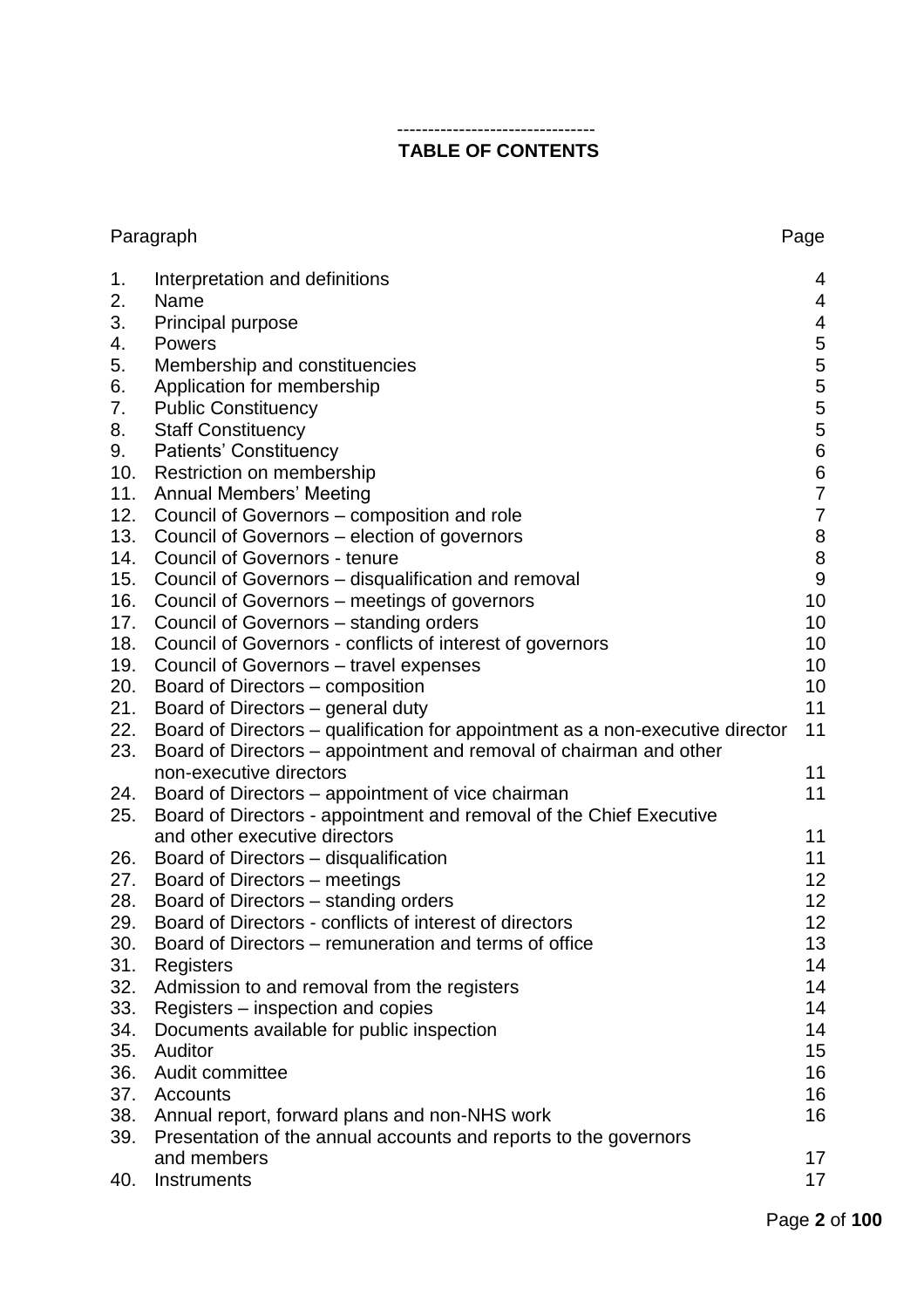| 41. | Indemnity                                                | 17  |
|-----|----------------------------------------------------------|-----|
| 42. | <b>Dispute Resolution</b>                                | 17  |
|     | 43. Amendment of the constitution                        | 17  |
|     | 44. Mergers etc. and significant transactions            | 18  |
|     | ANNEX 1 - THE PUBLIC CONSTITUENCY                        | 19  |
|     | ANNEX 2 - THE STAFF CONSTITUENCY                         | 20  |
|     | ANNEX 3 - COMPOSITION OF COUNCIL OF GOVERNORS            | 21  |
|     | ANNEX 4 - THE MODEL ELECTION RULES                       | 23  |
|     | ANNEX 5 - STANDING ORDERS FOR THE PRACTICE AND PROCEDURE |     |
|     | OF THE COUNCIL OF GOVERNORS                              | 70  |
|     | ANNEX 6 - STANDING ORDERS FOR THE PRACTICE AND PROCEDURE |     |
|     | OF THE BOARD OF DIRECTORS                                | 83  |
|     | ANNEX 7 - DISPUTE RESOLUTION PROCEDURE                   | 100 |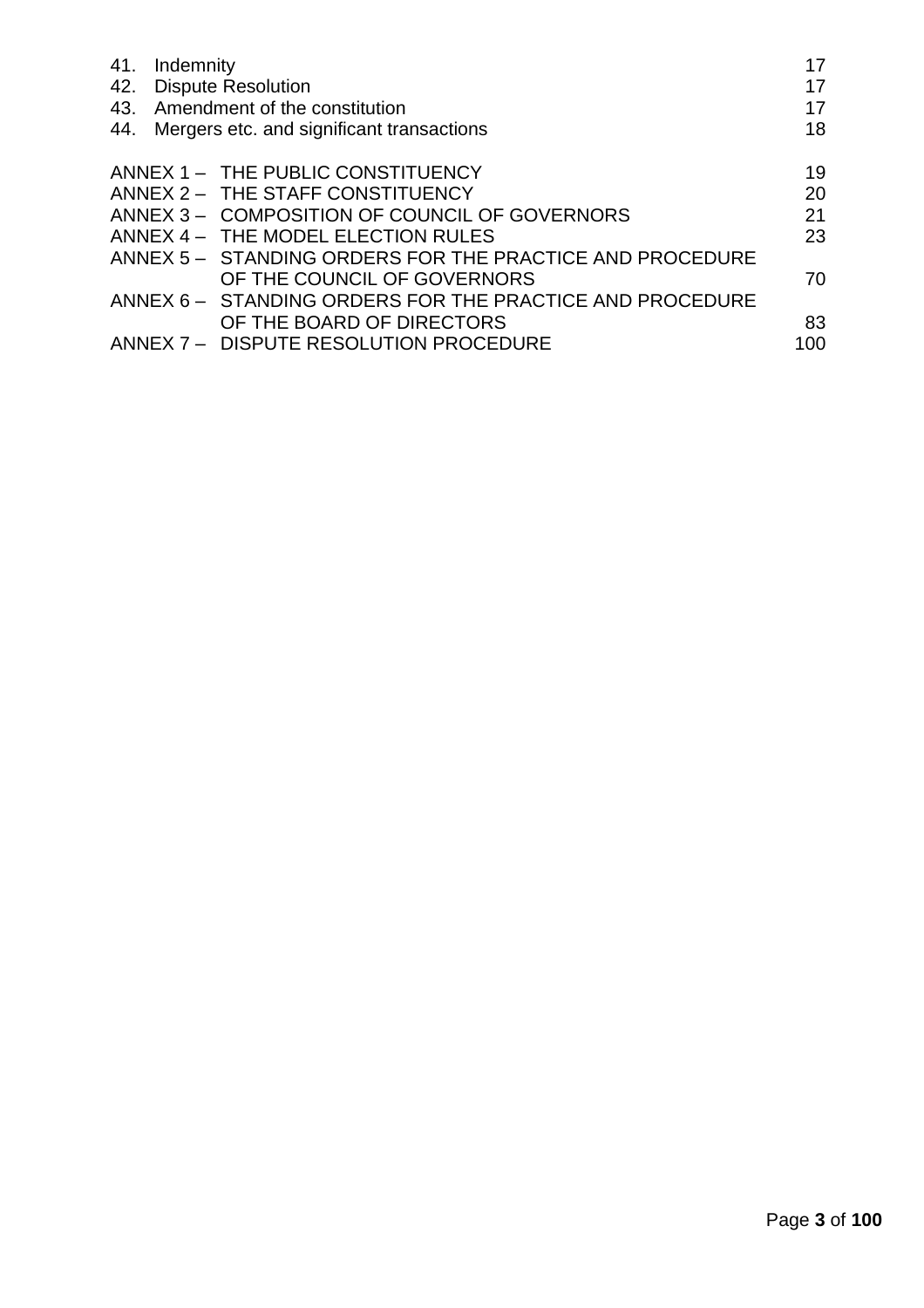# **1.0 Interpretation and definitions**

Unless a contrary intention is evident or the context requires otherwise, words or expressions contained in this constitution shall bear the same meaning as in the National Health Service Act 2006

Words importing the masculine gender only shall include the feminine gender; words importing the singular shall import the plural and vice-versa.

**the 2003 Act** is the Health and Social Care (Community Health and Standards) Act 2003.

**the 2006 Act** is the National Health Service Act 2006.

**the 2012 Act** is the Health and Social Care Act 2012**.**

**constitution** means this constitution and all annexes to it.

**Monitor** is the body corporate known as Monitor as provided by Section 61 of the 2012 Act.

**terms of authorisation** are the terms of authorisation issued by Monitor under Section 6 of the 2003 Act.

**voluntary organisation** is a body, other than a public or local authority, the activities of which are not carried on for profit.

the **Accounting Officer** for the Trust is the Chief Executive of the Trust.

# **2.0 Name**

The name of the foundation trust is County Durham and Darlington NHS Foundation Trust (the Trust).

# **3.0 Principal purpose**

- 3.1 The principal purpose of the Trust is the provision of goods and services for the purposes of the health service in England.
- 3.2 The Trust does not fulfil its principal purpose unless, in each financial year, its total income from the provision of goods and services for the purposes of the health service in England is greater than its total income from the provision of goods and services for any other purposes.
- 3.3 The Trust may provide goods and services for any purposes related to—
	- 3.3.1 the provision of services provided to individuals for or in connection with the prevention, diagnosis or treatment of illness, and
	- 3.3.3 the promotion and protection of public health.
- 3.4 The Trust may also carry on activities other than those mentioned in the above paragraph for the purpose of making additional income available in order better to carry on its principal purpose.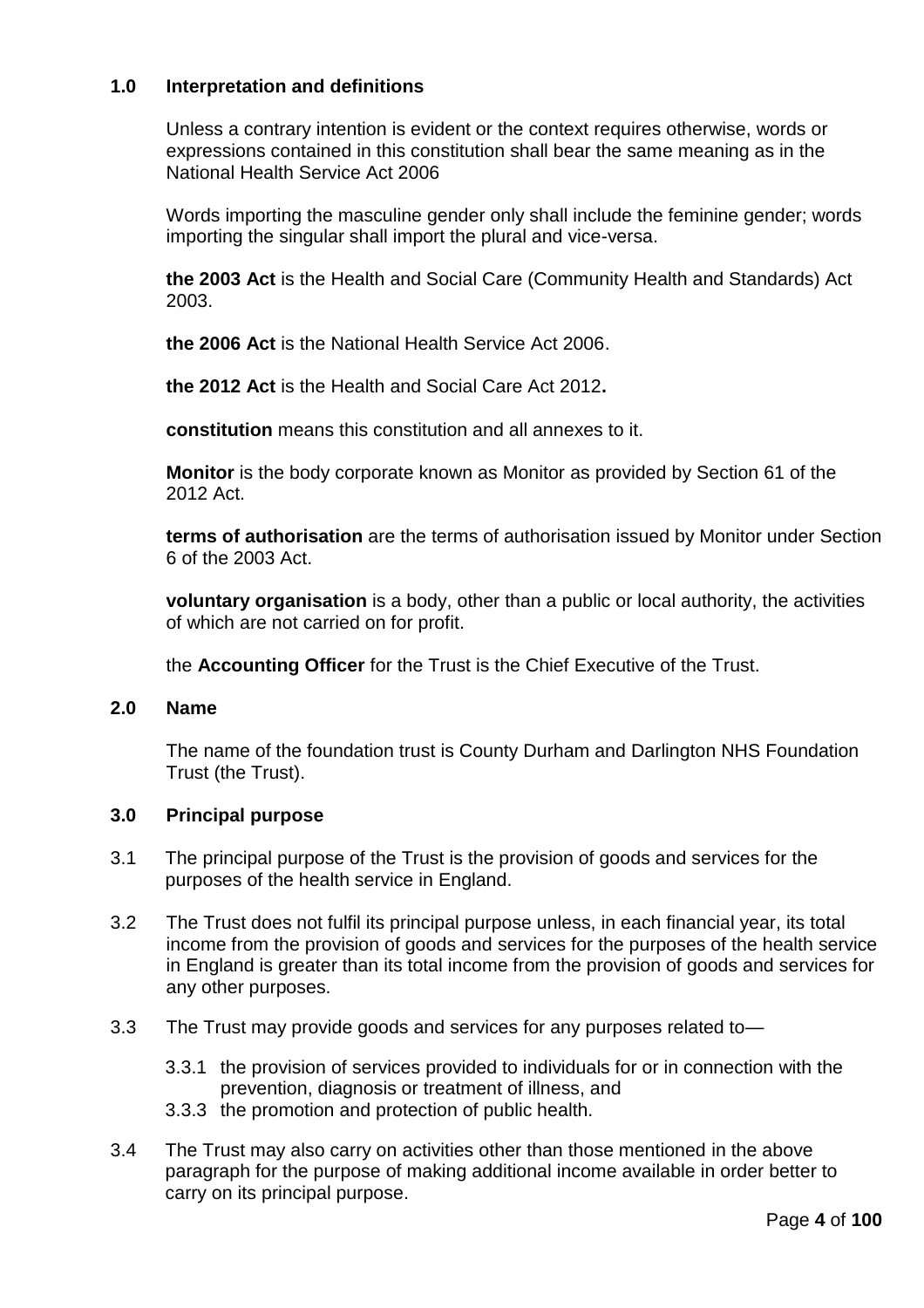# **4.0 Powers**

- 4.1 The powers of the Trust are set out in the 2006 Act subject to any restrictions in the terms of Authorisation.
- 4.2 The powers of the Trust shall be exercised by the Board of Directors on behalf of the Trust.
- 4.3 Any of these powers may be delegated to a committee of directors or to an executive director.

### **5.0 Membership and constituencies**

- 4.1 The Trust shall have members, each of whom shall be a member of one of the following constituencies:
	- 4.1.1 a public constituency
	- 4.2.2 a staff constituency
- 4.2 The Trust will have membership regulations.

# **5.0 Membership and Liability**

The Trust is a legal person and, as such, will be liable for its debts and liabilities. The Trust can, in no way, transfer any of its debts or liabilities onto its members.

### **6.0. Application for membership**

An individual who is eligible to become a member of the Trust may do so on application to the Trust. There will be no charge for membership.

### **7.0 Public Constituency**

- 7.1 The Public Constituency is divided into nine classes. An individual who lives in an area specified in Annex 1 as a class of the public constituency may become or continue as a member of the Trust.
- 7.2 Those individuals who live in an area specified as a class of the public constituency are referred to collectively as the Public Constituency.
- 7.3 The minimum number of members in each class of the Public Constituency is specified in Annex 1.
- 7.4 A class of the Public Constituency may not be sub divided.

# **8.0 Staff Constituency**

- 8.1 An individual who is employed by the Trust and / or a wholly owned subsidiary organisation, under a contract of employment may become or continue as a member of the Trust provided:
	- 8.1.1 he is employed by the Trust and / or a wholly owned subsidiary organisation,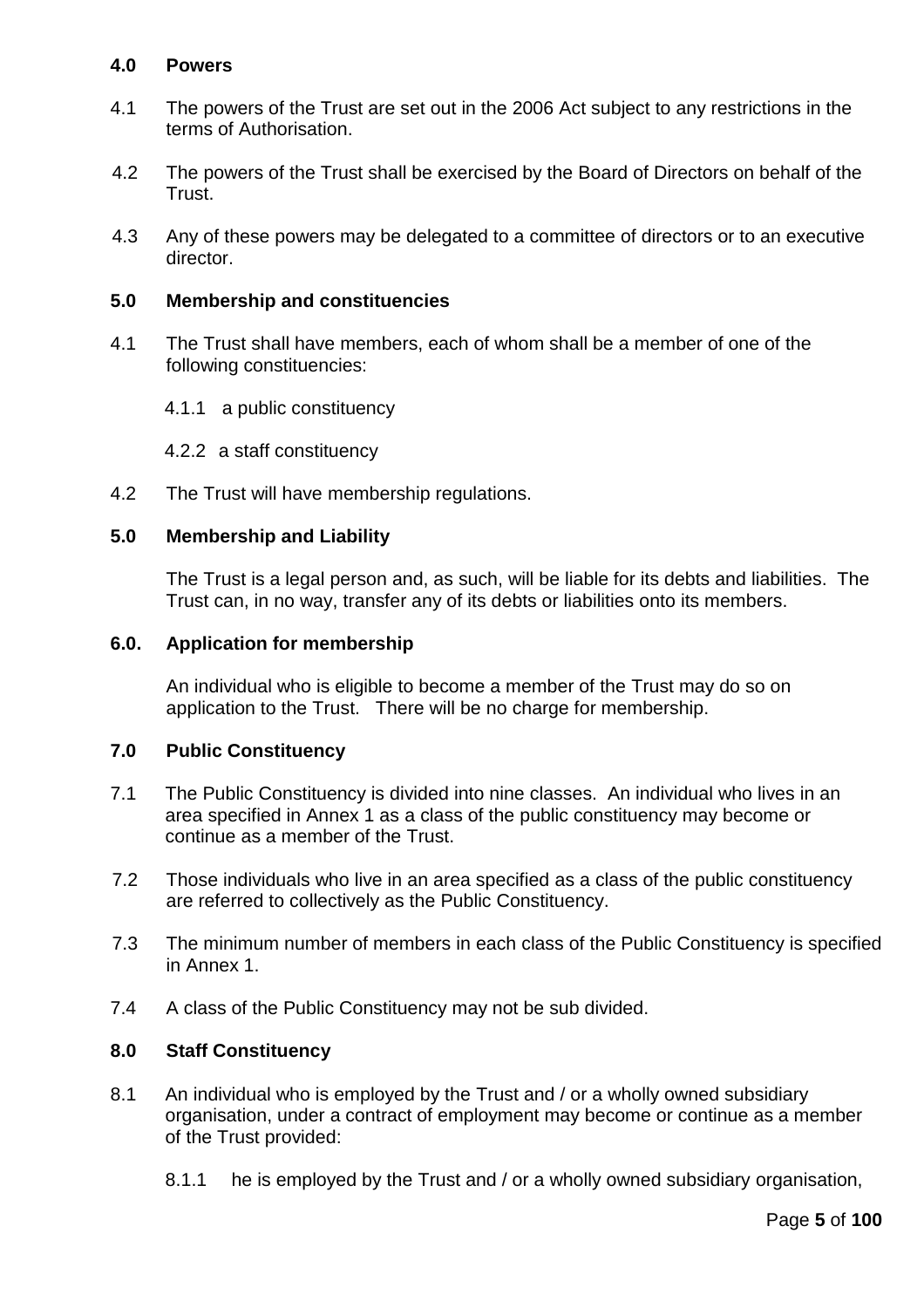under a contract of employment which has no fixed term or has a fixed term of at least 12 months; or

- 8.1.2 he has been continuously employed by the Trust and / or a wholly owned subsidiary organisation, under a contract of employment for at least 12 months.
- 8.2 Individuals who exercise functions for the purposes of the Trust, otherwise than under a contract of employment with the Trust, may become or continue as members of the Staff Constituency provided such individuals have exercised these functions continuously for a period of at least 12 months.
- 8.3 Those individuals who are eligible for membership of the Trust by reason of the previous provisions are referred to collectively as the Staff Constituency.
- 8.4 The Staff Constituency shall be divided into six descriptions of individuals who are eligible for membership of the Staff Constituency, each description of individuals being specified within Annex 2 and being referred to as a class within the Staff Constituency.
- 8.5 The minimum number of members in each class of the Staff Constituency is specified in Annex 2.

# 8.6 **Automatic membership by default – staff**

An individual who is:

8.6.1 eligible to become a member of the Staff Constituency under paragraph 8.1 above, and

8.6.2 invited by the Trust to become a member of the Staff Constituency and a member of the appropriate class within the Staff Constituency, shall become a member of the Trust as a member of the Staff Constituency and appropriate class within the Staff Constituency without an application being made, unless he informs the Trust that he does not wish to do so.

# 8.7 **Membership by Opt In – staff**

Individuals who exercise functions for the purposes of the Trust other than under a contract of employment with the Trust (as outlined in paragraph 8.2 above) will be given the opportunity to be part of the Staff Constituency. They are not automatically members by default but become a member of one of the classes of the Staff Constituency by an opt in process.

# **9.0 Patients' Constituency**

The Trust has no Patients' Constituency.

### **10.0 Restriction on membership**

10.1 An individual who is a member of a constituency, or of a class within a constituency, may not while membership of that constituency or class continues, be a member of any other constituency or class.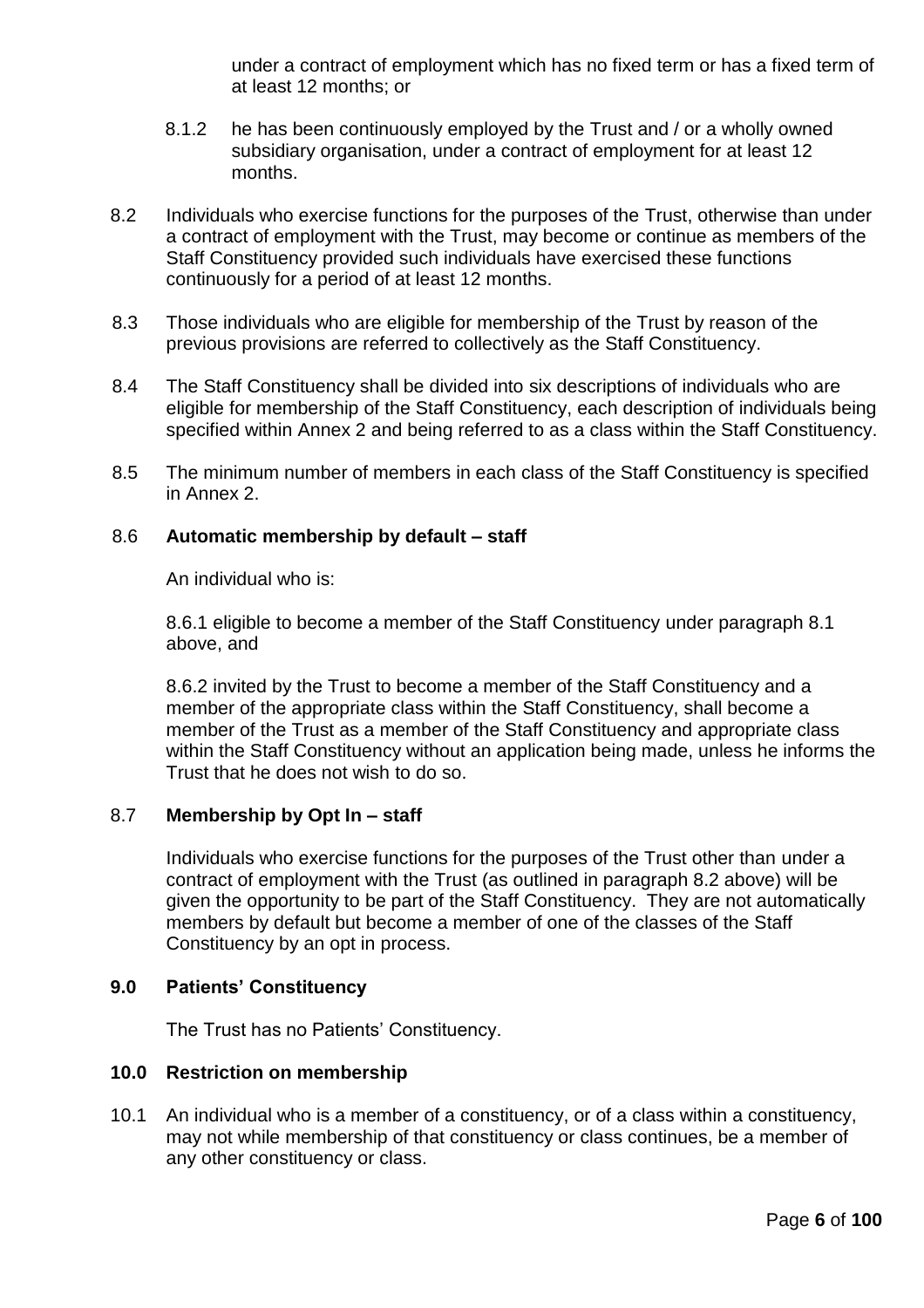- 10.2 An individual who satisfies the criteria for membership of the Staff Constituency may not become or continue as a member of any constituency other than the Staff Constituency.
- 10.3 A member must be an individual. The Trust will not accept corporate bodies for membership.
- 10.4 An individual who has caused harm or causes harm to a NHS staff member, nonexecutive director, governor, patient, carer or registered volunteer whether that be verbal or physical assault, violence or serious harassment or has been issued with a personal safety and security warning by the Trust shall not become or continue to be a member of the Trust.
- 10.5 An individual who has been identified as a vexatious complainant against the Trust may not become or continue to be a member.
- 10.6 An individual who does not uphold the values of the Trust may not become or continue as a member.
- 10.7 Members must be at least 14 years of age at the date of application to become a member.

### **11.0 Annual Members' Meeting**

11.1 The Trust shall hold an annual meeting of its members ("Annual General Meeting"). The Annual General Meeting shall be open to members of the public.

### **12.0. Council of Governors– composition and role**

- 12.1 The Council of Governors shall fulfil the statutory duties set out in the NHS Act 2006 and the Health and Social Care Act (HSCA) 2012. These shall include the general duties of the Council of Governors set out in the HSCA 2012 to hold the Non-Executive Directors, individually and collectively, to account for the performance of the Board of Directors and to represent the interests of the members of the Trust as a whole and the interests of the public.
- 12.2 The Trust is to have a Council of Governors, which shall comprise both elected and appointed governors.
- 12.3 The aggregate number of governors elected from the Public Constituency is to be more than half the total membership of the Council of Governors.
- 12.4 The composition of the Council of Governors is specified in Annex 3.
- 12.5 The members of the Council of Governors, other than the appointed members, shall be chosen by election by their constituency or, where there are classes within a constituency, by their class within that constituency. The number of governors to be elected by each constituency, or, where appropriate, by each class of each constituency, is specified in Annex 3.
- 12.6 The Council of Governors may appoint advisors to assist them. The advisors may not be designated as governors and may not be given voting rights. The appointment of advisors to the Council of Governors must be approved by the Board of Directors.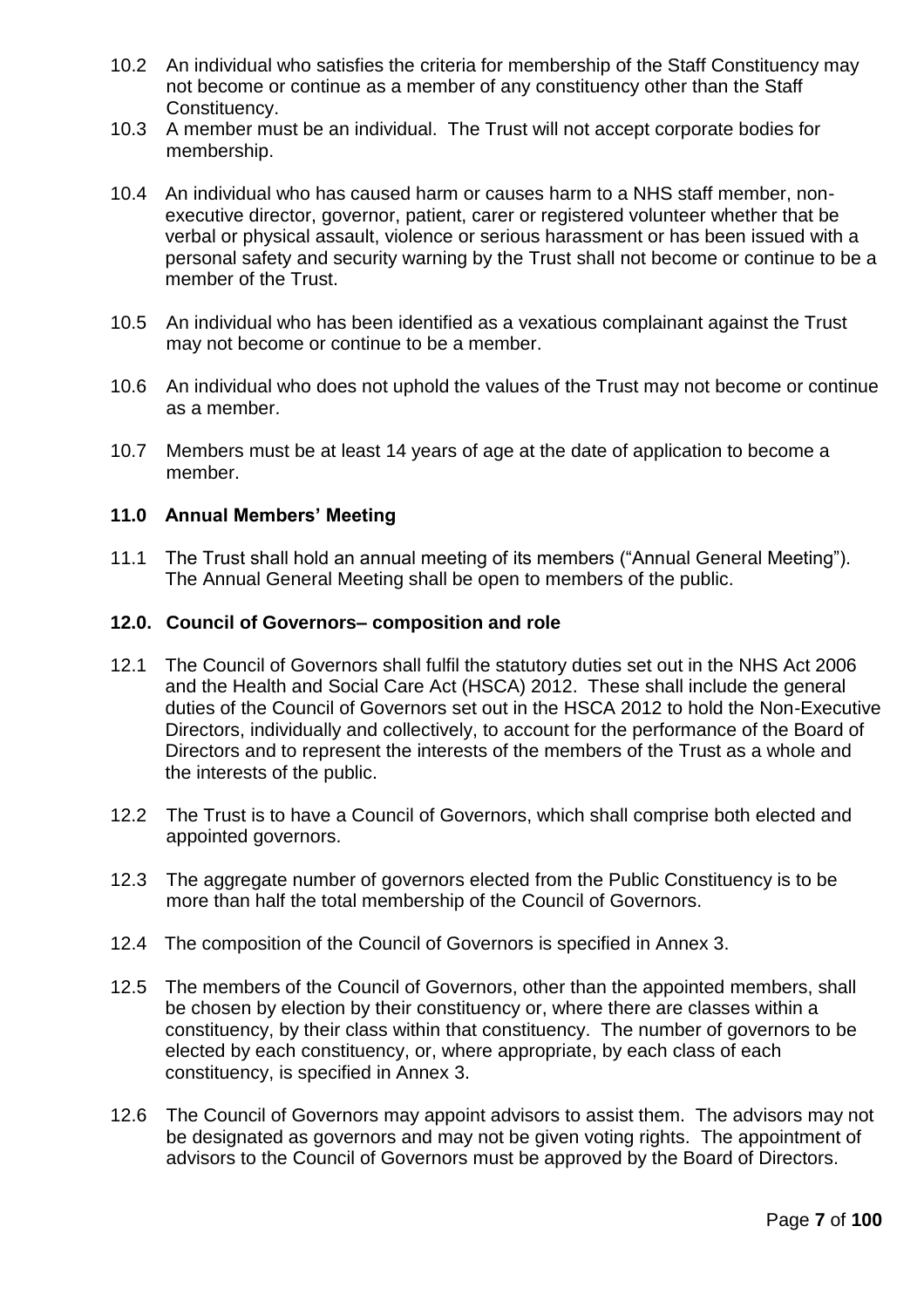# **13.0 Council of Governors– election of governors**

- 13.1 Elections for elected members of the Council of Governors shall be conducted in accordance with the Model Rules for Elections, as may be varied from time to time.
- 13.2 The Model Rules for Elections, as may be varied from time to time, form part of this constitution and are attached at Annex 4.
- 13.3 A variation of the Model Rules, other than a unilateral variation by the Trust, shall not constitute a variation of the terms of this constitution. For the avoidance of doubt, the Trust cannot amend the Model Rules.
- 13.4 Elections for the Council of Governors shall be conducted in accordance with the Model Election Rules at Annex 4 to the Constitution.
- 13.5 An election, if contested, shall be by secret ballot.
- 13.6 A Governor vacancy may be filled within six months of election by appointing the runner up, if there is one. If there is no runner up, or if the vacancy occurs outside this period, the vacancy will be filled at a by-election unless an annual governor election is due to take place within six months of the vacancy arising, in which case the vacancy will be filled at that annual election.
- 13.7 Steps may be taken to encourage members to stand for election in the event that there are insufficient nominations in order to seek to ensure that members have a choice of candidates at an election. Steps may include writing to members of the relevant constituency and engaging with people who may be interested in standing as a governor. Elections would be held when further nominations had been received.

# **14.0 Council of Governors- tenure**

- 14.1 An elected governor may hold office for a period of up to 3 years.
- 14.2 An elected governor shall cease to hold office if he ceases to be a member of the constituency or class by which he was elected.
- 14.3 An elected governor shall be eligible for re-election at the end of his term.
- 14.4 An elected governor may hold office for a maximum of nine years, which need not be consecutive.
- 14.5 Following initial governor elections, in a class of a constituency where there is more than one governor, the sitting governor who was elected with the highest number of votes will be deemed to have been elected for three years. The sitting governor with the second highest number of votes in the initial election will be deemed to have been elected for two years. The sitting governor who was elected with the next highest number of votes will be deemed to have been elected for one year.
- 14.6 In an election where there is more than one vacancy in a class of a constituency, the candidate elected with the highest number of votes will be elected for the longest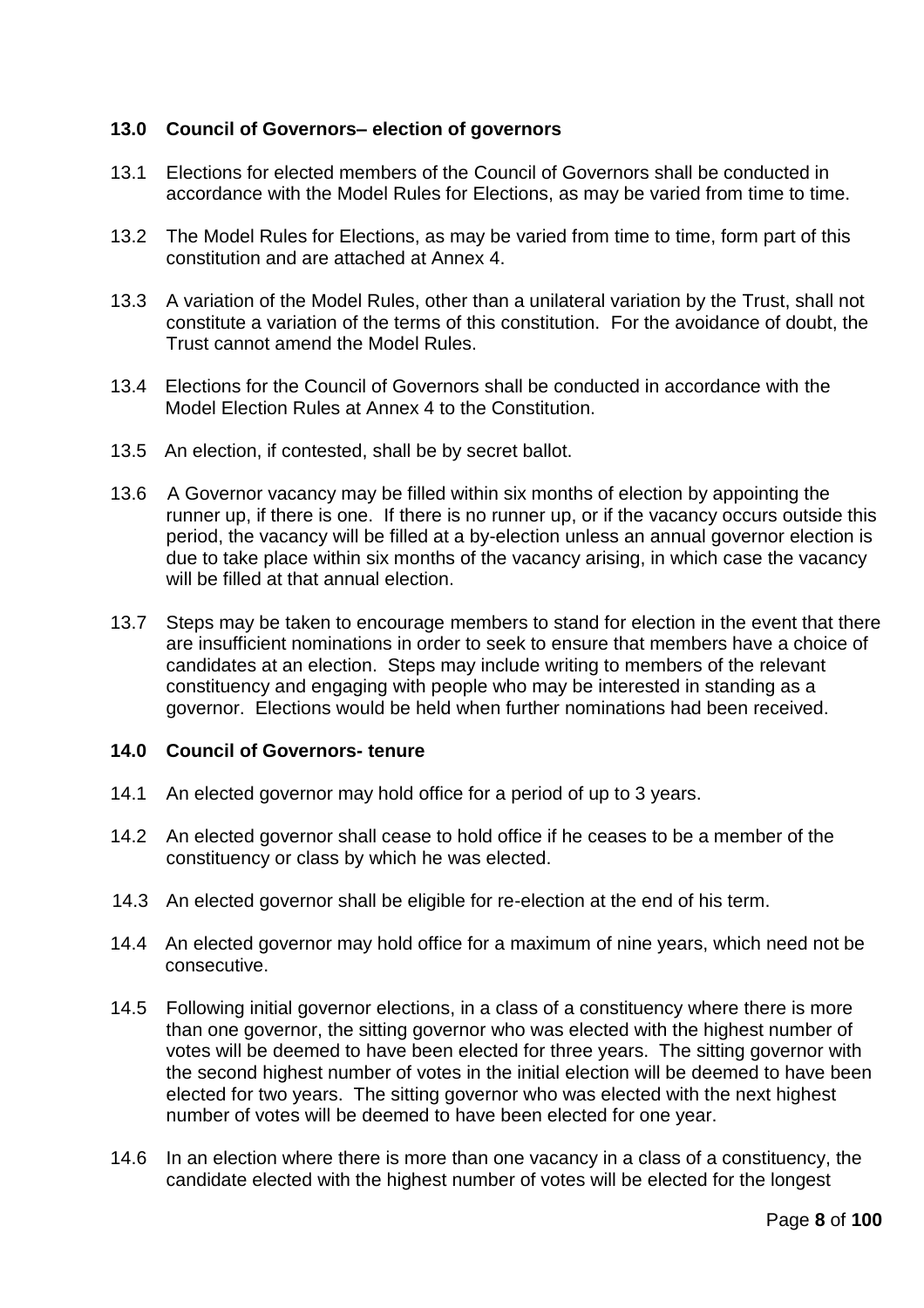period, the second candidate with the second highest number of votes will be elected for the second longest period, and so on.

14.7 In the event of more than one candidate being elected unopposed or successful candidates having tied votes, lots will be cast to determine the order of election.

### **15.0 Council of Governors– disqualification and removal**

- 15.1 The following may not become or continue as a member of the Council of Governors:
	- 15.1.1 a person who has been adjudged bankrupt or whose estate has been sequestrated and (in either case) has not been discharged;
	- 15.1.2 a person who has made a composition or arrangement with, or granted a trust deed for, his creditors and has not been discharged in respect of it;
	- 15.1.3 a person who within the preceding five years has been convicted in the British Isles of any offence if a sentence of imprisonment (whether suspended or not) for a period of not less than three months (without the option of a fine) was imposed on him.
	- 15.1.4 in the case of a public or staff governor, when he/she ceases to be a member of that Constituency
	- 15.1.5 In the case of an appointed governor, when he/she resigns from the organisation he/she represents or when the partnership organisation withdraws their sponsorship.
	- 15.1.6 a person who is a chairman, non executive or executive director of the Trust or a person who is a chairman, non-executive or executive director of another NHS Trust or NHS Foundation Trust.
	- 15.1.7 a person who is a medical practitioner and who has been removed from the register of medical practitioners held by the General Medical Council in accordance with the Medical Act 1983, or has been suspended from that register, and not subsequently had his name returned to that register.
	- 15.1.8 a person whose tenure of office as a chairman or director of a health service body has been terminated on the grounds that his appointment is not in the interests of public service.
	- 15.1.9 a person whose name has been added to and not removed from a list prepared under the Sexual Offenders Act 1997.
	- 15.1.10 Governors must be at least 16 years of age at the date they are nominated for election or appointment.
- 15.2 A governor may resign from office at any time during his or her term by giving notice in writing to the Trust Chairman.
- 15.3 A governor may be removed from office by resolution of the Council of Governors in the following circumstances: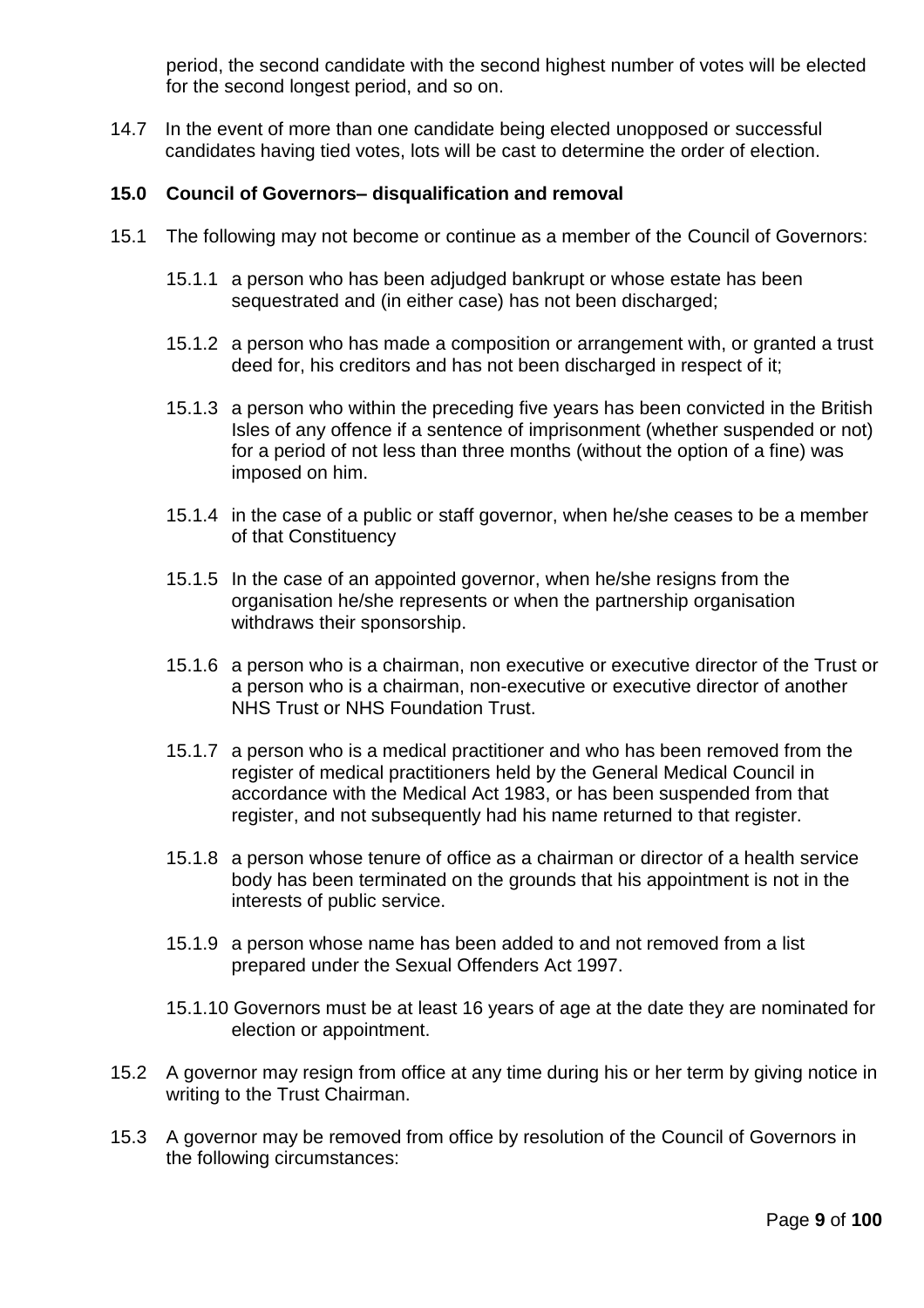15.3.1 any of the reasons outlined in paragraph 15.1 above; or

15.3.2 if he/she consistently and unjustifiably fails to attend the meetings of the Council of Governors, has a conflict of interest that makes them incompatible with the values of the Trust or fails to discharge his or her other responsibilities as a governor.

## **16.0 Council of Governors– meetings of governors**

- 16.1 The Chairman of the Trust (i.e. the Chairman of the Board of Directors, appointed in accordance with the provisions of paragraph 23.1 below) or, in his absence the Vice Chairman of the Trust, (appointed in accordance with the provisions of paragraph 24.0 below), shall preside at meetings of the Council of Governors. The Chairman of the Trust may not also be a Governor of the Trust.
- 16.2 Meetings of the Council of Governors shall be open to members of the public. Members of the public may be excluded from a meeting for special reasons.

### **17.0 Council of Governors– standing orders**

The Standing Orders for the Practice and Procedure of the Council of Governors, as may be varied from time to time, are attached at Annex 5.

### **18.0 Council of Governors- conflicts of interest of governors**

If a governor has a pecuniary, personal or family interest, whether that interest is actual or potential and whether that interest is direct or indirect, in any proposed contract or other matter which is under consideration or is to be considered by the Council of Governors, the governor shall disclose that interest to the members of the Council of Governors as soon as he becomes aware of it. The Standing Orders for the Practice and Procedure of the Council of Governors shall make provision for the disclosure of interests and arrangements for the exclusion of a governor declaring any interest from any discussion or consideration of the matter in respect of which an interest has been disclosed.

### **19.0 Council of Governors– travel expenses**

The Trust may pay travelling and other expenses to members of the Council of Governors at rates determined by the Trust.

# **20.0 Board of Directors – composition**

- 20.1 The Trust is to have a Board of Directors, which shall comprise both executive and non-executive directors.
- 20.2 The Board of Directors is to comprise:

20.2.1 a non-executive Chairman 20.2.2 five other non-executive directors; and 20.2.3 five executive directors.

20.3 One of the executive directors shall be the Chief Executive.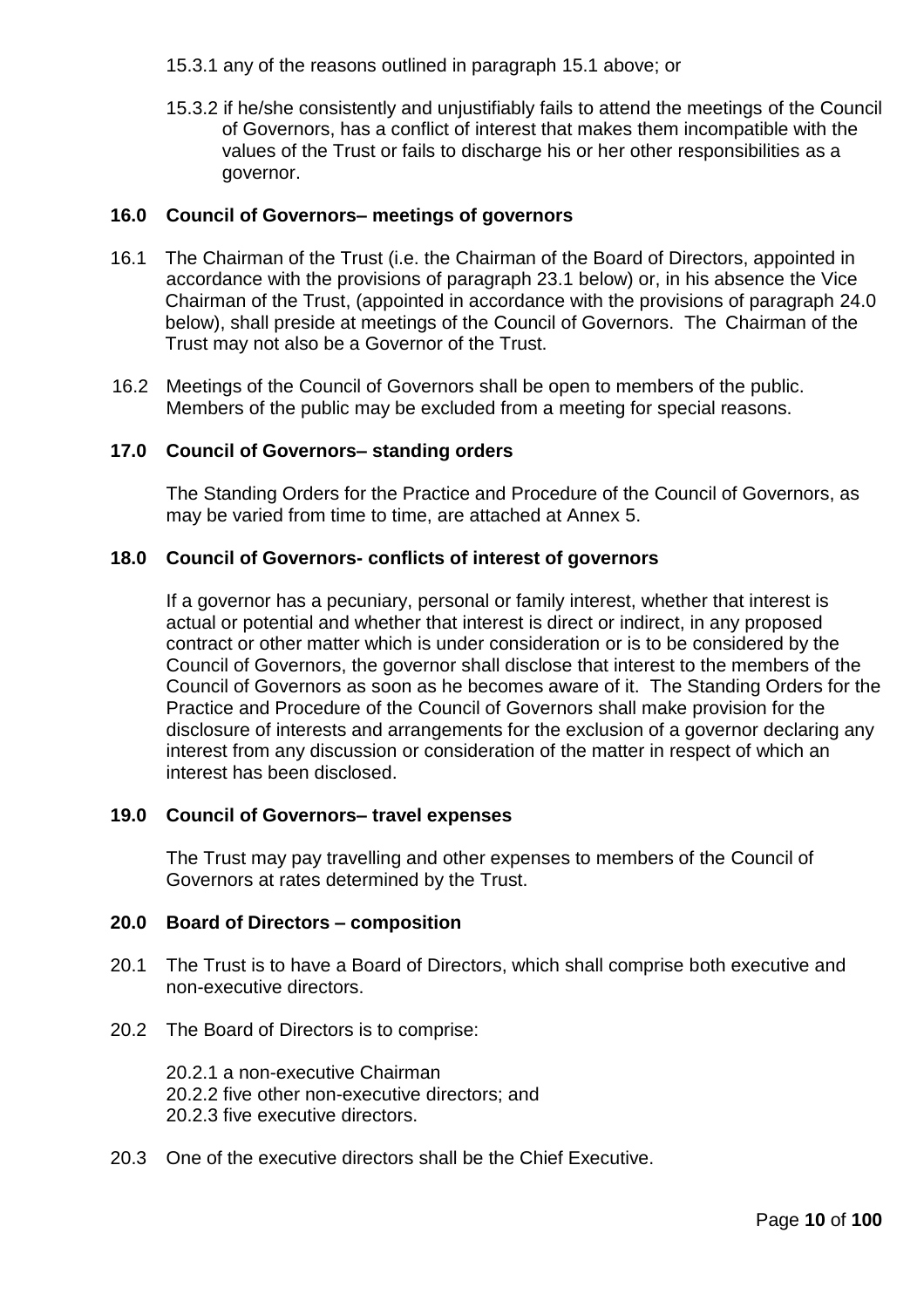- 20.4 The Chief Executive shall be the Accounting Officer.
- 20.5 One of the executive directors shall be the finance director.
- 20.6 One of the executive directors is to be a registered medical practitioner or a registered dentist (within the meaning of the Dentists Act 1984).
- 20.7 One of the executive directors is to be a registered nurse or a registered midwife.

#### **21.0 Board of Directors – general duty**

The general duty of the Board of Directors and of each director individually, is to act with a view to promoting the success of the Trust so as to maximise the benefits for the members of the Trust as a whole and for the public.

#### **22.0 Board of Directors – qualification for appointment as a non-executive director**

A person may be appointed as a non-executive director only if –

- 20.1 he is a member of the Public Constituency, or
- 20.2 where any of the Trust's hospitals includes a medical or dental school provided by a university, he exercises functions for the purposes of that university, and
- 20.3 he is not disqualified by virtue of paragraph 23 below.

### **23.0. Board of Directors – appointment and removal of chairman and other nonexecutive directors**

- 23.1 The Council of Governors at a general meeting of the Council of Governors shall appoint or remove the chairman of the Trust and the other non-executive directors.
- 23.2 Removal of the chairman or another non-executive director shall require the approval of three-quarters of the members of the Council of Governors.

#### **24.0 Board of Directors – appointment of Vice Chairman**

The Council of Governors, at a general meeting of the Council of Governors, shall appoint one of the non-executive directors as a Vice Chairman of the Trust for such period as they may specify (to not exceed the remainder of his term as a Non-Executive Director).

### **25.0 Board of Directors - appointment and removal of the Chief Executive and other executive directors**

- 25.1 The non-executive directors shall appoint or remove the Chief Executive.
- 25.2 The appointment of the Chief Executive shall require the approval of the Council of Governors.
- 25.3 A committee consisting of the Chairman, the Chief Executive and the other nonexecutive directors shall appoint or remove the other executive directors.

### **26. 0 Board of Directors – disqualification**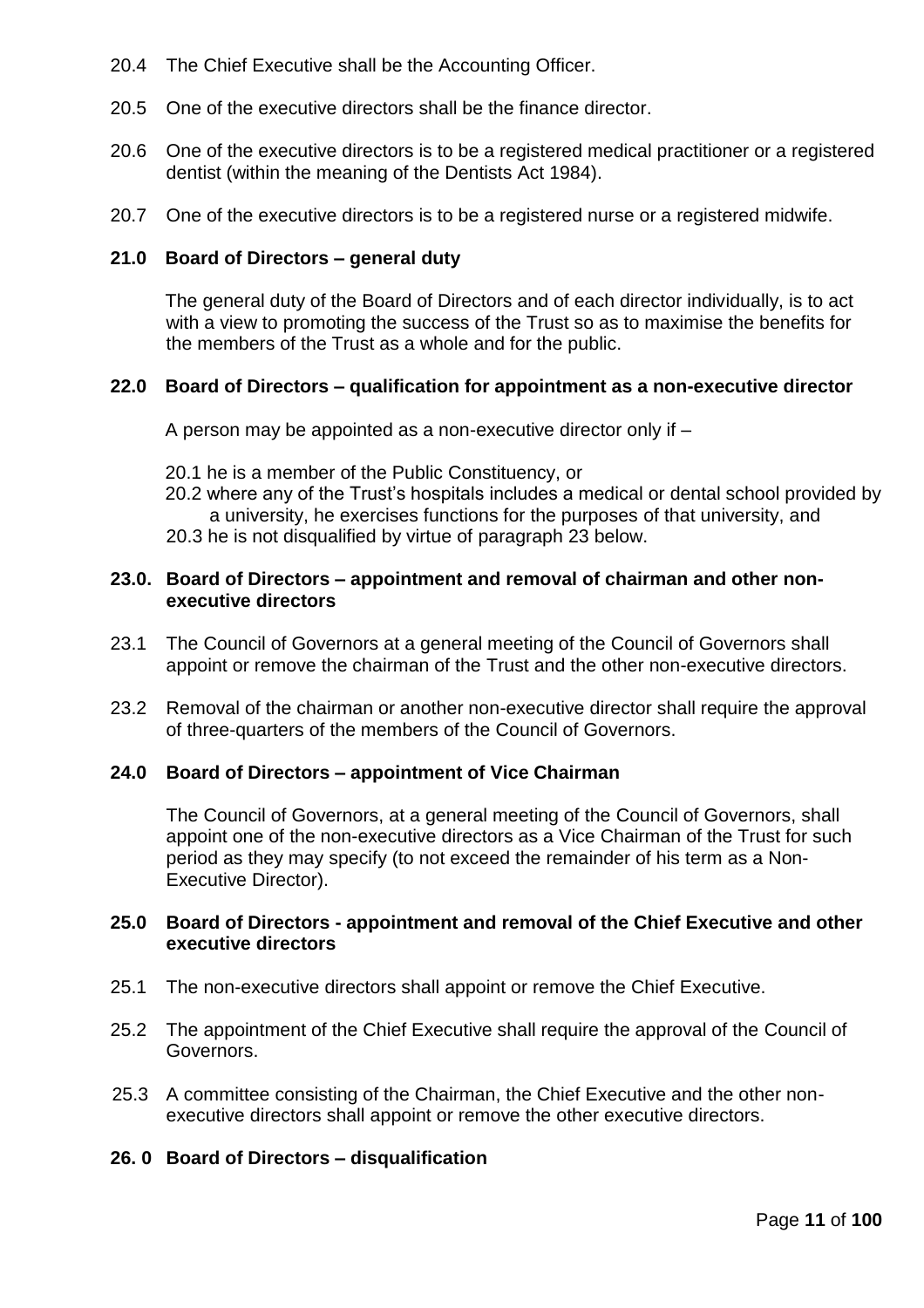The following may not become or continue as a member of the Board of Directors:

- 26.1 a person who has been adjudged bankrupt or whose estate has been sequestrated and (in either case) has not been discharged.
- 26.2 a person who has made a composition or arrangement with, or granted a trust deed for, his creditors and has not been discharged in respect of it,
- 26.3 a person who is disqualified under the Company Directors Disqualification Act 1986.
- 26.4 a person who within the preceding five years has been convicted in the British Isles of any offence if a sentence of imprisonment (whether suspended or not) for a period of not less than three months (without the option of a fine) was imposed on him.
- 26.5 a person who within the preceding two years has been dismissed other than for redundancy from paid employment with a health service body.
- 26.6 a person who is a medical practitioner and who has been removed from the register of medical practitioners held by the General Medical Council in accordance with the Medical Act 1983, or has been suspended from that register, and not subsequently had his name returned to that register.
- 26.7 a person whose tenure of office as a chairman or member or director of a health service body has been terminated on the grounds that his appointment is not in the interests of public service.

# **27.0 Board of Directors – meetings**

- 27.1 Meetings of the Board of Directors shall be open to members of the public. Members of the public may be excluded from a meeting for special reasons.
- 27.2 Before holding a meeting, the Board of Directors must send a copy of the agenda of the meeting to the Council of Governors. As soon as practicable after holding a meeting, the Board of Directors must send a copy of the minutes of the meeting to the Council of Governors. It may be necessary to redact some information, for example, for data protection or commercial reasons. Governors should respect the confidentiality of these documents.

### **28.0 Board of Directors – standing orders**

The Standing Orders for the Practice and Procedure of the Board of Directors, as may be varied from time to time, are attached at Annex 6.

### **29.0 Board of Directors - conflicts of interest of directors**

- 29.1 The duties that a director of the Trust has by virtue of being a director include in particular:
	- 29.1.1 A duty to avoid a situation in which the director has (or can have) a direct or indirect interest that conflicts (or possible may conflict) with the interests of the Trust.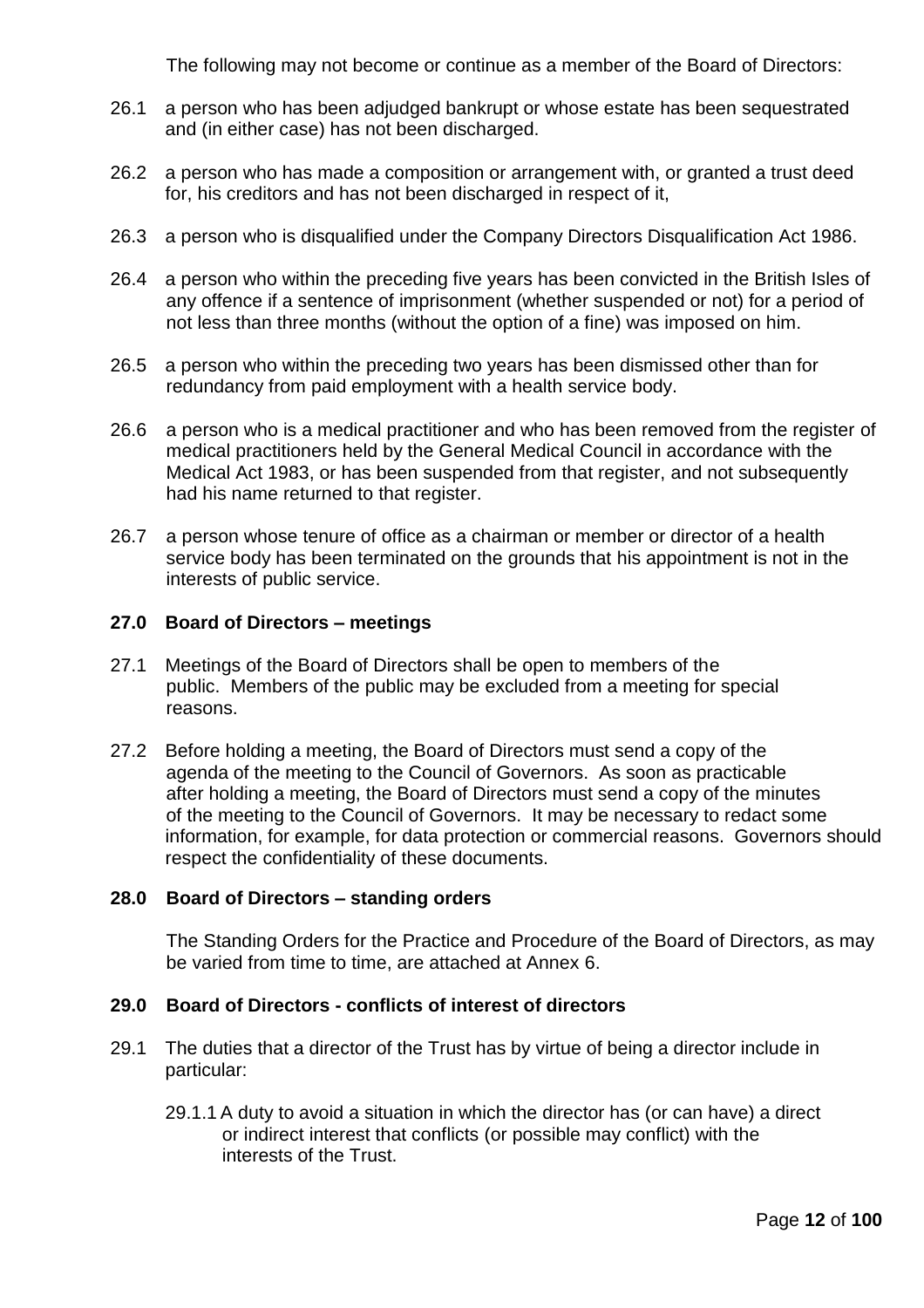- 29.1.2 A duty not to accept a benefit from a third party by reason of being a director or doing (or not doing) anything in that capacity.
- 29.2 The duty referred to in sub-paragraph 29.1.1.is not infringed if:
	- 29.2.1 The situation cannot reasonably be regarded as likely to give rise to a conflict of interest, or
	- 29.2.2 The matter has been authorised in accordance with the constitution.
- 29.3 The duty referred to in sub-paragraph 29.1.2.is not infringed if acceptance of the benefit cannot reasonably be regarded as likely to give rise to a conflict of interest.
- 29.4 In sub-paragraph 29.1.2, "third party" means a person other than:

29.4.1 The Trust, or

29.4.2 A person acting on its behalf.

- 29.5 If a director of the Trust has in any way a direct or indirect interest in a proposed transaction or arrangement with the Trust, the director must declare the nature and extent of that interest to the other directors.
- 29.6 If a declaration under this paragraph proves to be, or becomes, inaccurate or incomplete, a further declaration must be made.
- 29.7 Any declaration required by this paragraph must be made before the Trust enters into the transaction or arrangement.
- 29.8 This paragraph does not require a declaration of an interest of which the director is not aware or where the director is not aware of the transaction or arrangement in question.
- 29.9 A director need not declare an interest:
	- 29.9.1 If it cannot reasonably be regarded as likely to give rise to a conflict of interest;
	- 29.9.2 If, or to the extent that, the directors are already aware of it;
	- 29.9.3 If, or to the extent that, it concerns terms of the director's appointment that have been or are to be considered:
		- 29.9.3.1 By a meeting of the Board of Directors, or
		- 29.9.3.2 By a committee of the directors appointed for the purpose under the constitution.

# **30.0 Board of Directors – remuneration and terms of office**

30.1 The Council of Governors at a general meeting of the Council of Governors shall decide the remuneration and allowances, and the other terms and conditions of office,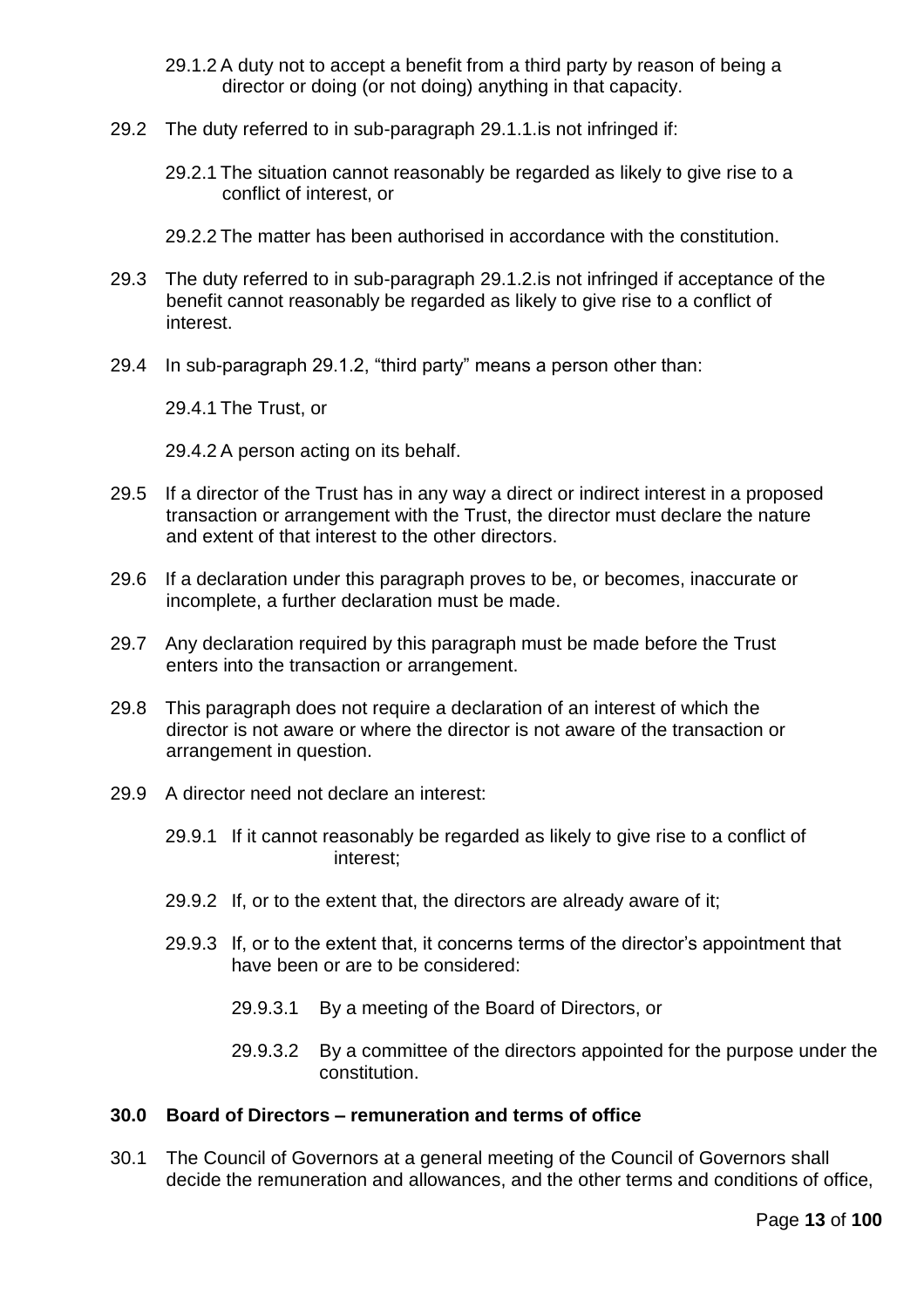of the Chairman and the other non-executive directors.

30.2 The Trust shall establish a committee of non-executive directors to decide the remuneration and allowances, and the other terms and conditions of office, of the Chief Executive and other executive directors.

# **31.0 Registers**

31.1 The Trust shall have:

30.1.1 a register of members showing, in respect of each member, the constituency to which he belongs and, where there are classes within it, the class to which he belongs;

30.1.2 a register of members of the Council of Governors;

- 30.1.3 a register of interests of governors;
- 30.1.4 a register of directors; and

30.1.5 a register of interests of the directors.

### **32.0 Admission to and removal from the registers**

- 32.1 The Trust will admit individuals to the register of members upon acknowledging the receipt of a valid application for membership.
- 32.2 The Trust will remove members from the register of members upon receipt of a valid notice of resignation or upon the disqualification of a member by virtue of paragraph 10.

### **33.0 Registers – inspection and copies**

- 33.1 The Trust shall make the registers specified in paragraph 31 above available for inspection by members of the public, except in the circumstances set out below or as otherwise prescribed by regulations.
- 33.2 The Trust shall not make any part of its registers available for inspection by members of the public which shows details of any member of the Trust, if the member so requests.
- 33.3 So far as the registers are required to be made available:
	- 32.4.1 they are to be available for inspection free of charge at all reasonable times; and
	- 32.4.2 a person who requests a copy of or extract from the registers is to be provided with a copy or extract.
- 33.4 If the person requesting a copy or extract is not a member of the Trust, the Trust may impose a reasonable charge for doing so.

# **34.0 Documents available for public inspection**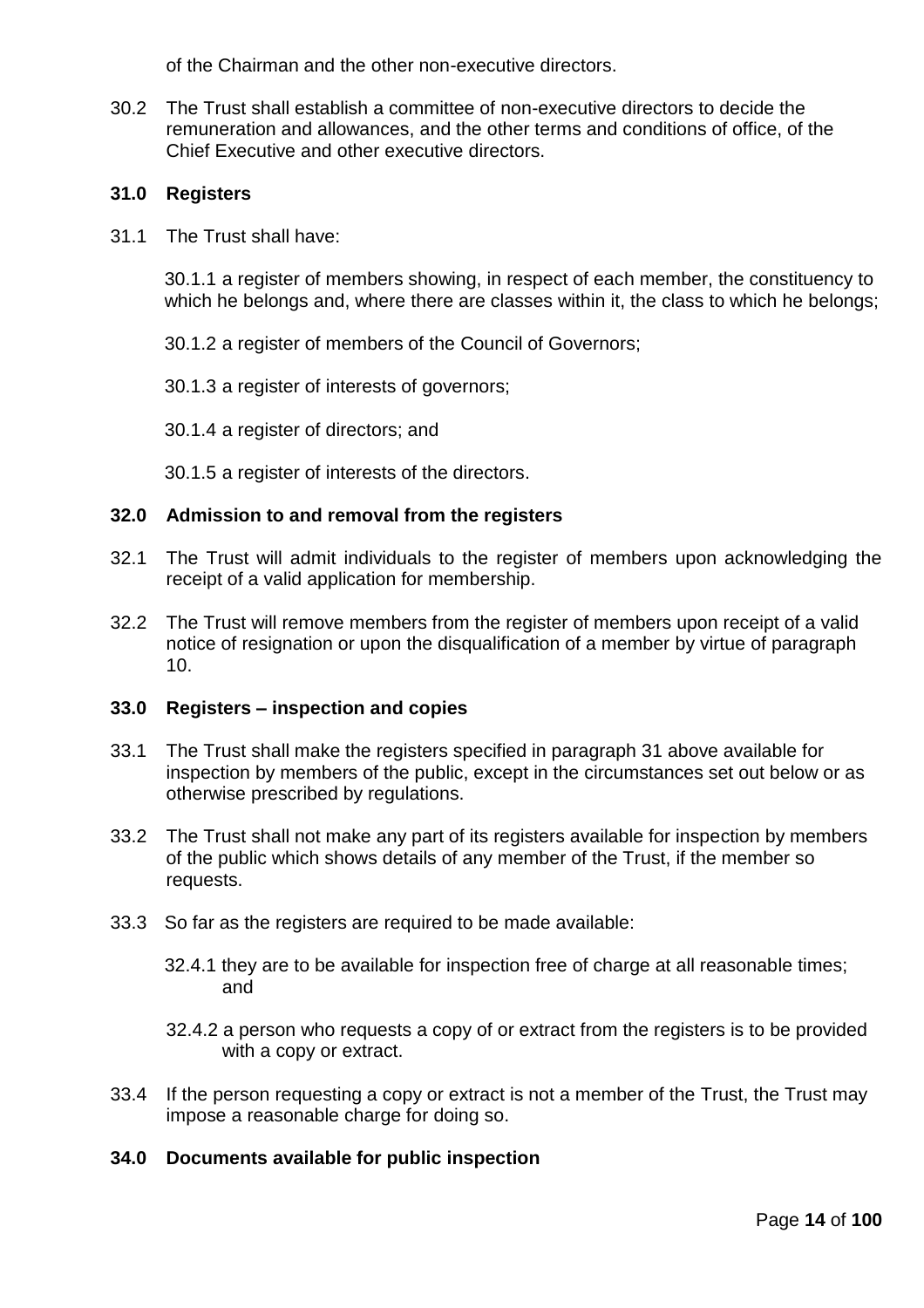34.1 The Trust shall make the following documents available for inspection by members of the public free of charge at all reasonable times:

34.1.1 a copy of the current constitution; 34.1.2 a copy of the latest annual accounts and of any report of the auditor on them; 34.1.3 a copy of the latest annual report;

- **34.2** The Trust shall also make the following documents relating to a special administration of the Trust available for inspection by members of the public free of charge at all reasonable times:
	- 34.2.1 a copy of any order made under section 65D (appointment of trust special administrator), 65J (power to extend time), 65KC (action following Secretary of State's rejection of final report), 65L (trusts coming out of administration) or 65LA (trusts to be dissolved) of the 2006 Act.
	- 34.2.2 a copy of any report laid under section 65D (appointment of trust special administrator) of the 2006 Act.
	- 34.2.3 a copy of any information published under section 65D (appointment of special administrator) of the 2006 Act.
	- 34.2.4 a copy of any draft report published under section 65F (administrator's draft report) of the 2006 Act.
	- 34.2.5 a copy of any statement provided under section 65F (administrator's draft report) of the 2006 Act.
	- 34.2.6 a copy of any notice published under section 65F (administrator's draft report), 65G (consultation plan), 65H (consultation requirements), 65J (power to extend time), 65KA (Monitor's decision), 65KB (Secretary of State's response to Monitor's decision), 65KC (action following Secretary of State's rejection of final report) or 65KD (Secretary of State's response to re-submitted final report) of the 2006 Act.
	- 34.2.7 a copy of any statement published or provided under section 65G (consultation plan) of the 2006 Act.
	- 34.2.8 a copy of any final report published under section 65I (administrator's final report) of the 2006 Act.
	- 34.2.9 a copy of any statement published under section 65J (power to extend time) or 65KC (action following Secretary of State's rejection of final report) of the 2006 Act.
	- 34.2.10 a copy of any information published under section 65M (replacement of trust special administrator) of the 2006 Act.
- 34.2 Any person who requests a copy of or extract from any of the above documents is to be provided with a copy.
- 34.3 If the person requesting a copy or extract is not a member of the Trust, the Trust may impose a reasonable charge for doing so.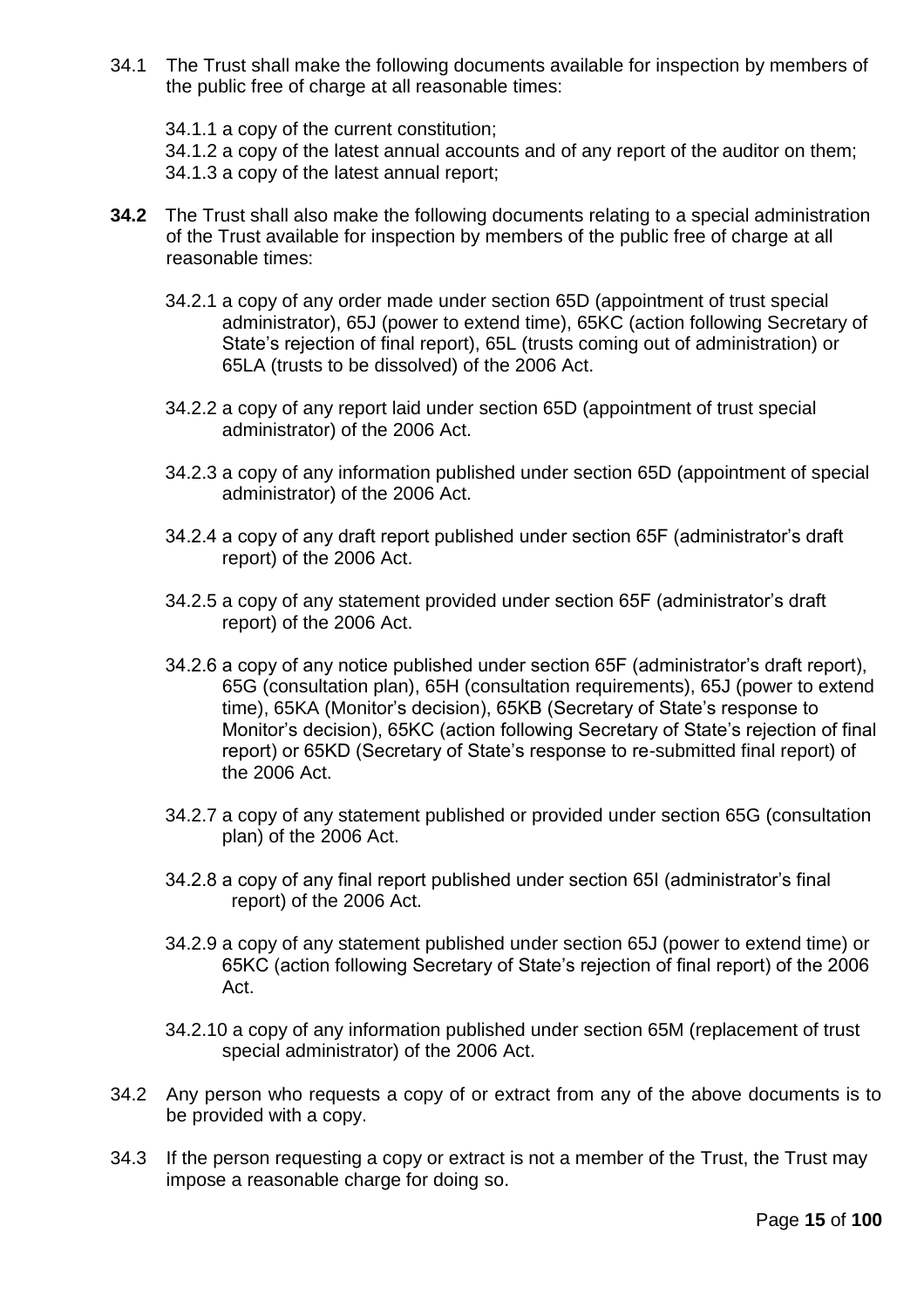# **35.0 Auditor**

- 35.1 The Trust shall have an auditor.
- **35.2** The Council of Governors shall appoint or reappoint or remove the auditor at a general meeting of the Council of Governors.

### **36.0 Audit committee**

The Trust shall establish a committee of non-executive directors as an audit committee to perform such monitoring, reviewing and other functions as are appropriate.

# **37.0 Accounts**

- 37.1 The Trust must keep proper accounts and proper records in relation to the accounts.
- 37.2 Monitor may with the approval of the Secretary of State give directions to the Trust as to the content and form of its accounts.
- 37.2 The accounts are to be audited by the Trust's auditor.
- 37.3 The Trust shall prepare in respect of each financial year accounts in such form as Monitor may with the approval of the Secretary of State direct.
- 37.4 The functions of the Trust with respect to the preparation of the accounts shall be delegated to the Accounting Officer.

### **38.0 Annual report and forward plans and non-NHS work**

- 38.1 The Trust shall prepare an Annual Report and send it to Monitor.
- 38.2 The Trust shall give information as to its forward planning in respect of each financial year to Monitor.
- 38.3 The document containing the information with respect to forward planning (referred to above) shall be prepared by the directors.
- 38.4 In preparing the document, the directors shall have regard to the views of the Council of Governors.
- 38.5 Each forward plan must include information about
	- 38.5.1 the activities other than the provision of goods and services for the purposes of the health service in England that the Trust proposes to carry on, and
	- 38.5.2 the income it expects to receive from doing so.
- 38.6 Where a forward plan contains a proposal that the Trust carry on an activity of a kind mentioned in sub-paragraph 38.5.1 the Council of Governors must –
	- 38.6.1 determine whether it is satisfied that the carrying on of the activity will not to any significant extent interfere with the fulfilment by the Trust of its principal purpose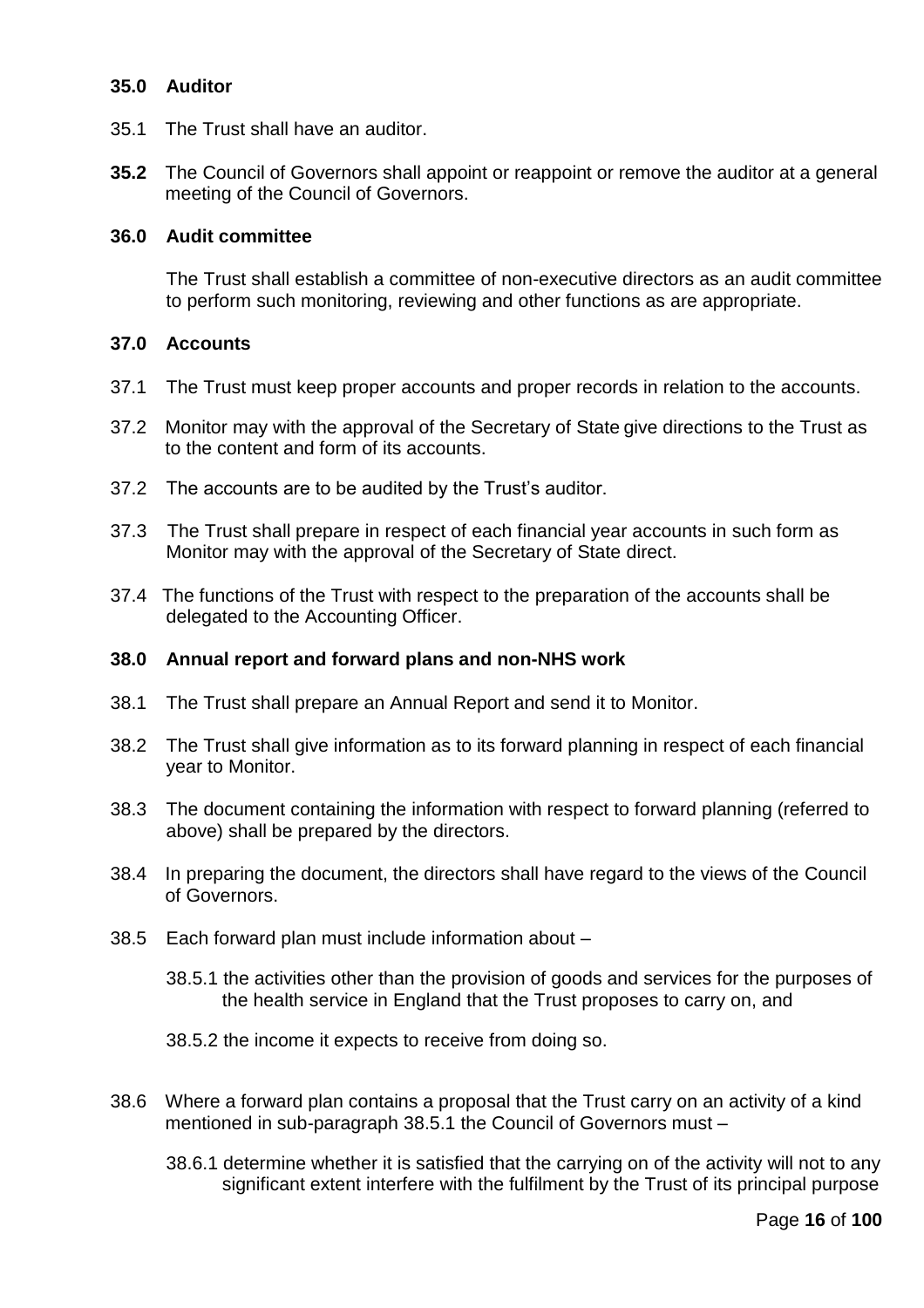or the performance of its other functions, and

38.6.2 notify the directors of the trust of its determination.

38.7 A trust which proposes to increase by 5% or more the proportion of its total income in any financial year attributable to activities other than the provision of goods and services for the purposes of the health service in England may implement the proposal only if more than half of the members of the Council of Governors of the Trust voting approve its implementation.

## **39.0. Presentation of the annual accounts and reports to the governors and members**

- 39.1 The following documents are to be presented to the Council of Governors at a general meeting of the Council of Governors:
	- 39.1.1 the annual accounts
	- 39.1.2 any report of the auditor on them
	- 39.1.3 the annual report.
- 39.2 The documents shall also be presented to the members of the Trust at the Annual Members' Meeting by at least one member of the Board of Directors in attendance.
- 39.3 The Trust may combine a meeting of the Council of Governors convened for the purposes of sub-paragraph 39.1 with the Annual Members' Meeting.

### **40.0 Instruments**

- 40.1 The Trust shall have a seal which will be kept by the Trust Secretary.
- 40.2 The seal shall not be affixed except under the authority of the Board of Directors.
- 40.3 An entry of every sealing will be made and numbered consecutively in a register of sealings. A report of all sealings will be made to the Board of Directors at least quarterly. The report will contain a description of the document sealed and the date the seal was affixed.

### **41.0 Indemnity**

Members of the Board of Directors who act honestly and in good faith will not have to meet out of their own personal resources any personal civil liability which is incurred in the execution or purported execution of their functions as a director of the Trust (except where they have acted recklessly). Any costs arising in this manner will be met by the Trust.

# **42.0 Dispute Resolution**

The Trust will establish appropriate dispute resolution procedures with staff, members and contractors. A dispute resolution procedure is in place for any dispute between the Board and the Council of Governors, set out in Annex 7.

### **43.0 Amending the Constitution**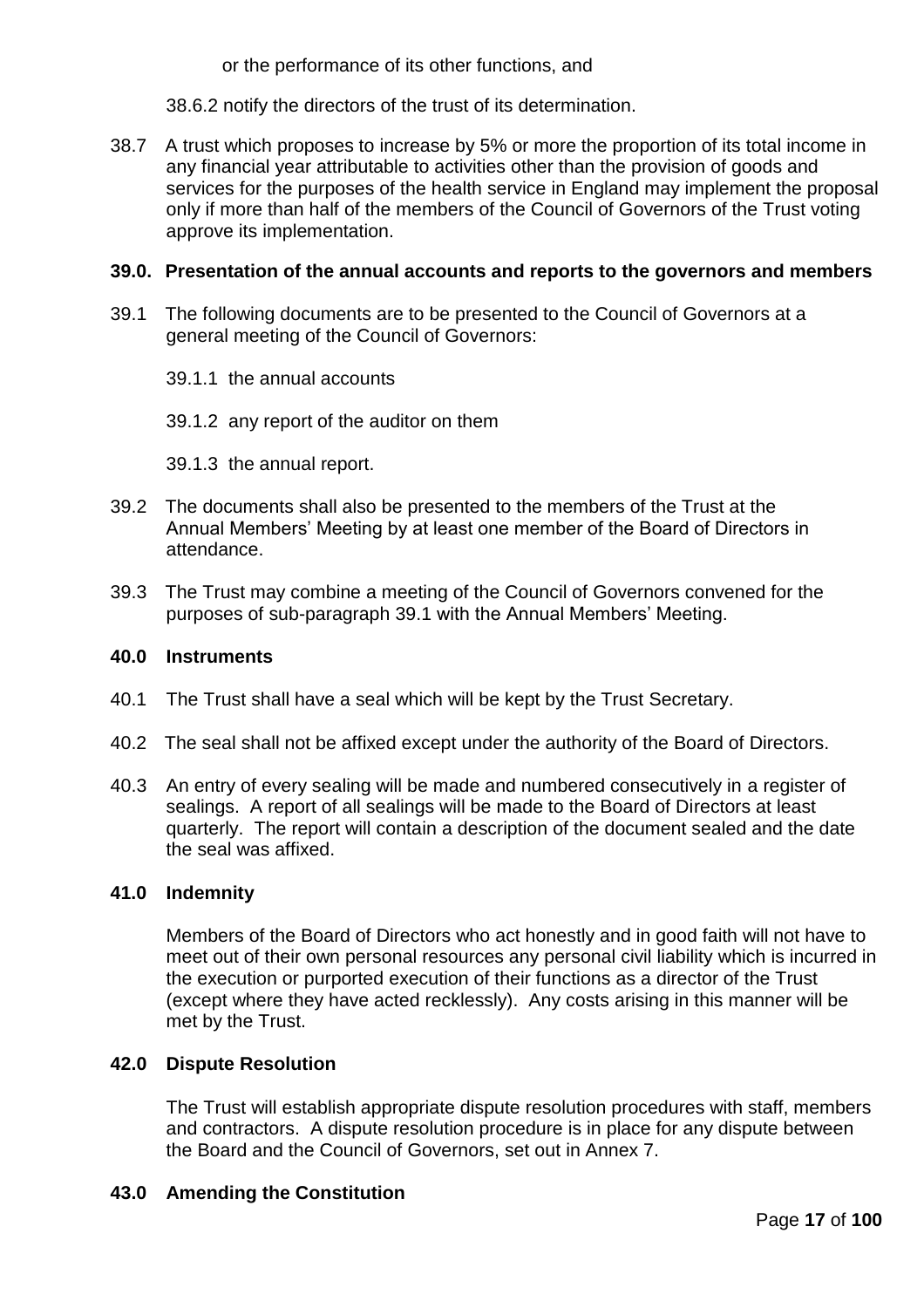**43.1** The Trust may make amendments of its constitution only if –

43.1.1More than half of the members of the Council of Governors of the Trust voting approve the amendments, and

43.1.2More than half of the members of the Board of Directors of the Trust voting approve the amendments.

- 43.2 Amendments made under paragraph 43.1 take effect as soon as the conditions in that paragraph are satisfied, but the amendment has no effect in so far as the constitution would, as a result of the amendment not accord with schedule 7 of the 2006 Act.
- 43.3 Where an amendment is made to the constitution in relation the powers of duties of the Council of Governors has as a part of the trust)-

43.3.1 At least one member of the Council of Governors must attend the next Annual Members' Meeting and present the amendment, and

43.3.1 The Trust must give the members an opportunity to vote on whether they approve the amendment.

- 43.4 If more than half of the members voting approve the amendment, the amendment continues to have effect; otherwise, it ceases to have effect and the Trust must take such steps as are necessary as a result.
- 43.4 Amendments by the Trust of its constitution are to be notified to Monitor. For the avoidance of doubt, Monitor's functions do not include a power or duty to determine whether or not the constitution, as result of amendments, accords with Schedule 7 of the 2006 Act.

### **44.0 Mergers etc. significant transactions**

- 44.1 The Trust may only apply for a merger, acquisition, separation or dissolution with the approval of more than half of the members of the Council of Governors.
- 44.2 The Trust may enter into a significant transaction only if more than half of the members of the Council of Governors of the Trust voting approve entering into the transaction.
- 44.3 The constitution does not contain any descriptions of the term "Significant transaction" for the purposes of section 51A of the 2006 Act (Significant Transactions).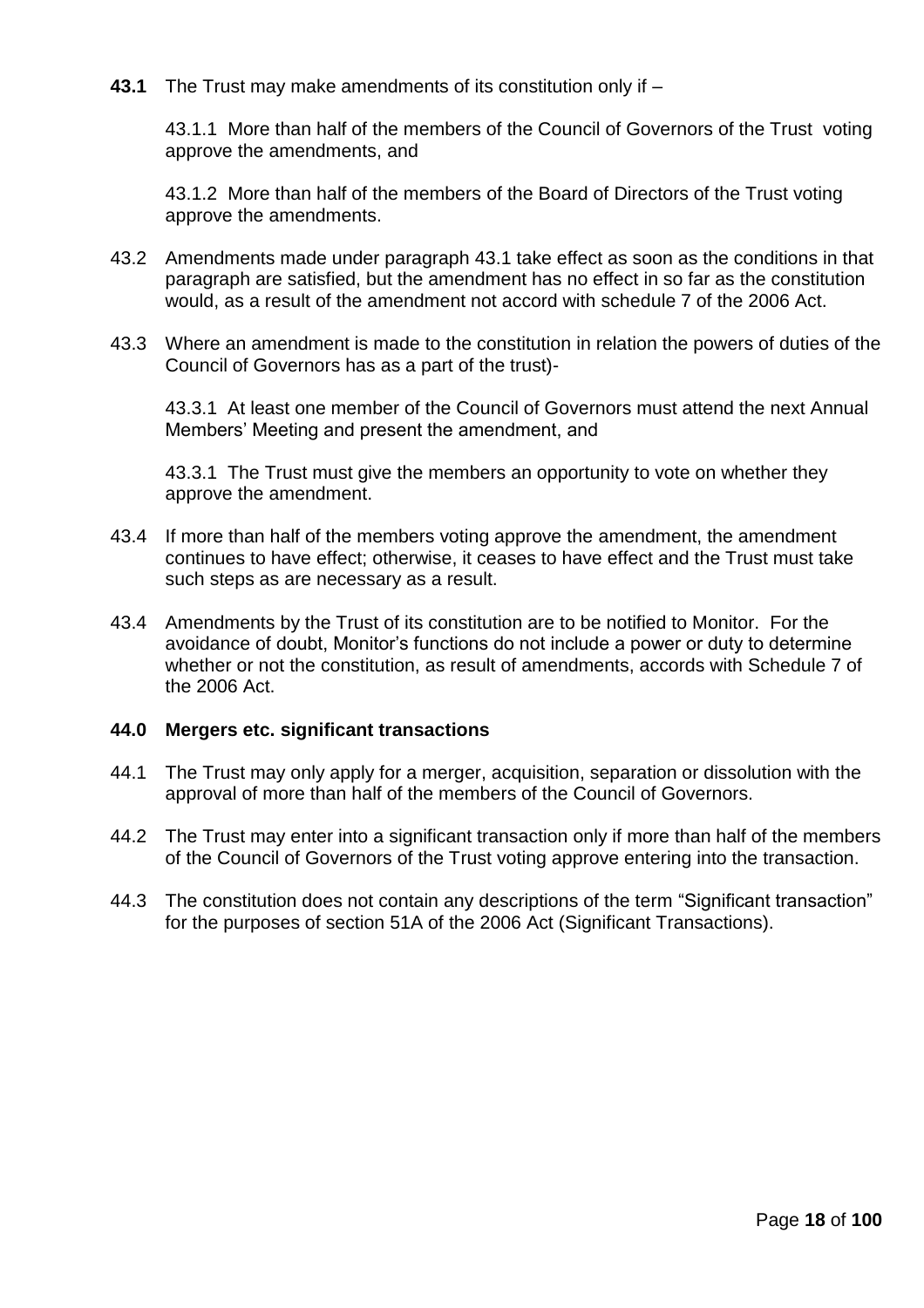# **ANNEX 1 – THE PUBLIC CONSTITUENCY**

(Paragraphs 7.1 and 7.3)

The Public Constituency is divided into the following constituency areas, based upon local authority areas.

- Chester-le-Street (200)
- Darlington (300)
- Derwentside (300)
- Durham City (300)
- Easington (50)
- Gateshead, South Tyneside, Sunderland and beyond (50)
- Sedgefield (300)
- Hambleton, Richmondshire, Tees Valley and beyond (50)
- Wear Valley and Teesdale (300)

The minimum number of members for each constituency area is specified in brackets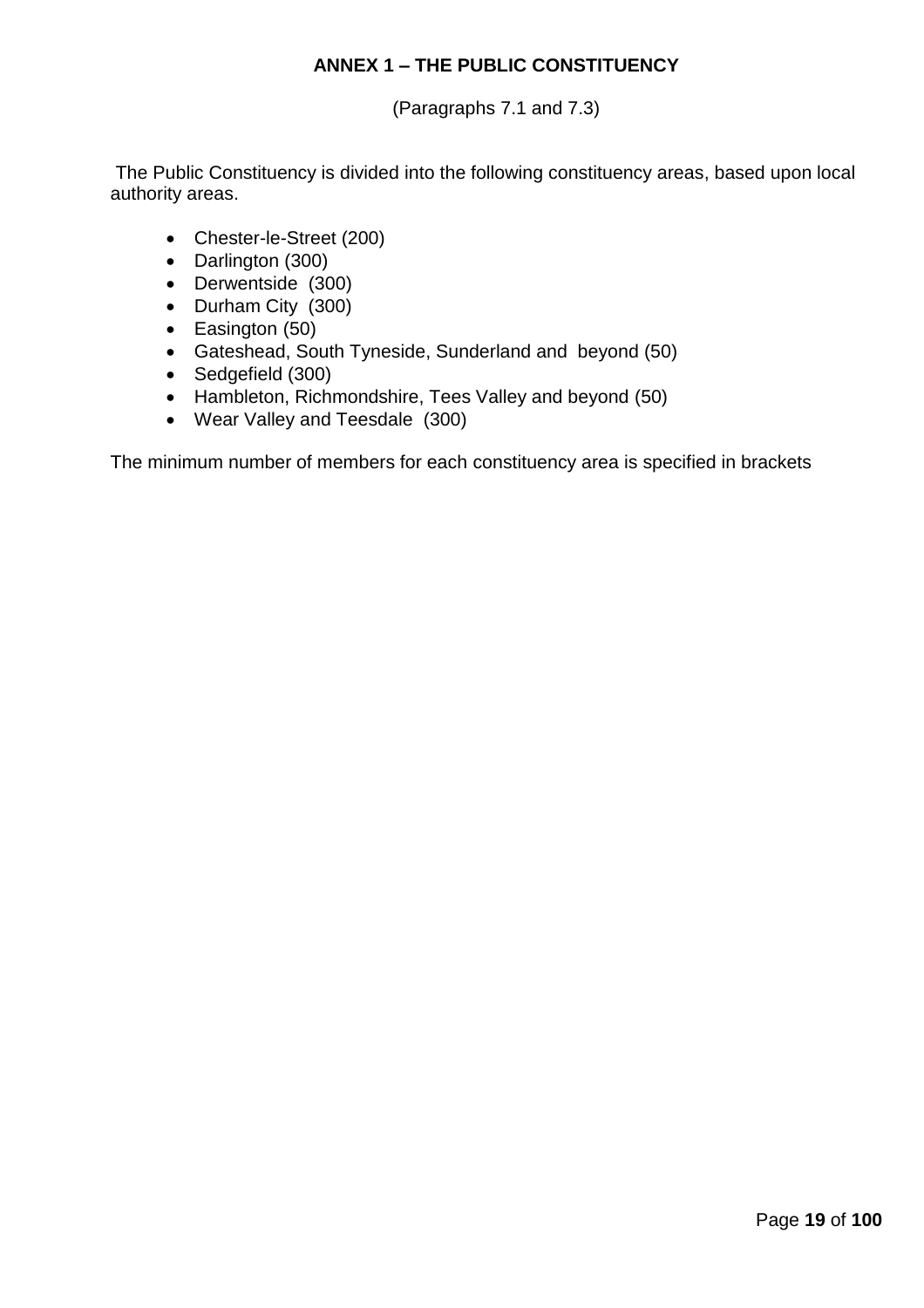# **ANNEX 2 – THE STAFF CONSTITUENCY**

(Paragraphs 8.4 and 8.5)

The Staff Constituency is divided into six classes. The minimum number of members for each class is listed in brackets.

- **Medical** including consultants, staff grades, associate specialists, senior house officers and foundation doctors (100)
- **Nursing and midwifery** including all grades of nurses and midwives, healthcare assistants and team assistants (500)
- **Allied health professionals, professional and technical, and pharmacists**  including all grades of allied health professional staff, laboratory technicians, pharmacists, audiology, physiological measurement technicians and engineers (100)
- **Ancillary** including catering, porters, domestics, sterile services department, laundry, craftsmen, labourers and telephonists (100)
- **Administrative & clerical, managers and others** including associate directors, heads of department, clinical service managers, secretaries and clerical staff (100)
- **Community based medical, nursing, dentists, allied health professionals, professional and technical and pharmacists** (350)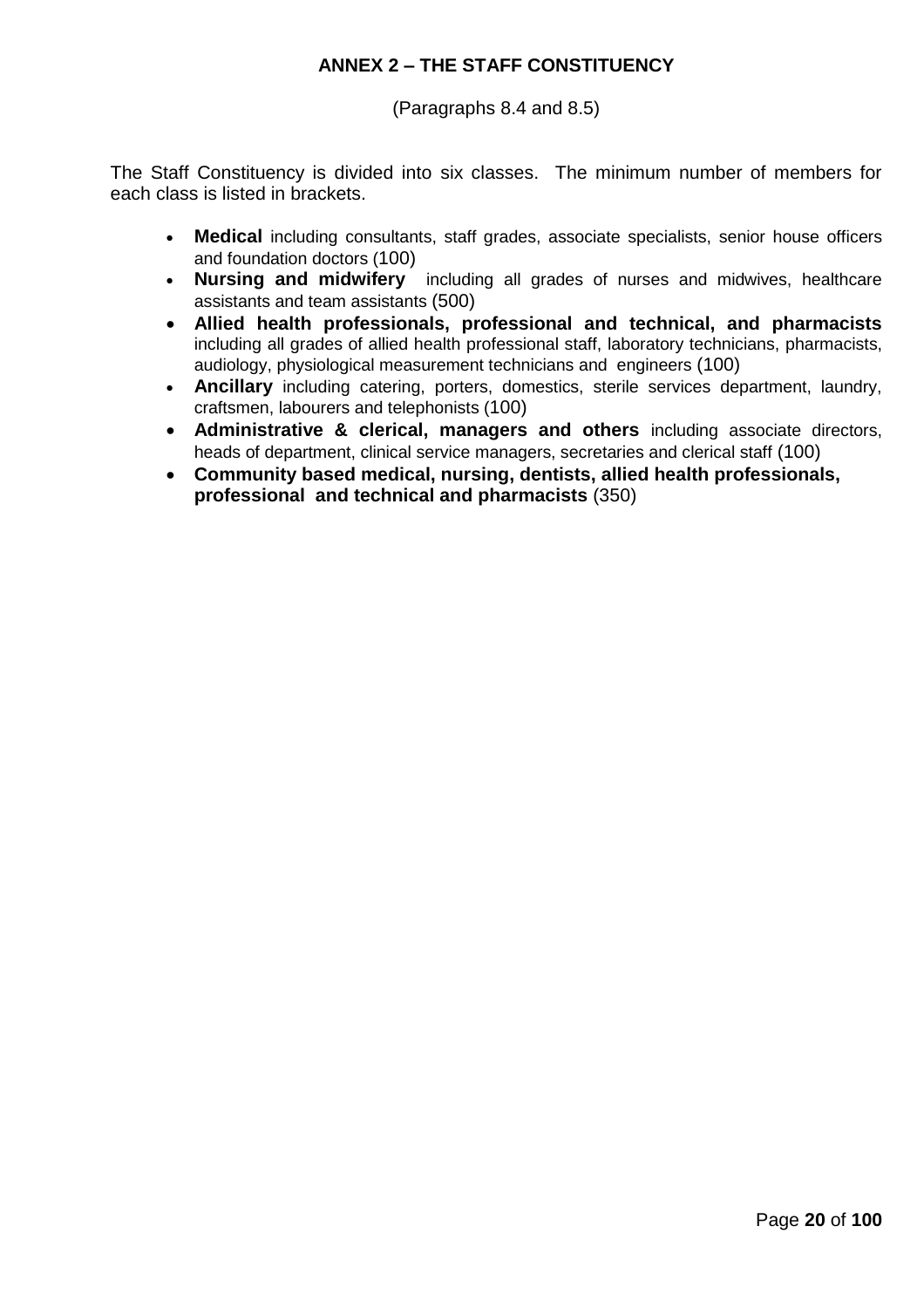# **ANNEX 3 – COMPOSITION OF COUNCIL OF GOVERNORS**

(Paragraphs 12.3 and 12.4)

The Council of Governors will be composed of 39 members.

### **ELECTED GOVERNORS**

1. The Public Constituency will have governor representatives elected from the following constituency areas as follows:

| $\bullet$ | <b>Chester le Street</b>                         |   |
|-----------|--------------------------------------------------|---|
| $\bullet$ | Durham City                                      | 3 |
| $\bullet$ | Derwentside                                      | 3 |
| $\bullet$ | Darlington                                       | 3 |
| $\bullet$ | Easington                                        |   |
| $\bullet$ | Sedgefield                                       | 3 |
| $\bullet$ | Wear Valley and Teesdale                         | 3 |
| $\bullet$ | Gateshead, South Tyneside, Sunderland and beyond |   |
| $\bullet$ | Hambleton, Richmondshire, Tees Valley and beyond |   |
|           |                                                  |   |

### **TOTAL 20 Governors**

2. The staff constituency will have governor representatives elected from 6 classes as follows:

| $\bullet$ | Medical                                            |         |
|-----------|----------------------------------------------------|---------|
|           | • Nursing and Midwifery                            | 3       |
|           | • Allied health professionals, professional        |         |
|           | and technical, and pharmacists                     |         |
|           | • Ancillary                                        |         |
|           | • Administrative and clerical, managers and others |         |
|           | • Community based medical, nursing, dentists,      |         |
|           | allied health professionals, professional          |         |
|           | and technical and pharmacists                      |         |
|           |                                                    | 9 Gover |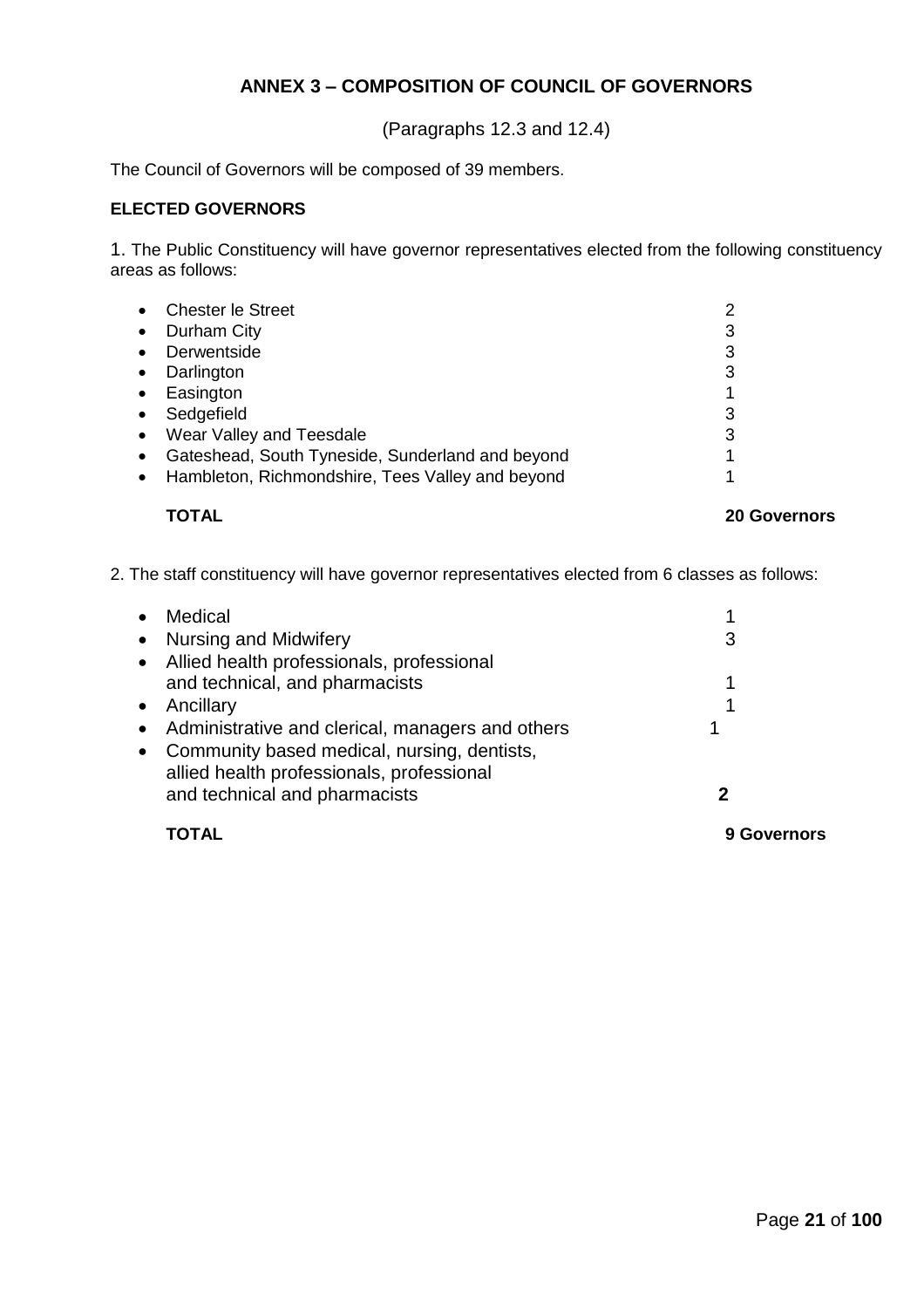# **APPOINTED GOVERNORS**

3. Governors will be appointed from the following organisations and partnership organisations as follows:

|                                                                             | Governors |
|-----------------------------------------------------------------------------|-----------|
| A representative from each of the three local commissioning groups          | 3         |
| A representative appointed by the North East Chamber of Commerce 1          |           |
| A representative appointed by Durham County Council                         |           |
| A representative appointed by Darlington Borough Council                    |           |
| the North East *                                                            |           |
| A representative of the local universities appointed by Universities of     |           |
| A representative appointed by North East Ambulance Service                  |           |
| Trust (mental health)                                                       |           |
| A representative appointed by Tees Esk & Wear Valleys NHS                   |           |
| A local GP appointed by the County Durham<br><b>Local Medical Committee</b> |           |
|                                                                             |           |

\* Although the Trust is not a teaching Trust, local universities are important partners as the Trust works with them to help train and develop healthcare professionals.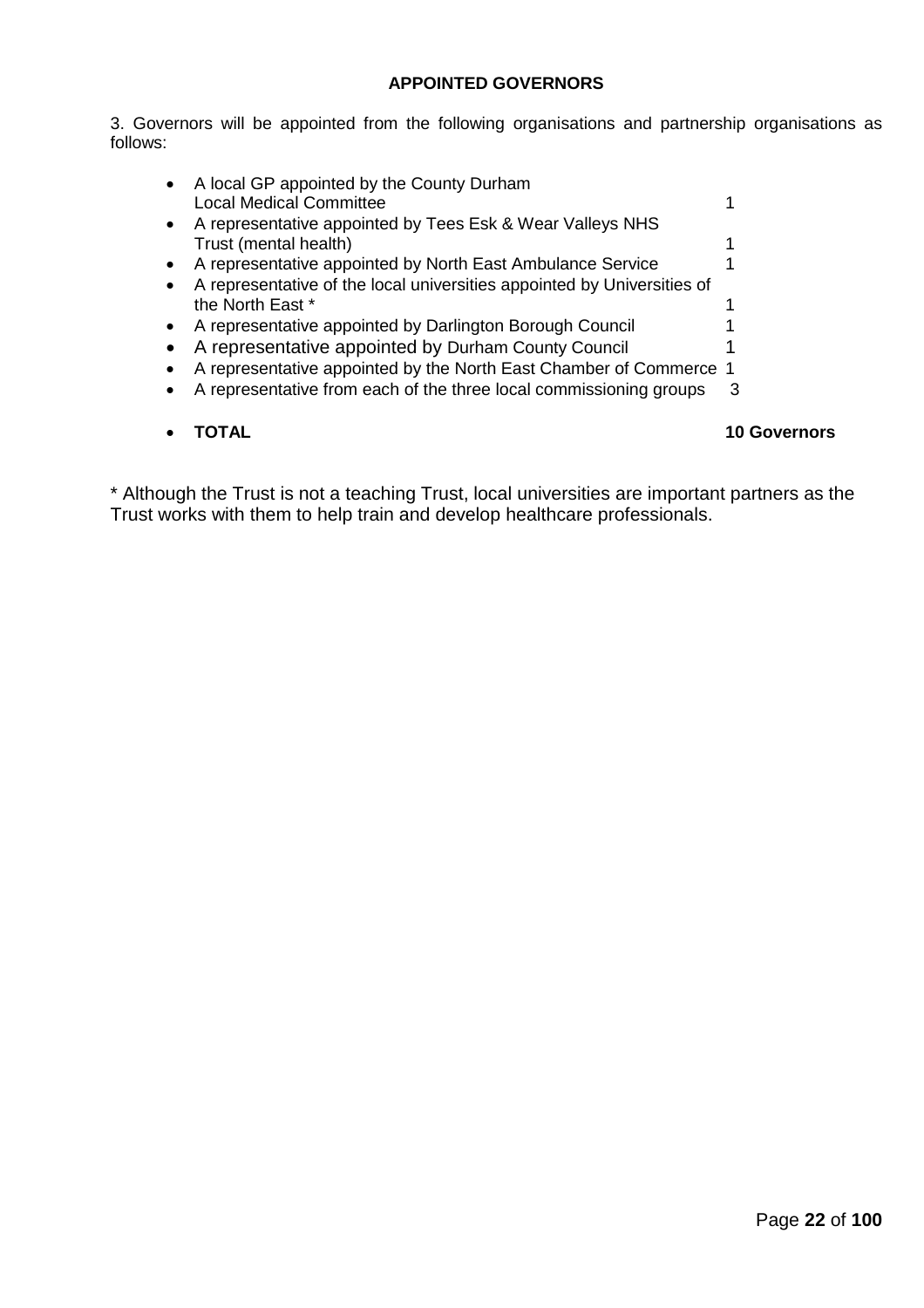# **ANNEX 4 –THE MODEL RULES FOR ELECTIONS**

(Paragraphs 13.2 and 13.4)

# **Model Election Rules**

# **PART 1: INTERPRETATION**

1. Interpretation

# **PART 2: TIMETABLE FOR ELECTION**

- 2. Timetable
- 3. Computation of time

## **PART 3: RETURNING OFFICER**

- 4. Returning officer
- 5. Staff
- 6. Expenditure
- 7. Duty of co-operation

# **PART 4: STAGES COMMON TO CONTESTED AND UNCONTESTED ELECTIONS**

- 8. Notice of election
- 9. Nomination of candidates
- 10. Candidate's particulars
- 11. Declaration of interests
- 12. Declaration of eligibility
- 13. Signature of candidate
- 14. Decisions as to validity of nomination forms
- 15. Publication of statement of nominated candidates
- 16. Inspection of statement of nominated candidates and nomination forms
- 17. Withdrawal of candidates
- 18. Method of election

# **PART 5: CONTESTED ELECTIONS**

- 19. Poll to be taken by ballot
- 20. The ballot paper
- 21. The declaration of identity (public and patient constituencies)

*Action to be taken before the poll*

- 22. List of eligible voters
- 23. Notice of poll
- 24. Issue of voting information by returning officer<br>25. Ballot paper envelope and covering envelope
- Ballot paper envelope and covering envelope
- 26. E-voting systems

### *The poll*

27. Eligibility to vote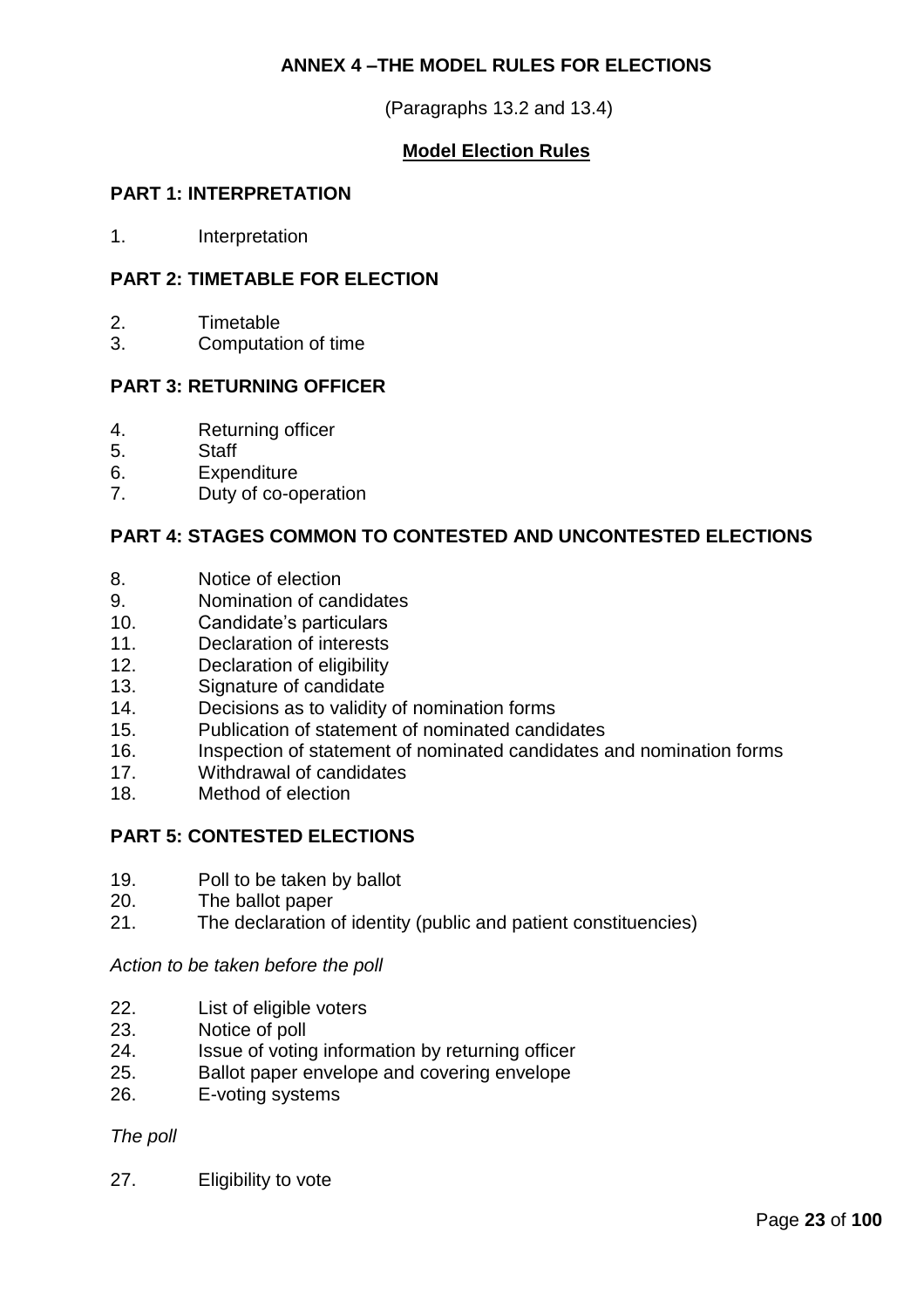- 28. Voting by persons who require assistance
- 29. Spoilt ballot papers and spoilt text message votes
- 30. Lost voting information
- 31. Issue of replacement voting information
- 32. ID declaration form for replacement ballot papers (public and patient constituencies)
- 33 Procedure for remote voting by internet<br>34. Procedure for remote voting by telephor
- Procedure for remote voting by telephone
- 35. Procedure for remote voting by text message

*Procedure for receipt of envelopes, internet votes, telephone vote and text message votes*

- 36. Receipt of voting documents
- 37. Validity of votes
- 38. Declaration of identity but no ballot (public and patient constituency)
- 39. De-duplication of votes
- 40. Sealing of packets

# **PART 6: COUNTING THE VOTES**

- STV41. Interpretation of Part 6
- 42. Arrangements for counting of the votes
- 43. The count
- STV44. Rejected ballot papers and rejected text voting records
- FPP44. Rejected ballot papers and rejected text voting records
- STV45. First stage
- STV46. The quota
- STV47 Transfer of votes
- STV48. Supplementary provisions on transfer
- STV49. Exclusion of candidates
- STV50. Filling of last vacancies
- STV51. Order of election of candidates
- FPP51. Equality of votes

# **PART 7: FINAL PROCEEDINGS IN CONTESTED AND UNCONTESTED ELECTIONS**

- FPP52. Declaration of result for contested elections
- STV52. Declaration of result for contested elections
- 53. Declaration of result for uncontested elections

# **PART 8: DISPOSAL OF DOCUMENTS**

- 54. Sealing up of documents relating to the poll
- 55. Delivery of documents
- 56. Forwarding of documents received after close of the poll
- 57. Retention and public inspection of documents
- 58. Application for inspection of certain documents relating to election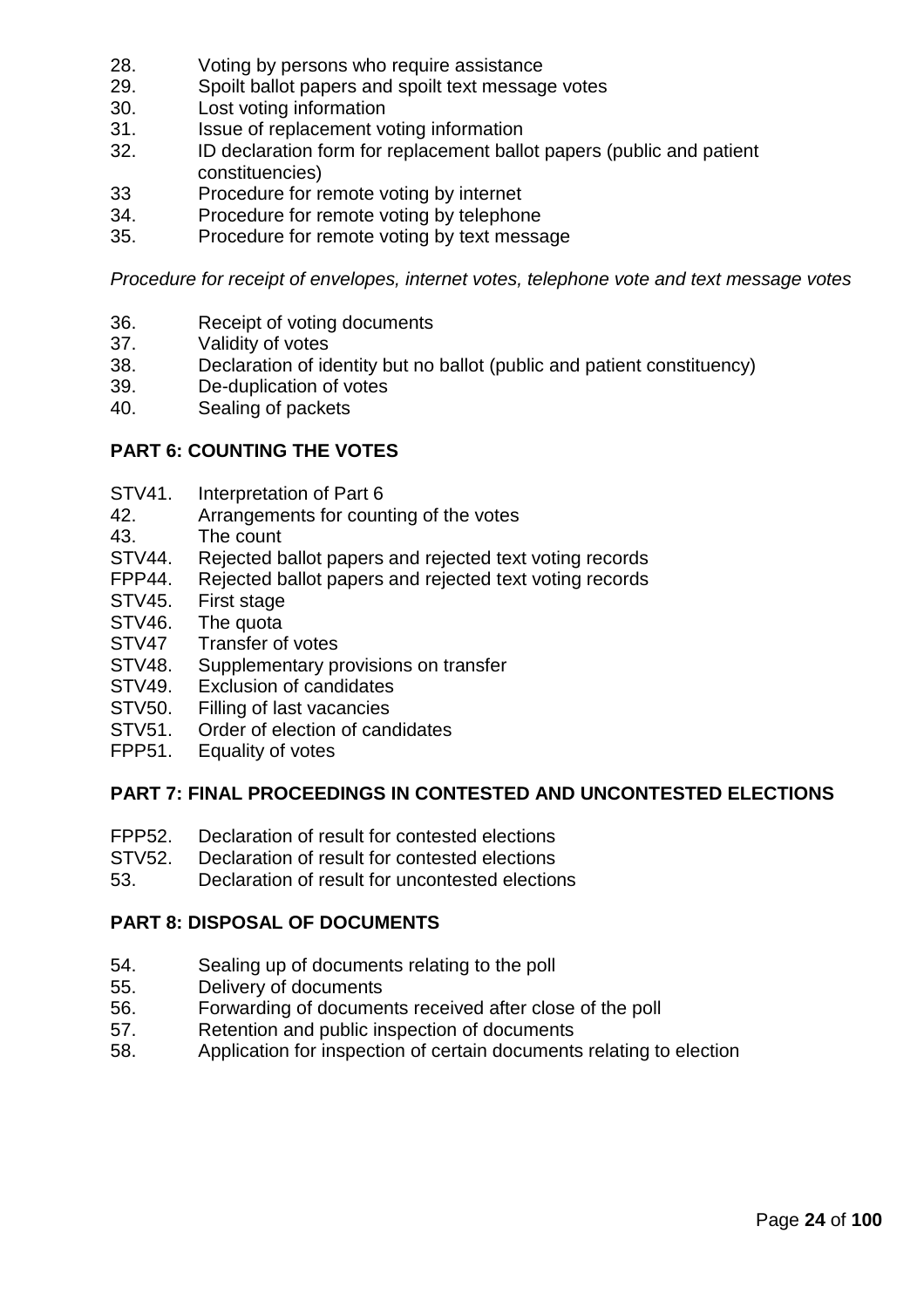# **PART 9: DEATH OF A CANDIDATE DURING A CONTESTED ELECTION**

FPP59. Countermand or abandonment of poll on death of candidate

STV59. Countermand or abandonment of poll on death of candidate

# **PART 10: ELECTION EXPENSES AND PUBLICITY**

*Expenses*

| 60. | Election expenses |
|-----|-------------------|
|-----|-------------------|

- 61. Expenses and payments by candidates
- 62. Expenses incurred by other persons

### *Publicity*

- 63. Publicity about election by the corporation
- 64. Information about candidates for inclusion with voting information
- 65. Meaning of "for the purposes of an election"

### **PART 11: QUESTIONING ELECTIONS AND IRREGULARITIES**

66. Application to question an election

### **PART 12: MISCELLANEOUS**

- 67. Secrecy
- 68. Prohibition of disclosure of vote
- 69. Disqualification
- 70. Delay in postal service through industrial action or unforeseen event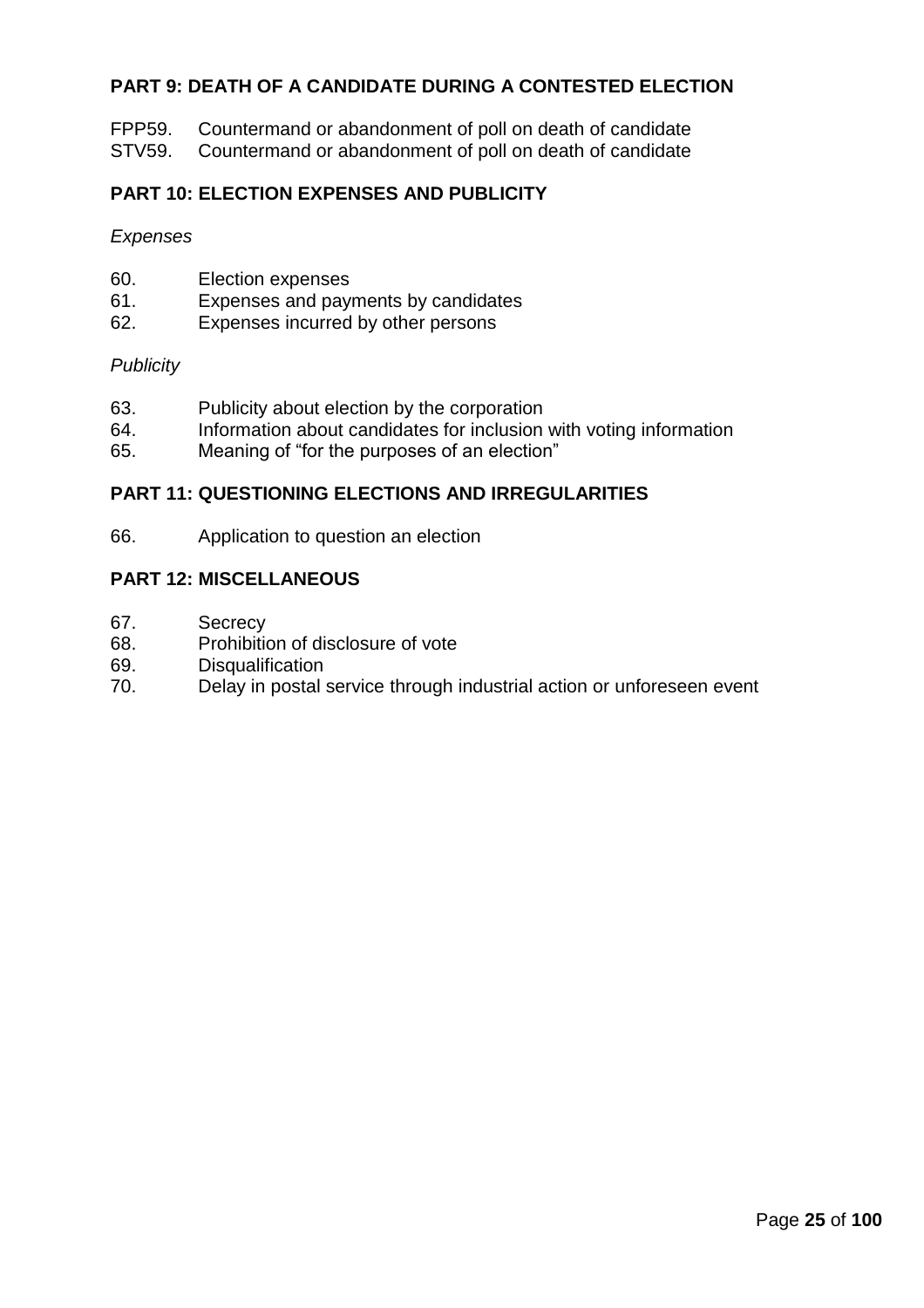# **1. Interpretation**

1.1 In these rules, unless the context otherwise requires:

"*2006 Act*" means the National Health Service Act 2006;

"*corporation*" means the public benefit corporation subject to this constitution;

"*council of governors*" means the council of governors of the corporation;

"*declaration of identity*" has the meaning set out in rule 21.1;

"*election*" means an election by a constituency, or by a class within a constituency, to fill a vacancy among one or more posts on the council of governors;

"*e-voting*" means voting using either the internet, telephone or text message;

"*e-voting information*" has the meaning set out in rule 24.2;

"*ID declaration form*" has the meaning set out in Rule 21.1; "internet voting record" has the meaning set out in rule 26.4(d);

"*internet voting system*" means such computer hardware and software, data other equipment and services as may be provided by the returning officer for the purpose of enabling voters to cast their votes using the internet;

"*lead governor*" means the governor nominated by the corporation to fulfil the role described in Appendix B to The NHS Foundation Trust Code of Governance (Monitor, December 2013) or any later version of such code.

"*list of eligible voters*" means the list referred to in rule 22.1, containing the information in rule 22.2;

"*method of polling*" means a method of casting a vote in a poll, which may be by post, internet, text message or telephone;

"*Monitor*" means the corporate body known as Monitor as provided by section 61 of the 2012 Act;

"*numerical voting code*" has the meaning set out in rule 64.2(b)

"*polling website*" has the meaning set out in rule 26.1;

"*postal voting information*" has the meaning set out in rule 24.1;

"*telephone short code"* means a short telephone number used for the purposes of submitting a vote by text message;

"*telephone voting facility*" has the meaning set out in rule 26.2;

"*telephone voting record*" has the meaning set out in rule 26.5 (d);

"*text message voting facility*" has the meaning set out in rule 26.3;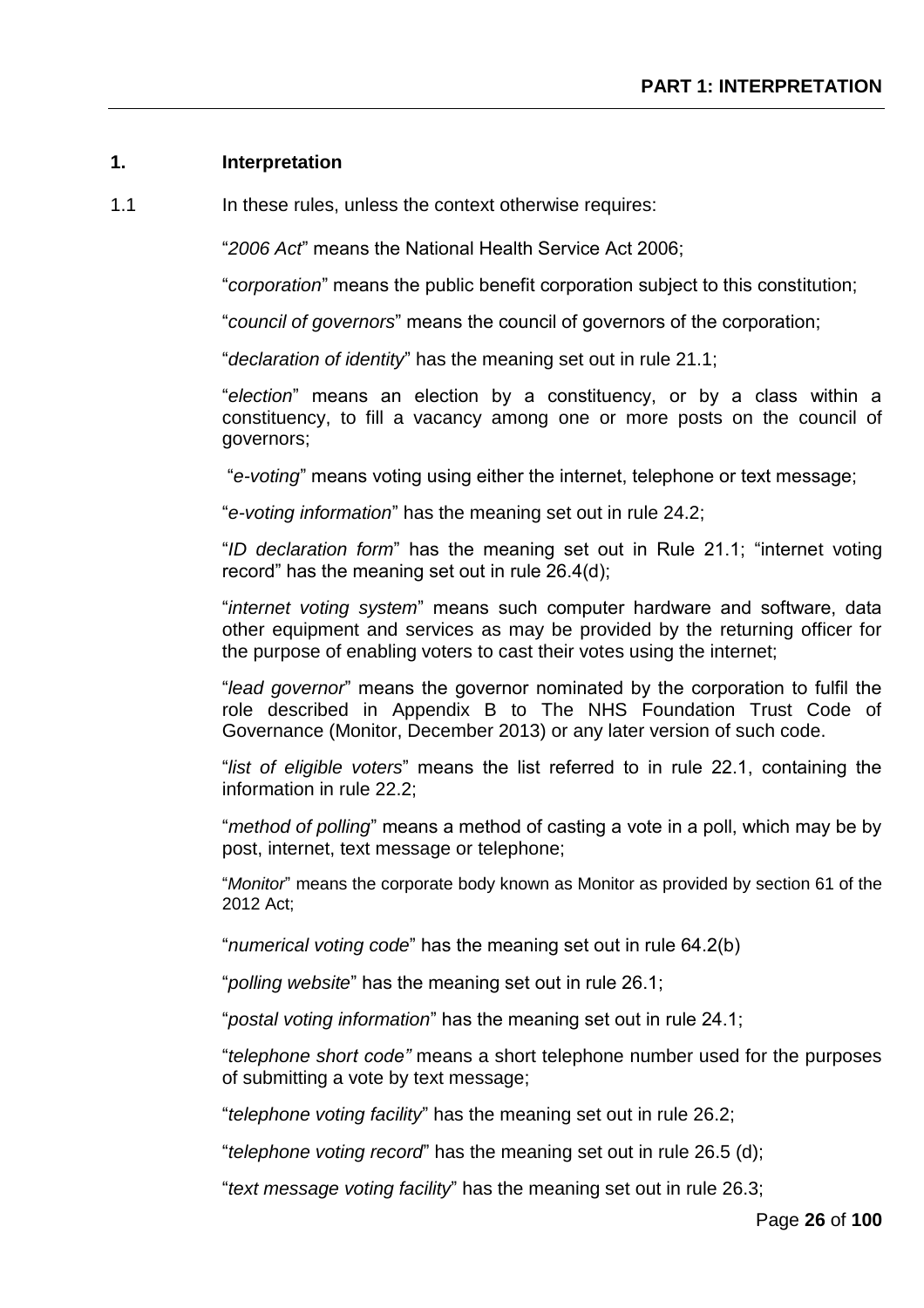"*text voting record*" has the meaning set out in rule 26.6 (d);

"*the telephone voting system*" means such telephone voting facility as may be provided by the returning officer for the purpose of enabling voters to cast their votes by telephone;

"*the text message voting system*" means such text messaging voting facility as may be provided by the returning officer for the purpose of enabling voters to cast their votes by text message;

"*voter ID number*" means a unique, randomly generated numeric identifier allocated to each voter by the Returning Officer for the purpose of e-voting,

"*voting information*" means postal voting information and/or e-voting information

1.2 Other expressions used in these rules and in Schedule 7 to the NHS Act 2006 have the same meaning in these rules as in that Schedule.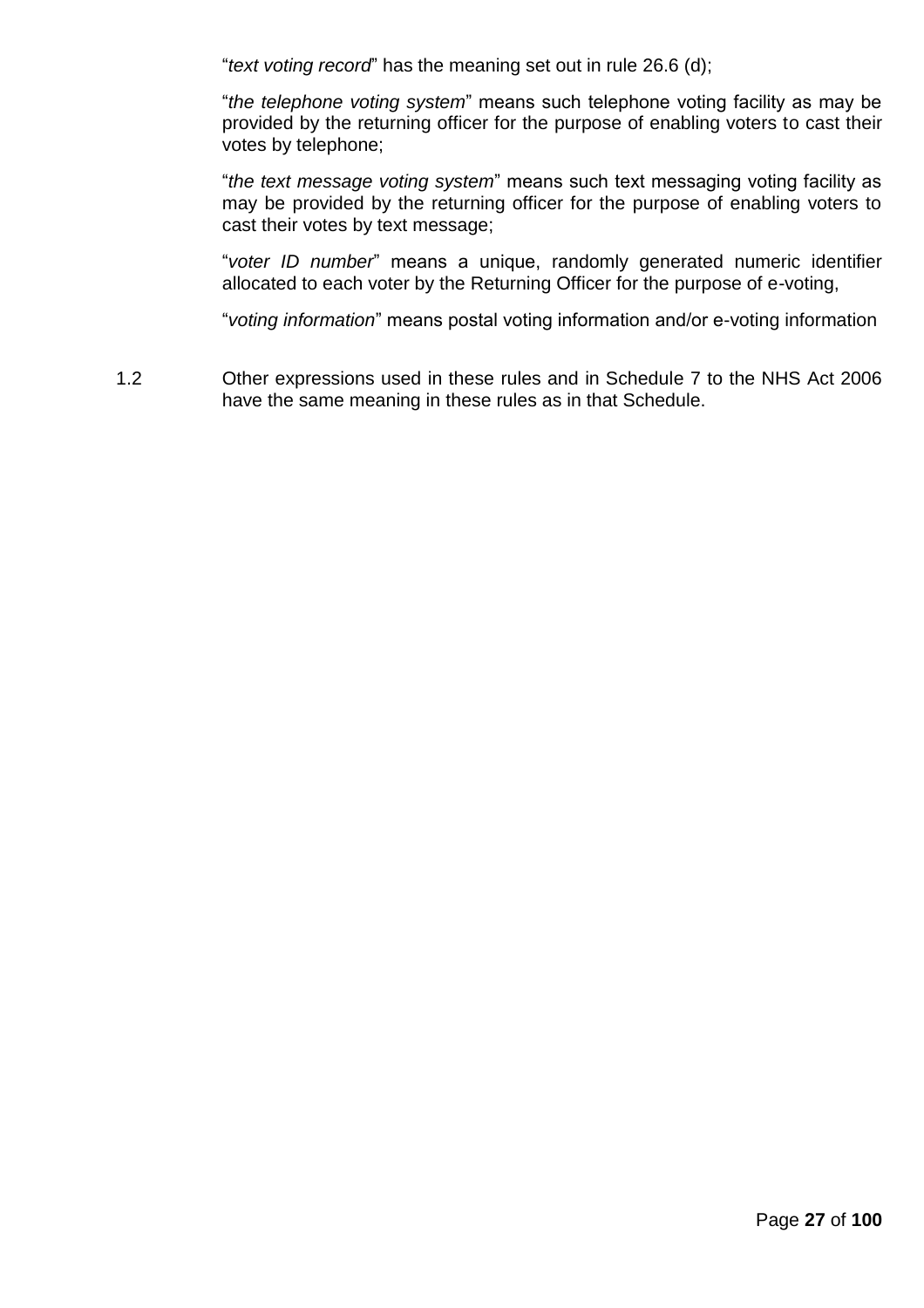# **2. Timetable**

2.1 The proceedings at an election shall be conducted in accordance with the following timetable:

| <b>Proceeding</b>                                                               | Time                                                                              |
|---------------------------------------------------------------------------------|-----------------------------------------------------------------------------------|
| Publication of notice of election                                               | Not later than the fortieth day before the day<br>of the close of the poll.       |
| Final day for delivery of nomination forms to<br>returning officer              | Not later than the twenty eighth day before<br>the day of the close of the poll.  |
| Publication of statement of nominated<br>candidates                             | Not later than the twenty seventh day before<br>the day of the close of the poll. |
| Final day for delivery of notices of withdrawals<br>by candidates from election | Not later than twenty fifth day before the day<br>of the close of the poll.       |
| Notice of the poll                                                              | Not later than the fifteenth day before the<br>day of the close of the poll.      |
| Close of the poll                                                               | By 5.00pm on the final day of the election.                                       |

## **3. Computation of time**

- 3.1 In computing any period of time for the purposes of the timetable:
	- (a) a Saturday or Sunday;
	- (b) Christmas day, Good Friday, or a bank holiday, or
	- (c) a day appointed for public thanksgiving or mourning,

shall be disregarded, and any such day shall not be treated as a day for the purpose of any proceedings up to the completion of the poll, nor shall the returning officer be obliged to proceed with the counting of votes on such a day.

3.2 In this rule, "bank holiday" means a day which is a bank holiday under the Banking and Financial Dealings Act 1971 in England and Wales.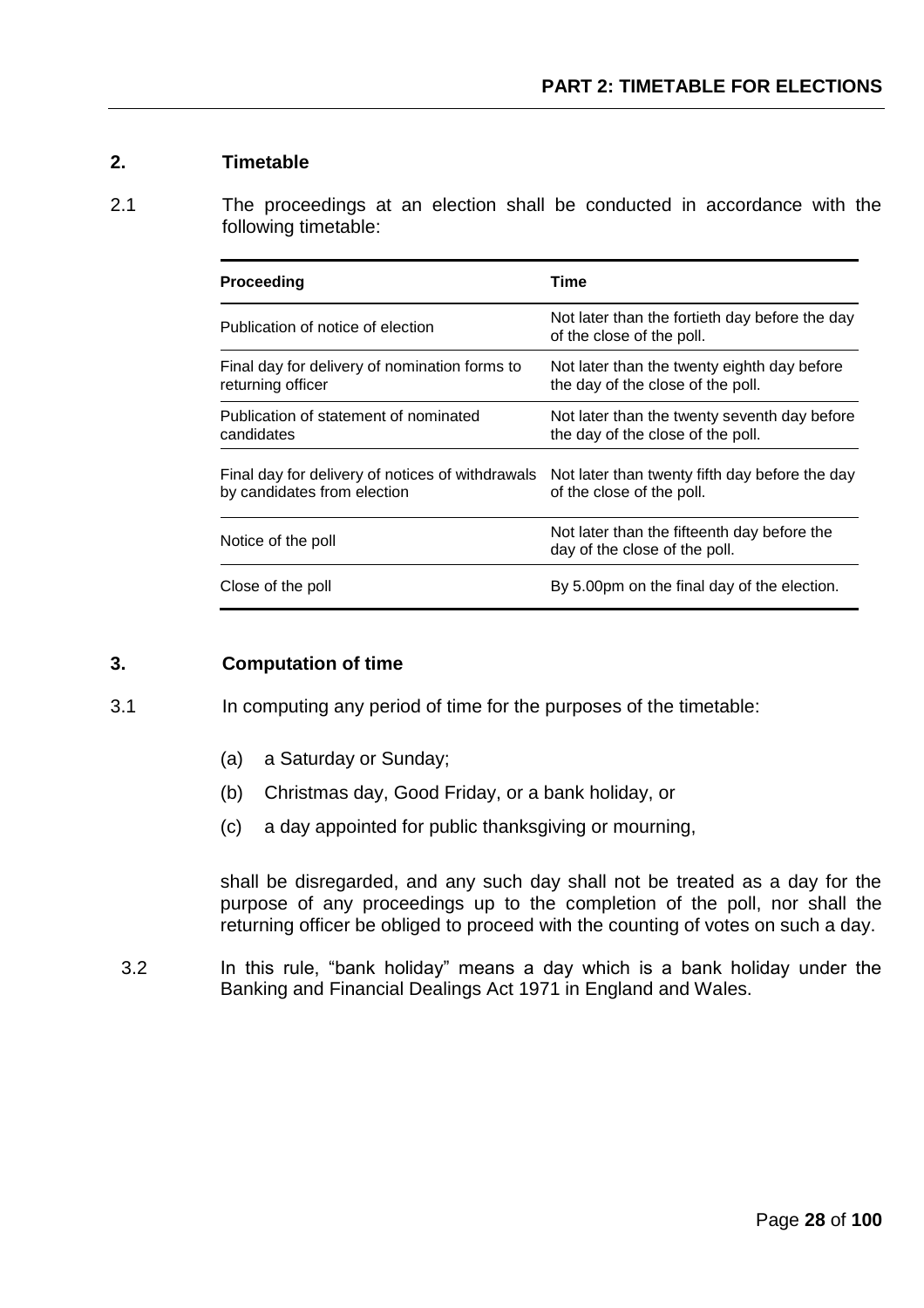## **4. Returning Officer**

- 4.1 Subject to rule 69, the returning officer for an election is to be appointed by the corporation.
- 4.2 Where two or more elections are to be held concurrently, the same returning officer may be appointed for all those elections.

### **5. Staff**

5.1 Subject to rule 69, the returning officer may appoint and pay such staff, including such technical advisers, as he or she considers necessary for the purposes of the election.

### **6. Expenditure**

- 6.1 The corporation is to pay the returning officer:
	- (a) any expenses incurred by that officer in the exercise of his or her functions under these rules,
	- (b) such remuneration and other expenses as the corporation may determine.

### **7. Duty of co-operation**

7.1 The corporation is to co-operate with the returning officer in the exercise of his or her functions under these rules.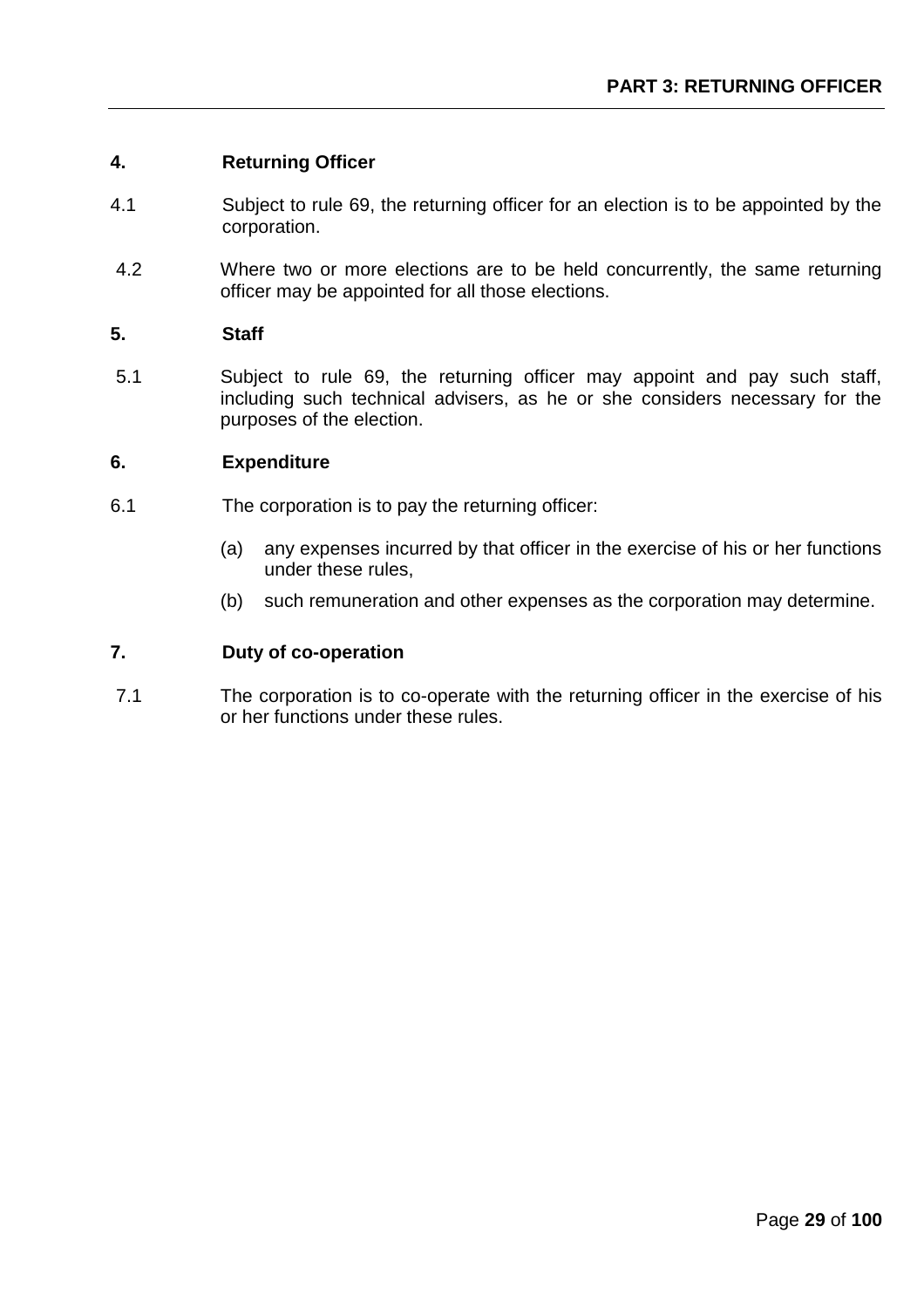# **8. Notice of election**

- 8.1 The returning officer is to publish a notice of the election stating:
	- (a) the constituency, or class within a constituency, for which the election is being held,
	- (b) the number of members of the council of governors to be elected from that constituency, or class within that constituency,
	- (c) the details of any nomination committee that has been established by the corporation,
	- (d) the address and times at which nomination forms may be obtained;
	- (e) the address for return of nomination forms (including, where the return of nomination forms in an electronic format will be permitted, the e-mail address for such return) and the date and time by which they must be received by the returning officer,
	- (f) the date and time by which any notice of withdrawal must be received by the returning officer
	- (g) the contact details of the returning officer
	- (h) the date and time of the close of the poll in the event of a contest.

# **9. Nomination of candidates**

- 9.1 Subject to rule 9.2, each candidate must nominate themselves on a single nomination form.
- 9.2 The returning officer:
	- (a) is to supply any member of the corporation with a nomination form, and
	- (b) is to prepare a nomination form for signature at the request of any member of the corporation,

but it is not necessary for a nomination to be on a form supplied by the returning officer and a nomination can, subject to rule 13, be in an electronic format.

# **10. Candidate's particulars**

- 10.1 The nomination form must state the candidate's:
	- (a) full name,
	- (b) contact address in full (which should be a postal address although an email address may also be provided for the purposes of electronic communication), and
	- (c) constituency, or class within a constituency, of which the candidate is a member.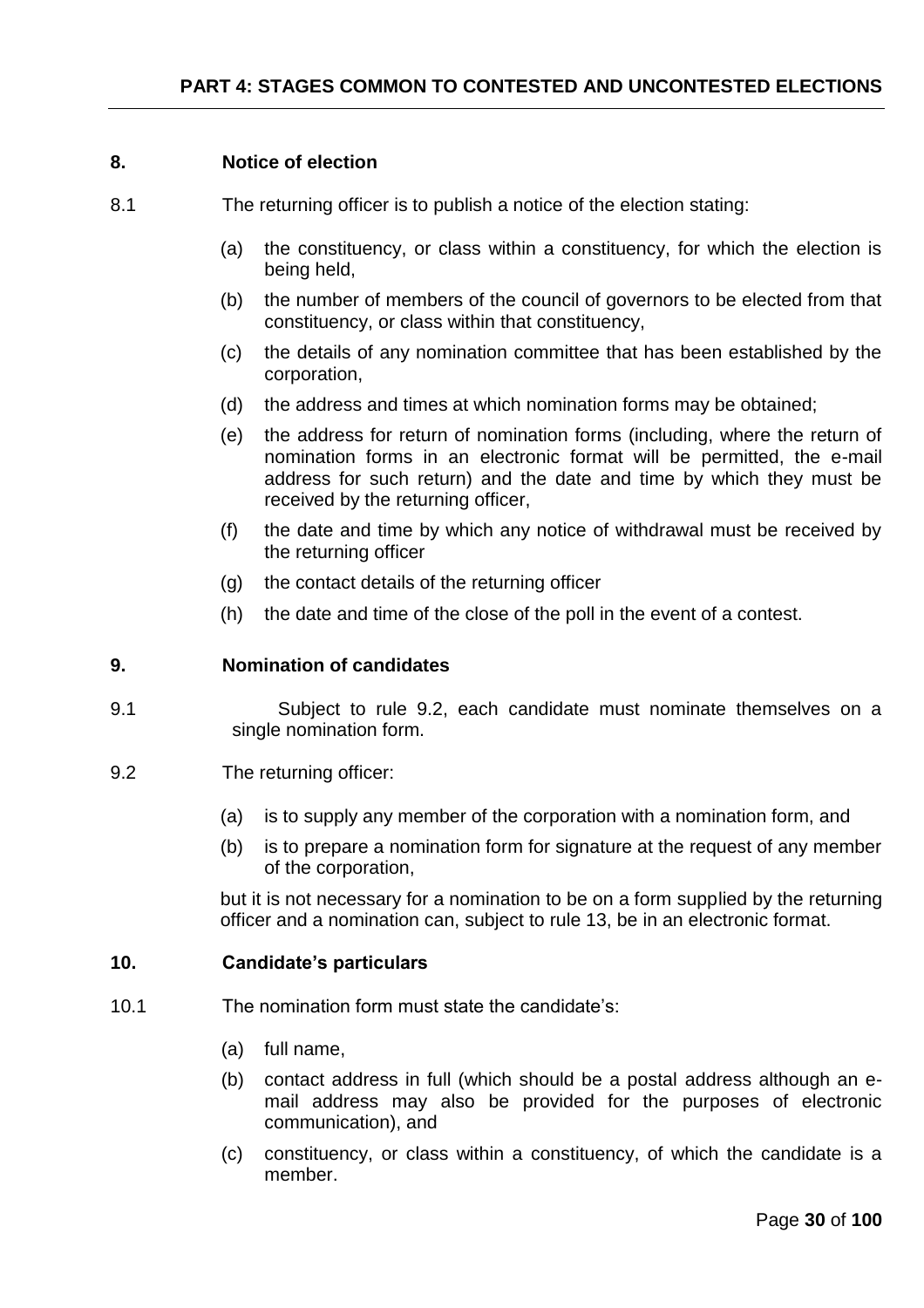# **11. Declaration of interests**

- 11.1 The nomination form must state:
	- (a) any financial interest that the candidate has in the corporation, and
	- (b) whether the candidate is a member of a political party, and if so, which party,

and if the candidate has no such interests, the paper must include a statement to that effect.

# **12. Declaration of eligibility**

- 12.1 The nomination form must include a declaration made by the candidate:
	- (a) that he or she is not prevented from being a member of the council of governors by paragraph 8 of Schedule 7 of the 2006 Act or by any provision of the constitution; and,
	- (b) for a member of the public or patient constituency, of the particulars of his or her qualification to vote as a member of that constituency, or class within that constituency, for which the election is being held.

# **13. Signature of candidate**

- 13.1 The nomination form must be signed and dated by the candidate, in a manner prescribed by the returning officer, indicating that:
	- (a) they wish to stand as a candidate,
	- (b) their declaration of interests as required under rule 11, is true and correct, and
	- (c) their declaration of eligibility, as required under rule 12, is true and correct.
- 13.2 Where the return of nomination forms in an electronic format is permitted, the returning officer shall specify the particular signature formalities (if any) that will need to be complied with by the candidate.

# **14. Decisions as to the validity of nomination**

- 14.1 Where a nomination form is received by the returning officer in accordance with these rules, the candidate is deemed to stand for election unless and until the returning officer:
	- (a) decides that the candidate is not eligible to stand,
	- (b) decides that the nomination form is invalid,
	- (c) receives satisfactory proof that the candidate has died, or
	- (d) receives a written request by the candidate of their withdrawal from candidacy.
- 14.2 The returning officer is entitled to decide that a nomination form is invalid only on one of the following grounds: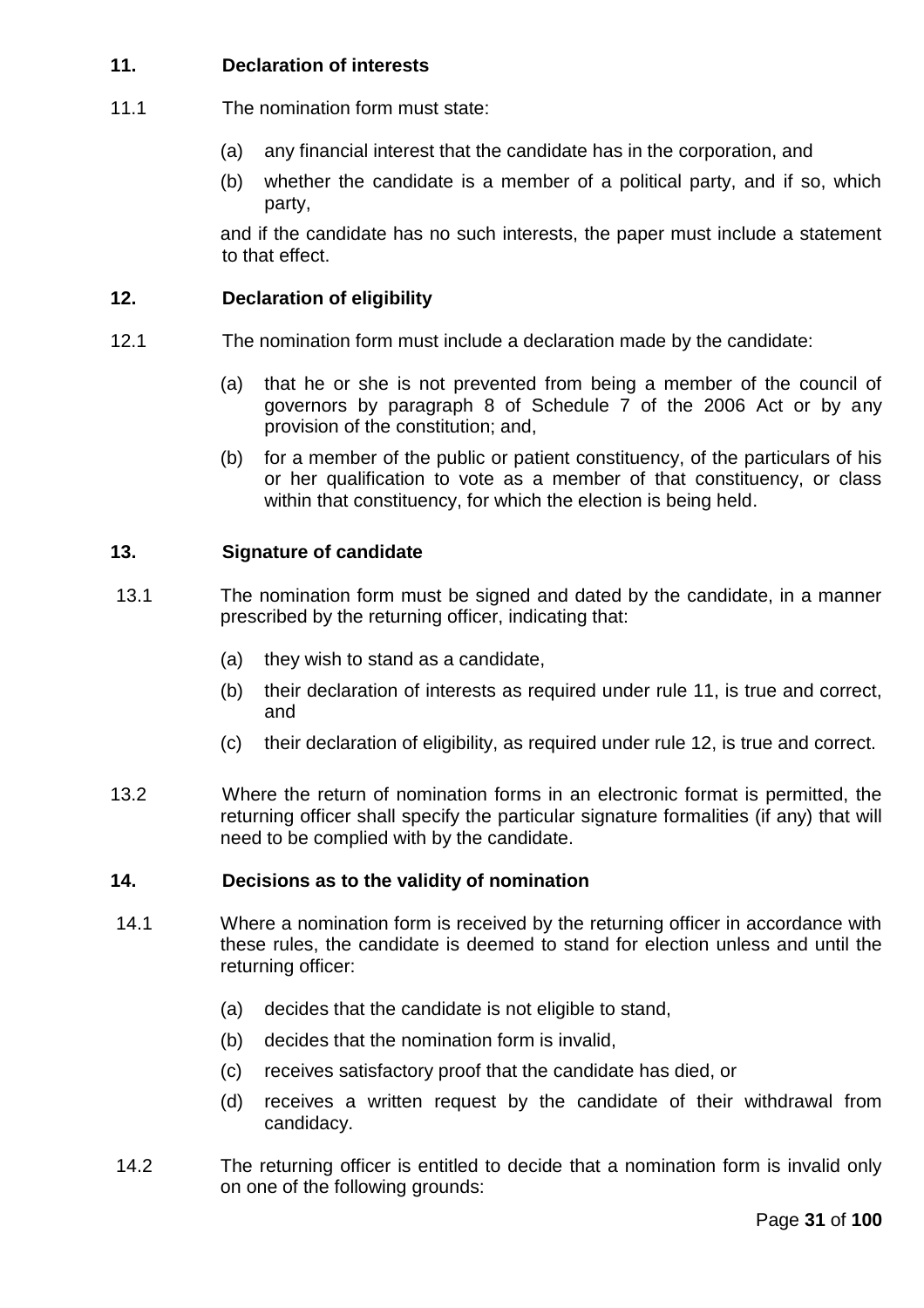- (a) that the paper is not received on or before the final time and date for return of nomination forms, as specified in the notice of the election,
- (b) that the paper does not contain the candidate's particulars, as required by rule 10;
- (c) that the paper does not contain a declaration of the interests of the candidate, as required by rule 11,
- (d) that the paper does not include a declaration of eligibility as required by rule 12, or
- (e) that the paper is not signed and dated by the candidate, if required by rule 13.
- 14.3 The returning officer is to examine each nomination form as soon as is practicable after he or she has received it, and decide whether the candidate has been validly nominated.
- 14.4 Where the returning officer decides that a nomination is invalid, the returning officer must endorse this on the nomination form, stating the reasons for their decision.
- 14.5 The returning officer is to send notice of the decision as to whether a nomination is valid or invalid to the candidate at the contact address given in the candidate's nomination form. If an e-mail address has been given in the candidate's nomination form (in addition to the candidate's postal address), the returning officer may send notice of the decision to that address.

### **15. Publication of statement of candidates**

- 15.1 The returning officer is to prepare and publish a statement showing the candidates who are standing for election.
- 15.2 The statement must show:
	- (a) the name, contact address (which shall be the candidate's postal address), and constituency or class within a constituency of each candidate standing, and
	- (b) the declared interests of each candidate standing,

as given in their nomination form.

- 15.3 The statement must list the candidates standing for election in alphabetical order by surname.
- 15.4 The returning officer must send a copy of the statement of candidates and copies of the nomination forms to the corporation as soon as is practicable after publishing the statement.

### **16. Inspection of statement of nominated candidates and nomination forms**

16.1 The corporation is to make the statement of the candidates and the nomination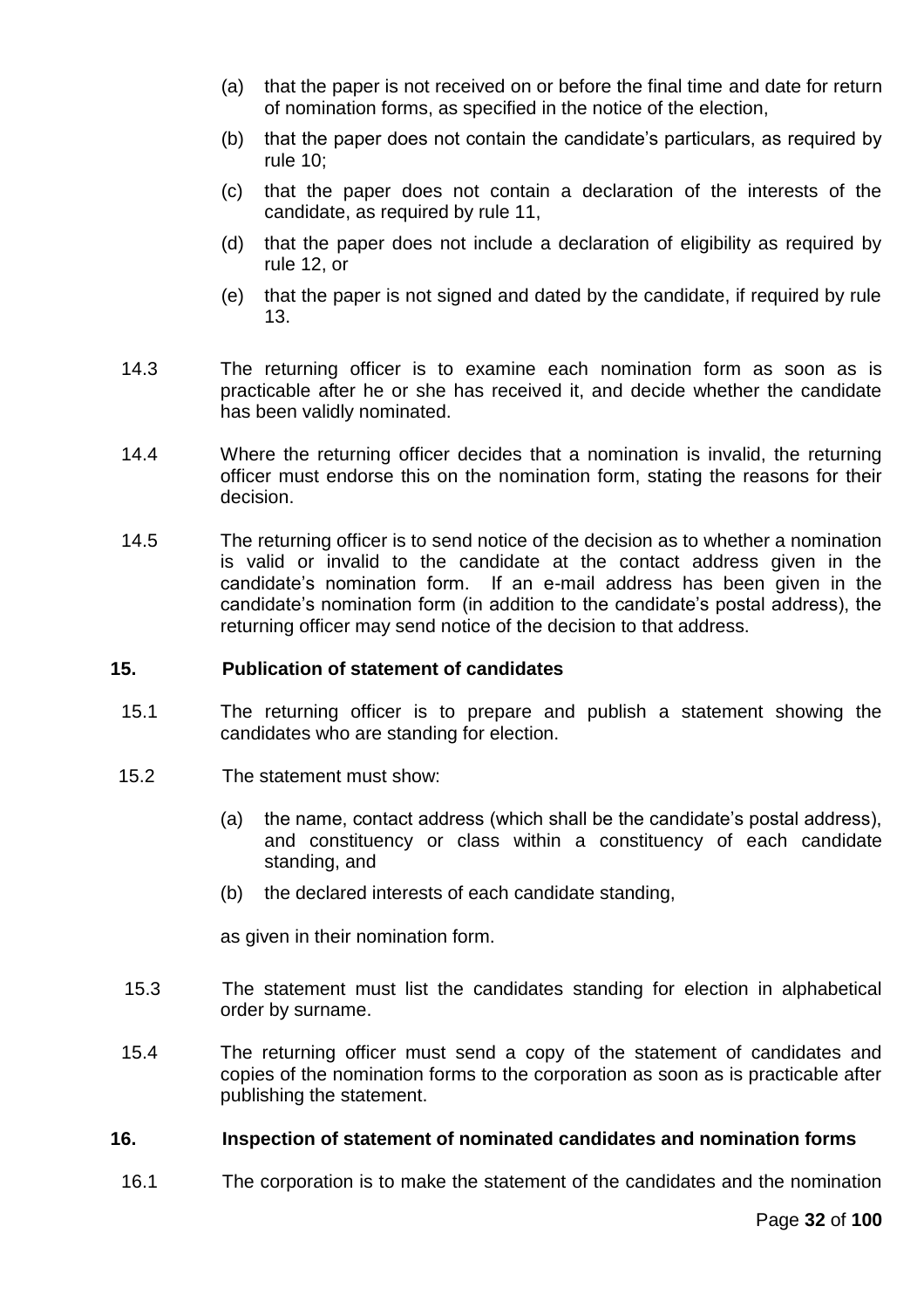forms supplied by the returning officer under rule 15.4 available for inspection by members of the corporation free of charge at all reasonable times.

16.2 If a member of the corporation requests a copy or extract of the statement of candidates or their nomination forms, the corporation is to provide that member with the copy or extract free of charge.

# **17. Withdrawal of candidates**

17.1 A candidate may withdraw from election on or before the date and time for withdrawal by candidates, by providing to the returning officer a written notice of withdrawal which is signed by the candidate and attested by a witness.

### **18. Method of election**

- 18.1 If the number of candidates remaining validly nominated for an election after any withdrawals under these rules is greater than the number of members to be elected to the council of governors, a poll is to be taken in accordance with Parts 5 and 6 of these rules.
- 18.2 If the number of candidates remaining validly nominated for an election after any withdrawals under these rules is equal to the number of members to be elected to the council of governors, those candidates are to be declared elected in accordance with Part 7 of these rules.
- 18.3 If the number of candidates remaining validly nominated for an election after any withdrawals under these rules is less than the number of members to be elected to be council of governors, then:
	- (a) the candidates who remain validly nominated are to be declared elected in accordance with Part 7 of these rules, and
	- (b) the returning officer is to order a new election to fill any vacancy which remains unfilled, on a day appointed by him or her in consultation with the corporation.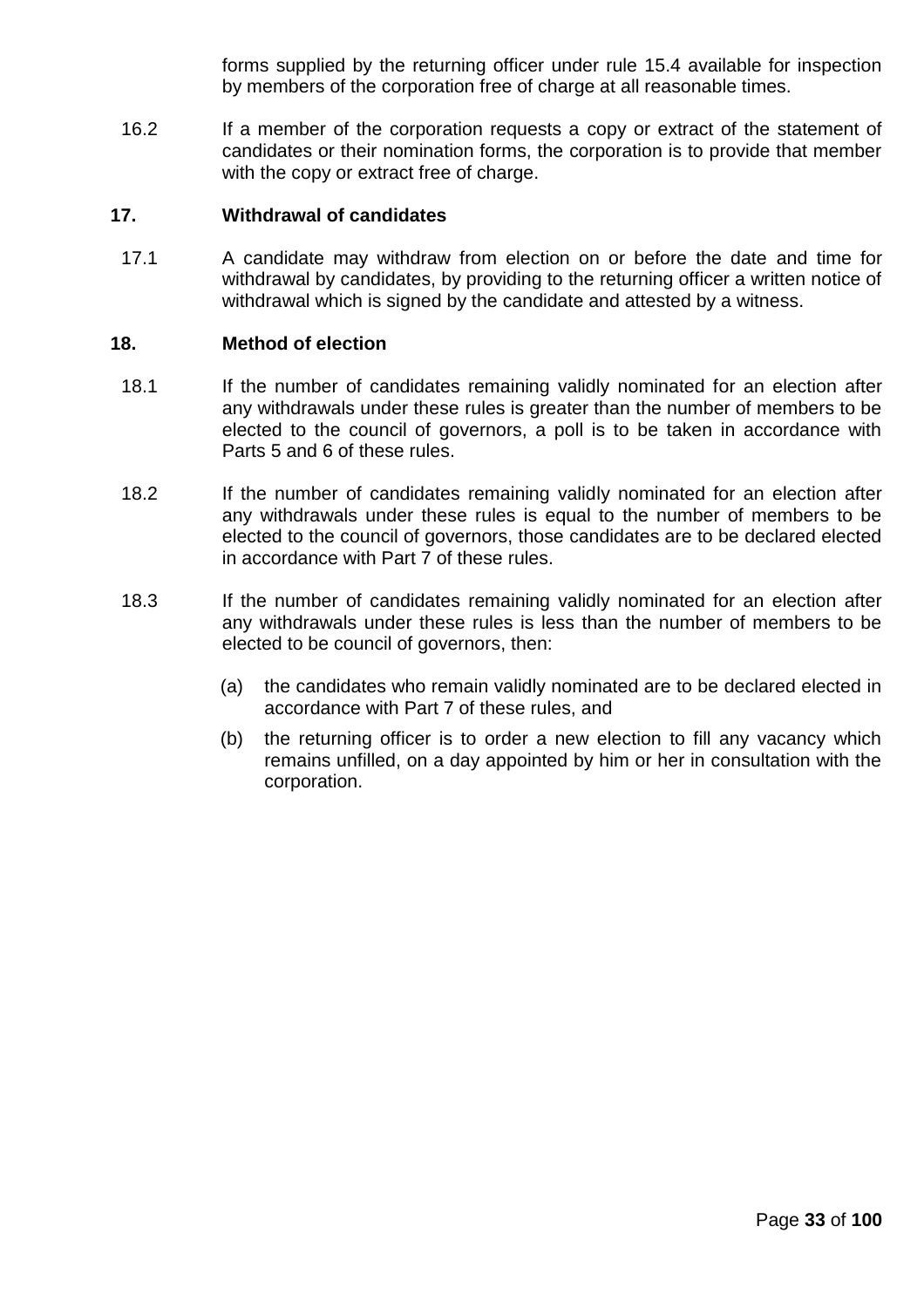### **19. Poll to be taken by ballot**

- 19.1 The votes at the poll must be given by secret ballot.
- 19.2 The votes are to be counted and the result of the poll determined in accordance with Part 6 of these rules.
- 19.3 The corporation may decide that voters within a constituency or class within a constituency, may, subject to rule 19.4, cast their votes at the poll using such different methods of polling in any combination as the corporation may determine.
- 19.4 The corporation may decide that voters within a constituency or class within a constituency for whom an e-mail address is included in the list of eligible voters may only cast their votes at the poll using an e-voting method of polling.
- 19.5 Before the corporation decides, in accordance with rule 19.3 that one or more evoting methods of polling will be made available for the purposes of the poll, the corporation must satisfy itself that:
	- (a) if internet voting is to be a method of polling, the internet voting system to be used for the purpose of the election is:
		- (i) configured in accordance with these rules; and
		- (ii) will create an accurate internet voting record in respect of any voter who casts his or her vote using the internet voting system;
	- (b) if telephone voting to be a method of polling, the telephone voting system to be used for the purpose of the election is:
		- (i) configured in accordance with these rules; and
		- (ii) will create an accurate telephone voting record in respect of any voter who casts his or her vote using the telephone voting system;
	- (c) if text message voting is to be a method of polling, the text message voting system to be used for the purpose of the election is:
		- (i) configured in accordance with these rules; and
		- (ii) will create an accurate text voting record in respect of any voter who casts his or her vote using the text message voting system.

### **20. The ballot paper**

20.1 The ballot of each voter (other than a voter who casts his or her ballot by an evoting method of polling) is to consist of a ballot paper with the persons remaining validly nominated for an election after any withdrawals under these rules, and no others, inserted in the paper.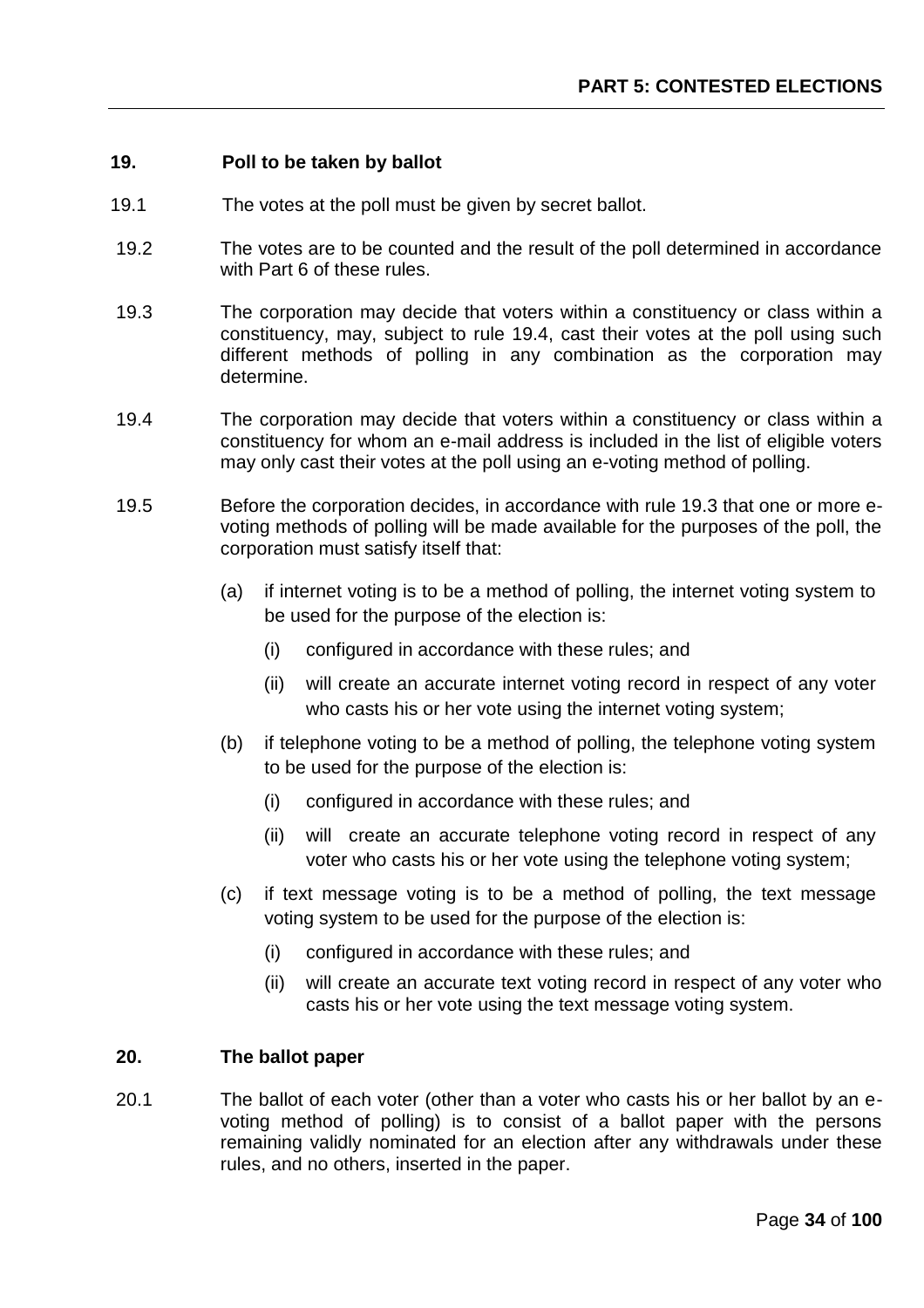- 20.2 Every ballot paper must specify:
	- (a) the name of the corporation,
	- (b) the constituency, or class within a constituency, for which the election is being held,
	- (c) the number of members of the council of governors to be elected from that constituency, or class within that constituency,
	- (d) the names and other particulars of the candidates standing for election, with the details and order being the same as in the statement of nominated candidates,
	- (e) instructions on how to vote by all available methods of polling, including the relevant voter's voter ID number if one or more e-voting methods of polling are available,
	- (f) if the ballot paper is to be returned by post, the address for its return and the date and time of the close of the poll, and
	- (g) the contact details of the returning officer.
- 20.3 Each ballot paper must have a unique identifier.
- 20.4 Each ballot paper must have features incorporated into it to prevent it from being reproduced.

### **21. The declaration of identity (public and patient constituencies)**

- 21.1 The corporation shall require each voter who participates in an election for a public or patient constituency to make a declaration confirming:
	- (a) that the voter is the person:
		- (i) to whom the ballot paper was addressed, and/or
		- (ii) to whom the voter ID number contained within the e-voting information was allocated,
	- (b) that he or she has not marked or returned any other voting information in the election, and
	- (c) the particulars of his or her qualification to vote as a member of the constituency or class within the constituency for which the election is being held,

("declaration of identity")

and the corporation shall make such arrangements as it considers appropriate to facilitate the making and the return of a declaration of identity by each voter, whether by the completion of a paper form ("ID declaration form") or the use of an electronic method.

21.2 The voter must be required to return his or her declaration of identity with his or her ballot.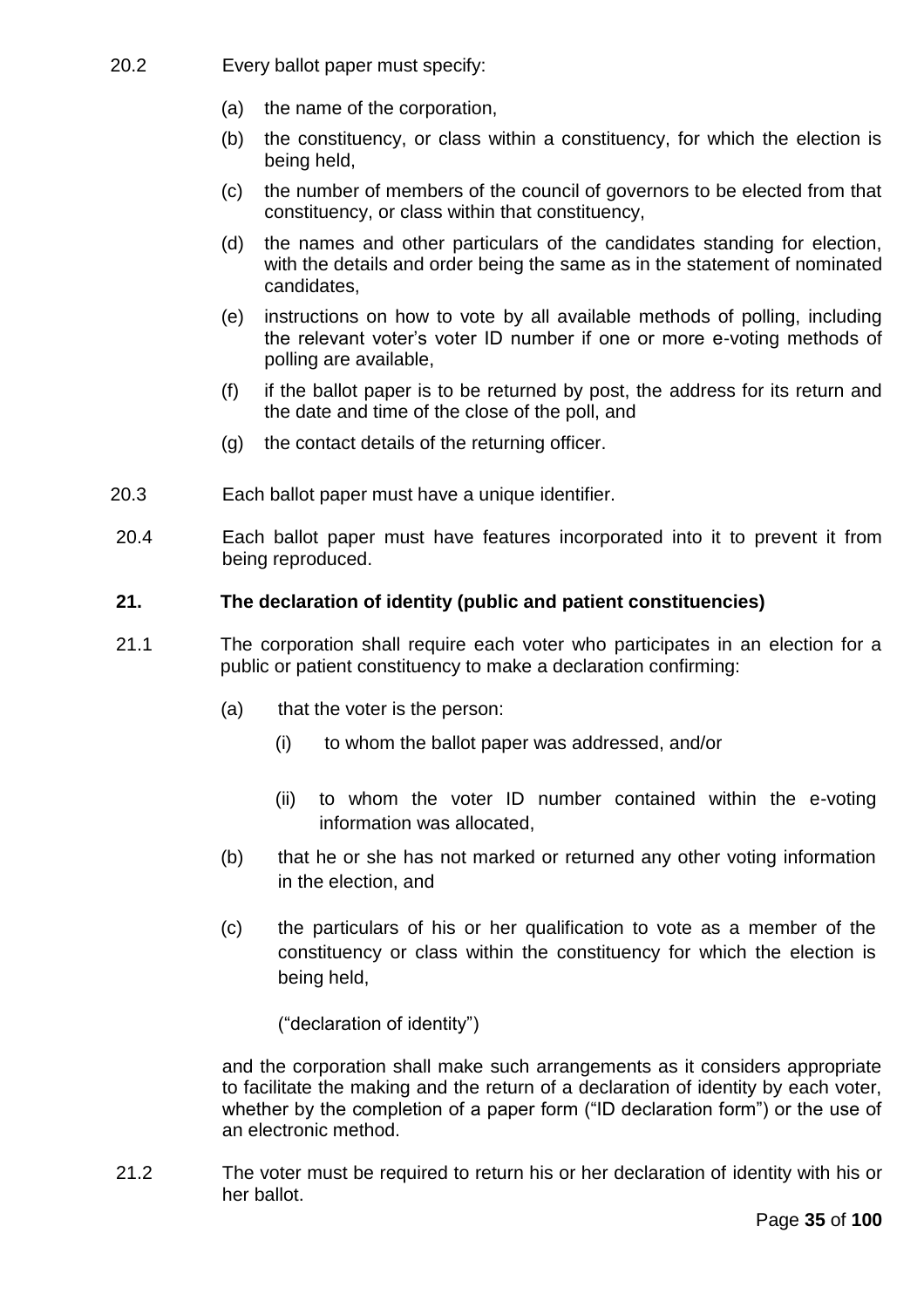21.3 The voting information shall caution the voter that if the declaration of identity is not duly returned or is returned without having been made correctly, any vote cast by the voter may be declared invalid.

*Action to be taken before the poll*

## **22. List of eligible voters**

- 22.1 The corporation is to provide the returning officer with a list of the members of the constituency or class within a constituency for which the election is being held who are eligible to vote by virtue of rule 27 as soon as is reasonably practicable after the final date for the delivery of notices of withdrawals by candidates from an election.
- 22.2 The list is to include, for each member:
	- (a) a postal address; and,
	- (b) the member's e-mail address, if this has been provided

to which his or her voting information may, subject to rule 22.3, be sent.

22.3 The corporation may decide that the e-voting information is to be sent only by email to those members in the list of eligible voters for whom an e-mail address is included in that list.

### **23. Notice of poll**

- 23.1 The returning officer is to publish a notice of the poll stating:
	- (a) the name of the corporation,
	- (b) the constituency, or class within a constituency, for which the election is being held,
	- (c) the number of members of the council of governors to be elected from that constituency, or class with that constituency,
	- (d) the names, contact addresses, and other particulars of the candidates standing for election, with the details and order being the same as in the statement of nominated candidates,
	- (e) that the ballot papers for the election are to be issued and returned, if appropriate, by post,
	- (f) the methods of polling by which votes may be cast at the election by voters in a constituency or class within a constituency, as determined by the corporation in accordance with rule 19.3,
	- (g) the address for return of the ballot papers,
	- (h) the uniform resource locator (url) where, if internet voting is a method of polling, the polling website is located;
	- (i) the telephone number where, if telephone voting is a method of polling, the telephone voting facility is located,
	- (j) the telephone number or telephone short code where, if text message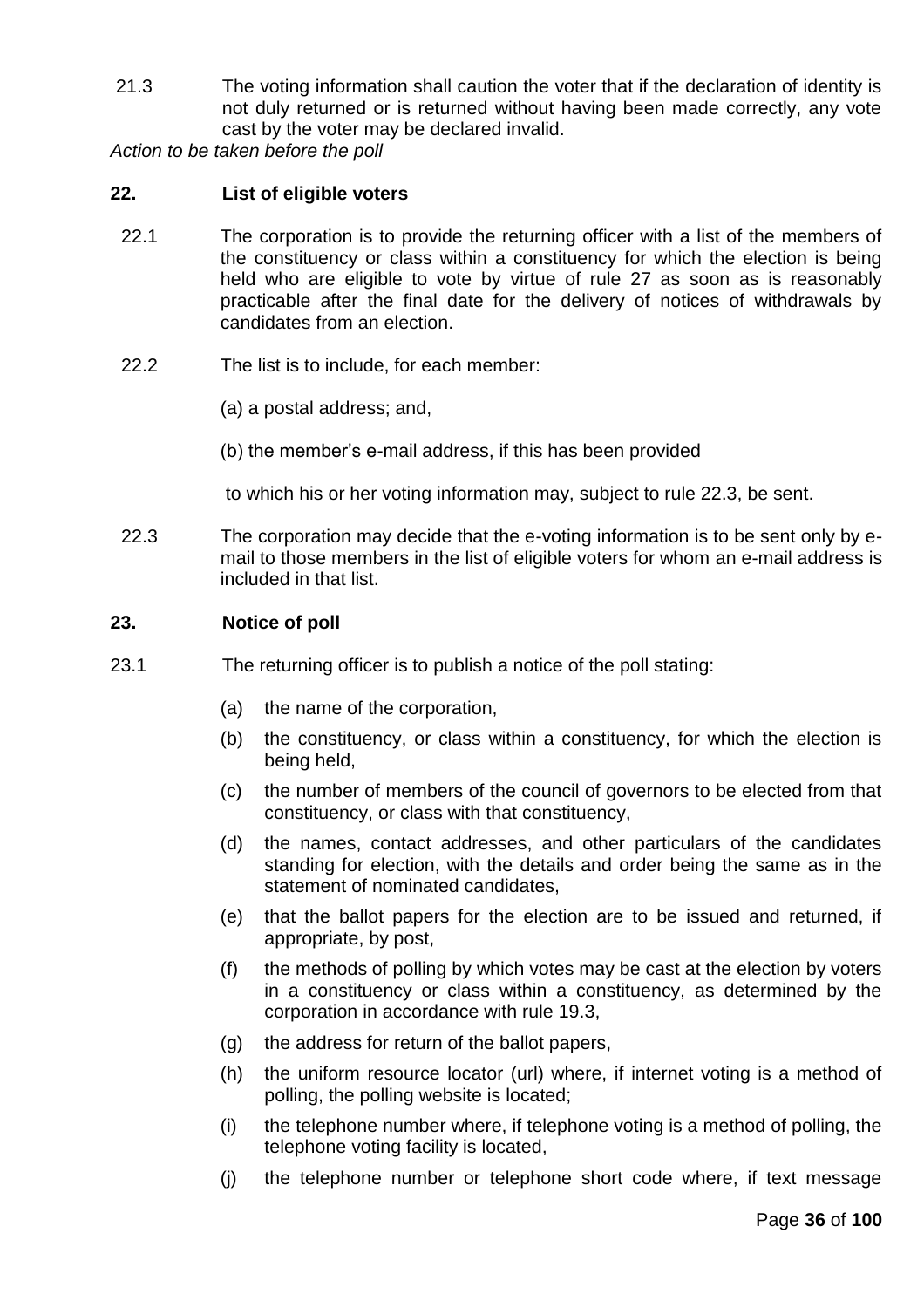voting is a method of polling, the text message voting facility is located,

- (k) the date and time of the close of the poll,
- (l) the address and final dates for applications for replacement voting information, and
- (m) the contact details of the returning officer.

### **24. Issue of voting information by returning officer**

- 24.1 Subject to rule 24.3, as soon as is reasonably practicable on or after the publication of the notice of the poll, the returning officer is to send the following information by post to each member of the corporation named in the list of eligible voters:
	- (a) a ballot paper and ballot paper envelope,
	- (b) the ID declaration form (if required),
	- (c) information about each candidate standing for election, pursuant to rule 61 of these rules, and
	- (d) a covering envelope;

("postal voting information").

- 24.2 Subject to rules 24.3 and 24.4, as soon as is reasonably practicable on or after the publication of the notice of the poll, the returning officer is to send the following information by e-mail and/ or by post to each member of the corporation named in the list of eligible voters whom the corporation determines in accordance with rule 19.3 and/ or rule 19.4 may cast his or her vote by an evoting method of polling:
	- (a) instructions on how to vote and how to make a declaration of identity (if required),
	- (b) the voter's voter ID number,
	- (c) information about each candidate standing for election, pursuant to rule 64 of these rules, or details of where this information is readily available on the internet or available in such other formats as the Returning Officer thinks appropriate,
	- (d) contact details of the returning officer,

("e-voting information").

- 24.3 The corporation may determine that any member of the corporation shall:
	- (a) only be sent postal voting information; or
	- (b) only be sent e-voting information; or
	- (c) be sent both postal voting information and e-voting information;

for the purposes of the poll.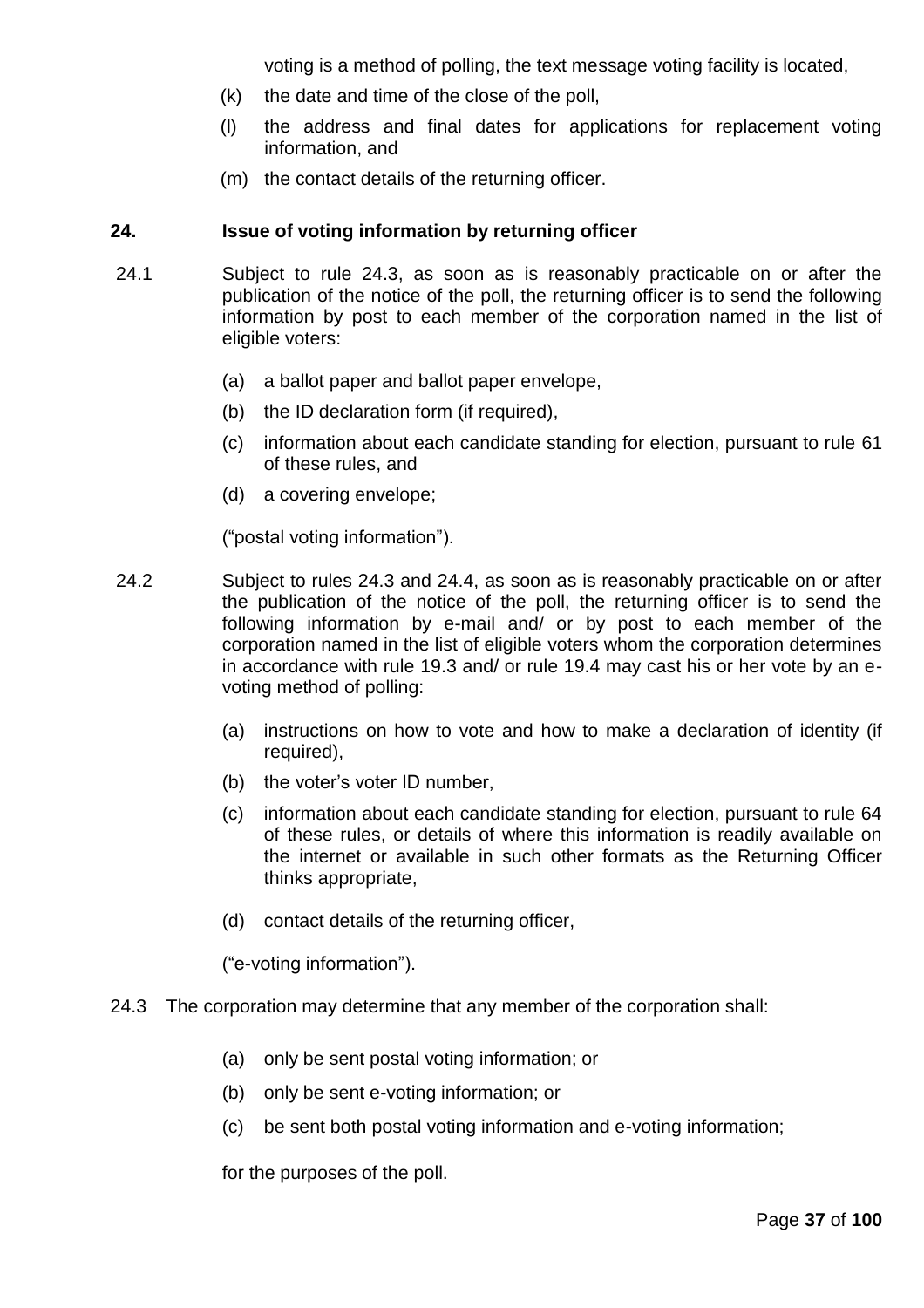- 24.4 If the corporation determines, in accordance with rule 22.3, that the e-voting information is to be sent only by e-mail to those members in the list of eligible voters for whom an e-mail address is included in that list, then the returning officer shall only send that information by e-mail.
- 24.5 The voting information is to be sent to the postal address and/ or e-mail address for each member, as specified in the list of eligible voters.

### **25. Ballot paper envelope and covering envelope**

- 25.1 The ballot paper envelope must have clear instructions to the voter printed on it, instructing the voter to seal the ballot paper inside the envelope once the ballot paper has been marked.
- 25.2 The covering envelope is to have:
	- (a) the address for return of the ballot paper printed on it, and
	- (b) pre-paid postage for return to that address.
- 25.3 There should be clear instructions, either printed on the covering envelope or elsewhere, instructing the voter to seal the following documents inside the covering envelope and return it to the returning officer –
	- (a) the completed ID declaration form if required, and
	- (b) the ballot paper envelope, with the ballot paper sealed inside it.

#### **26. E-voting systems**

- 26.1 If internet voting is a method of polling for the relevant election then the returning officer must provide a website for the purpose of voting over the internet (in these rules referred to as "the polling website").
- 26.2 If telephone voting is a method of polling for the relevant election then the returning officer must provide an automated telephone system for the purpose of voting by the use of a touch-tone telephone (in these rules referred to as "the telephone voting facility").
- 26.3 If text message voting is a method of polling for the relevant election then the returning officer must provide an automated text messaging system for the purpose of voting by text message (in these rules referred to as "the text message voting facility").
- 26.4 The returning officer shall ensure that the polling website and internet voting system provided will:
	- (a) require a voter to:
		- (i) enter his or her voter ID number; and
		- (ii) where the election is for a public or patient constituency, make a declaration of identity;

in order to be able to cast his or her vote;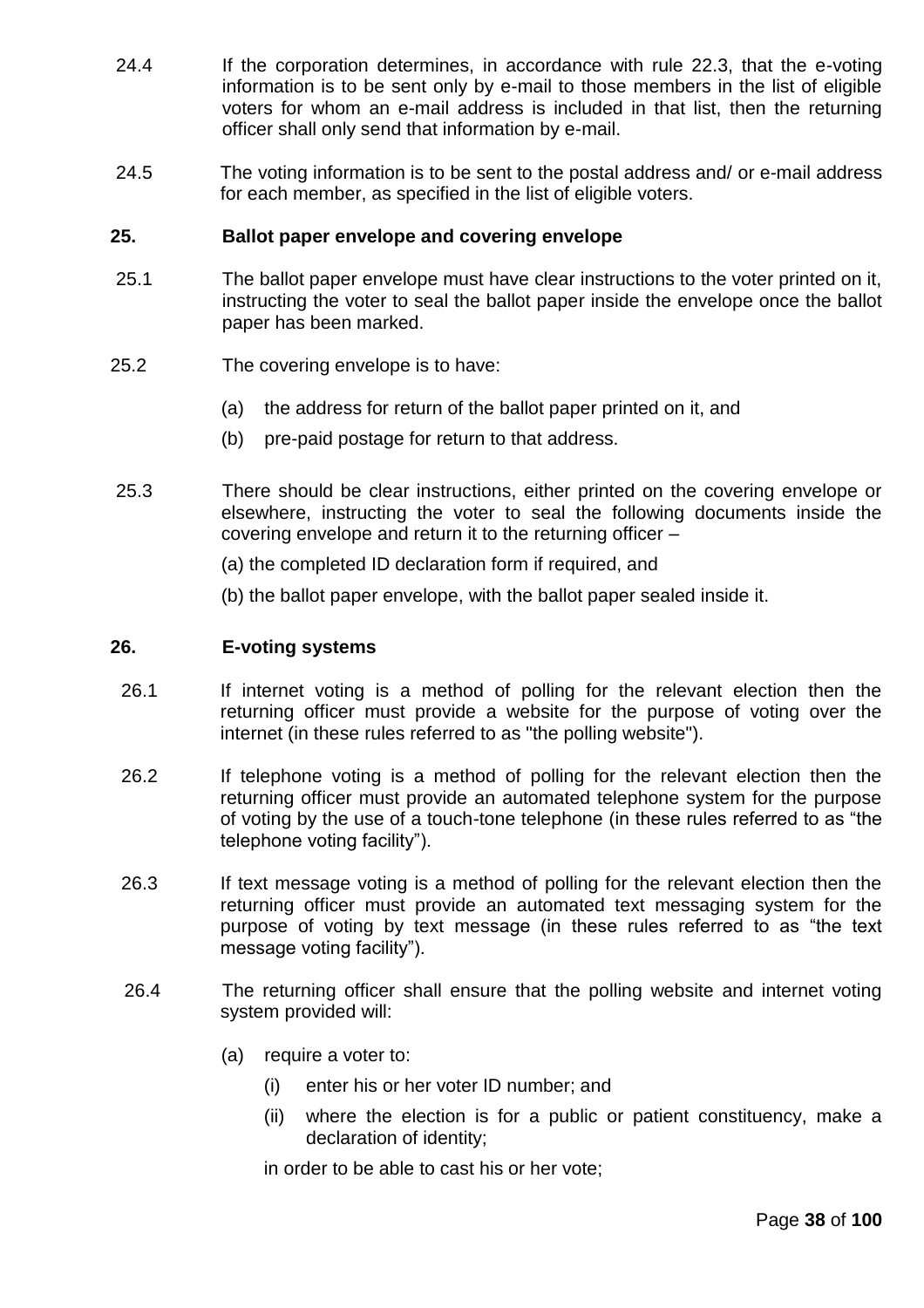- (b) specify:
	- (i) the name of the corporation,
	- (ii) the constituency, or class within a constituency, for which the election is being held,
	- (iii) the number of members of the council of governors to be elected from that constituency, or class within that constituency,
	- (iv) the names and other particulars of the candidates standing for election, with the details and order being the same as in the statement of nominated candidates,
	- (v) instructions on how to vote and how to make a declaration of identity,
	- (vi) the date and time of the close of the poll, and
	- (vii) the contact details of the returning officer;
- (c) prevent a voter from voting for more candidates than he or she is entitled to at the election;
- (d) create a record ("internet voting record") that is stored in the internet voting system in respect of each vote cast by a voter using the internet that comprises of-
	- (i) the voter's voter ID number;
	- (ii) the voter's declaration of identity (where required);
	- (iii) the candidate or candidates for whom the voter has voted; and
	- (iv) the date and time of the voter's vote,
- (e) if the voter's vote has been duly cast and recorded, provide the voter with confirmation of this; and
- (f) prevent any voter from voting after the close of poll.
- 26.5 The returning officer shall ensure that the telephone voting facility and telephone voting system provided will:
	- (a) require a voter to
		- (i) enter his or her voter ID number in order to be able to cast his or her vote; and
		- (ii) where the election is for a public or patient constituency, make a declaration of identity;
	- (b) specify:
		- (i) the name of the corporation,
		- (ii) the constituency, or class within a constituency, for which the election is being held,
		- (iii) the number of members of the council of governors to be elected from that constituency, or class within that constituency,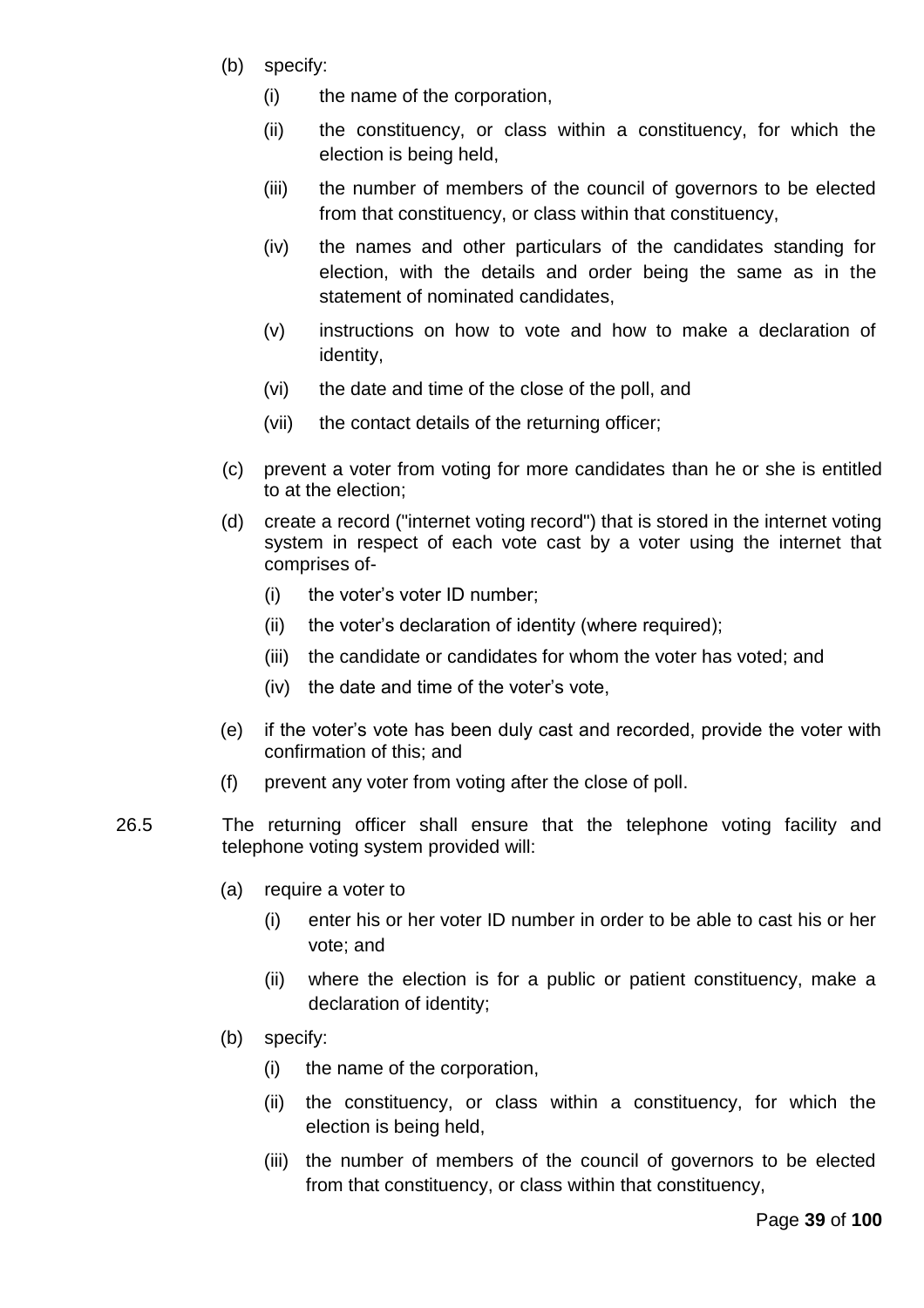- (iv) instructions on how to vote and how to make a declaration of identity,
- (v) the date and time of the close of the poll, and
- (vi) the contact details of the returning officer;
- (c) prevent a voter from voting for more candidates than he or she is entitled to at the election;
- (d) create a record ("telephone voting record") that is stored in the telephone voting system in respect of each vote cast by a voter using the telephone that comprises of:
	- (i) the voter's voter ID number;
	- (ii) the voter's declaration of identity (where required);
	- (iii) the candidate or candidates for whom the voter has voted; and
	- (iv) the date and time of the voter's vote
- (e) if the voter's vote has been duly cast and recorded, provide the voter with confirmation of this;
- (f) prevent any voter from voting after the close of poll.
- 26.6 The returning officer shall ensure that the text message voting facility and text messaging voting system provided will:
	- (a) require a voter to:
		- (i) provide his or her voter ID number; and
		- (ii) where the election is for a public or patient constituency, make a declaration of identity;

in order to be able to cast his or her vote;

- (b) prevent a voter from voting for more candidates than he or she is entitled to at the election;
- (d) create a record ("text voting record") that is stored in the text messaging voting system in respect of each vote cast by a voter by text message that comprises of:
	- (i) the voter's voter ID number;
	- (ii) the voter's declaration of identity (where required);
	- (ii) the candidate or candidates for whom the voter has voted; and
	- (iii) the date and time of the voter's vote
- (e) if the voter's vote has been duly cast and recorded, provide the voter with confirmation of this;
- (f) prevent any voter from voting after the close of poll.

*The poll*

# **27. Eligibility to vote**

27.1 An individual who becomes a member of the corporation on or before the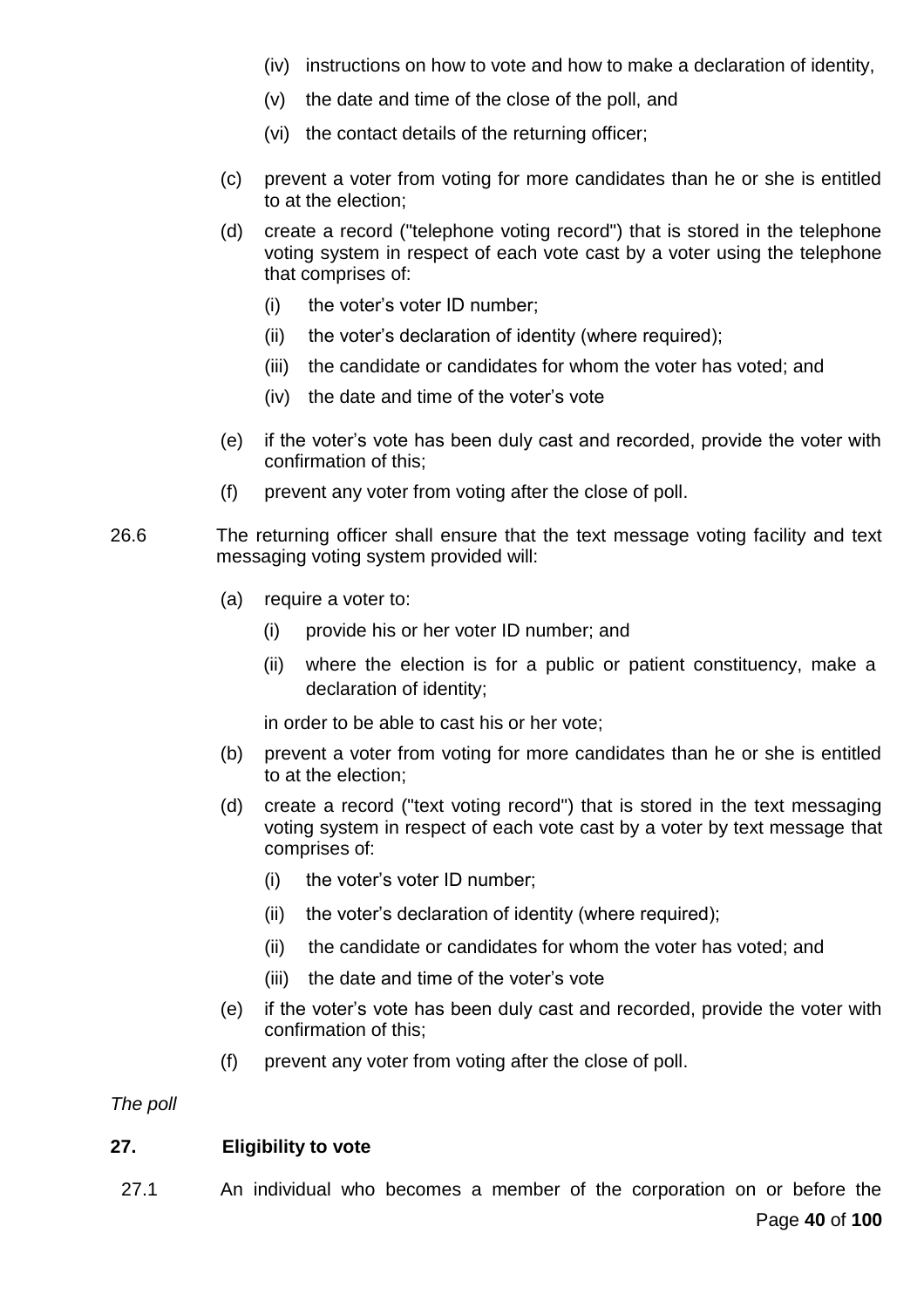closing date for the receipt of nominations by candidates for the election, is eligible to vote in that election.

## **28. Voting by persons who require assistance**

- 28.1 The returning officer is to put in place arrangements to enable requests for assistance to vote to be made.
- 28.2 Where the returning officer receives a request from a voter who requires assistance to vote, the returning officer is to make such arrangements as he or she considers necessary to enable that voter to vote.

### **29. Spoilt ballot papers and spoilt text message votes**

- 29.1 If a voter has dealt with his or her ballot paper in such a manner that it cannot be accepted as a ballot paper (referred to as a "spoilt ballot paper"), that voter may apply to the returning officer for a replacement ballot paper.
- 29.2 On receiving an application, the returning officer is to obtain the details of the unique identifier on the spoilt ballot paper, if he or she can obtain it.
- 29.3 The returning officer may not issue a replacement ballot paper for a spoilt ballot paper unless he or she:
	- (a) is satisfied as to the voter's identity; and
	- (b) has ensured that the completed ID declaration form, if required, has not been returned.
- 29.4 After issuing a replacement ballot paper for a spoilt ballot paper, the returning officer shall enter in a list ("the list of spoilt ballot papers"):
	- (a) the name of the voter, and
	- (b) the details of the unique identifier of the spoilt ballot paper (if that officer was able to obtain it), and
	- (c) the details of the unique identifier of the replacement ballot paper.
- 29.5 If a voter has dealt with his or her text message vote in such a manner that it cannot be accepted as a vote (referred to as a "spoilt text message vote"), that voter may apply to the returning officer for a replacement voter ID number.
- 29.6 On receiving an application, the returning officer is to obtain the details of the voter ID number on the spoilt text message vote, if he or she can obtain it.
- 29.7 The returning officer may not issue a replacement voter ID number in respect of a spoilt text message vote unless he or she is satisfied as to the voter's identity.
- 29.8 After issuing a replacement voter ID number in respect of a spoilt text message vote, the returning officer shall enter in a list ("the list of spoilt text message votes"):
	- (a) the name of the voter, and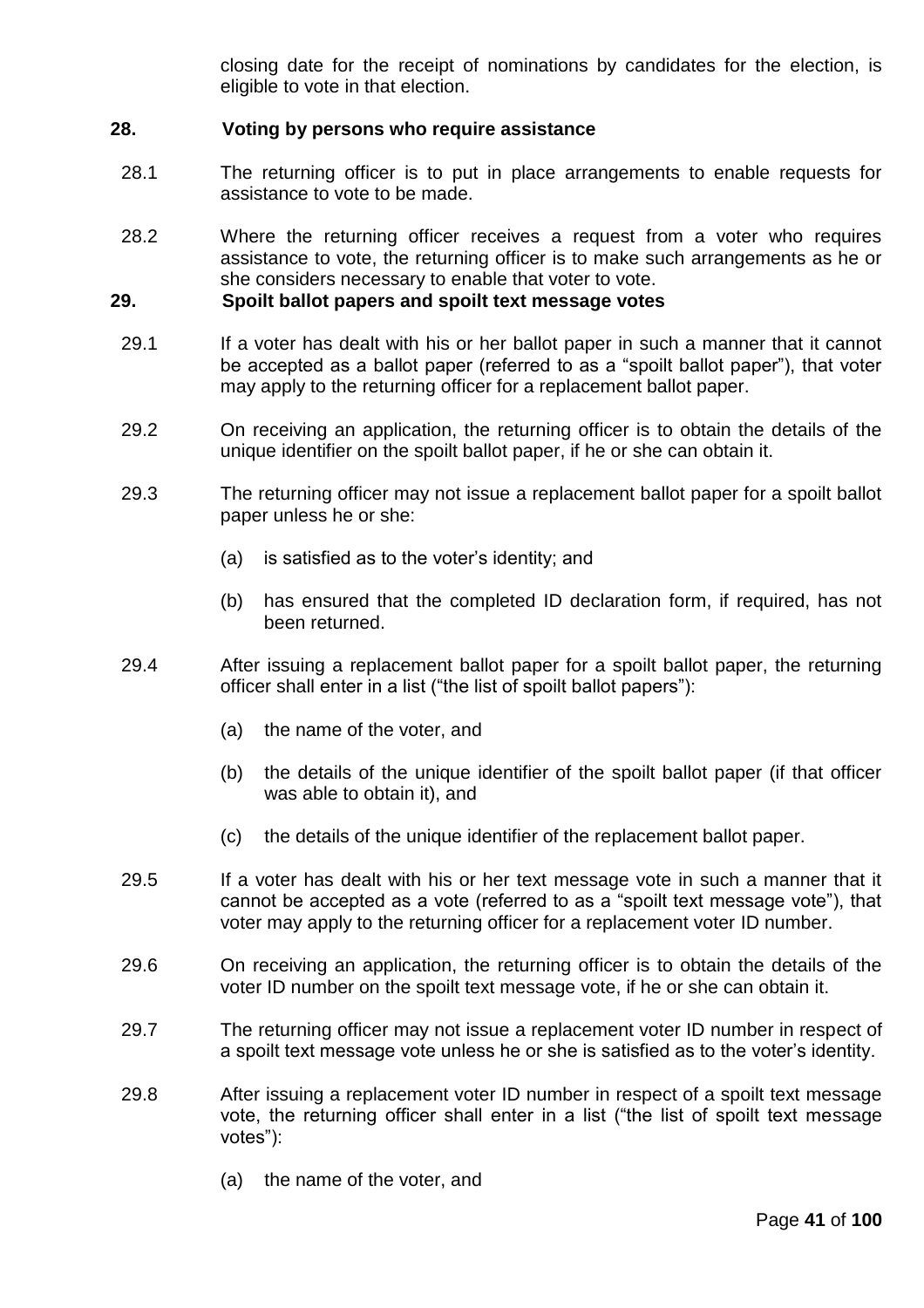- (b) the details of the voter ID number on the spoilt text message vote (if that officer was able to obtain it), and
- (c) the details of the replacement voter ID number issued to the voter.

# **30. Lost voting information**

- 30.1 Where a voter has not received his or her voting information by the tenth day before the close of the poll, that voter may apply to the returning officer for replacement voting information.
- 30.2 The returning officer may not issue replacement voting information in respect of lost voting information unless he or she:
	- (a) is satisfied as to the voter's identity,
	- (b) has no reason to doubt that the voter did not receive the original voting information,
	- (c) has ensured that no declaration of identity, if required, has been returned.
- 30.3 After issuing replacement voting information in respect of lost voting information, the returning officer shall enter in a list ("the list of lost ballot documents"):
	- (a) the name of the voter
	- (b) the details of the unique identifier of the replacement ballot paper, if applicable, and
	- (c) the voter ID number of the voter.

#### **31. Issue of replacement voting information**

- 31.1 If a person applies for replacement voting information under rule 29 or 30 and a declaration of identity has already been received by the returning officer in the name of that voter, the returning officer may not issue replacement voting information unless, in addition to the requirements imposed by rule 29.3 or 30.2, he or she is also satisfied that that person has not already voted in the election, notwithstanding the fact that a declaration of identity if required has already been received by the returning officer in the name of that voter.
- 31.2 After issuing replacement voting information under this rule, the returning officer shall enter in a list ("the list of tendered voting information"):
	- (a) the name of the voter,
	- (b) the unique identifier of any replacement ballot paper issued under this rule;
	- (c) the voter ID number of the voter.

### **32. ID declaration form for replacement ballot papers (public and patient constituencies)**

32.1 In respect of an election for a public or patient constituency an ID declaration form must be issued with each replacement ballot paper requiring the voter to make a declaration of identity.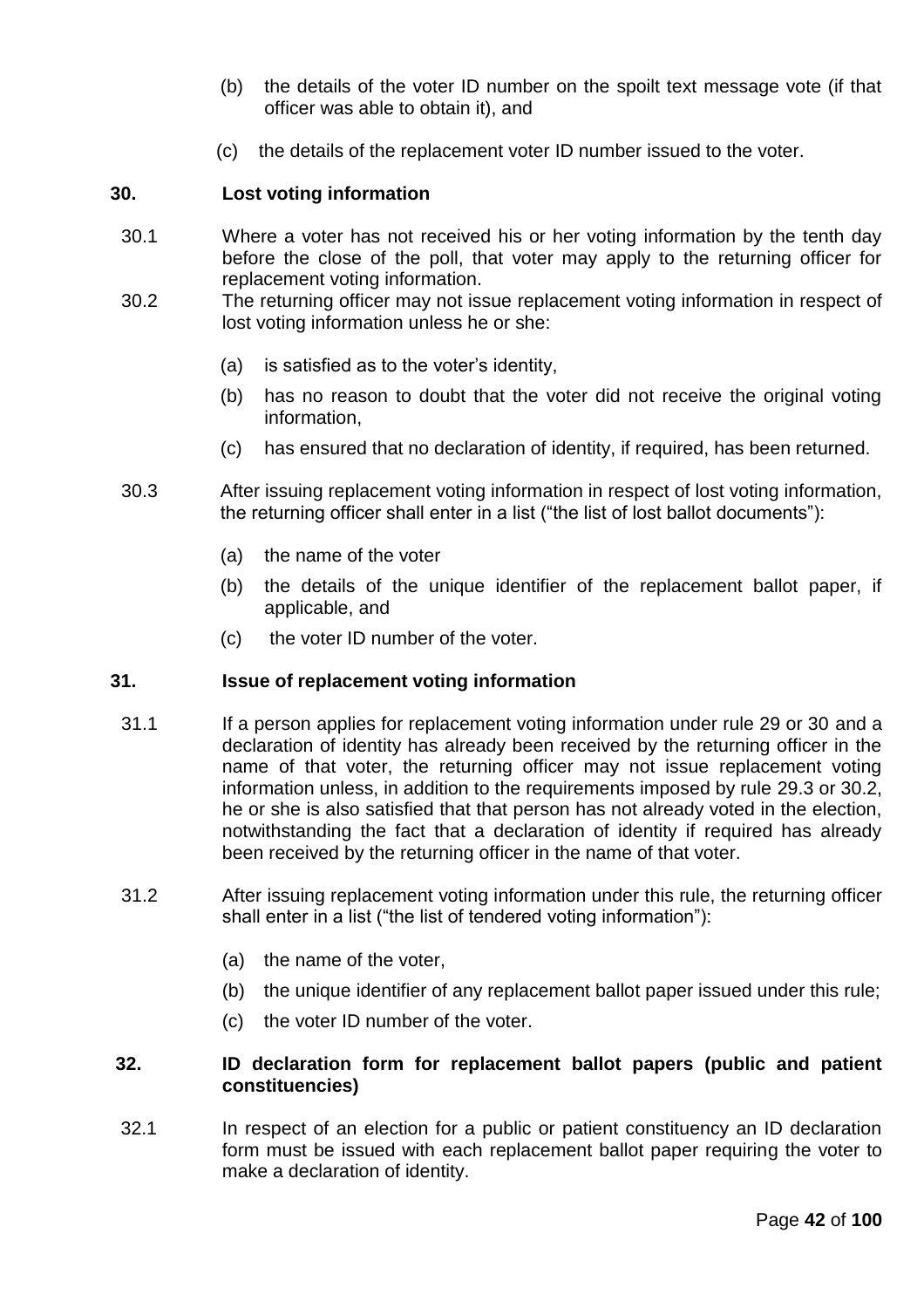### **33. Procedure for remote voting by internet**

- 33.1 To cast his or her vote using the internet, a voter will need to gain access to the polling website by keying in the url of the polling website provided in the voting information.
- 33.2 When prompted to do so, the voter will need to enter his or her voter ID number.
- 33.3 If the internet voting system authenticates the voter ID number, the system will give the voter access to the polling website for the election in which the voter is eligible to vote.
- 33.4 To cast his or her vote, the voter will need to key in a mark on the screen opposite the particulars of the candidate or candidates for whom he or she wishes to cast his or her vote.
- 33.5 The voter will not be able to access the internet voting system for an election once his or her vote at that election has been cast.

#### **34. Voting procedure for remote voting by telephone**

- 34.1 To cast his or her vote by telephone, the voter will need to gain access to the telephone voting facility by calling the designated telephone number provided in the voter information using a telephone with a touch-tone keypad.
- 34.2 When prompted to do so, the voter will need to enter his or her voter ID number using the keypad.
- 34.3 If the telephone voting facility authenticates the voter ID number, the voter will be prompted to vote in the election.
- 34.4 When prompted to do so the voter may then cast his or her vote by keying in the numerical voting code of the candidate or candidates, for whom he or she wishes to vote.
- 34.5 The voter will not be able to access the telephone voting facility for an election once his or her vote at that election has been cast.

#### **35. Voting procedure for remote voting by text message**

- 35.1 To cast his or her vote by text message the voter will need to gain access to the text message voting facility by sending a text message to the designated telephone number or telephone short code provided in the voter information.
- 35.2 The text message sent by the voter must contain his or her voter ID number and the numerical voting code for the candidate or candidates, for whom he or she wishes to vote.
- 35.3 The text message sent by the voter will need to be structured in accordance with the instructions on how to vote contained in the voter information, otherwise the vote will not be cast.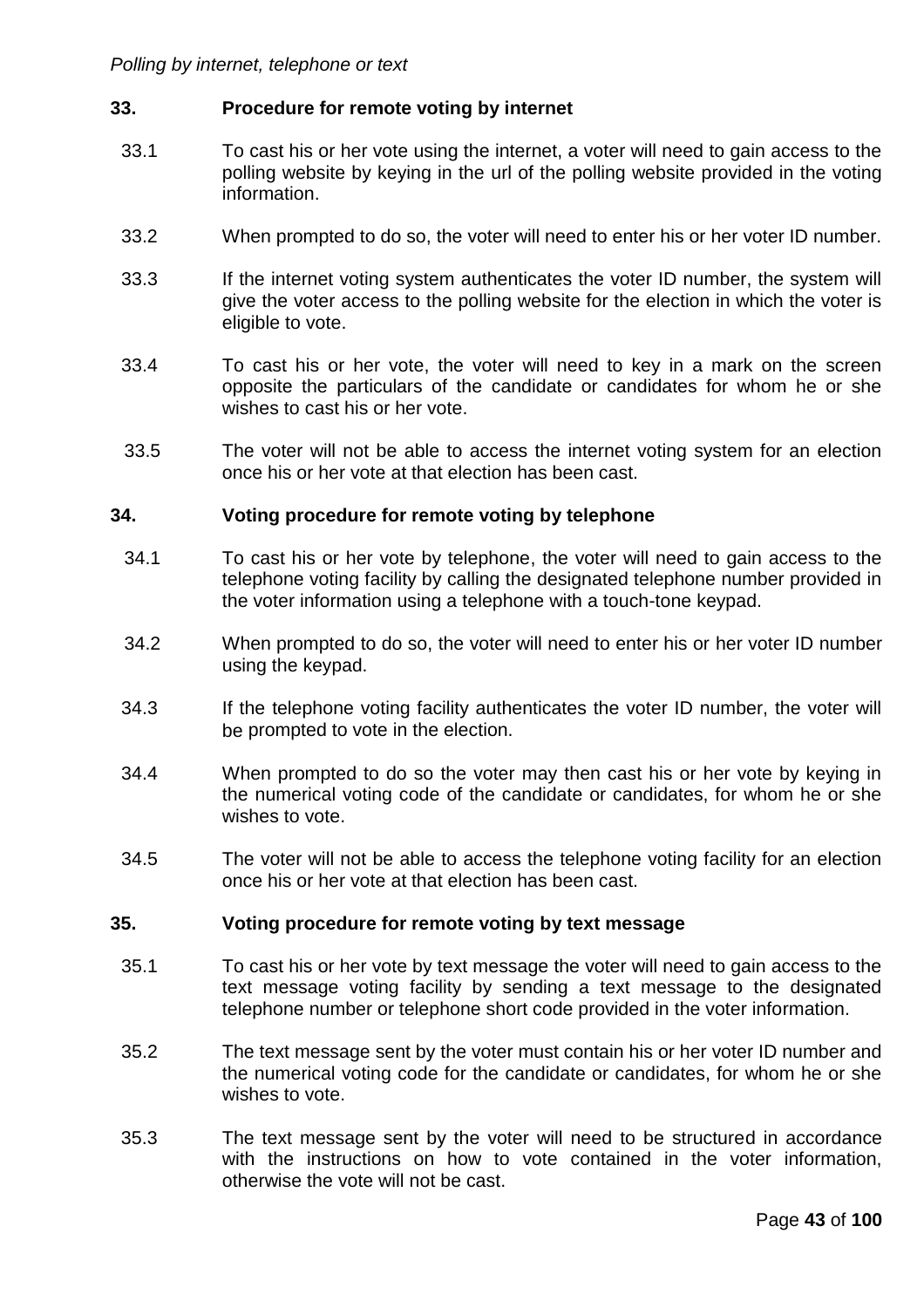*Procedure for receipt of envelopes, internet votes, telephone votes and text message votes*

### **36. Receipt of voting documents**

- 36.1 Where the returning officer receives:
	- (a) a covering envelope, or
	- (b) any other envelope containing an ID declaration form if required, a ballot paper envelope, or a ballot paper,

before the close of the poll, that officer is to open it as soon as is practicable; and rules 37 and 38 are to apply.

- 36.2 The returning officer may open any covering envelope or any ballot paper envelope for the purposes of rules 37 and 38, but must make arrangements to ensure that no person obtains or communicates information as to:
	- (a) the candidate for whom a voter has voted, or
	- (b) the unique identifier on a ballot paper.
- 36.3 The returning officer must make arrangements to ensure the safety and security of the ballot papers and other documents.

### **37. Validity of votes**

- 37.1 A ballot paper shall not be taken to be duly returned unless the returning officer is satisfied that it has been received by the returning officer before the close of the poll, with an ID declaration form if required that has been correctly completed, signed and dated.
- 37.2 Where the returning officer is satisfied that rule 37.1 has been fulfilled, he or she is to:
	- (a) put the ID declaration form if required in a separate packet, and
	- (b) put the ballot paper aside for counting after the close of the poll.
- 37.3 Where the returning officer is not satisfied that rule 37.1 has been fulfilled, he or she is to:
	- (a) mark the ballot paper "disqualified",
	- (b) if there is an ID declaration form accompanying the ballot paper, mark it "disqualified" and attach it to the ballot paper,
	- (c) record the unique identifier on the ballot paper in a list of disqualified documents (the "list of disqualified documents"); and
	- (d) place the document or documents in a separate packet.
- 37.4 An internet, telephone or text message vote shall not be taken to be duly returned unless the returning officer is satisfied that the internet voting record, telephone voting record or text voting record (as applicable) has been received by the returning officer before the close of the poll, with a declaration of identity if required that has been correctly made.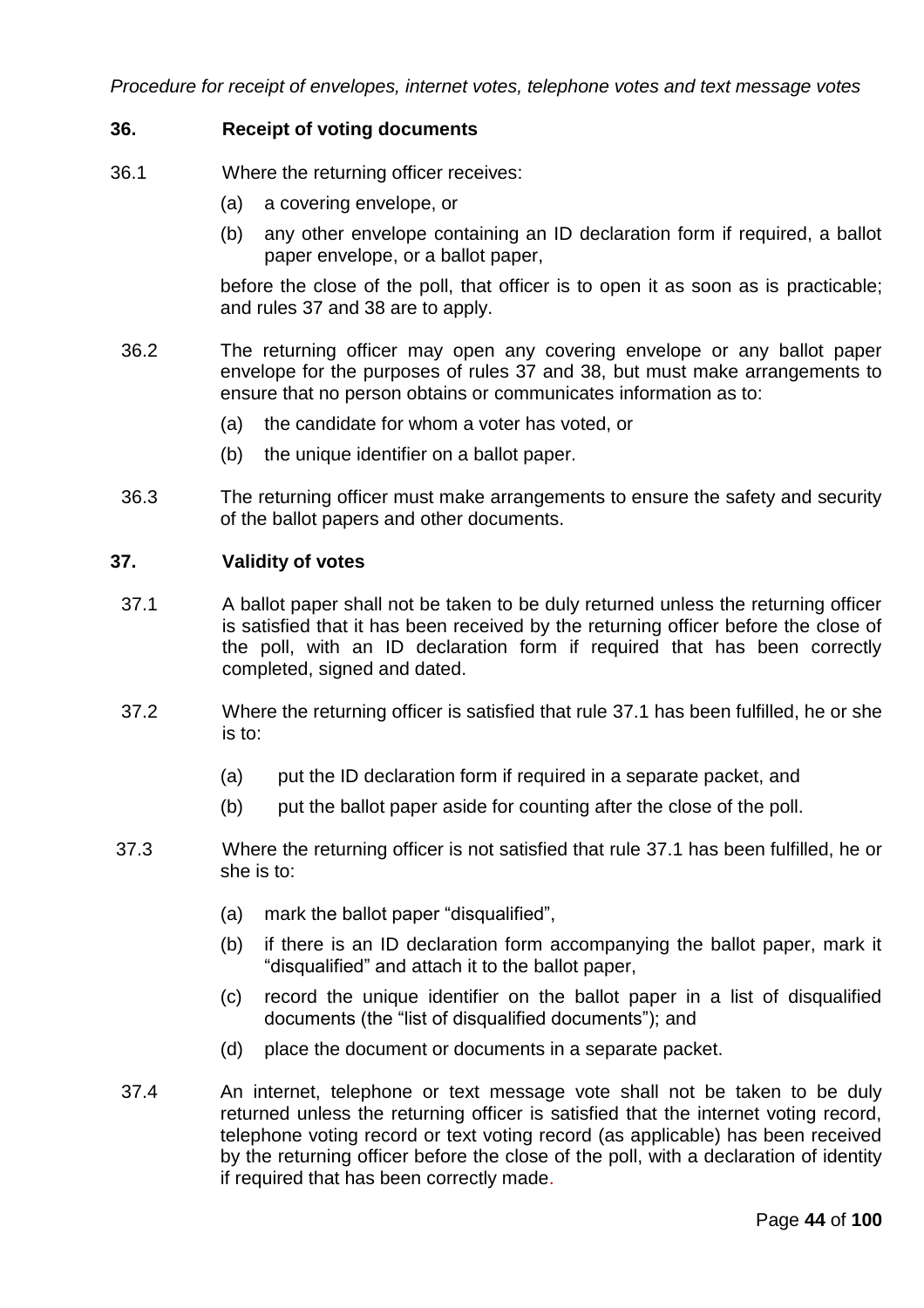- 37.5 Where the returning officer is satisfied that rule 37.4 has been fulfilled, he or she is to put the internet voting record, telephone voting record or text voting record (as applicable) aside for counting after the close of the poll.
- 37.6 Where the returning officer is not satisfied that rule 37.4 has been fulfilled, he or she is to:
	- (a) mark the internet voting record, telephone voting record or text voting record (as applicable) "disqualified",
	- (b) record the voter ID number on the internet voting record, telephone voting record or text voting record (as applicable) in the list of disqualified documents; and
	- (c) place the document or documents in a separate packet.

## **38. Declaration of identity but no ballot paper (public and patient constituency)<sup>1</sup>**

- 38.1 Where the returning officer receives an ID declaration form if required but no ballot paper, the returning officer is to:
	- (a) mark the ID declaration form "disqualified",
	- (b) record the name of the voter in the list of disqualified documents, indicating that a declaration of identity was received from the voter without a ballot paper, and
	- (c) place the ID declaration form in a separate packet.

#### **39. De-duplication of votes**

l

- 39.1 Where different methods of polling are being used in an election, the returning officer shall examine all votes cast to ascertain if a voter ID number has been used more than once to cast a vote in the election.
- 39.2 If the returning officer ascertains that a voter ID number has been used more than once to cast a vote in the election he or she shall:
	- (a) only accept as duly returned the first vote received that was cast using the relevant voter ID number; and
	- (b) mark as "disqualified" all other votes that were cast using the relevant voter ID number
- 39.3 Where a ballot paper is disqualified under this rule the returning officer shall:
	- (a) mark the ballot paper "disqualified",
	- (b) if there is an ID declaration form accompanying the ballot paper, mark it "disqualified" and attach it to the ballot paper,
	- (c) record the unique identifier and the voter ID number on the ballot paper in the list of disqualified documents;

<sup>&</sup>lt;sup>1</sup> It should not be possible, technically, to make a declaration of identity electronically without also submitting a vote.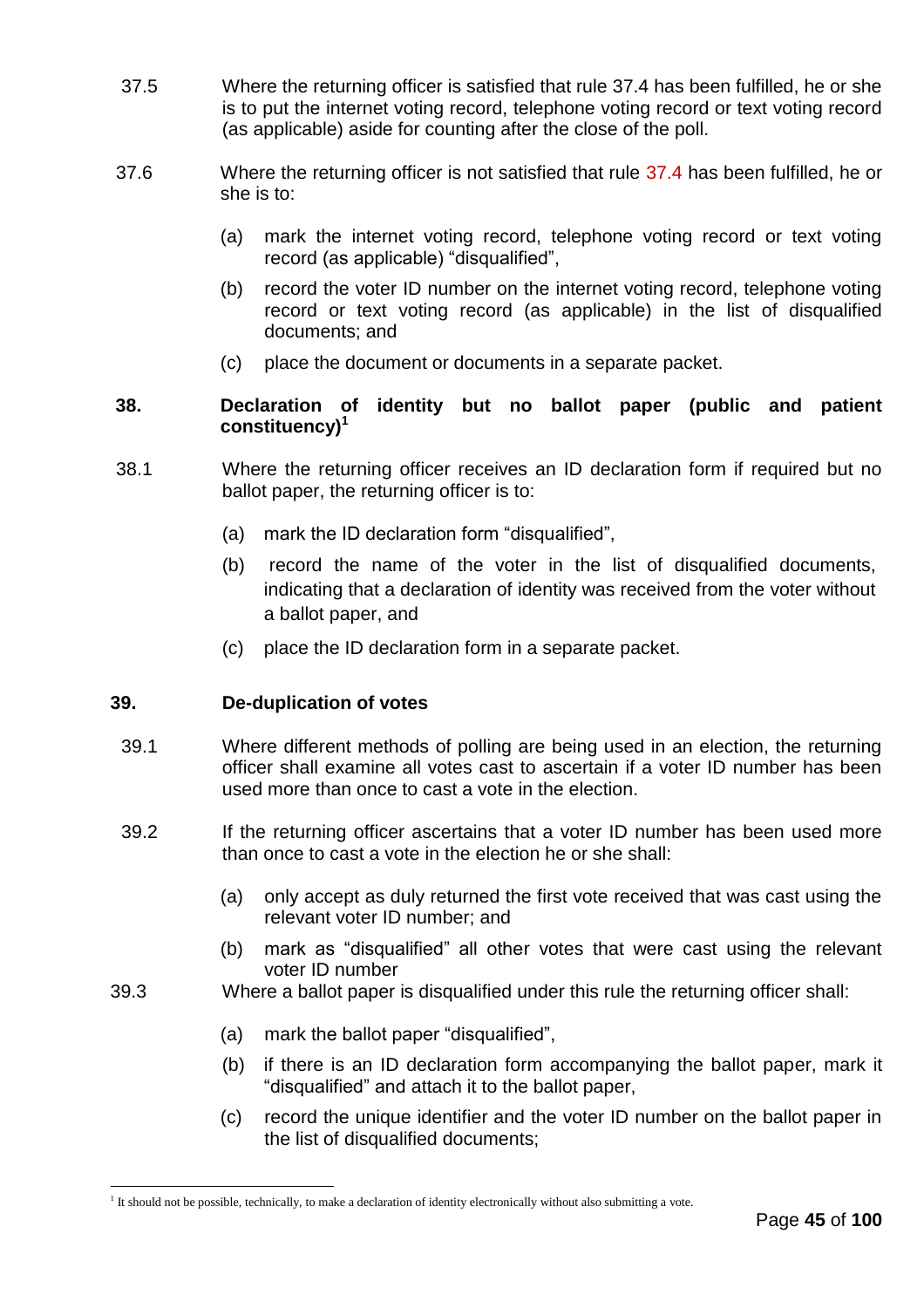- (d) place the document or documents in a separate packet; and
- (e) disregard the ballot paper when counting the votes in accordance with these rules.
- 39.4 Where an internet voting record, telephone voting record or text voting record is disqualified under this rule the returning officer shall:
	- (a) mark the internet voting record, telephone voting record or text voting record (as applicable) "disqualified",
	- (b) record the voter ID number on the internet voting record, telephone voting record or text voting record (as applicable) in the list of disqualified documents;
	- (c) place the internet voting record, telephone voting record or text voting record (as applicable) in a separate packet, and
	- (d) disregard the internet voting record, telephone voting record or text voting record (as applicable) when counting the votes in accordance with these rules.

### **40. Sealing of packets**

- 40.1 As soon as is possible after the close of the poll and after the completion of the procedure under rules 37 and 38, the returning officer is to seal the packets containing:
	- (a) the disqualified documents, together with the list of disqualified documents inside it,
	- (b) the ID declaration forms, if required,
	- (c) the list of spoilt ballot papers and the list of spoilt text message votes,
	- (d) the list of lost ballot documents,
	- (e) the list of eligible voters, and
	- (f) the list of tendered voting information

and ensure that complete electronic copies of the internet voting records, telephone voting records and text voting records created in accordance with rule 26 are held in a device suitable for the purpose of storage.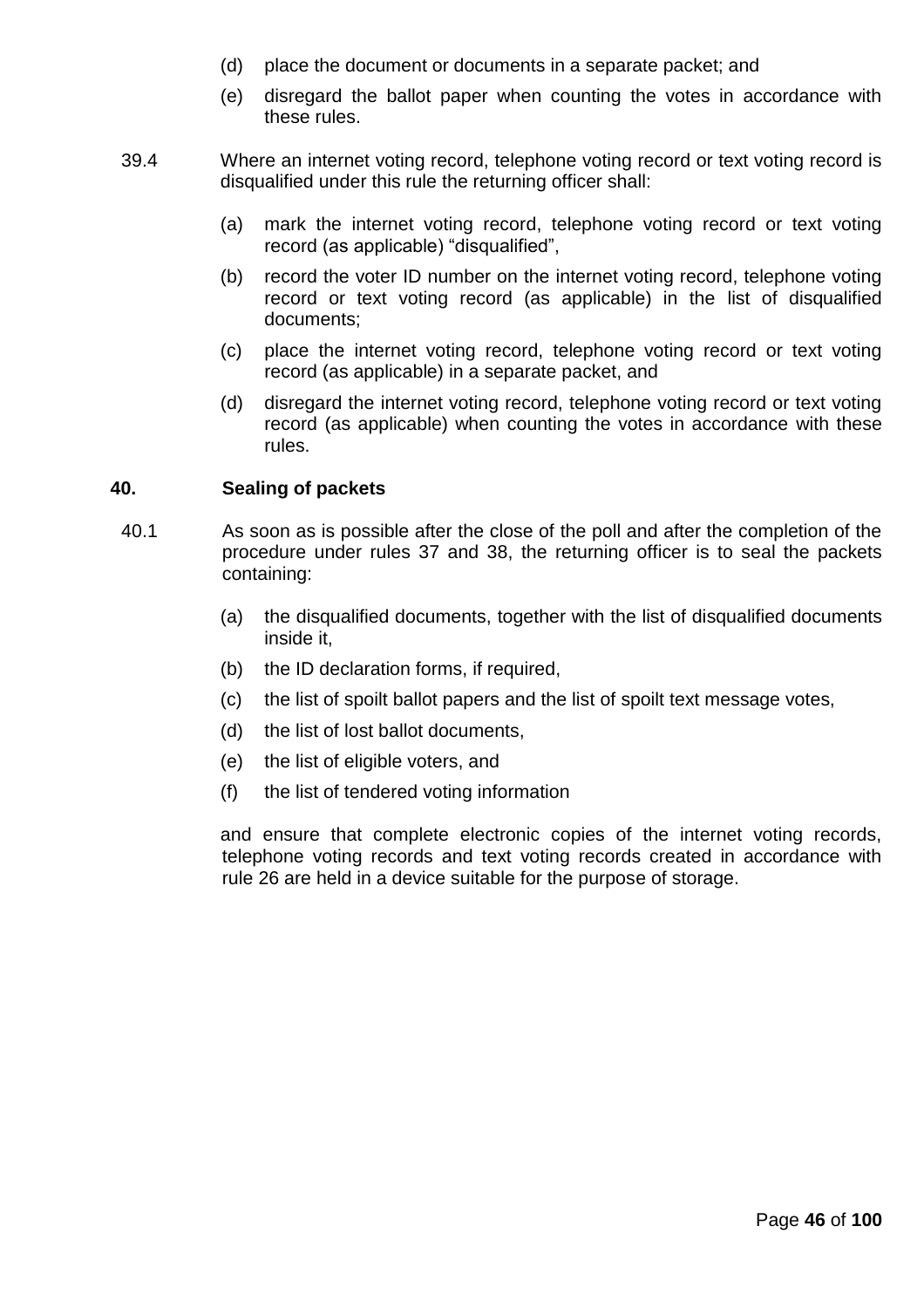### **STV41. Interpretation of Part 6**

STV41.1 In Part 6 of these rules:

"*ballot document*" means a ballot paper, internet voting record, telephone voting record or text voting record.

"*continuing candidate*" means any candidate not deemed to be elected, and not excluded,

"*count*" means all the operations involved in counting of the first preferences recorded for candidates, the transfer of the surpluses of elected candidates, and the transfer of the votes of the excluded candidates,

"*deemed to be elected*" means deemed to be elected for the purposes of counting of votes but without prejudice to the declaration of the result of the poll,

"*mark*" means a figure, an identifiable written word, or a mark such as "X",

"*non-transferable vote*" means a ballot document:

- (a) on which no second or subsequent preference is recorded for a continuing candidate,
- or
- (b) which is excluded by the returning officer under rule STV49,

"*preference*" as used in the following contexts has the meaning assigned below:

- (a) "first preference" means the figure "1" or any mark or word which clearly indicates a first (or only) preference,
- (b) "next available preference" means a preference which is the second, or as the case may be, subsequent preference recorded in consecutive order for a continuing candidate (any candidate who is deemed to be elected or is excluded thereby being ignored); and
- (c) in this context, a "second preference" is shown by the figure "2" or any mark or word which clearly indicates a second preference, and a third preference by the figure "3" or any mark or word which clearly indicates a third preference, and so on,

"*quota*" means the number calculated in accordance with rule STV46,

"*surplus*" means the number of votes by which the total number of votes for any candidate (whether first preference or transferred votes, or a combination of both) exceeds the quota; but references in these rules to the transfer of the surplus means the transfer (at a transfer value) of all transferable ballot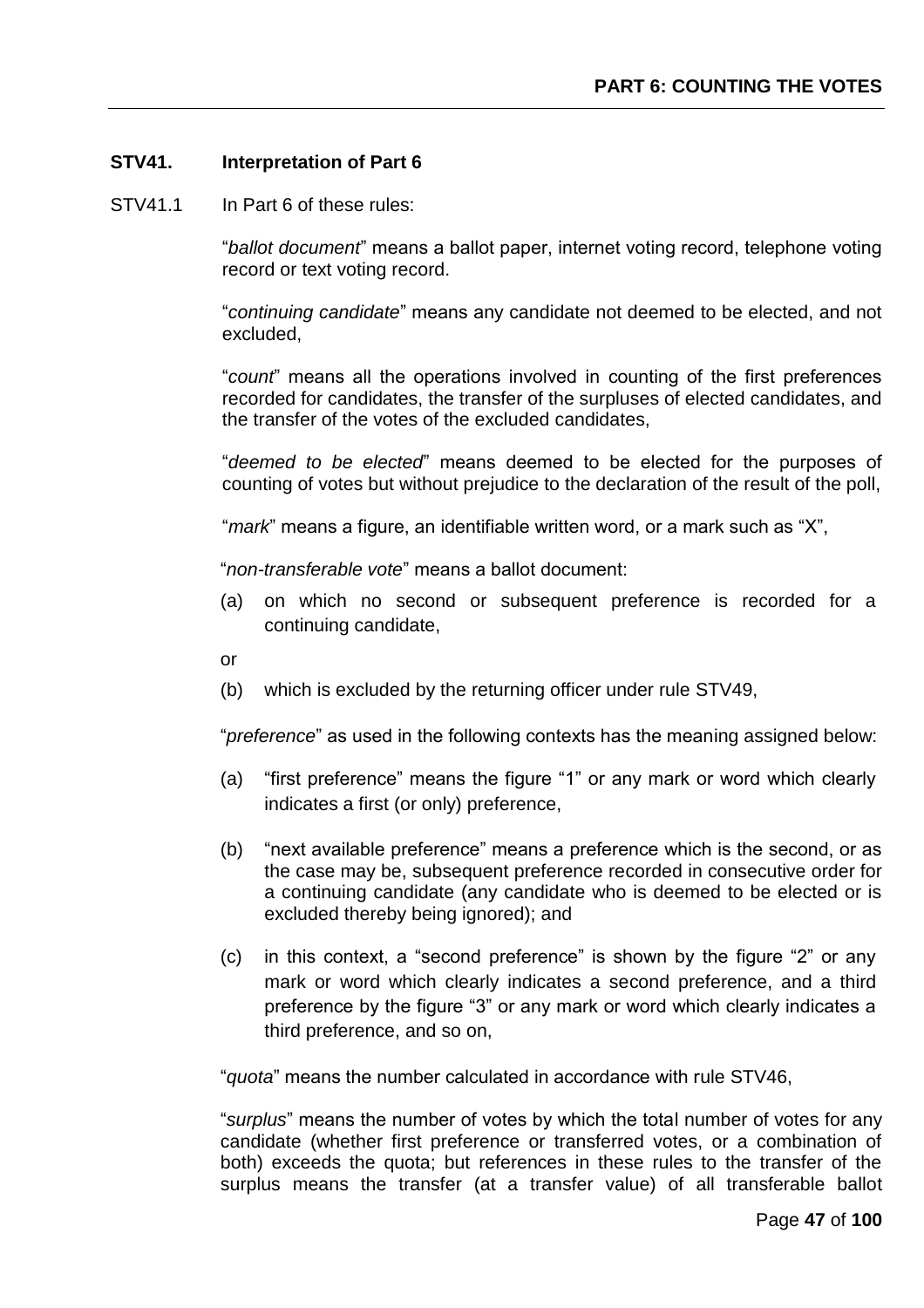documents from the candidate who has the surplus, "*stage of the count*" means:

- (a) the determination of the first preference vote of each candidate,
- (b) the transfer of a surplus of a candidate deemed to be elected, or
- (c) the exclusion of one or more candidates at any given time,

"*transferable vote*" means a ballot document on which, following a first preference, a second or subsequent preference is recorded in consecutive numerical order for a continuing candidate,

"*transferred vote*" means a vote derived from a ballot document on which a second or subsequent preference is recorded for the candidate to whom that ballot document has been transferred, and

"*transfer value*" means the value of a transferred vote calculated in accordance with rules STV47.4 or STV47.7.

### **42. Arrangements for counting of the votes**

- 42.1 The returning officer is to make arrangements for counting the votes as soon as is practicable after the close of the poll.
- 42.2 The returning officer may make arrangements for any votes to be counted using vote counting software where:
	- (a) the board of directors and the council of governors of the corporation have approved:
		- (i) the use of such software for the purpose of counting votes in the relevant election, and
		- (ii) a policy governing the use of such software, and
	- (b) the corporation and the returning officer are satisfied that the use of such software will produce an accurate result.

#### **43. The count**

- 43.1 The returning officer is to:
	- (a) count and record the number of:
		- (iii) ballot papers that have been returned; and
		- (iv) the number of internet voting records, telephone voting records and/or text voting records that have been created, and
	- (b) count the votes according to the provisions in this Part of the rules and/or the provisions of any policy approved pursuant to rule 42.2(ii) where vote counting software is being used.
- 43.2 The returning officer, while counting and recording the number of ballot papers, internet voting records, telephone voting records and/or text voting records and counting the votes, must make arrangements to ensure that no person obtains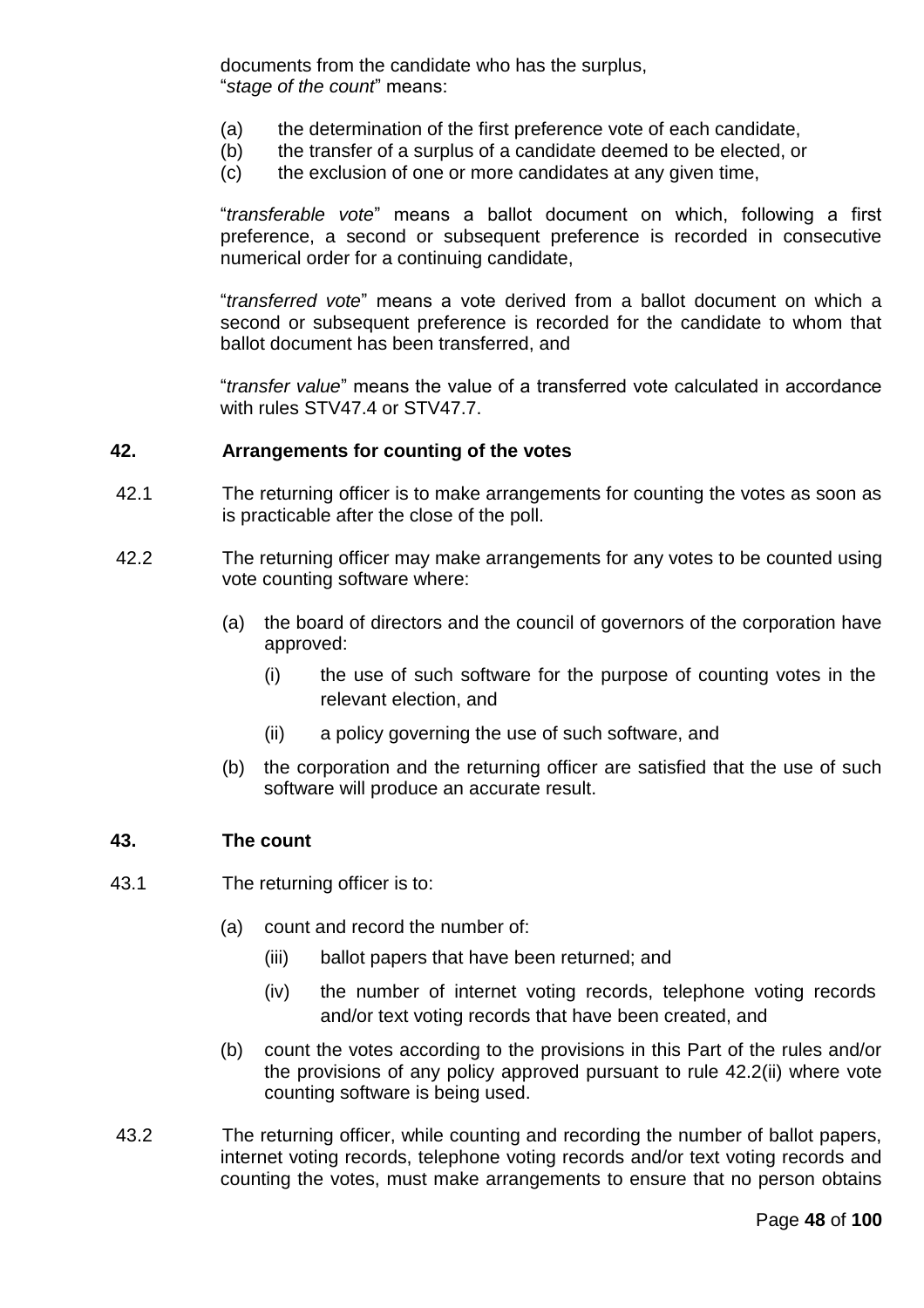or communicates information as to the unique identifier on a ballot paper or the voter ID number on an internet voting record, telephone voting record or text voting record.

43.3 The returning officer is to proceed continuously with counting the votes as far as is practicable.

### **STV44. Rejected ballot papers and rejected text voting records**

- STV44.1 Any ballot paper:
	- (a) which does not bear the features that have been incorporated into the other ballot papers to prevent them from being reproduced,
	- (b) on which the figure "1" standing alone is not placed so as to indicate a first preference for any candidate,
	- (c) on which anything is written or marked by which the voter can be identified except the unique identifier, or
	- (d) which is unmarked or rejected because of uncertainty,

shall be rejected and not counted, but the ballot paper shall not be rejected by reason only of carrying the words "one", "two", "three" and so on, or any other mark instead of a figure if, in the opinion of the returning officer, the word or mark clearly indicates a preference or preferences.

- STV44.2 The returning officer is to endorse the word "rejected" on any ballot paper which under this rule is not to be counted.
- STV44.3 Any text voting record:
	- (a) on which the figure "1" standing alone is not placed so as to indicate a first preference for any candidate,
	- (b) on which anything is written or marked by which the voter can be identified except the unique identifier, or
	- (c) which is unmarked or rejected because of uncertainty,

shall be rejected and not counted, but the text voting record shall not be rejected by reason only of carrying the words "one", "two", "three" and so on, or any other mark instead of a figure if, in the opinion of the returning officer, the word or mark clearly indicates a preference or preferences.

- STV44.4 The returning officer is to endorse the word "rejected" on any text voting record which under this rule is not to be counted.
- STV44.5 The returning officer is to draw up a statement showing the number of ballot papers rejected by him or her under each of the subparagraphs (a) to (d) of rule STV44.1 and the number of text voting records rejected by him or her under each of the sub-paragraphs (a) to (c) of rule STV44.3.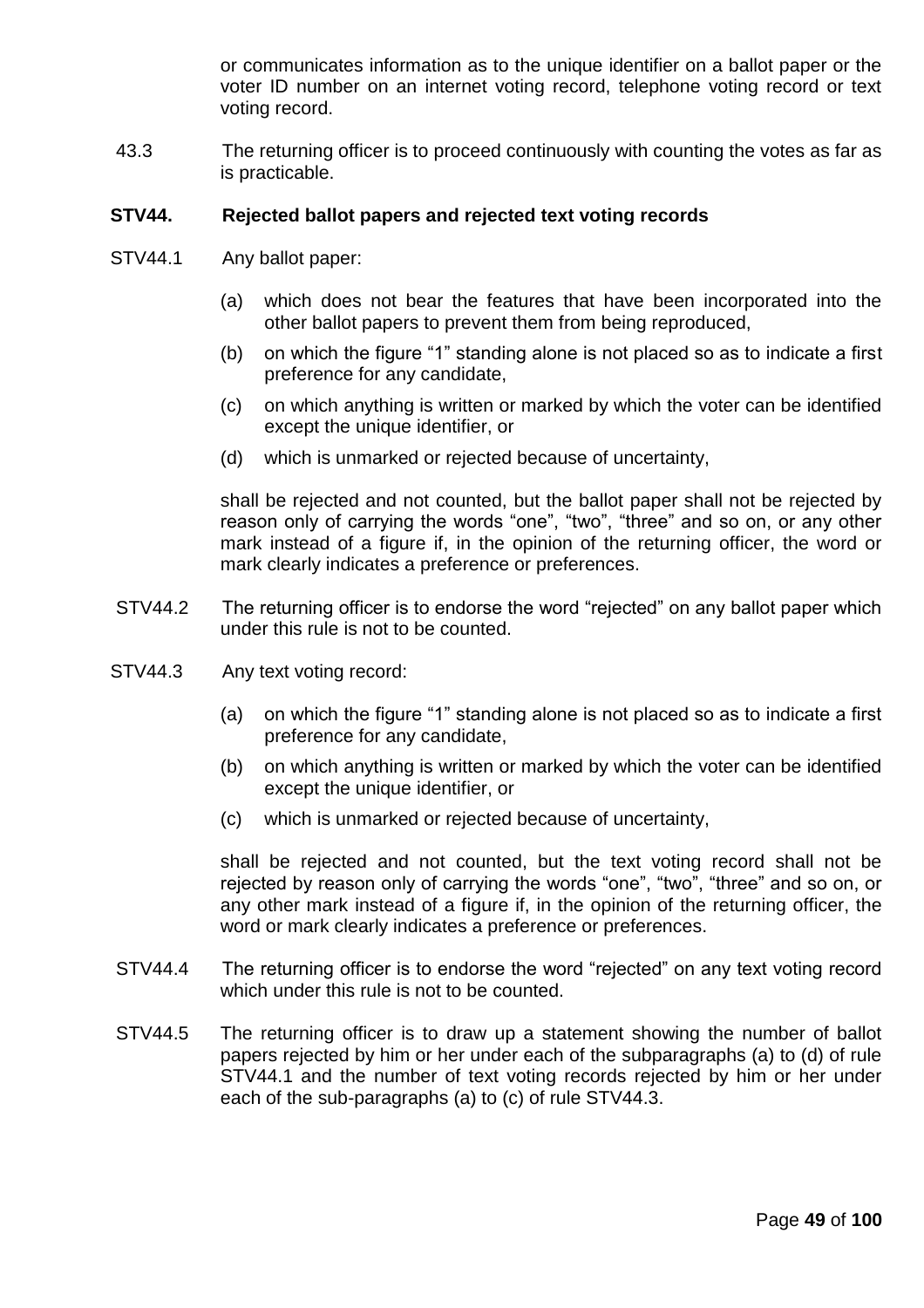# **FPP44. Rejected ballot papers and rejected text voting records**

FPP44.1 Any ballot paper:

- (a) which does not bear the features that have been incorporated into the other ballot papers to prevent them from being reproduced,
- (b) on which votes are given for more candidates than the voter is entitled to vote,
- (c) on which anything is written or marked by which the voter can be identified except the unique identifier, or
- (d) which is unmarked or rejected because of uncertainty,

shall, subject to rules FPP44.2 and FPP44.3, be rejected and not counted.

- FPP44.2 Where the voter is entitled to vote for more than one candidate, a ballot paper is not to be rejected because of uncertainty in respect of any vote where no uncertainty arises, and that vote is to be counted.
- FPP44.3 A ballot paper on which a vote is marked:
	- (a) elsewhere than in the proper place,
	- (b) otherwise than by means of a clear mark,
	- (c) by more than one mark,

is not to be rejected for such reason (either wholly or in respect of that vote) if an intention that the vote shall be for one or other of the candidates clearly appears, and the way the paper is marked does not itself identify the voter and it is not shown that he or she can be identified by it.

- FPP44.4 The returning officer is to:
	- (a) endorse the word "rejected" on any ballot paper which under this rule is not to be counted, and
	- (b) in the case of a ballot paper on which any vote is counted under rules FPP44.2 and FPP 44.3, endorse the words "rejected in part" on the ballot paper and indicate which vote or votes have been counted.
- FPP44.5 The returning officer is to draw up a statement showing the number of rejected ballot papers under the following headings:
	- (a) does not bear proper features that have been incorporated into the ballot paper,
	- (b) voting for more candidates than the voter is entitled to,
	- (c) writing or mark by which voter could be identified, and
	- (d) unmarked or rejected because of uncertainty,

and, where applicable, each heading must record the number of ballot papers rejected in part.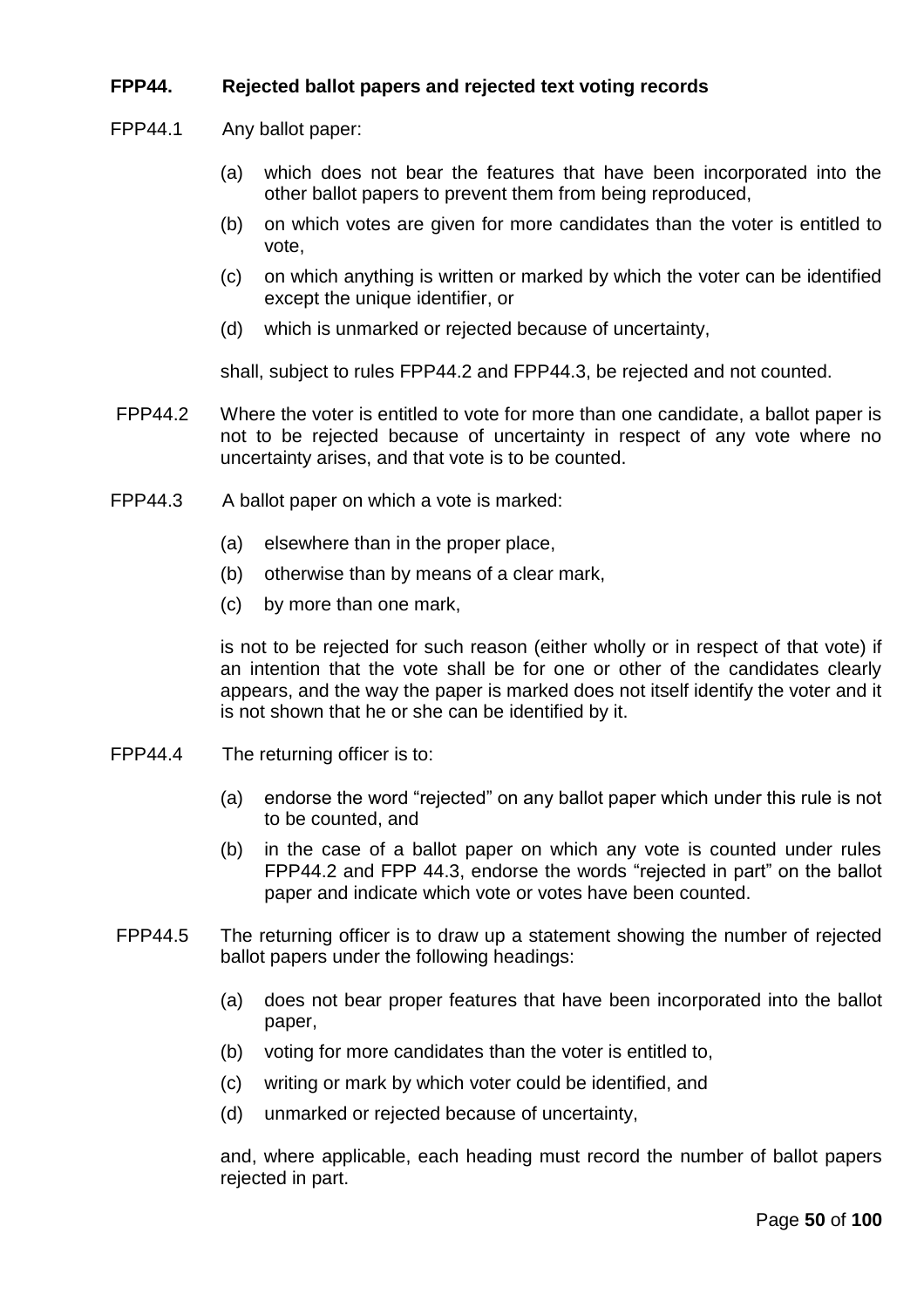- FPP44.6 Any text voting record:
	- (a) on which votes are given for more candidates than the voter is entitled to vote,
	- (b) on which anything is written or marked by which the voter can be identified except the voter ID number, or
	- (c) which is unmarked or rejected because of uncertainty,

shall, subject to rules FPP44.7 and FPP44.8, be rejected and not counted.

- FPP44.7 Where the voter is entitled to vote for more than one candidate, a text voting record is not to be rejected because of uncertainty in respect of any vote where no uncertainty arises, and that vote is to be counted.
- FPP448 A text voting record on which a vote is marked:
	- (a) otherwise than by means of a clear mark,
	- (b) by more than one mark,

is not to be rejected for such reason (either wholly or in respect of that vote) if an intention that the vote shall be for one or other of the candidates clearly appears, and the way the text voting record is marked does not itself identify the voter and it is not shown that he or she can be identified by it.

- FPP44.9 The returning officer is to:
	- (a) endorse the word "rejected" on any text voting record which under this rule is not to be counted, and
	- (b) in the case of a text voting record on which any vote is counted under rules FPP44.7 and FPP 44.8, endorse the words "rejected in part" on the text voting record and indicate which vote or votes have been counted.
- FPP44.10 The returning officer is to draw up a statement showing the number of rejected text voting records under the following headings:
	- (a) voting for more candidates than the voter is entitled to,
	- (b) writing or mark by which voter could be identified, and
	- (c) unmarked or rejected because of uncertainty,

and, where applicable, each heading must record the number of text voting records rejected in part.

# **STV45. First stage**

- STV45.1 The returning officer is to sort the ballot documents into parcels according to the candidates for whom the first preference votes are given.
- STV45.2 The returning officer is to then count the number of first preference votes given on ballot documents for each candidate, and is to record those numbers.
- Page **51** of **100** STV45.3 The returning officer is to also ascertain and record the number of valid ballot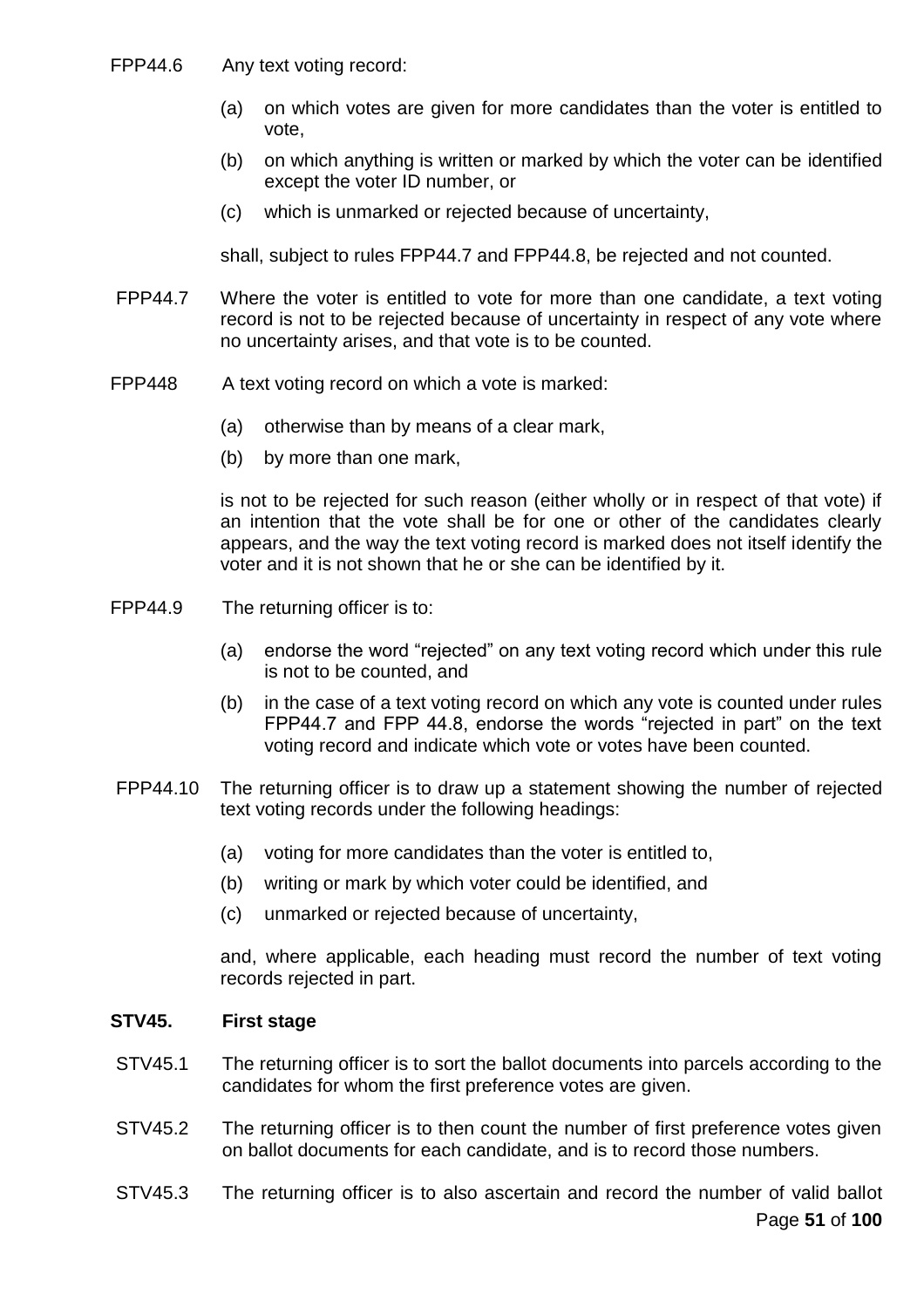documents.

# **STV46. The quota**

- STV46.1 The returning officer is to divide the number of valid ballot documents by a number exceeding by one the number of members to be elected.
- STV46.2 The result, increased by one, of the division under rule STV46.1 (any fraction being disregarded) shall be the number of votes sufficient to secure the election of a candidate (in these rules referred to as "the quota").
- STV46.3 At any stage of the count a candidate whose total votes equals or exceeds the quota shall be deemed to be elected, except that any election where there is only one vacancy a candidate shall not be deemed to be elected until the procedure set out in rules STV47.1 to STV47.3 has been complied with.

# **STV47. Transfer of votes**

- STV47.1 Where the number of first preference votes for any candidate exceeds the quota, the returning officer is to sort all the ballot documents on which first preference votes are given for that candidate into sub- parcels so that they are grouped:
	- (a) according to next available preference given on those ballot documents for any continuing candidate, or
	- (b) where no such preference is given, as the sub-parcel of non-transferable votes.
- STV47.2 The returning officer is to count the number of ballot documents in each parcel referred to in rule STV47.1.
- STV47.3 The returning officer is, in accordance with this rule and rule STV48, to transfer each sub-parcel of ballot documents referred to in rule STV47.1(a) to the candidate for whom the next available preference is given on those ballot documents.
- STV47.4 The vote on each ballot document transferred under rule STV47.3 shall be at a value ("the transfer value") which:
	- (a) reduces the value of each vote transferred so that the total value of all such votes does not exceed the surplus, and
	- (b) is calculated by dividing the surplus of the candidate from whom the votes are being transferred by the total number of the ballot documents on which those votes are given, the calculation being made to two decimal places (ignoring the remainder if any).
- STV47.5 Where at the end of any stage of the count involving the transfer of ballot documents, the number of votes for any candidate exceeds the quota, the returning officer is to sort the ballot documents in the sub-parcel of transferred votes which was last received by that candidate into separate sub-parcels so that they are grouped:
	- Page **52** of **100** (a) according to the next available preference given on those ballot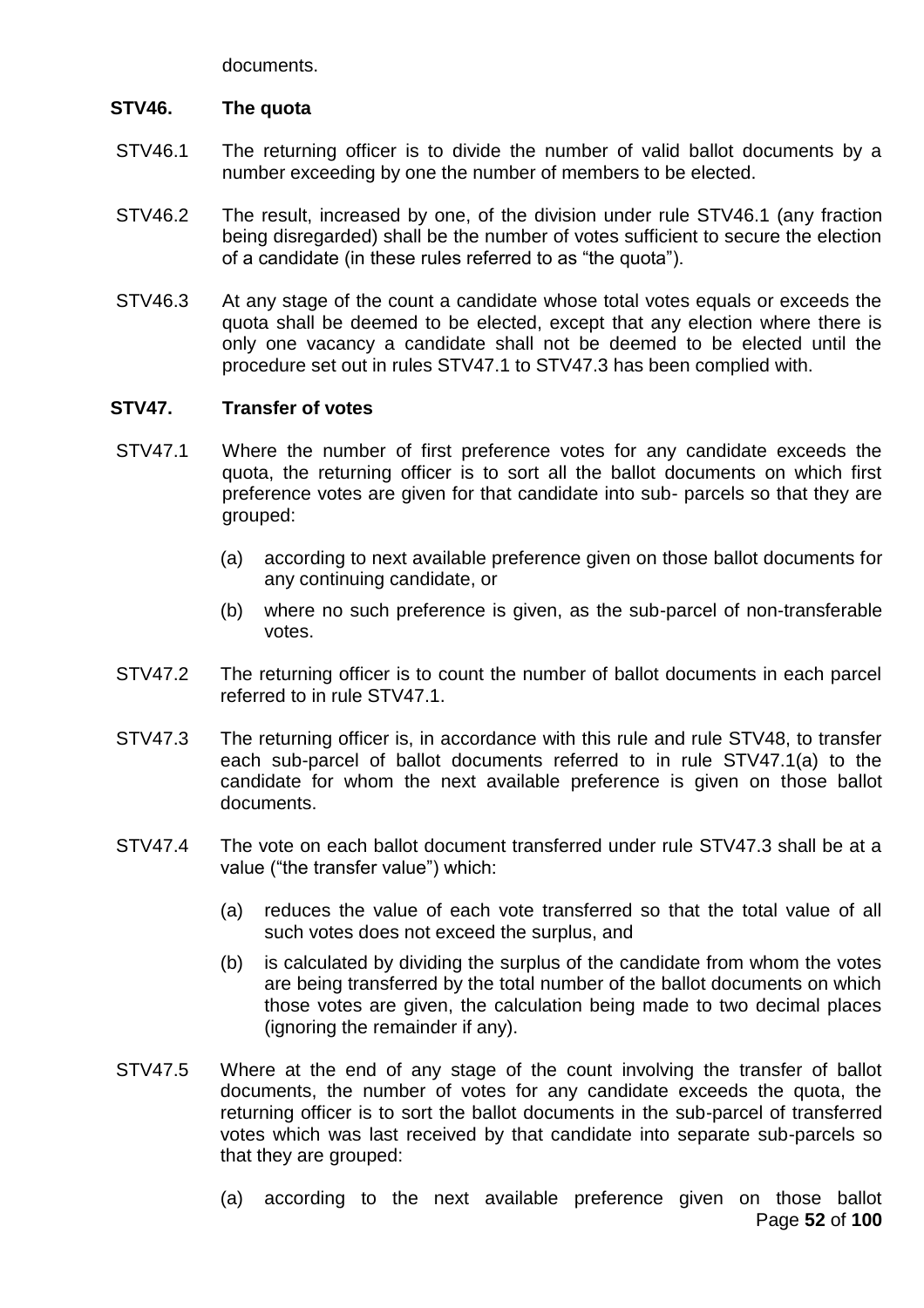documents for any continuing candidate, or

- (b) where no such preference is given, as the sub-parcel of non-transferable votes.
- STV47.6 The returning officer is, in accordance with this rule and rule STV48, to transfer each sub-parcel of ballot documents referred to in rule STV47.5(a) to the candidate for whom the next available preference is given on those ballot documents.
- STV47.7 The vote on each ballot document transferred under rule STV47.6 shall be at:
	- (a) a transfer value calculated as set out in rule STV47.4(b), or
	- (b) at the value at which that vote was received by the candidate from whom it is now being transferred,

whichever is the less.

- STV47.8 Each transfer of a surplus constitutes a stage in the count.
- STV47.9 Subject to rule STV47.10, the returning officer shall proceed to transfer transferable ballot documents until no candidate who is deemed to be elected has a surplus or all the vacancies have been filled.
- STV47.10 Transferable ballot documents shall not be liable to be transferred where any surplus or surpluses which, at a particular stage of the count, have not already been transferred, are:
	- (a) less than the difference between the total vote then credited to the continuing candidate with the lowest recorded vote and the vote of the candidate with the next lowest recorded vote, or
	- (b) less than the difference between the total votes of the two or more continuing candidates, credited at that stage of the count with the lowest recorded total numbers of votes and the candidate next above such candidates.
- STV47.11 This rule does not apply at an election where there is only one vacancy.

#### **STV48. Supplementary provisions on transfer**

- STV48.1 If, at any stage of the count, two or more candidates have surpluses, the transferable ballot documents of the candidate with the highest surplus shall be transferred first, and if:
	- (a) The surpluses determined in respect of two or more candidates are equal, the transferable ballot documents of the candidate who had the highest recorded vote at the earliest preceding stage at which they had unequal votes shall be transferred first, and
	- (b) the votes credited to two or more candidates were equal at all stages of the count, the returning officer shall decide between those candidates by lot, and the transferable ballot documents of the candidate on whom the lot falls shall be transferred first.
- Page **53** of **100** STV48.2 The returning officer shall, on each transfer of transferable ballot documents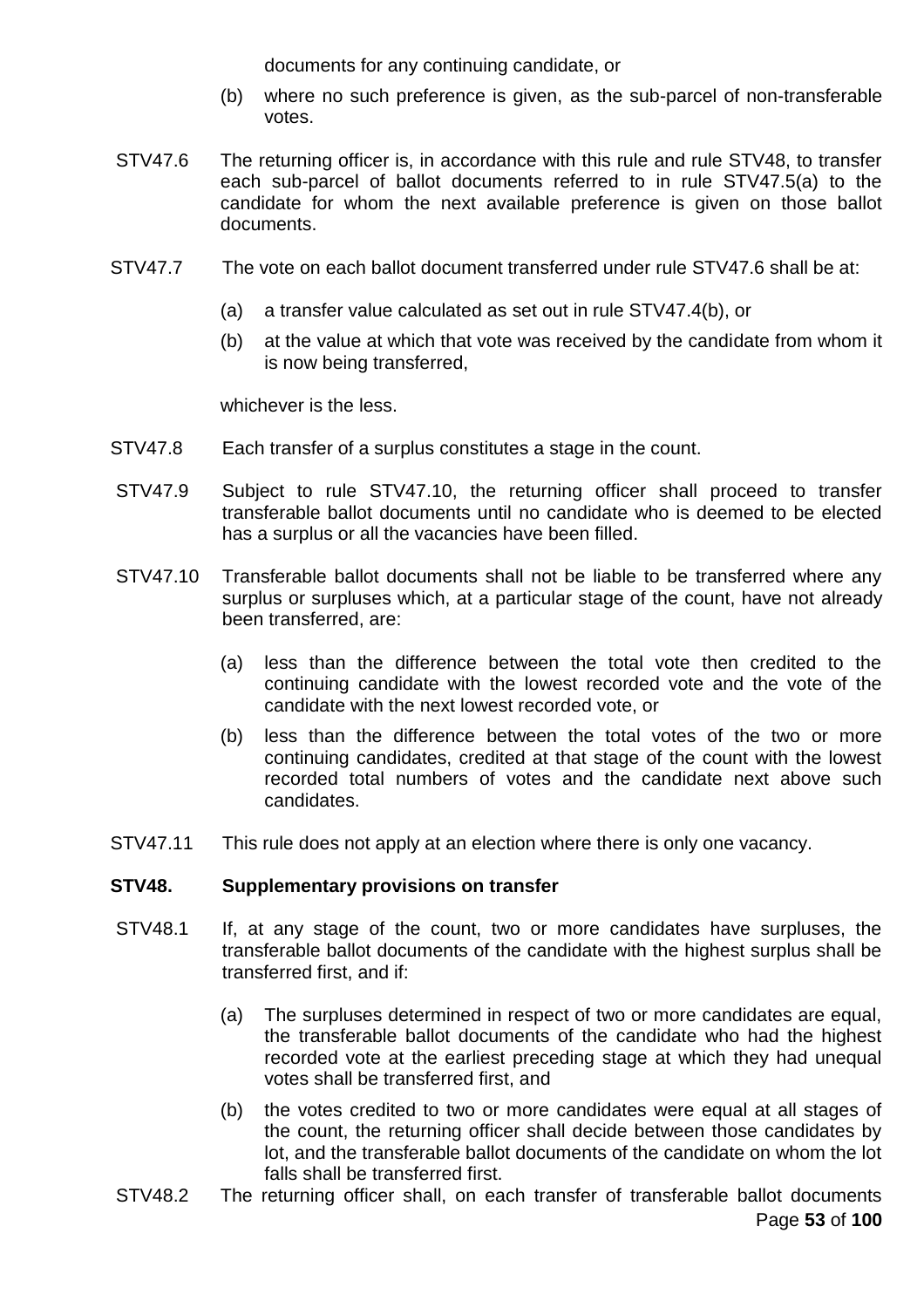under rule STV47:

- (a) record the total value of the votes transferred to each candidate,
- (b) add that value to the previous total of votes recorded for each candidate and record the new total,
- (c) record as non-transferable votes the difference between the surplus and the total transfer value of the transferred votes and add that difference to the previously recorded total of non-transferable votes, and
- (d) compare:
	- (i) the total number of votes then recorded for all of the candidates, together with the total number of non-transferable votes, with
	- (ii) the recorded total of valid first preference votes.
- STV48.3 All ballot documents transferred under rule STV47 or STV49 shall be clearly marked, either individually or as a sub-parcel, so as to indicate the transfer value recorded at that time to each vote on that ballot document or, as the case may be, all the ballot documents in that sub-parcel.
- STV48.4 Where a ballot document is so marked that it is unclear to the returning officer at any stage of the count under rule STV47 or STV49 for which candidate the next preference is recorded, the returning officer shall treat any vote on that ballot document as a non-transferable vote; and votes on a ballot document shall be so treated where, for example, the names of two or more candidates (whether continuing candidates or not) are so marked that, in the opinion of the returning officer, the same order of preference is indicated or the numerical sequence is broken.

#### **STV49. Exclusion of candidates**

- STV49.1 If:
	- (a) all transferable ballot documents which under the provisions of rule STV47 (including that rule as applied by rule STV49.11) and this rule are required to be transferred, have been transferred, and
	- (b) subject to rule STV50, one or more vacancies remain to be filled,

the returning officer shall exclude from the election at that stage the candidate with the then lowest vote (or, where rule STV49.12 applies, the candidates with the then lowest votes).

- STV9.2 The returning officer shall sort all the ballot documents on which first preference votes are given for the candidate or candidates excluded under rule STV49.1 into two sub-parcels so that they are grouped as:
	- (a) ballot documents on which a next available preference is given, and
	- (b) ballot documents on which no such preference is given (thereby including ballot documents on which preferences are given only for candidates who are deemed to be elected or are excluded).
- STV49.3 The returning officer shall, in accordance with this rule and rule STV48, transfer each sub-parcel of ballot documents referred to in rule STV49.2 to the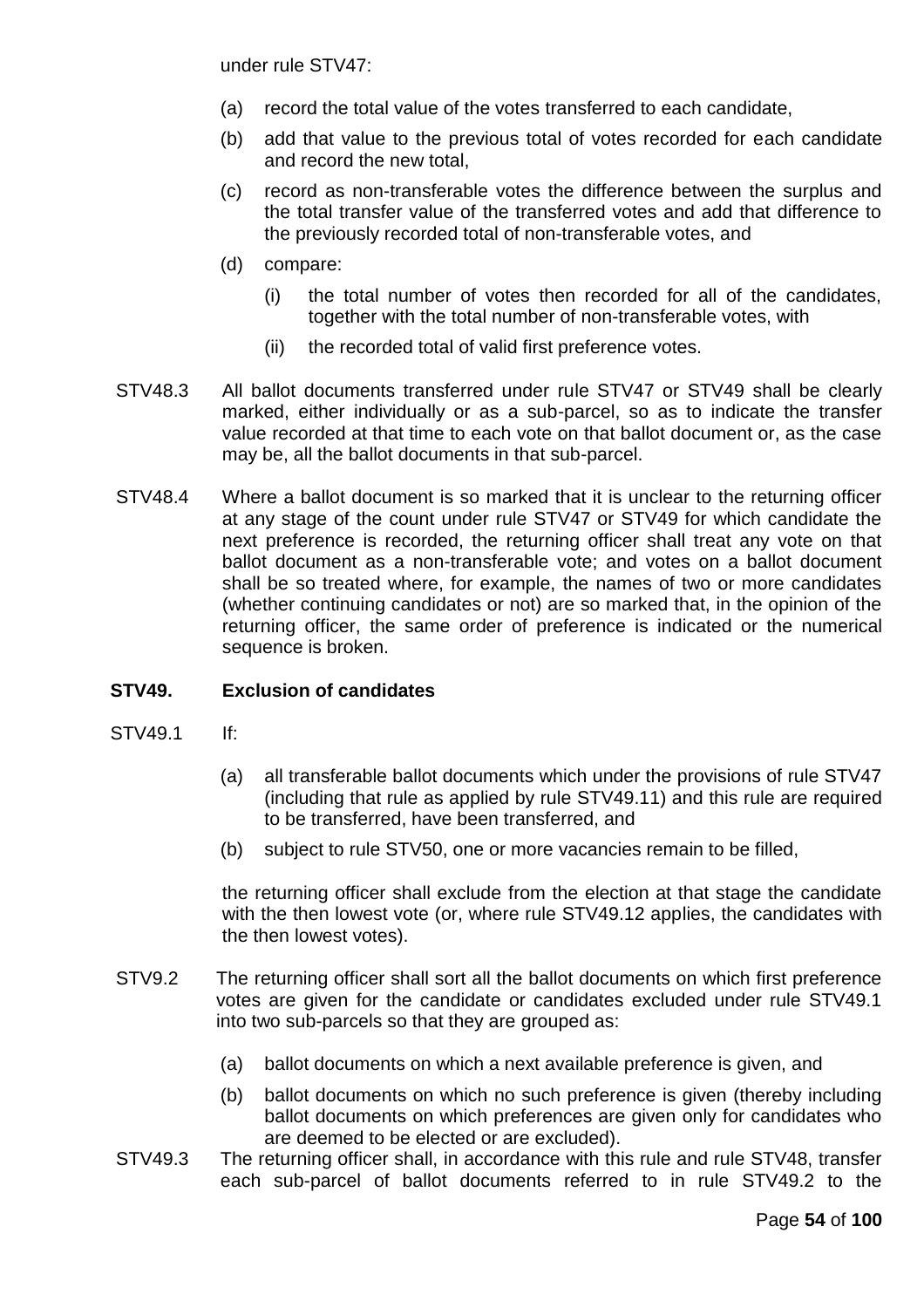candidate for whom the next available preference is given on those ballot documents.

- STV49.4 The exclusion of a candidate, or of two or more candidates together, constitutes a further stage of the count.
- STV49.5 If, subject to rule STV50, one or more vacancies still remain to be filled, the returning officer shall then sort the transferable ballot documents, if any, which had been transferred to any candidate excluded under rule STV49.1 into subparcels according to their transfer value.
- STV49.6 The returning officer shall transfer those ballot documents in the sub-parcel of transferable ballot documents with the highest transfer value to the continuing candidates in accordance with the next available preferences given on those ballot documents (thereby passing over candidates who are deemed to be elected or are excluded).
- STV49.7 The vote on each transferable ballot document transferred under rule STV49.6 shall be at the value at which that vote was received by the candidate excluded under rule STV49.1.
- STV9.8 Any ballot documents on which no next available preferences have been expressed shall be set aside as non-transferable votes.
- STV49.9 After the returning officer has completed the transfer of the ballot documents in the sub-parcel of ballot documents with the highest transfer value he or she shall proceed to transfer in the same way the sub-parcel of ballot documents with the next highest value and so on until he has dealt with each sub-parcel of a candidate excluded under rule STV49.1.

STV49.10 The returning officer shall after each stage of the count completed under this rule:

- (a) record:
	- (i) the total value of votes, or
	- (ii) the total transfer value of votes transferred to each candidate,
- (b) add that total to the previous total of votes recorded for each candidate and record the new total,
- (c) record the value of non-transferable votes and add that value to the previous non-transferable votes total, and
- (d) compare:
	- (i) the total number of votes then recorded for each candidate together with the total number of non-transferable votes, with
	- (ii) the recorded total of valid first preference votes.
- STV49.11 If after a transfer of votes under any provision of this rule, a candidate has a surplus, that surplus shall be dealt with in accordance with rules STV47.5 to STV47.10 and rule STV48.
- STV49.12 Where the total of the votes of the two or more lowest candidates, together with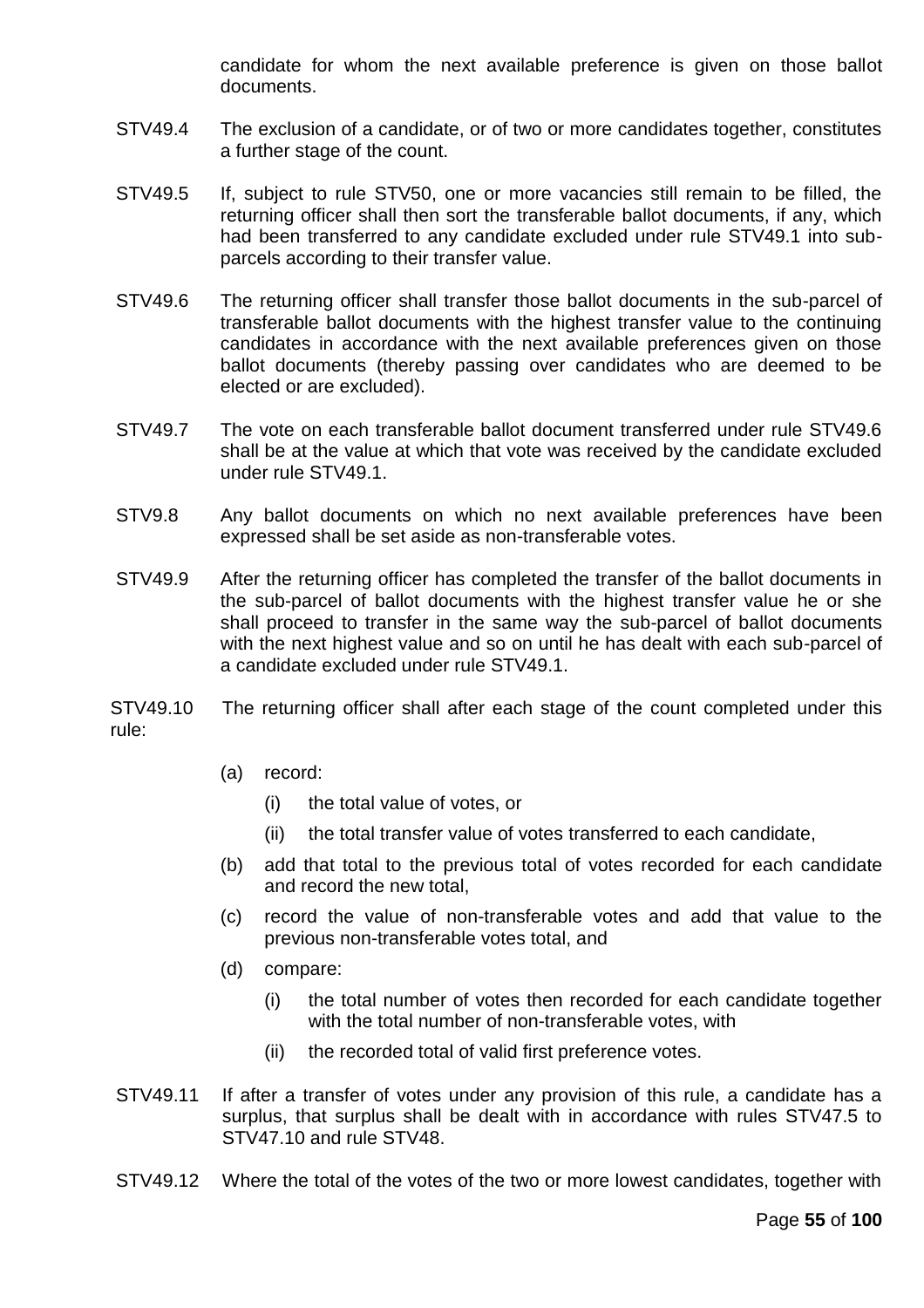any surpluses not transferred, is less than the number of votes credited to the next lowest candidate, the returning officer shall in one operation exclude such two or more candidates.

- STV49.13 If when a candidate has to be excluded under this rule, two or more candidates each have the same number of votes and are lowest:
	- (a) regard shall be had to the total number of votes credited to those candidates at the earliest stage of the count at which they had an unequal number of votes and the candidate with the lowest number of votes at that stage shall be excluded, and
	- (b) where the number of votes credited to those candidates was equal at all stages, the returning officer shall decide between the candidates by lot and the candidate on whom the lot falls shall be excluded.

### **STV50. Filling of last vacancies**

- STV50.1 Where the number of continuing candidates is equal to the number of vacancies remaining unfilled the continuing candidates shall thereupon be deemed to be elected.
- STV50.2 Where only one vacancy remains unfilled and the votes of any one continuing candidate are equal to or greater than the total of votes credited to other continuing candidates together with any surplus not transferred, the candidate shall thereupon be deemed to be elected.
- STV50.3 Where the last vacancies can be filled under this rule, no further transfer of votes shall be made.

#### **STV51. Order of election of candidates**

- STV51.1 The order in which candidates whose votes equal or exceed the quota are deemed to be elected shall be the order in which their respective surpluses were transferred, or would have been transferred but for rule STV47.10.
- STV51.2 A candidate credited with a number of votes equal to, and not greater than, the quota shall, for the purposes of this rule, be regarded as having had the smallest surplus at the stage of the count at which he obtained the quota.
- STV51.3 Where the surpluses of two or more candidates are equal and are not required to be transferred, regard shall be had to the total number of votes credited to such candidates at the earliest stage of the count at which they had an unequal number of votes and the surplus of the candidate who had the greatest number of votes at that stage shall be deemed to be the largest.
- STV51.4 Where the number of votes credited to two or more candidates were equal at all stages of the count, the returning officer shall decide between them by lot and the candidate on whom the lot falls shall be deemed to have been elected first.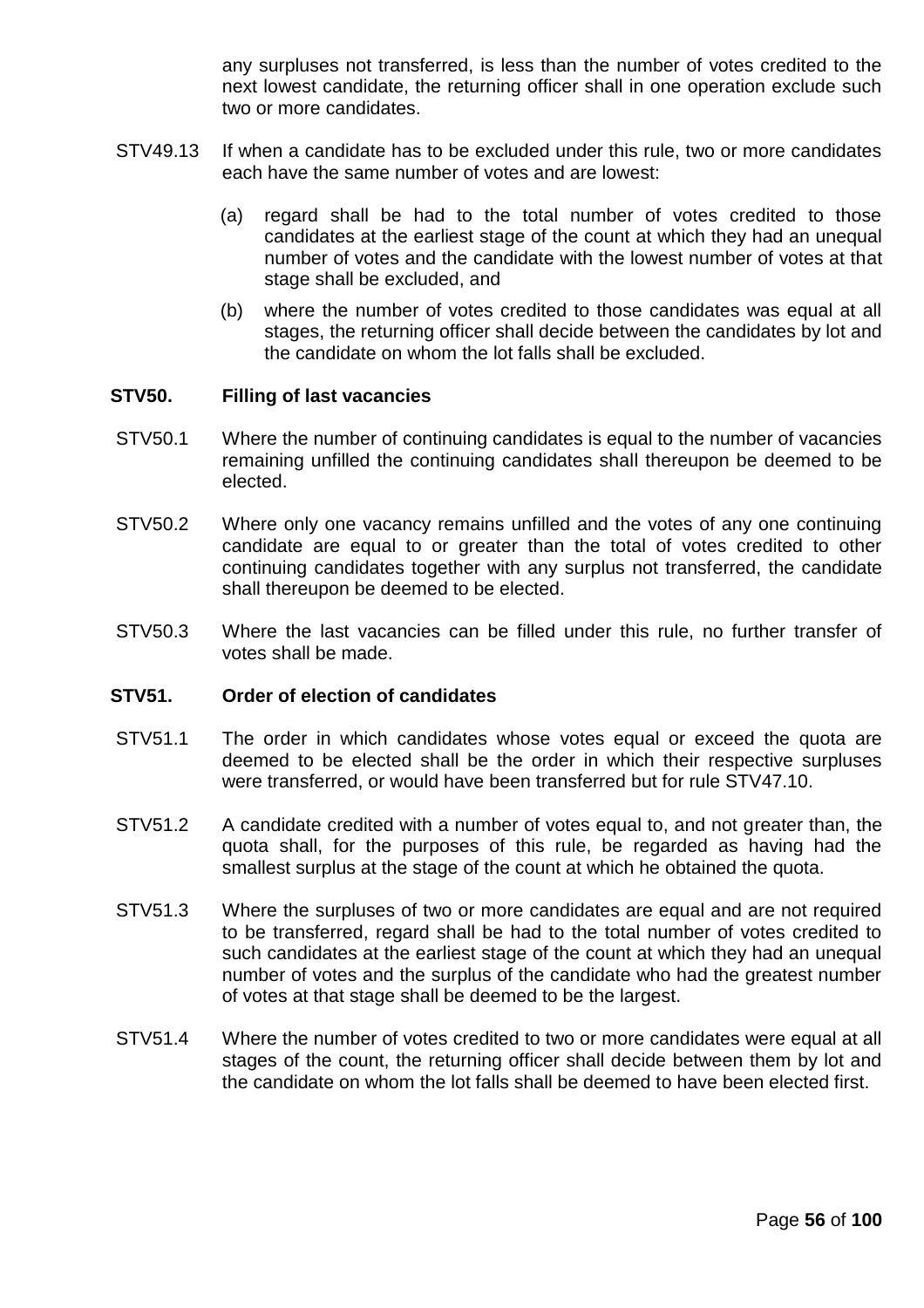# **FPP51. Equality of votes**

FPP51.1 Where, after the counting of votes is completed, an equality of votes is found to exist between any candidates and the addition of a vote would entitle any of those candidates to be declared elected, the returning officer is to decide between those candidates by a lot, and proceed as if the candidate on whom the lot falls had received an additional vote.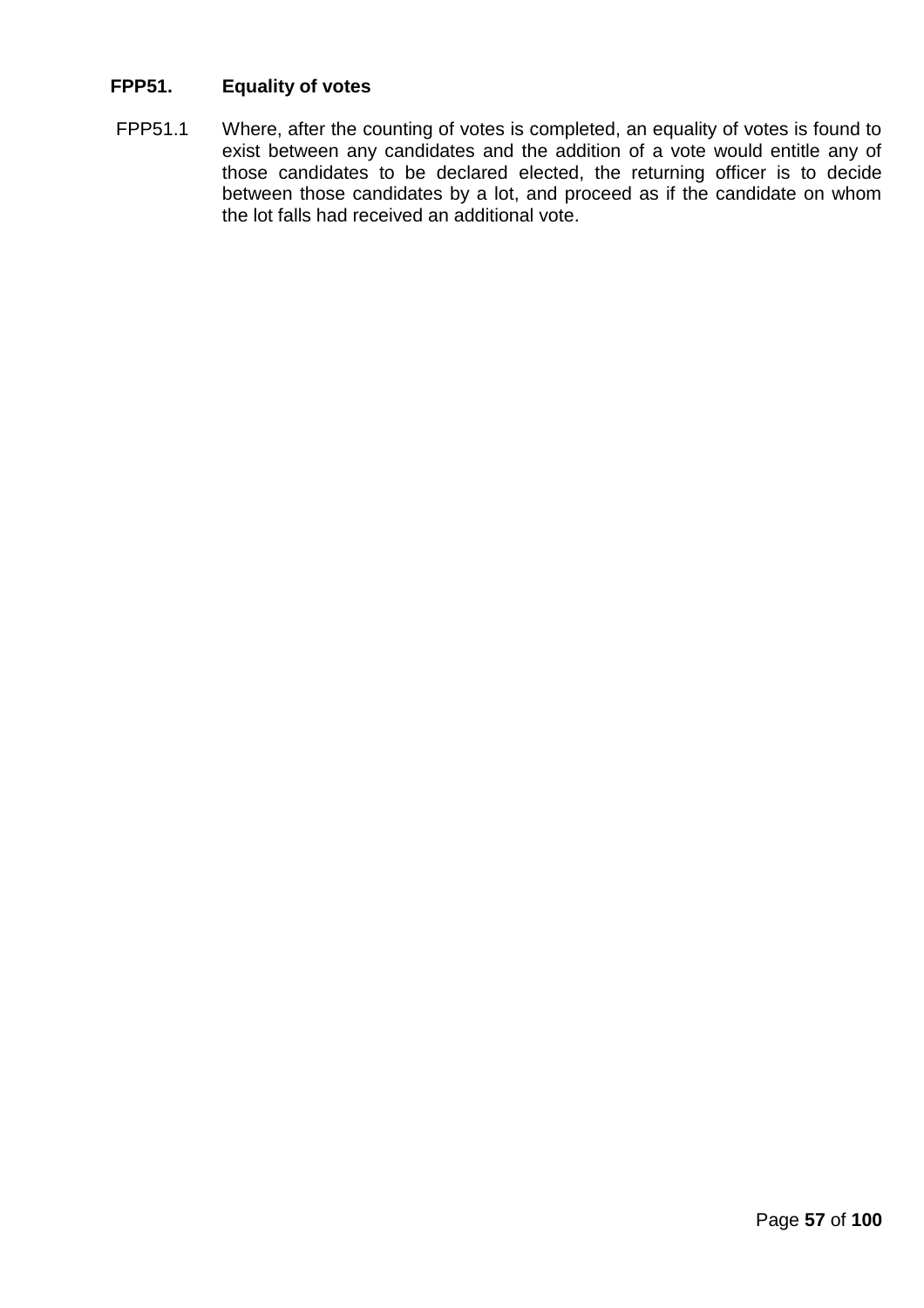# **FPP52. Declaration of result for contested elections**

- FPP52.1 In a contested election, when the result of the poll has been ascertained, the returning officer is to:
	- (a) declare the candidate or candidates whom more votes have been given than for the other candidates, up to the number of vacancies to be filled on the council of governors from the constituency, or class within a constituency, for which the election is being held to be elected,
	- (b) give notice of the name of each candidate who he or she has declared elected:
		- (i) where the election is held under a proposed constitution pursuant to powers conferred on the [insert name] NHS Trust by section 33(4) of the 2006 Act, to the chairman of the NHS Trust, or
		- (ii) in any other case, to the chairman of the corporation; and
	- (c) give public notice of the name of each candidate whom he or she has declared elected.
- FPP52.2 The returning officer is to make:
	- (a) the total number of votes given for each candidate (whether elected or not), and
	- (b) the number of rejected ballot papers under each of the headings in rule FPP44.5,
	- (c) the number of rejected text voting records under each of the headings in rule FPP44.10,

available on request.

#### **STV52. Declaration of result for contested elections**

- STV52.1 In a contested election, when the result of the poll has been ascertained, the returning officer is to:
	- (a) declare the candidates who are deemed to be elected under Part 6 of these rules as elected,
	- (b) give notice of the name of each candidate who he or she has declared elected –
		- (i) where the election is held under a proposed constitution pursuant to powers conferred on the [insert name] NHS Trust by section 33(4) of the 2006 Act, to the chairman of the NHS Trust, or
		- (ii) in any other case, to the chairman of the corporation, and
	- (c) give public notice of the name of each candidate who he or she has declared elected.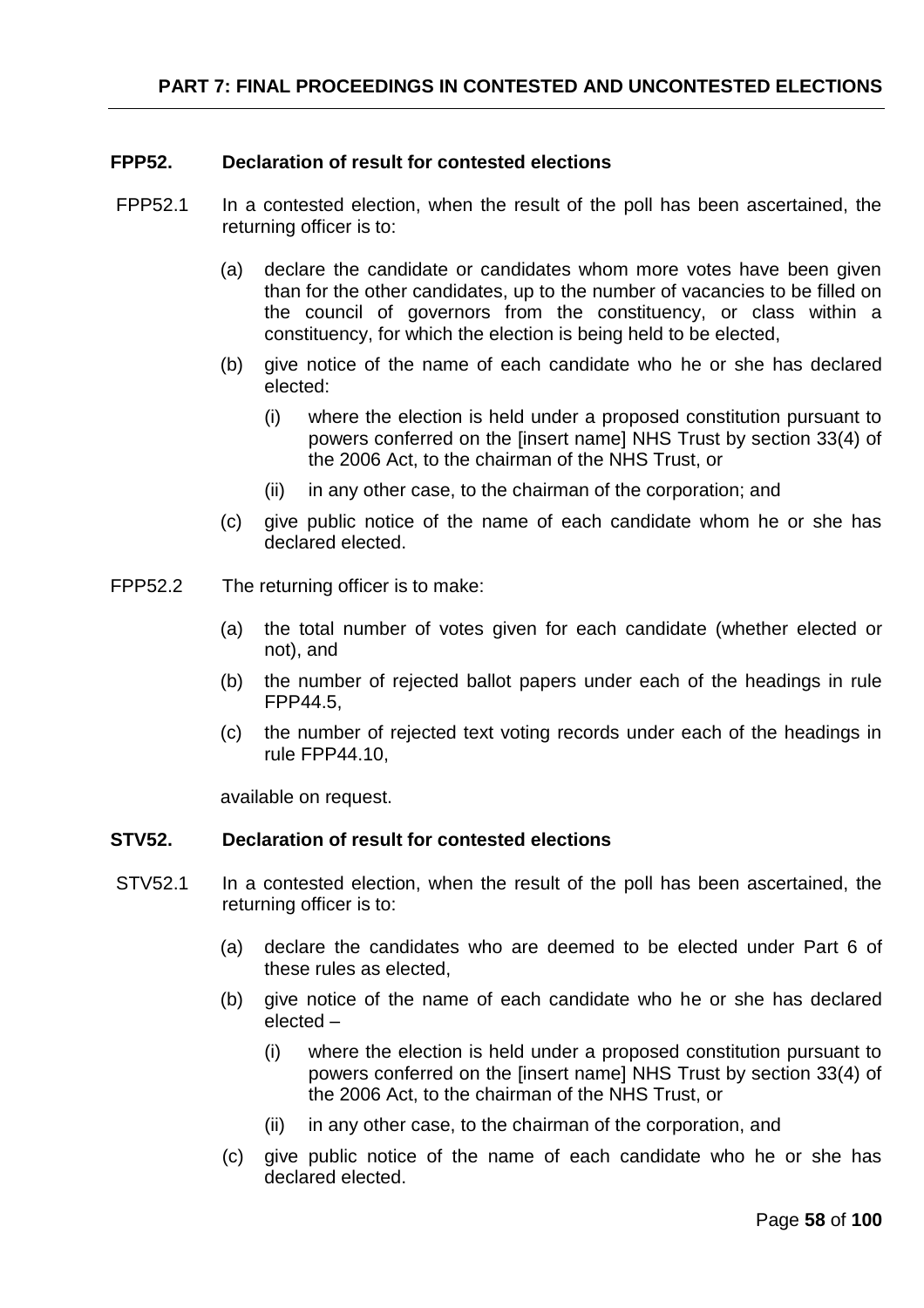- STV52.2 The returning officer is to make:
	- (a) the number of first preference votes for each candidate whether elected or not,
	- (b) any transfer of votes,
	- (c) the total number of votes for each candidate at each stage of the count at which such transfer took place,
	- (d) the order in which the successful candidates were elected, and
	- (e) the number of rejected ballot papers under each of the headings in rule STV44.1,
	- (f) the number of rejected text voting records under each of the headings in rule STV44.3,

available on request.

### **53. Declaration of result for uncontested elections**

- 53.1 In an uncontested election, the returning officer is to as soon as is practicable after final day for the delivery of notices of withdrawals by candidates from the election:
	- (a) declare the candidate or candidates remaining validly nominated to be elected,
	- (b) give notice of the name of each candidate who he or she has declared elected to the chairman of the corporation, and
	- (c) give public notice of the name of each candidate who he or she has declared elected.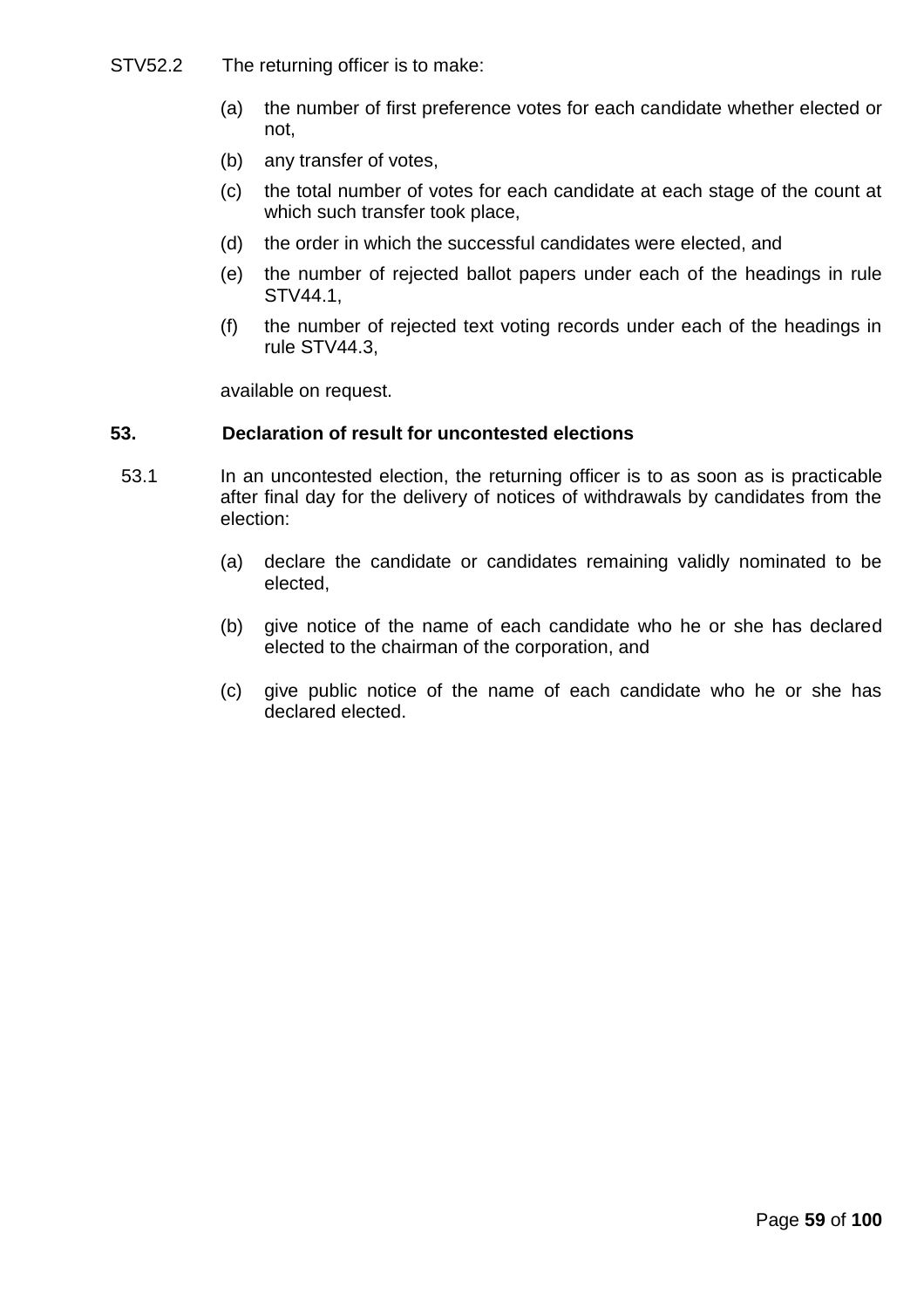### **54. Sealing up of documents relating to the poll**

- 54.1 On completion of the counting at a contested election, the returning officer is to seal up the following documents in separate packets:
	- (a) the counted ballot papers, internet voting records, telephone voting records and text voting records,
	- (b) the ballot papers and text voting records endorsed with "rejected in part",
	- (c) the rejected ballot papers and text voting records, and
	- (d) the statement of rejected ballot papers and the statement of rejected text voting records,

and ensure that complete electronic copies of the internet voting records, telephone voting records and text voting records created in accordance with rule 26 are held in a device suitable for the purpose of storage.

- 54.2 The returning officer must not open the sealed packets of:
	- (a) the disqualified documents, with the list of disqualified documents inside it,
	- (b) the list of spoilt ballot papers and the list of spoilt text message votes,
	- (c) the list of lost ballot documents, and
	- (d) the list of eligible voters,

or access the complete electronic copies of the internet voting records, telephone voting records and text voting records created in accordance with rule 26 and held in a device suitable for the purpose of storage.

- 54.3 The returning officer must endorse on each packet a description of:
	- (a) its contents,
	- (b) the date of the publication of notice of the election,
	- (c) the name of the corporation to which the election relates, and
	- (d) the constituency, or class within a constituency, to which the election relates.

#### **55. Delivery of documents**

55.1 Once the documents relating to the poll have been sealed up and endorsed pursuant to rule 56, the returning officer is to forward them to the chair of the corporation.

#### **56. Forwarding of documents received after close of the poll**

56.1 Where: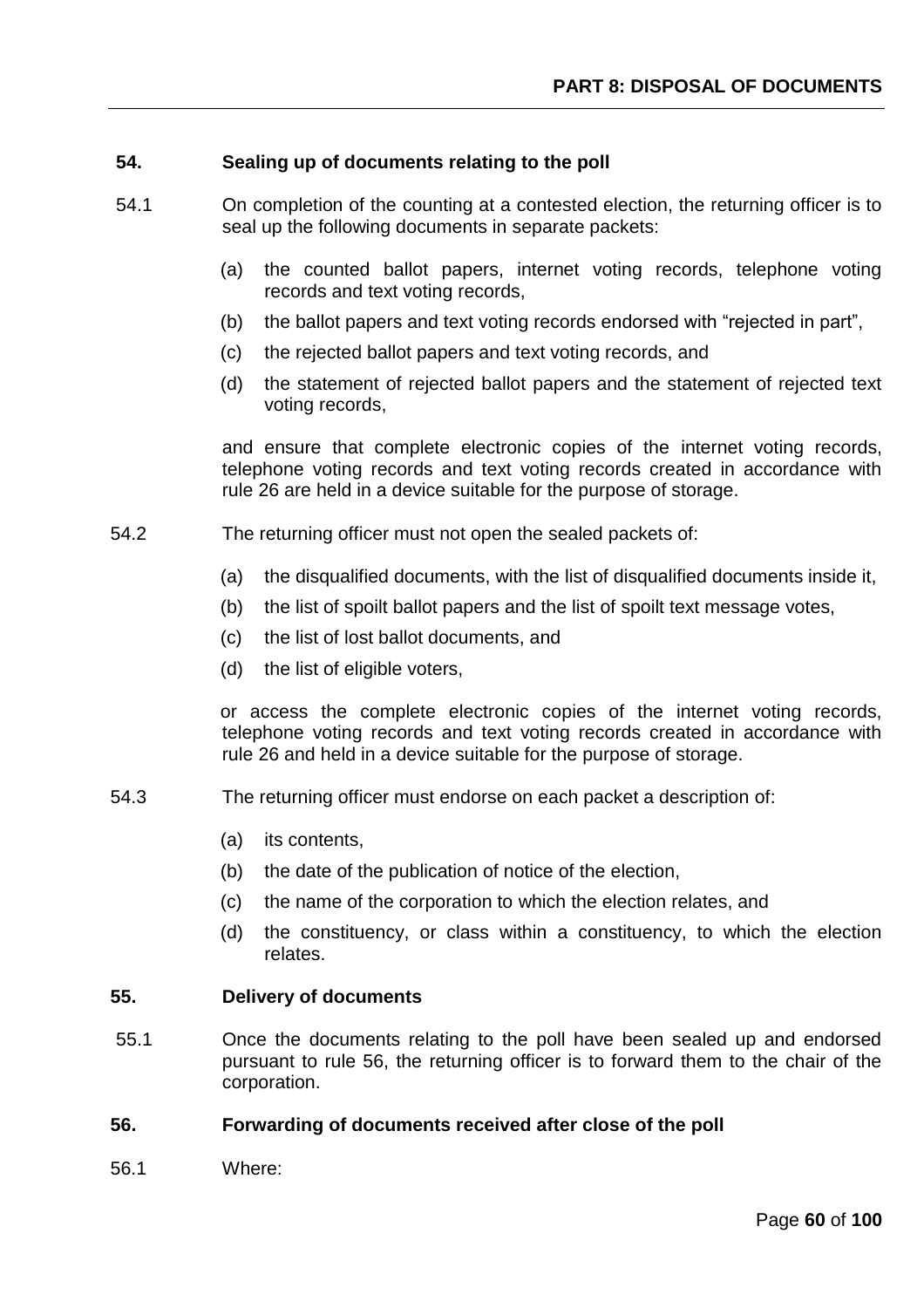- (a) any voting documents are received by the returning officer after the close of the poll, or
- (b) any envelopes addressed to eligible voters are returned as undelivered too late to be resent, or
- (c) any applications for replacement voting information are made too late to enable new voting information to be issued,

the returning officer is to put them in a separate packet, seal it up, and endorse and forward it to the chairman of the corporation.

## **57. Retention and public inspection of documents**

- 57.1 The corporation is to retain the documents relating to an election that are forwarded to the chair by the returning officer under these rules for one year, and then, unless otherwise directed by the board of directors of the corporation, cause them to be destroyed.
- 57.2 With the exception of the documents listed in rule 58.1, the documents relating to an election that are held by the corporation shall be available for inspection by members of the public at all reasonable times.
- 57.3 A person may request a copy or extract from the documents relating to an election that are held by the corporation, and the corporation is to provide it, and may impose a reasonable charge for doing so.

#### **58. Application for inspection of certain documents relating to an election**

- 58.1 The corporation may not allow:
	- (a) the inspection of, or the opening of any sealed packet containing
		- (i) any rejected ballot papers, including ballot papers rejected in part,
		- (ii) any rejected text voting records, including text voting records rejected in part,
		- (iii) any disqualified documents, or the list of disqualified documents,
		- (iv) any counted ballot papers, internet voting records, telephone voting records or text voting records, or
		- (v) the list of eligible voters, or
	- (b) access to or the inspection of the complete electronic copies of the internet voting records, telephone voting records and text voting records created in accordance with rule 26 and held in a device suitable for the purpose of storage,

by any person without the consent of the board of directors of the corporation.

58.2 A person may apply to the board of directors of the corporation to inspect any of the documents listed in rule 58.1, and the board of directors of the corporation may only consent to such inspection if it is satisfied that it is necessary for the purpose of questioning an election pursuant to Part 11.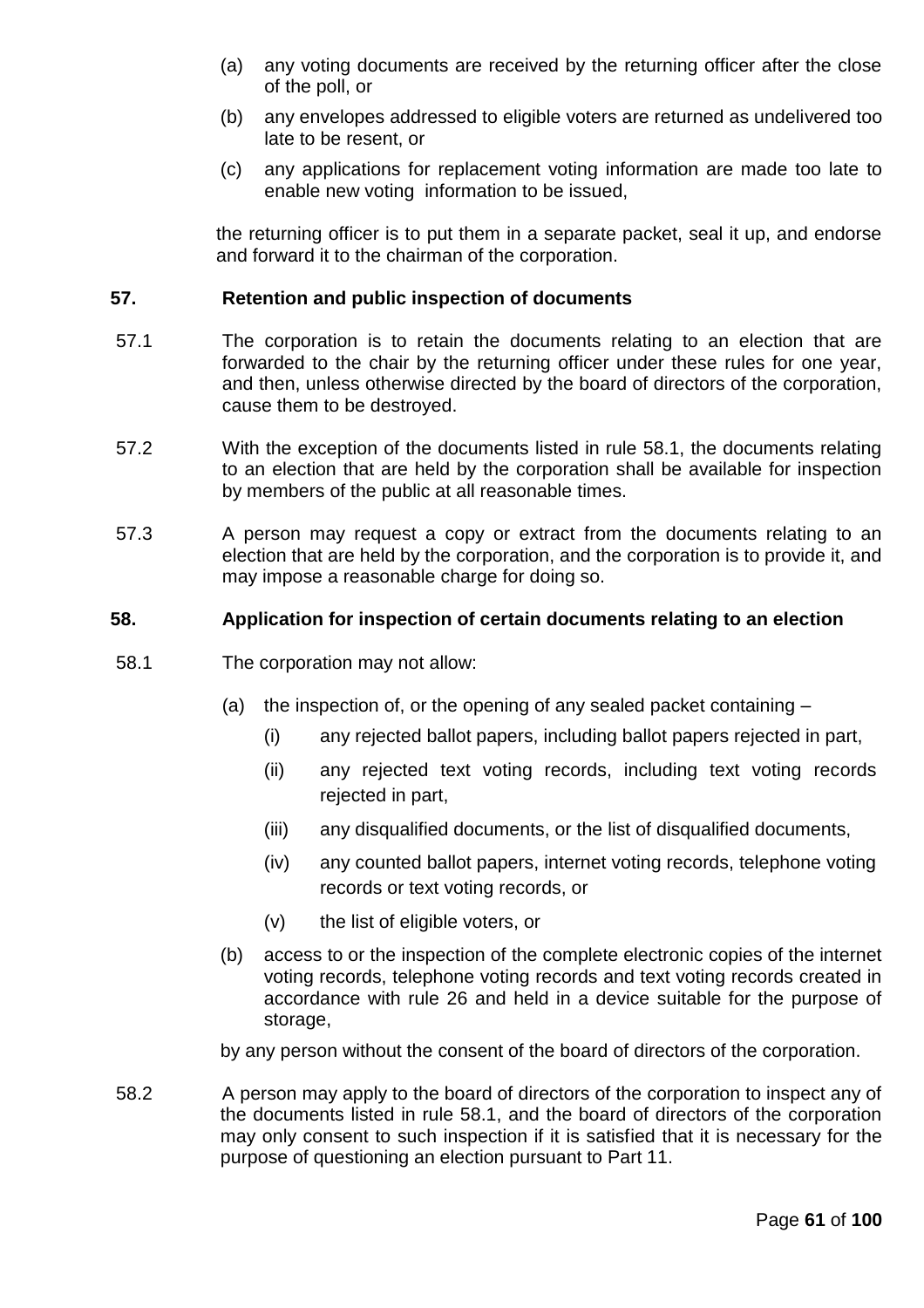- 58.3 The board of directors of the corporation's consent may be on any terms or conditions that it thinks necessary, including conditions as to –
	- (a) persons,
	- (b) time,
	- (c) place and mode of inspection,
	- (d) production or opening,

and the corporation must only make the documents available for inspection in accordance with those terms and conditions.

- 58.4 On an application to inspect any of the documents listed in rule 58.1 the board of directors of the corporation must:
	- (a) in giving its consent, and
	- (b) in making the documents available for inspection

ensure that the way in which the vote of any particular member has been given shall not be disclosed, until it has been established –

- (i) that his or her vote was given, and
- (ii) that Monitor has declared that the vote was invalid.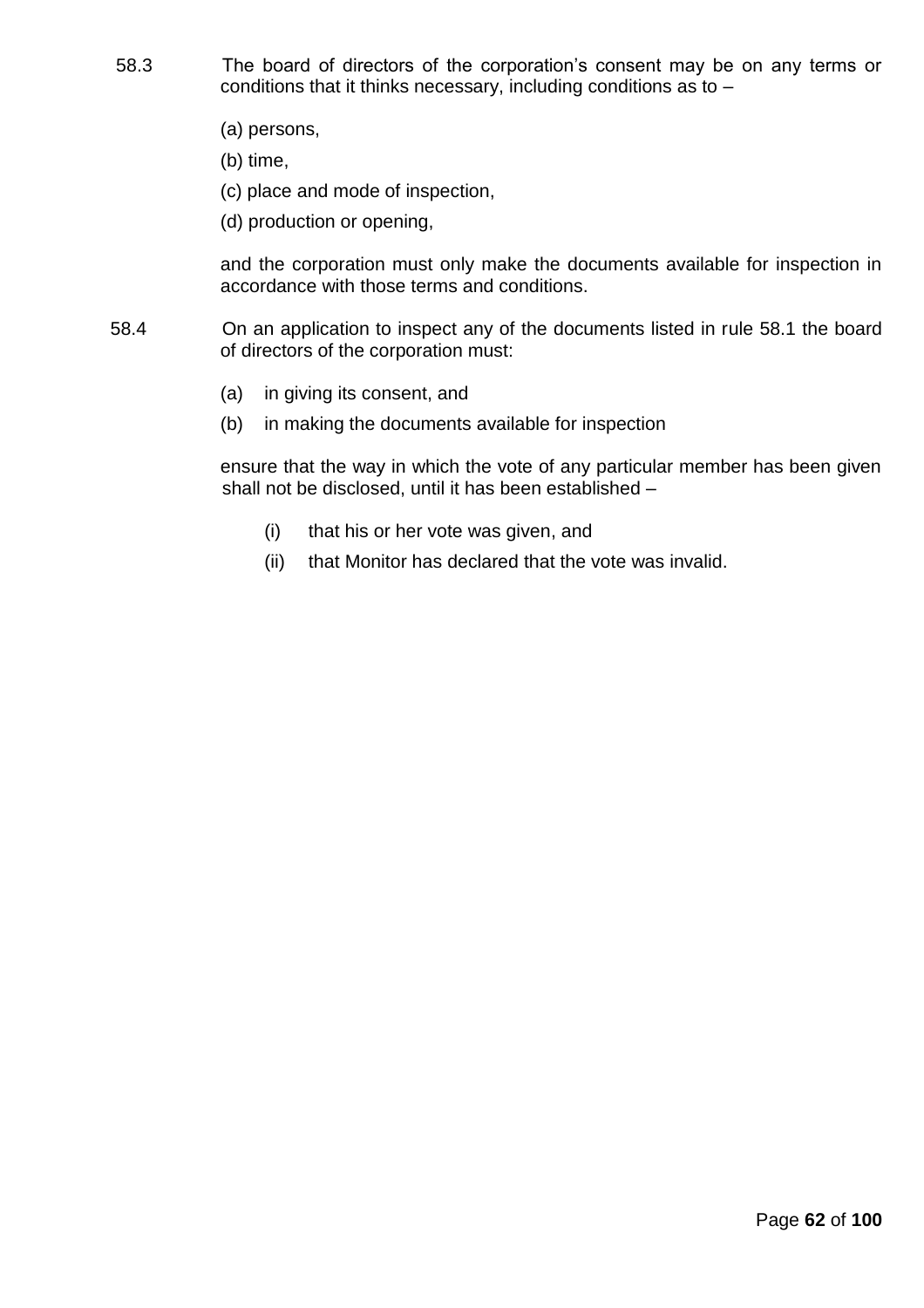### **FPP59. Countermand or abandonment of poll on death of candidate**

- FPP59.1 If at a contested election, proof is given to the returning officer's satisfaction before the result of the election is declared that one of the persons named or to be named as a candidate has died, then the returning officer is to:
	- (a) countermand notice of the poll, or, if voting information has been issued, direct that the poll be abandoned within that constituency or class, and
	- (b) order a new election, on a date to be appointed by him or her in consultation with the corporation, within the period of 40 days, computed in accordance with rule 3 of these rules, beginning with the day that the poll was countermanded or abandoned.
- FPP59.2 Where a new election is ordered under rule FPP59.1, no fresh nomination is necessary for any candidate who was validly nominated for the election where the poll was countermanded or abandoned but further candidates shall be invited for that constituency or class.
- FPP59.3 Where a poll is abandoned under rule FPP59.1(a), rules FPP59.4 to FPP59.7 are to apply.
- FPP59.4 The returning officer shall not take any step or further step to open envelopes or deal with their contents in accordance with rules 38 and 39, and is to make up separate sealed packets in accordance with rule 40.
- FPP59.5 The returning officer is to:
	- (a) count and record the number of ballot papers, internet voting records, telephone voting records and text voting records that have been received,
	- (b) seal up the ballot papers, internet voting records, telephone voting records and text voting records into packets, along with the records of the number of ballot papers, internet voting records, telephone voting records and text voting records and

ensure that complete electronic copies of the internet voting records telephone voting records and text voting records created in accordance with rule 26 are held in a device suitable for the purpose of storage.

- FPP59.6 The returning officer is to endorse on each packet a description of:
	- (a) its contents,
	- (b) the date of the publication of notice of the election,
	- (c) the name of the corporation to which the election relates, and
	- (d) the constituency, or class within a constituency, to which the election relates.
- Page **63** of **100** FPP59.7 Once the documents relating to the poll have been sealed up and endorsed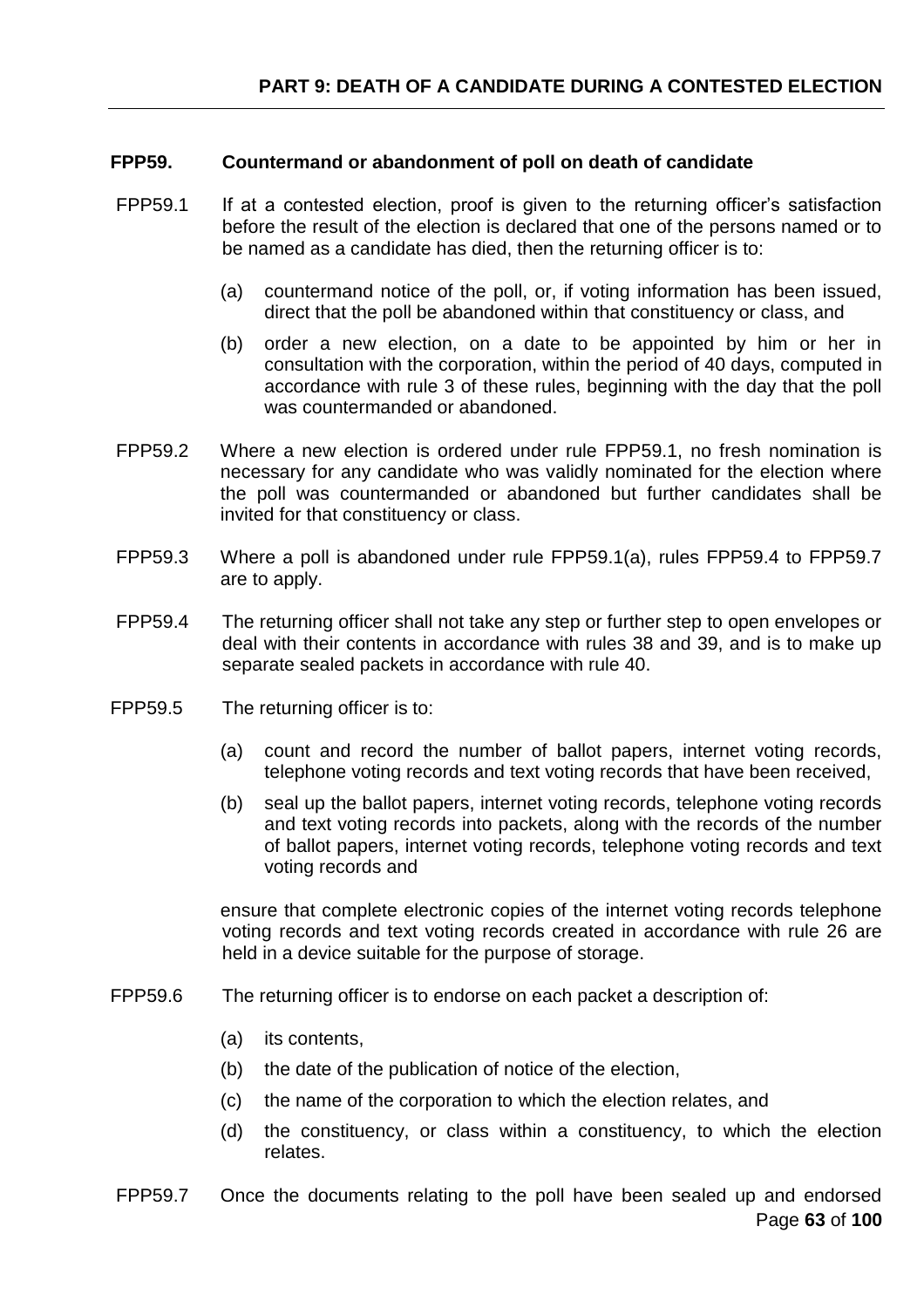pursuant to rules FPP59.4 to FPP59.6, the returning officer is to deliver them to the chairman of the corporation, and rules 57 and 58 are to apply.

## **STV59. Countermand or abandonment of poll on death of candidate**

- STV59.1 If, at a contested election, proof is given to the returning officer's satisfaction before the result of the election is declared that one of the persons named or to be named as a candidate has died, then the returning officer is to:
	- (a) publish a notice stating that the candidate has died, and
	- (b) proceed with the counting of the votes as if that candidate had been excluded from the count so that –
		- (i) ballot documents which only have a first preference recorded for the candidate that has died, and no preferences for any other candidates, are not to be counted, and
		- (ii) ballot documents which have preferences recorded for other candidates are to be counted according to the consecutive order of those preferences, passing over preferences marked for the candidate who has died.
- STV59.2 The ballot documents which have preferences recorded for the candidate who has died are to be sealed with the other counted ballot documents pursuant to rule 54.1(a).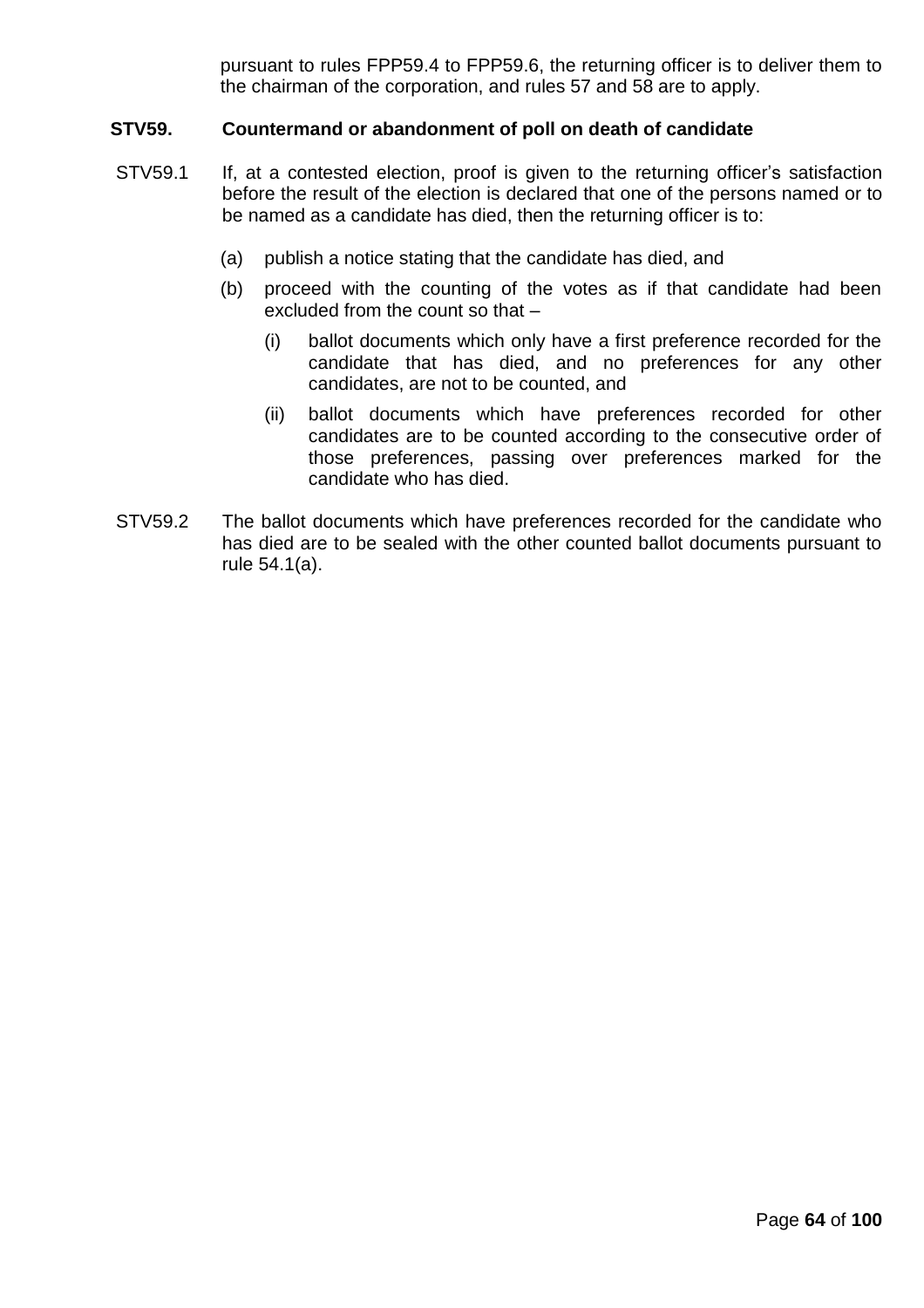*Election expenses*

#### **60. Election expenses**

60.1 Any expenses incurred, or payments made, for the purposes of an election which contravene this Part are an electoral irregularity, which may only be questioned in an application made to Monitor under Part 11 of these rules.

#### **61. Expenses and payments by candidates**

- 61.1 A candidate may not incur any expenses or make a payment (of whatever nature) for the purposes of an election, other than expenses or payments that relate to:
	- (a) personal expenses,
	- (b) travelling expenses, and expenses incurred while living away from home, and
	- (c) expenses for stationery, postage, telephone, internet(or any similar means of communication) and other petty expenses, to a limit of £100.

#### **62. Election expenses incurred by other persons**

- 62.1 No person may:
	- (a) incur any expenses or make a payment (of whatever nature) for the purposes of a candidate's election, whether on that candidate's behalf or otherwise, or
	- (b) give a candidate or his or her family any money or property (whether as a gift, donation, loan, or otherwise) to meet or contribute to expenses incurred by or on behalf of the candidate for the purposes of an election.
- 62.2 Nothing in this rule is to prevent the corporation from incurring such expenses, and making such payments, as it considers necessary pursuant to rules 63 and 64.

*Publicity*

#### **63. Publicity about election by the corporation**

- 63.1 The corporation may:
	- (a) compile and distribute such information about the candidates, and
	- (b) organise and hold such meetings to enable the candidates to speak and respond to questions,

as it considers necessary.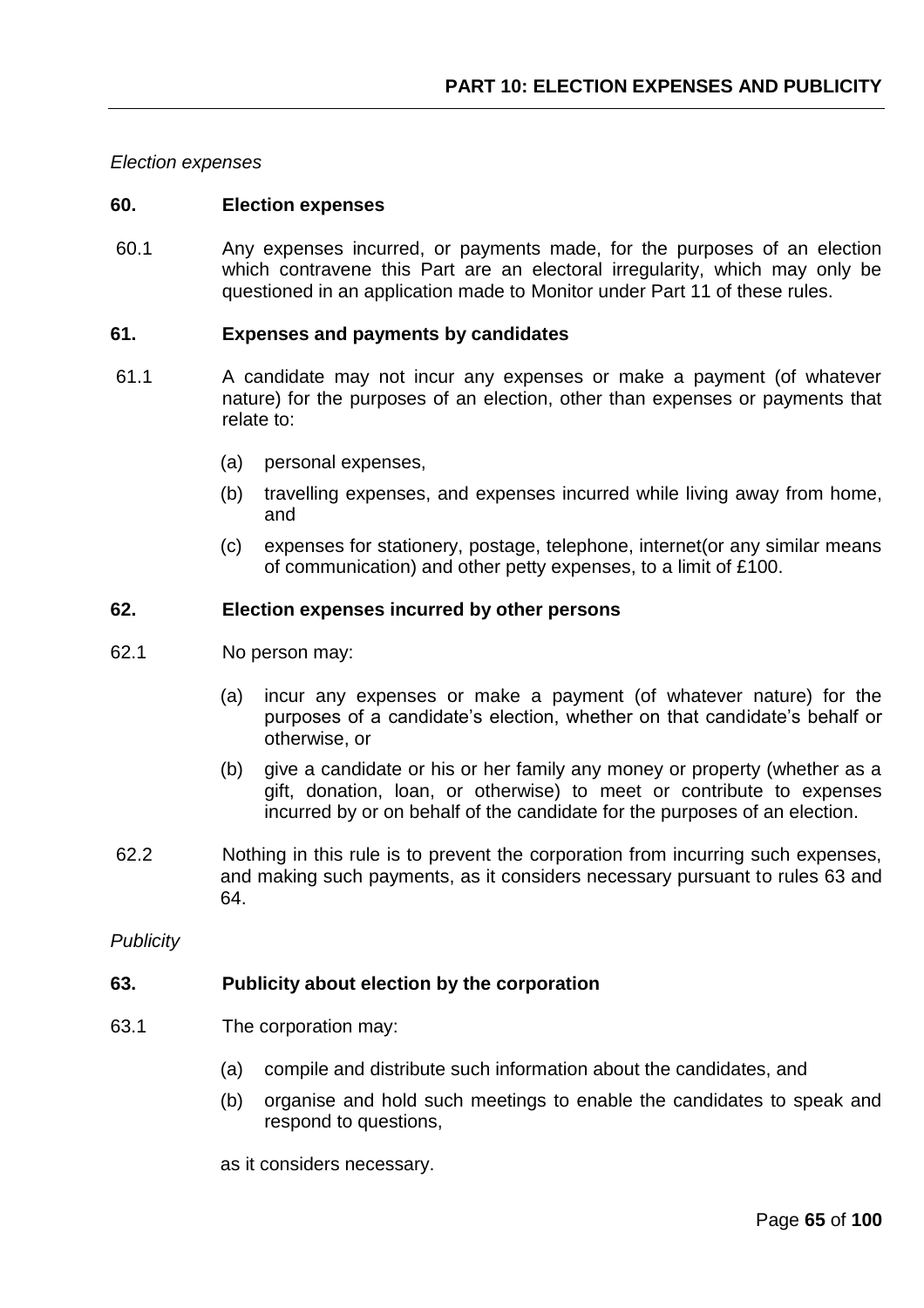- 63.2 Any information provided by the corporation about the candidates, including information compiled by the corporation under rule 64, must be:
	- (a) objective, balanced and fair,
	- (b) equivalent in size and content for all candidates,
	- (c) compiled and distributed in consultation with all of the candidates standing for election, and
	- (d) must not seek to promote or procure the election of a specific candidate or candidates, at the expense of the electoral prospects of one or more other candidates.
- 63.3 Where the corporation proposes to hold a meeting to enable the candidates to speak, the corporation must ensure that all of the candidates are invited to attend, and in organising and holding such a meeting, the corporation must not seek to promote or procure the election of a specific candidate or candidates at the expense of the electoral prospects of one or more other candidates.

# **64. Information about candidates for inclusion with voting information**

- 64.1 The corporation must compile information about the candidates standing for election, to be distributed by the returning officer pursuant to rule 24 of these rules.
- 64.2 The information must consist of:
	- (a) a statement submitted by the candidate of no more than 250 words,
	- (b) if voting by telephone or text message is a method of polling for the election, the numerical voting code allocated by the returning officer to each candidate, for the purpose of recording votes using the telephone voting facility or the text message voting facility ("numerical voting code"), and
	- (c) a photograph of the candidate.

#### **65. Meaning of "for the purposes of an election"**

- 65.1 In this Part, the phrase "for the purposes of an election" means with a view to, or otherwise in connection with, promoting or procuring a candidate's election, including the prejudicing of another candidate's electoral prospects; and the phrase "for the purposes of a candidate's election" is to be construed accordingly.
- 65.2 The provision by any individual of his or her own services voluntarily, on his or her own time, and free of charge is not to be considered an expense for the purposes of this Part.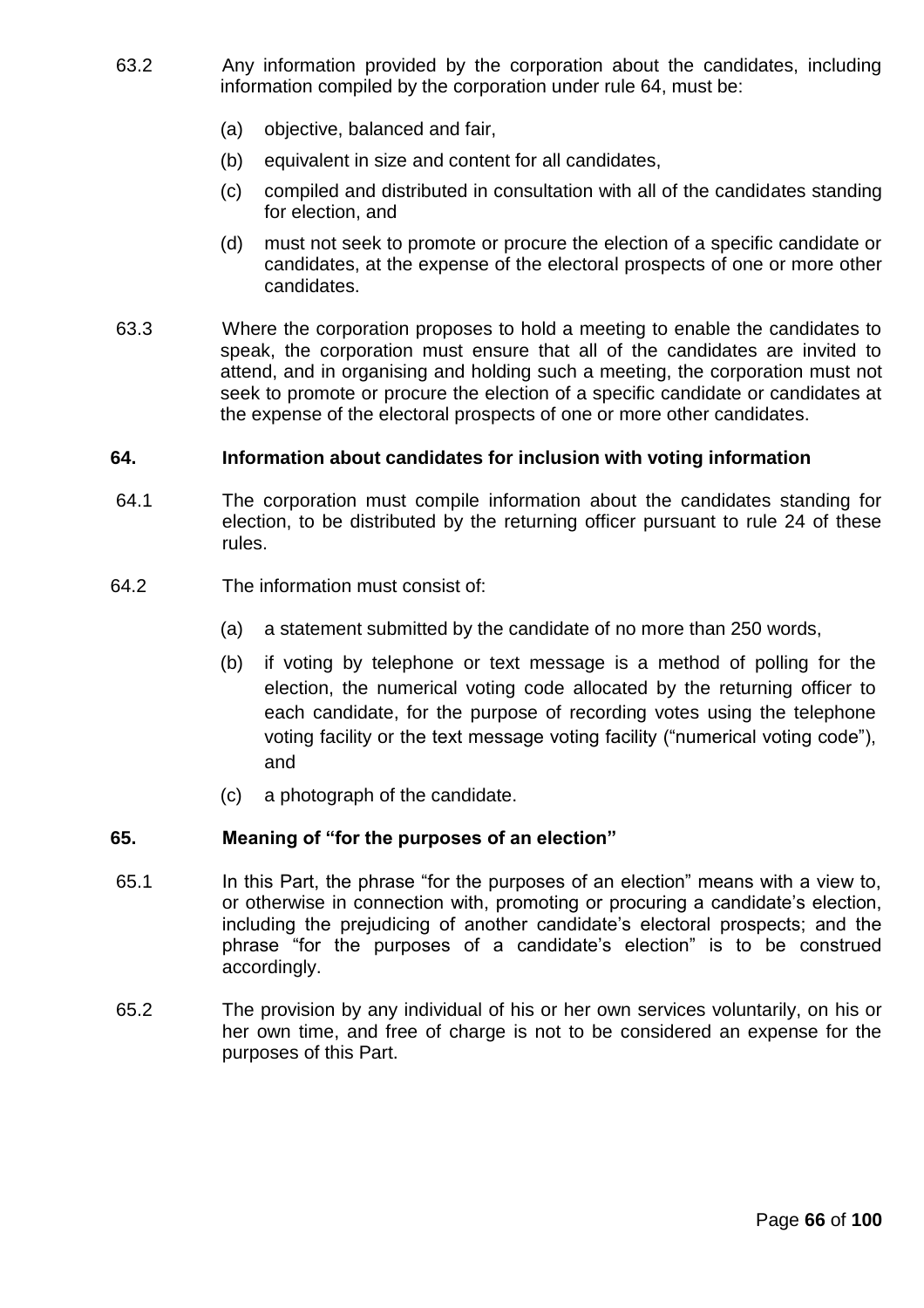#### **66. Application to question an election**

- 66.1 An application alleging a breach of these rules, including an electoral irregularity under Part 10, may be made to Monitor for the purpose of seeking a referral to the independent election arbitration panel ( IEAP).
- 66.2 An application may only be made once the outcome of the election has been declared by the returning officer.
- 66.3 An application may only be made to Monitor by:
	- (a) a person who voted at the election or who claimed to have had the right to vote, or
	- (b) a candidate, or a person claiming to have had a right to be elected at the election.
- 66.4 The application must:
	- (a) describe the alleged breach of the rules or electoral irregularity, and
	- (b) be in such a form as the independent panel may require.
- 66.5 The application must be presented in writing within 21 days of the declaration of the result of the election. Monitor will refer the application to the independent election arbitration panel appointed by Monitor.
- 66.6 If the independent election arbitration panel requests further information from the applicant, then that person must provide it as soon as is reasonably practicable.
- 66.7 Monitor shall delegate the determination of an application to a person or panel of persons to be nominated for the purpose.
- 66.8 The determination by the IEAP shall be binding on and shall be given effect by the corporation, the applicant and the members of the constituency (or class within a constituency) including all the candidates for the election to which the application relates.
- 66.9 The IEAP may prescribe rules of procedure for the determination of an application including costs.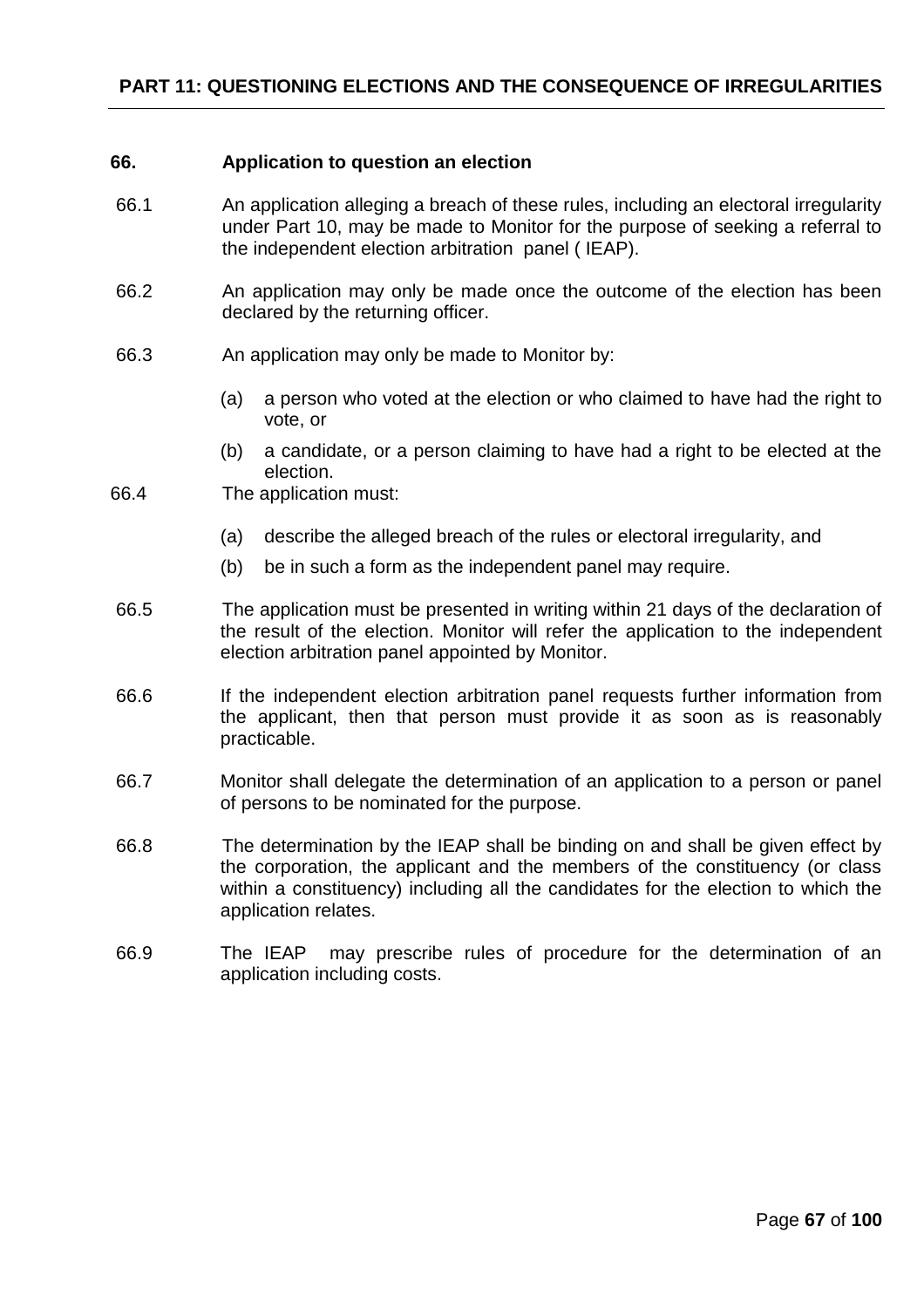# **67. Secrecy**

- 67.1 The following persons:
	- (a) the returning officer,
	- (b) the returning officer's staff,

must maintain and aid in maintaining the secrecy of the voting and the counting of the votes, and must not, except for some purpose authorised by law, communicate to any person any information as to:

- (i) the name of any member of the corporation who has or has not been given voting information or who has or has not voted,
- (ii) the unique identifier on any ballot paper,
- (iii) the voter ID number allocated to any voter,
- (iv) the candidate(s) for whom any member has voted.
- 67.2 No person may obtain or attempt to obtain information as to the candidate(s) for whom a voter is about to vote or has voted, or communicate such information to any person at any time, including the unique identifier on a ballot paper given to a voter or the voter ID number allocated to a voter.
- 67.3 The returning officer is to make such arrangements as he or she thinks fit to ensure that the individuals who are affected by this provision are aware of the duties it imposes.

### **68. Prohibition of disclosure of vote**

68.1 No person who has voted at an election shall, in any legal or other proceedings to question the election, be required to state for whom he or she has voted.

#### **69. Disqualification**

- 69.1 A person may not be appointed as a returning officer, or as staff of the returning officer pursuant to these rules, if that person is:
	- (a) a member of the corporation,
	- (b) an employee of the corporation,
	- (c) a director of the corporation, or
	- (d) employed by or on behalf of a person who has been nominated for election.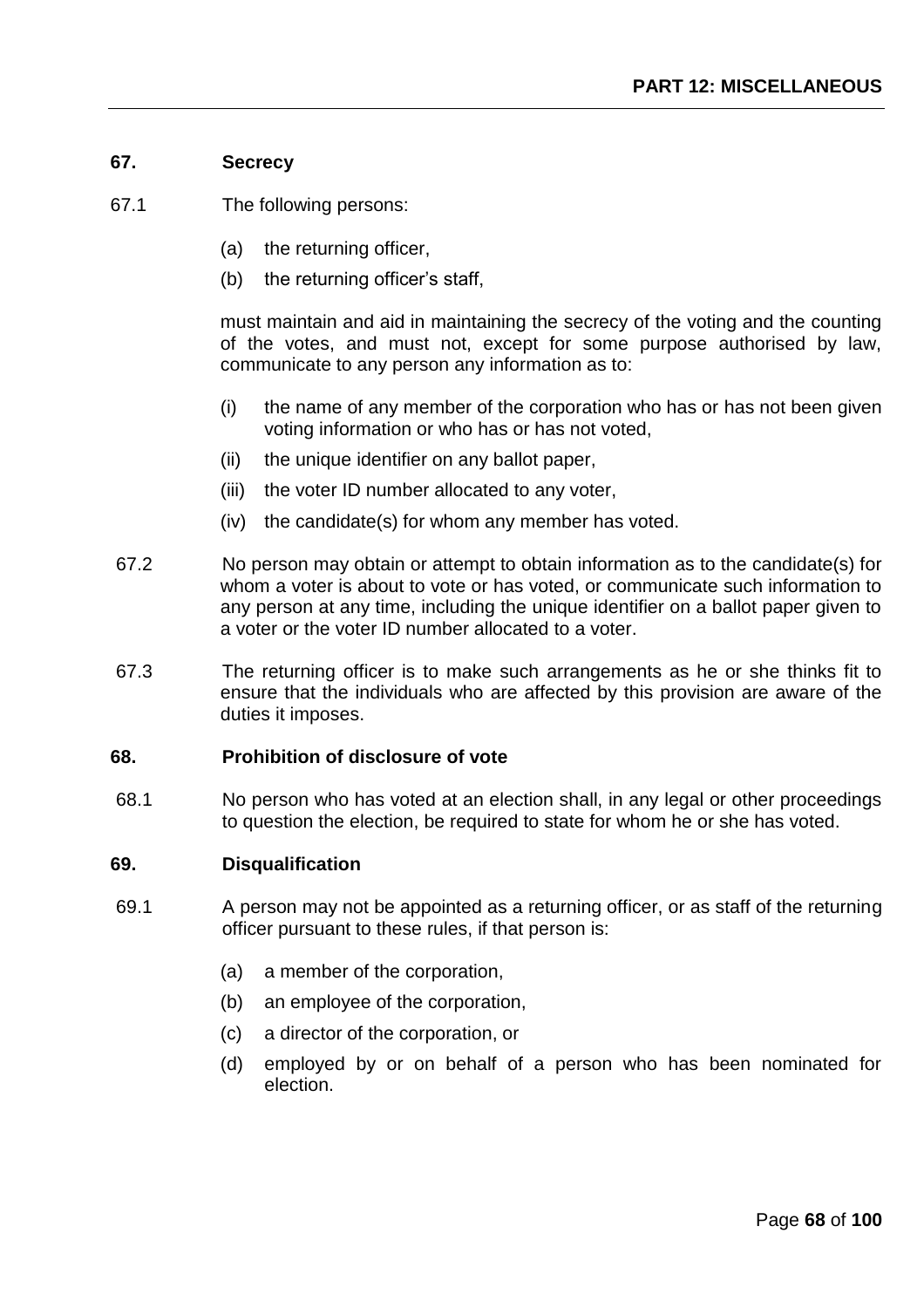# **70. Delay in postal service through industrial action or unforeseen event**

- 70.1 If industrial action, or some other unforeseen event, results in a delay in:
	- (a) the delivery of the documents in rule 24, or
	- (b) the return of the ballot papers,

the returning officer may extend the time between the publication of the notice of the poll and the close of the poll by such period as he or she considers appropriate.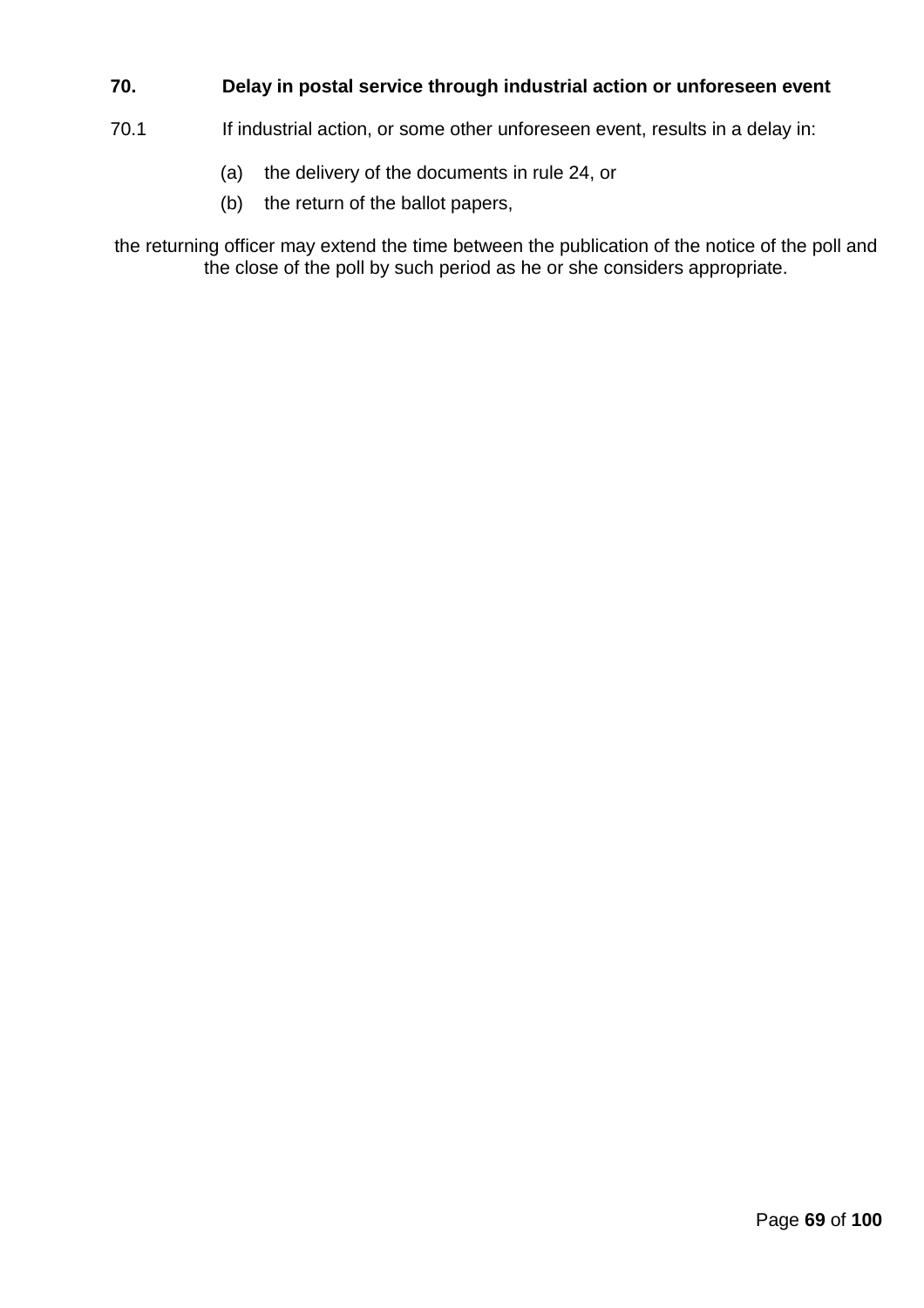# **ANNEX 5 – STANDING ORDERS FOR THE PRACTICE AND PROCEDURE OF THE COUNCIL OF GOVERNORS**

(Paragraph 17)

# **COUNTY DURHAM AND DARLINGTON NHS FOUNDATION TRUST**

**STANDING ORDERS FOR THE PRACTICE AND PROCEDURE OF THE COUNCIL OF GOVERNORS**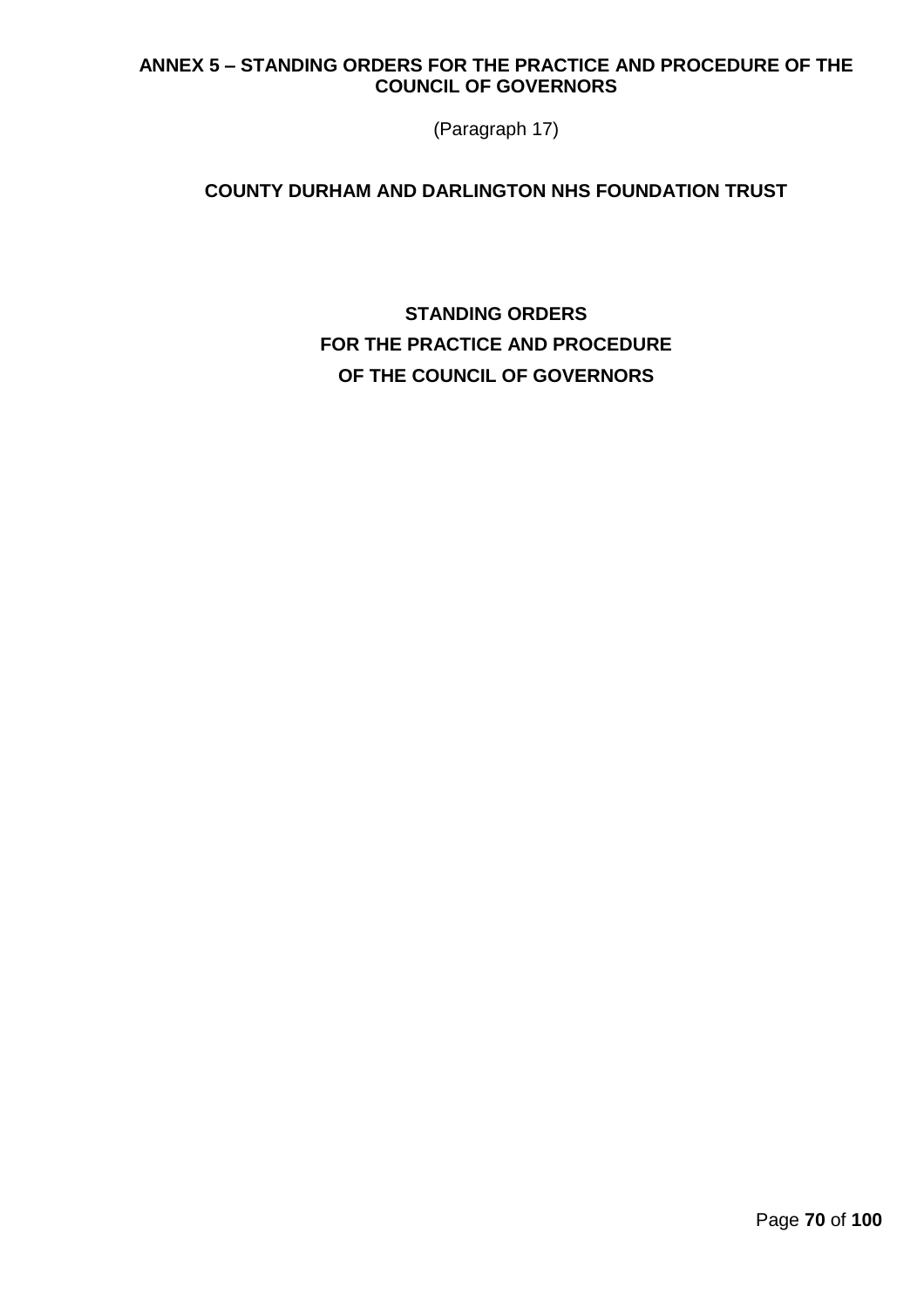# DEFINITIONS

"Council of Governors" means the Chairman and Governors of the Trust collectively as a body.

"Chairman of the Council of Governors (or Trust)" is the person appointed to lead the Board of Directors and Council of Governors and to ensure that it successfully discharges its overall responsibility for the Trust as a whole. The expression "the Chairman of the Trust" shall be deemed to include the Vice Chairman of the Trust if the Chairman is absent from the meeting or is otherwise unavailable.

"Chief Executive" means an Executive Director who is also the chief officer of the Trust.

"Committee" means a committee formally appointed by the Council of Governors.

"Committee members" means persons formally appointed by the Council of Governors to sit on or to chair specific committees.

"Executive Director" means an employee of the Trust holding executive office.

"Non-Executive Director" means a director who is appointed for their independence and expertise but who does not hold executive office.

"Officer" means an employee of the Trust or any other person holding a paid appointment or office with the Trust.

"Trust" means County Durham and Darlington NHS Foundation Trust.

"Trust Secretary" means an employee of the Trust appointed to provide independent advice on corporate governance issues to the Chairman, Council of Governors and Board of Directors and monitor the Trust's compliance with these Standing Orders, the Constitution, Authorisation, statutory provisions and guidance.

"Vice Chairman" means the Non-Executive Director appointed by the Council of Governors at a general meeting to take on the Chairman's duties if the Chairman is absent for any reason

- 1. LEGAL FRAMEWORK
- 1.1 County Durham and Darlington NHS Foundation Trust (the Trust) is a Public Benefit Corporation established in law on1 February 2007 under the terms of the Health and Social Care (Community Health and Standards) Act 2003.
- 1.2 The Trust's Constitution makes provision for Standing Orders for the Practice and Procedure of the Council of Governors. The detailed Standing Orders are set out below.
- 2. THE COUNCIL OF GOVERNORS
- 2.1 All business conducted by the Council of Governors shall be conducted in the name of the Trust.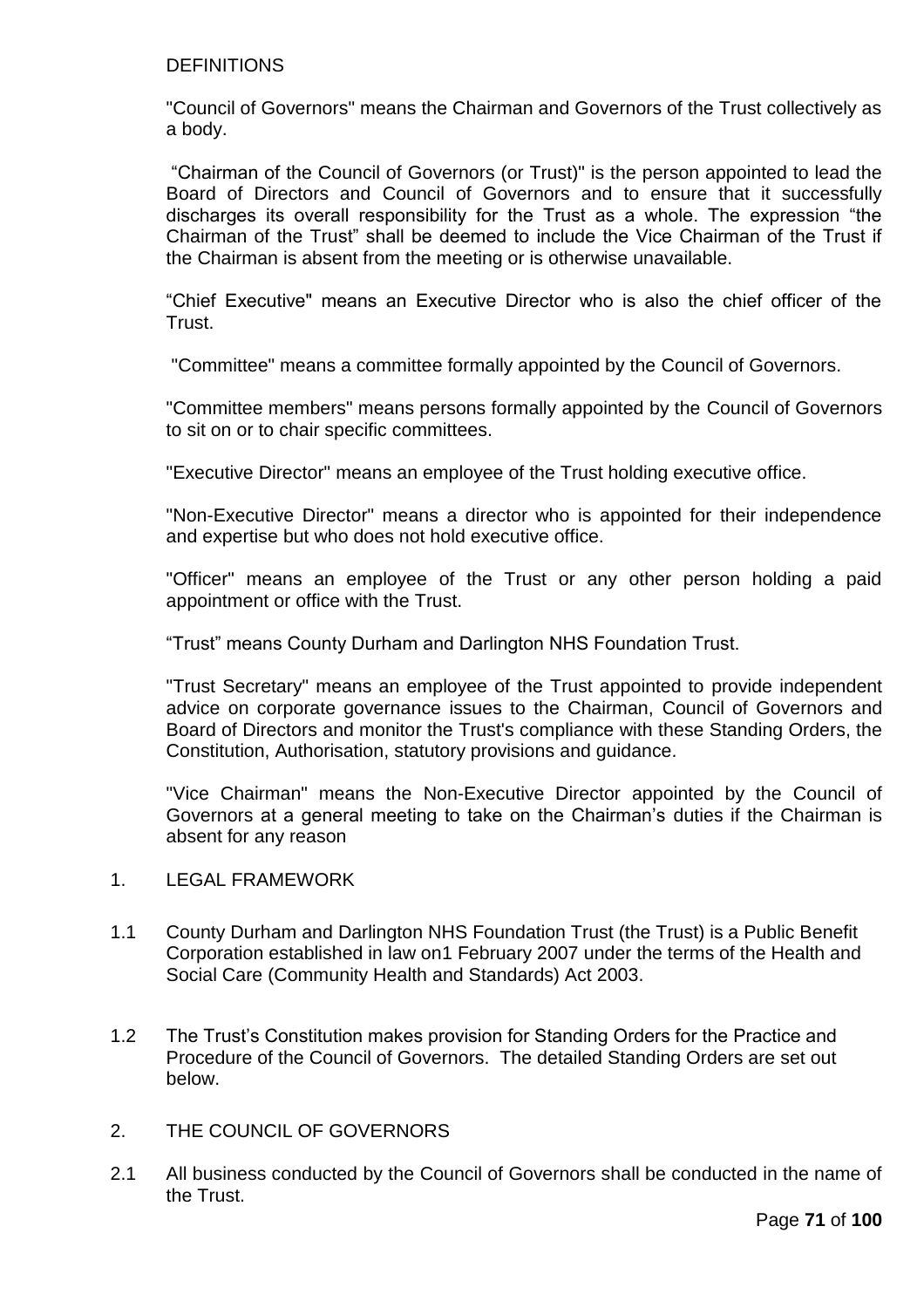- 2.2 All funds received in trust shall be held in the name of the Trust as corporate trustee.
- 2.3 The composition of the Council of Governors is outlined in the Constitution (at Annex 3).
- 2.4 Role Of The Council of Governors

2.4.1 The Governors are responsible for representing the interests of the Trust's members and partner organisations in the governance of the Trust. In doing so, the Governors must act in the best interests of the Trust and adhere to its values.

2.4.2 The Council of Governors has three main roles :

- a) advisory,
- b) strategic; and
- c) guardianship.

2.4.3 The Council of Governors must work closely with the Board of Directors to discharge these roles and must agree with the Board of Directors how these roles, and any others, will be undertaken.

### 3. MEETINGS OF THE COUNCIL OF GOVERNORS

3.1 Record of Attendance

Governors should make every effort to attend meetings of the Council of Governors where appropriate and practicable. The names of all individuals present at a meeting of the Council of Governors shall be recorded in the minutes.

3.2 Quorum

3.2.1 No business shall be transacted at a meeting unless at least one third of the Governors, including one third of the Public Governors, are present.

3.2.2 If a Governor has been disqualified from participating in the discussion on any matter and/or from voting on any resolution by reason of the declaration of a conflict of interest he shall no longer count towards the quorum. If a quorum is then not available for the discussion and/or the passing of a resolution on any matter, that matter may not be discussed further or voted upon at that meeting. Such a position shall be recorded in the minutes of the meeting.

- 3.3 Admission of the Public and the Press
- 3.3.1 The public and representatives of the press shall be afforded facilities to attend all formal meetings of the Council of Governors but may be excluded upon the Council of Governors resolving as follows:

"That representatives of the press and other members of the public be excluded from the remainder of this meeting having regard to the confidential nature of the business to be transacted, publicity on which would be prejudicial to the public interest"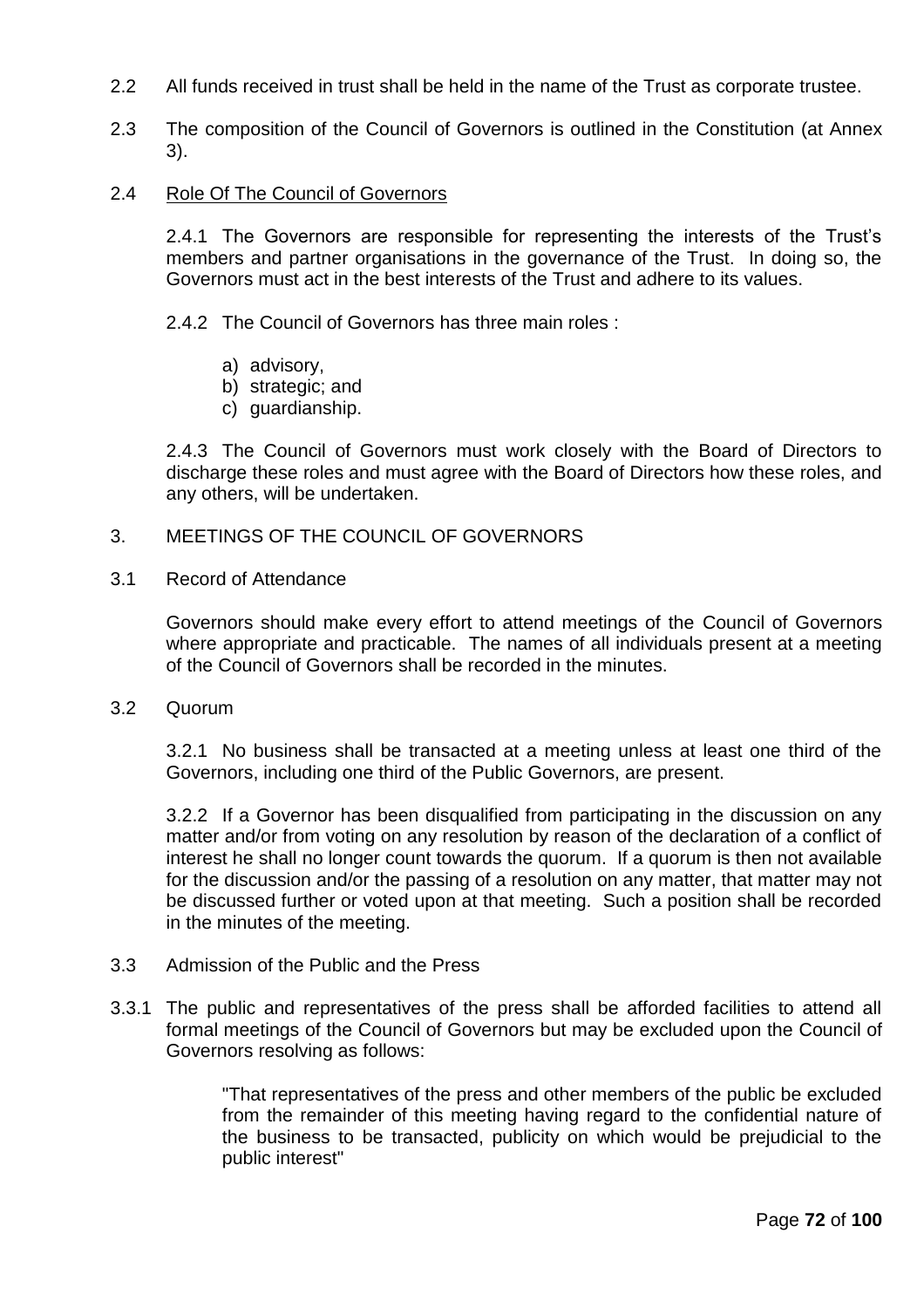3.3.2 The Chairman (or Vice Chairman) shall give such directions as he thinks fit in regard to the arrangements for meetings and accommodation of the public and representatives of the press such as to ensure that the Trust's business shall be conducted without interruption and disruption and, without prejudice to the power to exclude on grounds of the confidential nature of the business to be transacted, the public will be required to withdraw upon the Council of Governors resolving as follows:

"That in the interests of public order the meeting adjourn for (the period to be specified) to enable the Council of Governors to complete business without the presence of the public".

3.3.3 Members of the public or representatives of the press may not record proceedings in any manner whatsoever, other than writing or make any oral report of proceedings as they take place, without the prior agreement of the Council of Governors.

3.4 Frequency of Meetings

3.4.1 The Chairman may call a meeting of the Council of Governors at any time.

3.4.2 The Annual General Meeting will be convened by the Chairman at the request of the Council of Governors.

3.5 Notice of Meetings

3.5.1 Before each meeting of the Council of Governors, a notice signed by the Chairman or by an officer authorised by the Chairman to sign on his behalf, and an agenda specifying the business proposed to be transacted at the meeting, will be delivered to every Governor, or sent by post to their usual place of residence, so as to be available to him at least six clear days before the meeting. Supporting papers shall accompany the agenda whenever possible, but will certainly be despatched no later than three clear days before the meeting, save in emergency.

3.5.2 A notice shall be presumed to have been served one day after posting. Lack of service of the notice or agenda on any member shall not affect the validity of a meeting.

3.5.3 Before each meeting of the Council of Governors, a public notice of the time and place of the meeting, and the public part of the agenda, will be displayed at the Trust's headquarters at least three clear days before the meeting.

### 3.6 Setting the Agenda

3.6.1 The Council of Governors may determine that certain matters shall appear on every agenda for a meeting and shall be addressed prior to any other business being conducted.

3.6.2 A Governor desiring a matter to be included on an agenda shall make his/her request in writing to the Chairman at least twelve (12) clear days before the meeting. The request should state whether the item of business is proposed to be transacted in the presence of the public and should include appropriate supporting information. Requests made less than twelve (12) days before a meeting may be included on the agenda at the discretion of the Chairman.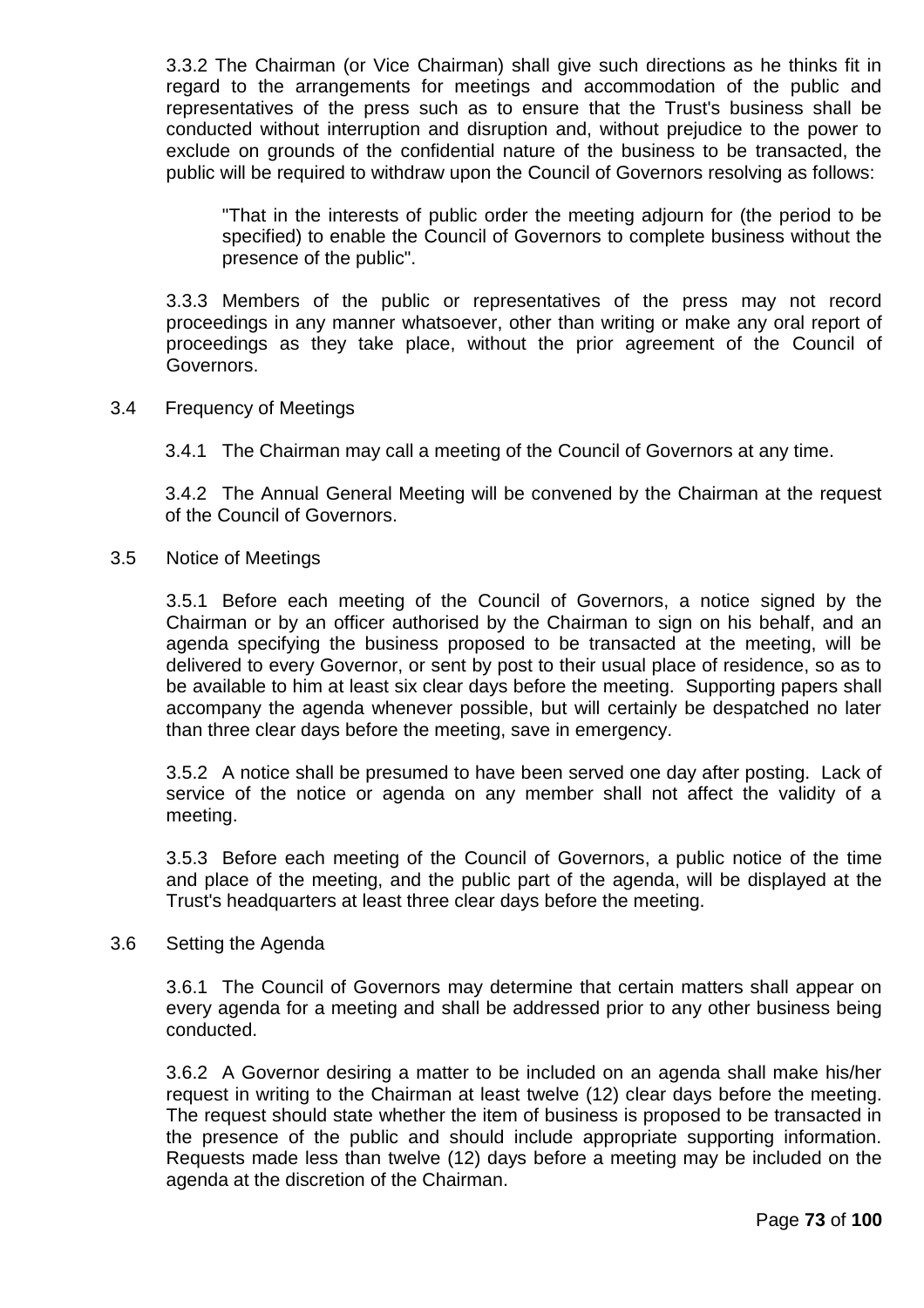# 3.7 Chairman of Meeting

3.7.1 At any meeting of the Council of Governors, the Chairman of the Trust shall preside. If the Chairman is absent from the meeting the Vice Chairman of the Trust shall preside. In the absence of the Chairman and Vice Chairman, the Governors will select one of the Governors present to act.

3.7.2 If the Chairman is absent temporarily on the grounds of a declared conflict of interest the Vice Chairman, if present, shall preside. If the Chairman and Vice Chairman are absent, or are disqualified from participating, the Governors will select a Governor from amongst those present to preside.

3.7.3 Except where otherwise permitted by law, at any meeting of the Council of Governors, the Chairman of the Trust shall be the final authority on the interpretation of these Standing Orders.

3.8 Chairman's Ruling

Statements made at meetings of the Council of Governors must be relevant to the matter under discussion at the material time and the decision of the Chairman of the meeting on questions of order, relevancy, regularity and any other matters shall be final.

3.9 Notice of Motion

3.9.1 Subject to the provision in 'Motions: Procedure at and during a meeting' and 'Motions to rescind a resolution' below, a member of the Council of Governors wishing to move a motion shall send a written notice to the Trust Board Business Manager who will ensure that it is brought to the attention of the Chairman

3.9.2 The notice shall be delivered at least 10 clear days before the meeting. The Chairman shall include in the agenda for the meeting all notices so received that are in order and permissible under governing regulations. This Standing Order shall not prevent any motion being withdrawn or moved without notice on any business mentioned on the agenda for the meeting.

### 3.10 Emergency Motions

Subject to the agreement of the Chairman, and subject also to the provisions in 'Motions: Procedure at and during a meeting', a member of the Council of Governors may give written notice of an emergency motion after the issue of the notice of meeting and agenda, up to one hour before the time fixed for the meeting. The notice shall state the grounds of urgency. If in order, it shall be declared at the commencement of the business of the meeting as an additional item included in the agenda. The Chairman's decision to include the item is final.

### 3.11 Motions: Procedure at and during a meeting

3.11.1 Who may propose - a motion may be proposed by the Chairman of the meeting or any governor present. It must also be seconded by another governor.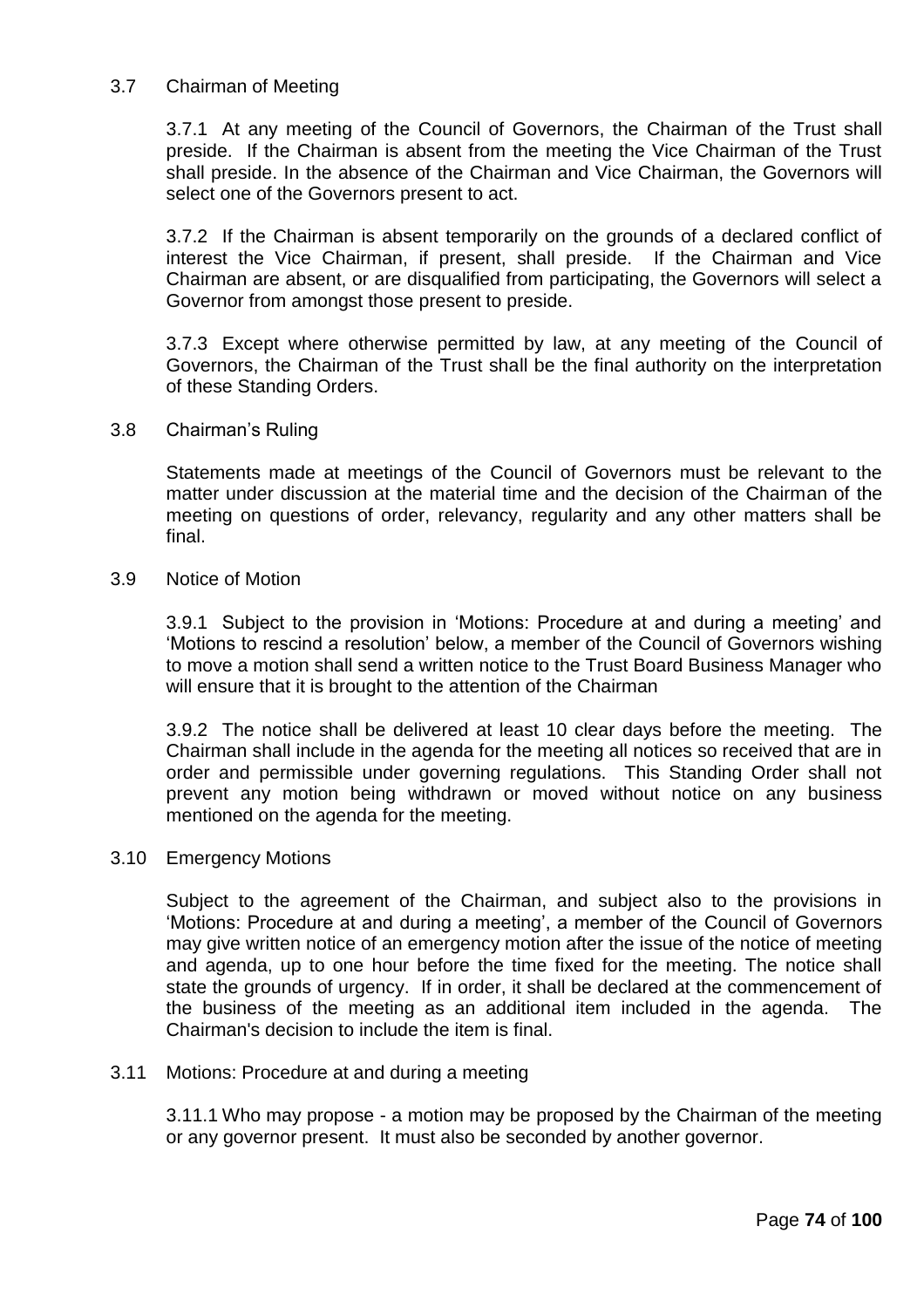### 3.11.2 Contents of motions

The Chairman may exclude from the debate at their discretion any such motion of which notice was not given on the notice summoning the meeting other than a motion relating to:

- a) the reception of a report;
- b) consideration of any item of business before the Meeting;
- c) the accuracy of minutes;
- d) that the Council of Governors proceed to next business;
- e) that the Council of Governors adjourn;
- f) that the question be now put.

### 3.11.3 Amendments to motions

A motion for amendment shall not be discussed unless it has been proposed and seconded. Amendments to motions shall be moved relevant to the motion, and shall not have the effect of negating the motion before the Council of Governors. If there are a number of amendments, they shall be considered one at a time. When a motion has been amended, the amended motion shall become the substantive motion before the meeting, upon which any further amendment may be moved.

3.11.4 Rights of reply to motions

a) Amendments - The mover of an amendment may reply to the debate on their amendment immediately prior to the mover of the original motion, who shall have the right of reply at the close of debate on the amendment, but may not otherwise speak on it.

b) Substantive/original motion - The member who proposed the substantive motion shall have a right of reply at the close of any debate on the motion.

3.11.5 Withdrawing a motion - a motion, or an amendment to a motion, may be withdrawn.

3.11.6 Motions once under debate - when a motion is under debate, no motion may be moved other than:

- a) an amendment to the motion;
- b) the adjournment of the discussion, or the meeting;
- c) that the meeting proceed to the next business;
- d) that the question should be now put;
- e) the appointment of an 'ad hoc' committee to deal with a specific item of business;
- f) that a governor be not further heard;
- g) a resolution to exclude the public, including the press (see Standing Order 3.17).

In those cases where the motion is either that the meeting proceeds to the 'next business' or 'that the question be now put' in the interests of objectivity these should only be put forward by a member of the Council of Governors who has not taken part in the debate and who is eligible to vote.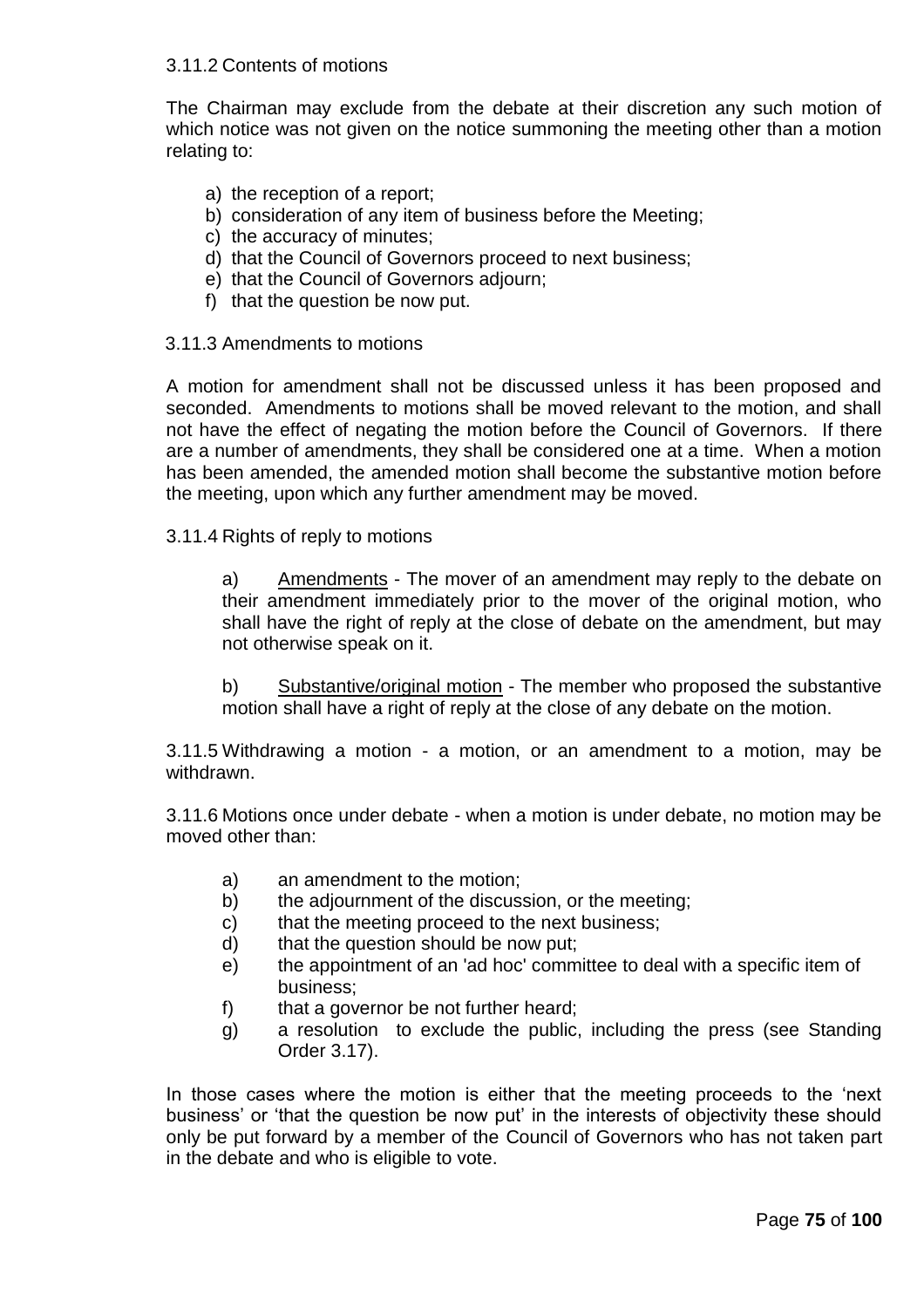If a motion to proceed to the next business or that the question be now put, is carried, the Chairman should give the mover of the substantive motion under debate a right of reply, if not already exercised. The matter should then be put to the vote.

#### 3.12 Motion to Rescind a Resolution

3.12.1 Notice of motion to rescind any resolution (or the general substance of any resolution) which has been passed within the preceding six calendar months shall bear the signature of the member who gives it and also the signature of three other members, and before considering any such motion of which notice shall have been given, the Council of Governors may refer the matter to any appropriate Committee for recommendation.

3.12.2 When any such motion has been dealt with by the Council of Governors, it shall not be competent for any member of the Council of Governors other than the Chairman to propose a motion to the same effect within six months. This Standing Order shall not apply to motions moved in pursuance of a report or recommendations of a Committee.

#### 3.13 Voting

3.13.1 A question at a meeting may be determined, at the discretion of the Chairman, by a majority of the votes of those Governors present and voting on the question. In the case of the number of votes for and against a motion being equal, the Chairman of the meeting shall have a second or casting vote.

3.13.2 All questions put to the vote shall, at the discretion of the Chairman of the meeting, be determined by oral expression or by a show of hands. A paper ballot may also be used if a majority of the Governors present so request.

3.13.3 If at least one-third of the Governors present so request, the voting (other than by paper ballot) on any question may be recorded to show how each Governor present voted or abstained.

3.13.4 In no circumstances may an absent Governor vote by proxy. Absence is defined as being absent at the time of the vote.

#### 3.14 Minutes of Meetings of the Council of Governors

3.14.1 The minutes of the proceedings of a meeting shall be drawn up and submitted for agreement at the next ensuing meeting where they will be signed by the person presiding at it.

3.14.2 No discussion shall take place upon the minutes except upon their accuracy or where the Chairman considers discussion appropriate.

3.14.3 Any amendment to the minutes shall be agreed and recorded at the next meeting.

3.14.4 Minutes shall be circulated in accordance with Governors' wishes. Where providing a record of a public meeting the minutes shall be made available to the public.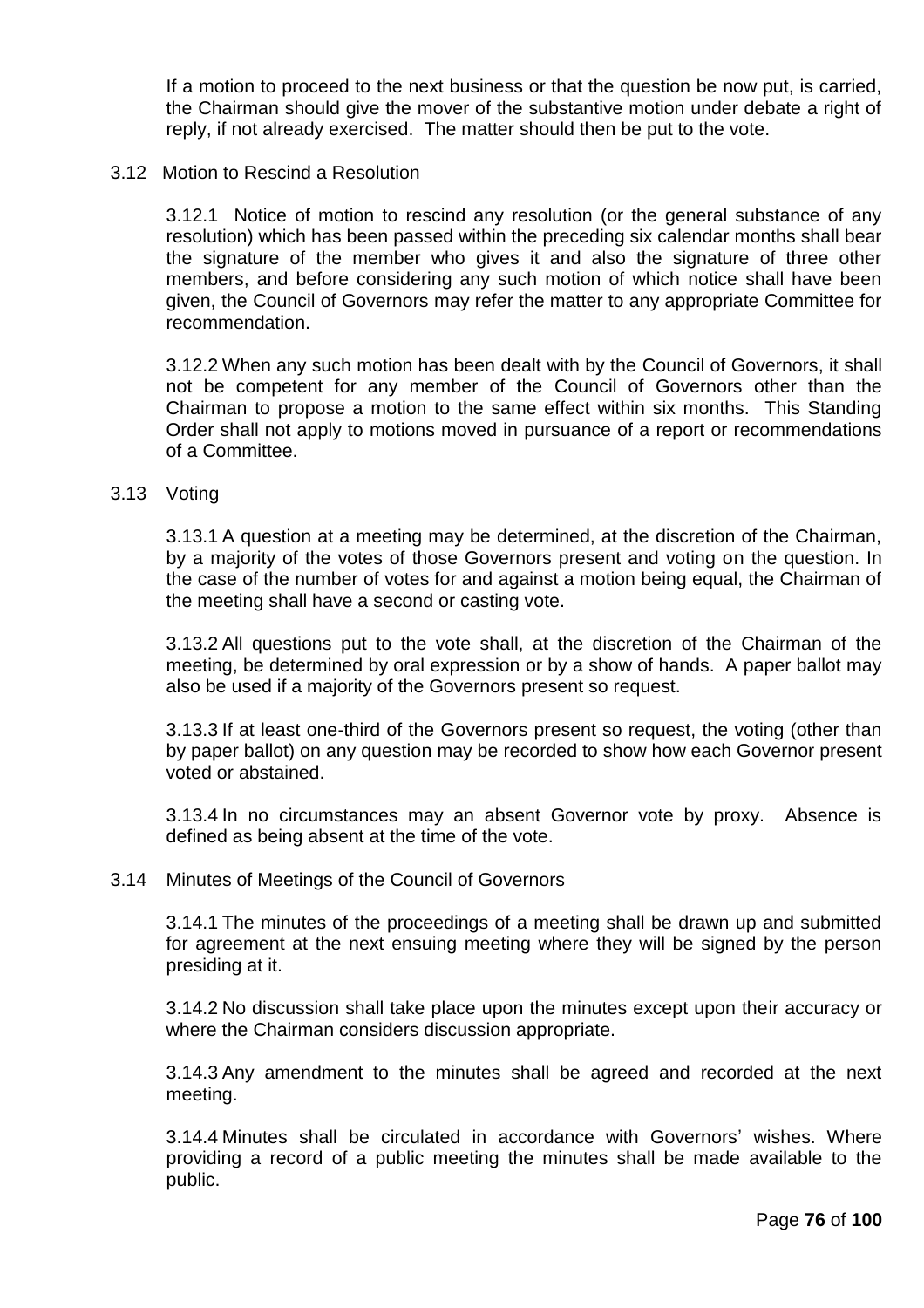# 3.15 Suspension of Standing Orders

3.15.1 These Standing Orders may be suspended at any meeting of the Council of Governors (except where this would contravene any provision of the constitution, Authorisation or statutory provisions) provided that at least two-thirds of the Council of Governors are present, including from the public constituency, and that a majority of those present vote in favour of suspension.

3.15.2 A decision to suspend Standing Orders shall be recorded in the minutes of the meeting.

3.15.3 A separate record of matters discussed during the suspension of Standing Orders shall be made and shall be available to the Chairman and members of the Council of Governors.

3.15.4 No formal business may be transacted while Standing Orders are suspended.

3.16 Variation and Amendment of Standing Orders

These Standing Orders shall be amended only if:

- a) a notice of motion has been given; and
- b) no fewer than half the total of the Governors vote in favour of amendment; and
- c) at least two-thirds of the Council of Governors are present; and
- d) the variation proposed does not contravene anything in the Constitution, Authorisation or statutory provisions.
- 3.17 Standing Orders to be given to Governors

It is the duty of the Chairman to ensure that existing Governors and all new appointees to the Council of Governors are notified of and understand their responsibilities within these Standing Orders. Updated copies shall be issued to Governors where appropriate.

3.18 Review of Standing Orders

These Standing Orders will be reviewed as and when necessary but at least every three years by the Council of Governors. The requirement for review extends to all documents having the effect as if incorporated in these Standing Orders.

3.19 Overriding Standing Orders

If, for any reason, these Standing Orders are not complied with, full details of the noncompliance and any justification for non-compliance and the circumstances around the non-compliance, shall be reported to the next formal meeting of the Council of Governors for action or ratification. All Governors and staff have a duty to disclose any non-compliance with these Standing Orders to the Chairman as soon as possible.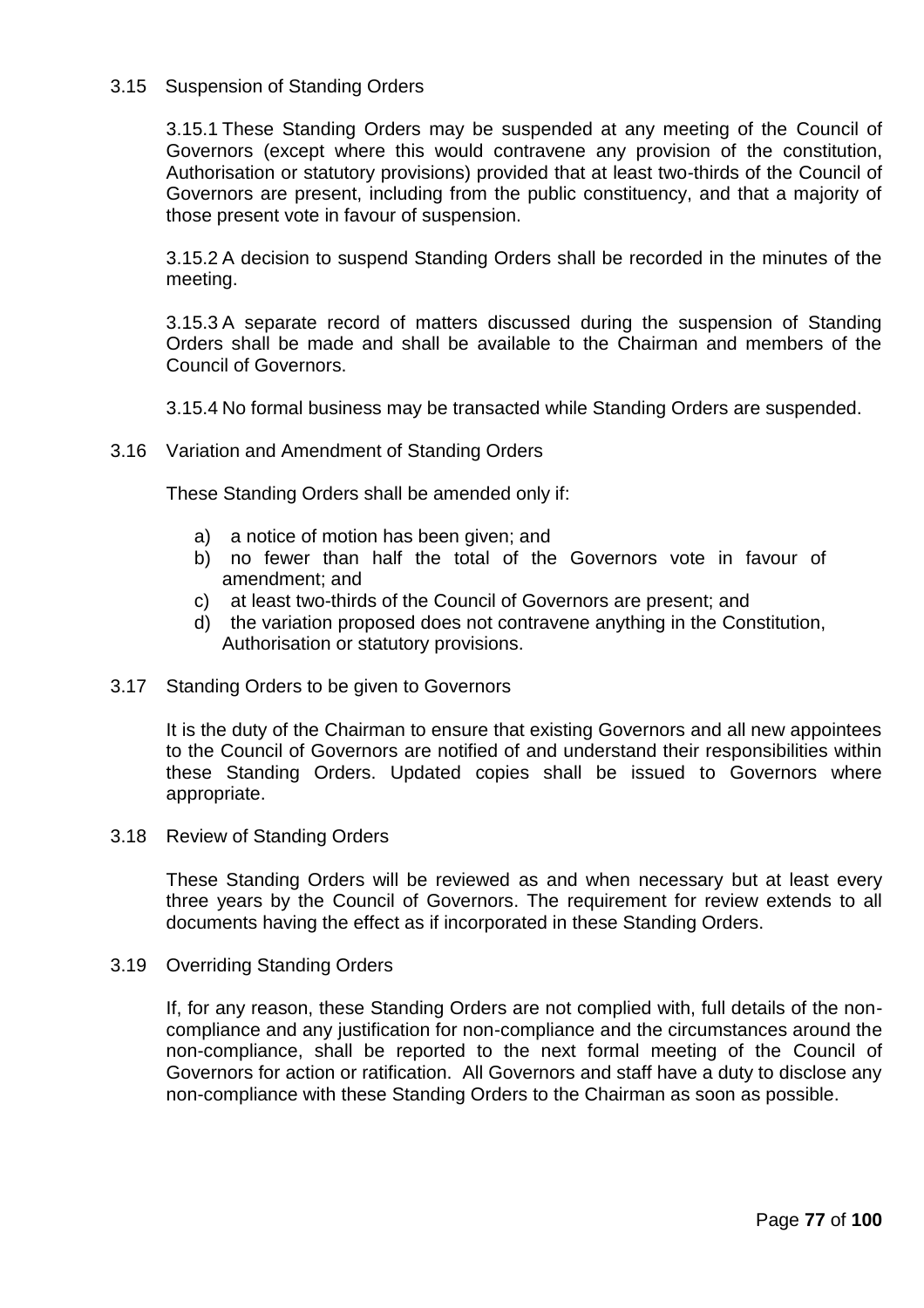# 4. ARRANGEMENTS FOR THE EXERCISE OF FUNCTIONS BY DELEGATION

### 4.1 Delegation to a Committee or Sub Committee

4.1.1 The Council of Governors shall agree from time to time to the delegation of powers to be exercised by committees, or sub-committees, or joint-committees, which it has formally constituted in accordance with the Constitution, Authorisation or statutory provisions. The constitution and terms of reference of these committees, or sub-committees, or joint committees, and their specific powers shall be approved by the Council of Governors.

4.1.2 When the Council of Governors is not meeting in public session it shall operate as a committee and may only exercise such powers as may have been delegated to it in public session.

- 5. COMMITTEES
- 5.1 Subject to the Constitution, Authorisation or statutory provisions, the Council of Governors may and, if directed, shall appoint committees of the Trust, consisting wholly or partly of the Chairman and Governors.
- 5.2 A committee appointed under Standing Order 5.1 above may appoint sub-committees consisting wholly or partly of members of the committee.
- 5.3 These Standing Orders, as far as they are applicable, shall apply with appropriate alteration to meetings of any committees established by the Council of Governors.
- 5.4 There is no requirement to hold meetings of committees established by the Council of Governors in public.
- 5.5 Each committee shall have such terms of reference and powers and be subject to such conditions as the Council of Governors shall decide and shall be in accordance with the Constitution, Authorisation or statutory provisions. Such terms of reference shall have effect as if incorporated into these Standing Orders.
- 5.6 Where committees are authorised to establish sub-committees they may not delegate powers to the sub-committee unless expressly authorised by the Council of Governors.
- 5.7 The Council of Governors shall approve the appointments to each of the committees which it has formally constituted. The Council of Governors shall define the powers of such appointees and shall agree allowances, including reimbursement for loss of earnings, and/or expenses in accordance where appropriate with national guidance.
- 5.8 Where the Council of Governors is required to appoint persons to a committee and/or to undertake statutory functions as required by Monitor, and where such appointments are to operate independently of the Council of Governors, such appointment shall be made in accordance with the regulations.
- 5.9 The committees established by the Council of Governors are:
	- o Audit and Governance Committee
	- o Nominations Committee
	- o Remuneration Committee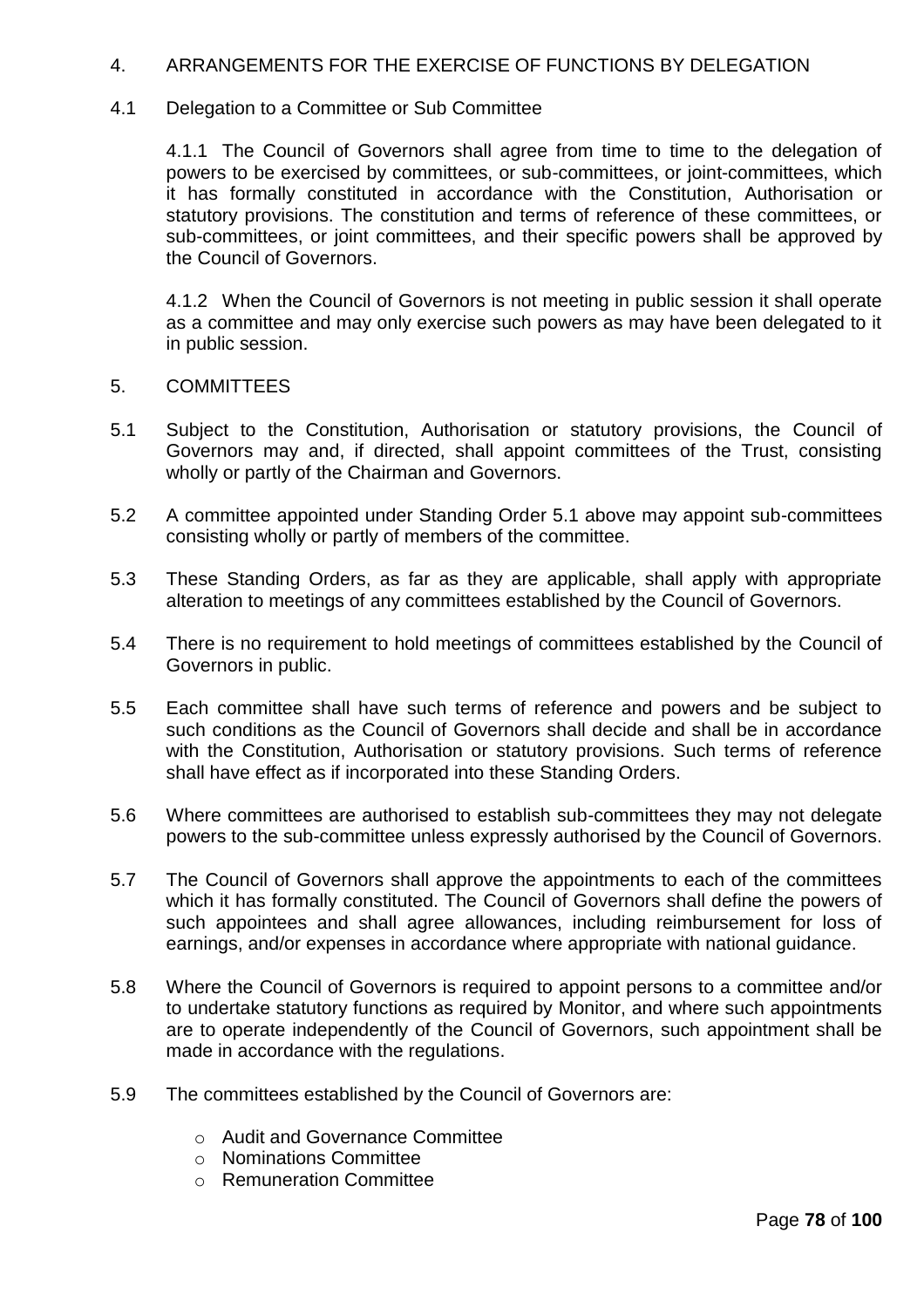- o Quality and Healthcare Governance Committee
- o Strategy and Planning Committee

The Council of Governors are to establish and/or remove subcommittees at a general meeting of the Council of Governors and agree to delegate powers to any such subcommittee to undertake work on behalf of the Council of Governors. Individual subcommittees do not have delegated powers to make decisions on behalf of the full Council, but may make recommendations for ratification at a general meeting of the Council of Governors.

The Council of Governors will carry out an annual review to assess whether the Committee structure remains fit for purpose.

5.10 Before a person who is a governor of another NHS foundation trust is elected by a committee or sub-committee of the Council of Governors to the chair of that committee or sub-committee, the fact that he/she us a governor of another NHS foundation trust shall be expressly stated prior to the vote being taken.

### 6. DECLARATIONS AND REGISTER OF INTERESTS

6.1 Declaration of Interests

6.1.1 If a Governor has a pecuniary, personal or family interest, whether that interest is actual or potential and whether that interest is direct or indirect, in any proposed contract or other matter which is under consideration or is to be considered by the Council of Governors, the governor shall disclose that interest to the members of the Council of Governors as soon as he becomes aware of it.

6.1.2 At the time a Governor's interests are declared, they should be recorded in the minutes. Any changes in interests should be declared at the next meeting of the Council of Governors following the change occurring.

6.1.3 During the course of a Council of Governors meeting, if a conflict of interest is established, the Governor concerned should withdraw from the meeting and play no part in the relevant discussion or decision.

6.1.4 All existing Governors must declare interests annually. Any Governors appointed subsequently must do so on appointment. Interests which should be regarded as "relevant and material are":

- a) Directorships, including Non-Executive Directorships, held in private or public limited companies (with the exception of dormant companies).
- b) Ownership or part-ownership by a Governor, or any of his immediate family (including spouse, children, parents and grandparents), in private companies, businesses or consultancies currently in business with, or likely to do business with, the NHS.
- c) Majority or controlling shareholdings by a Governor, or any of his immediate family (including spouse, children, parents and grandparents), in organisations currently in business with, or likely to do business with, the NHS.
- d) A position of trust held in a charity or voluntary organisation in the field of health or social care.
- e) Any connection with voluntary or other organisations that contract for NHS Services.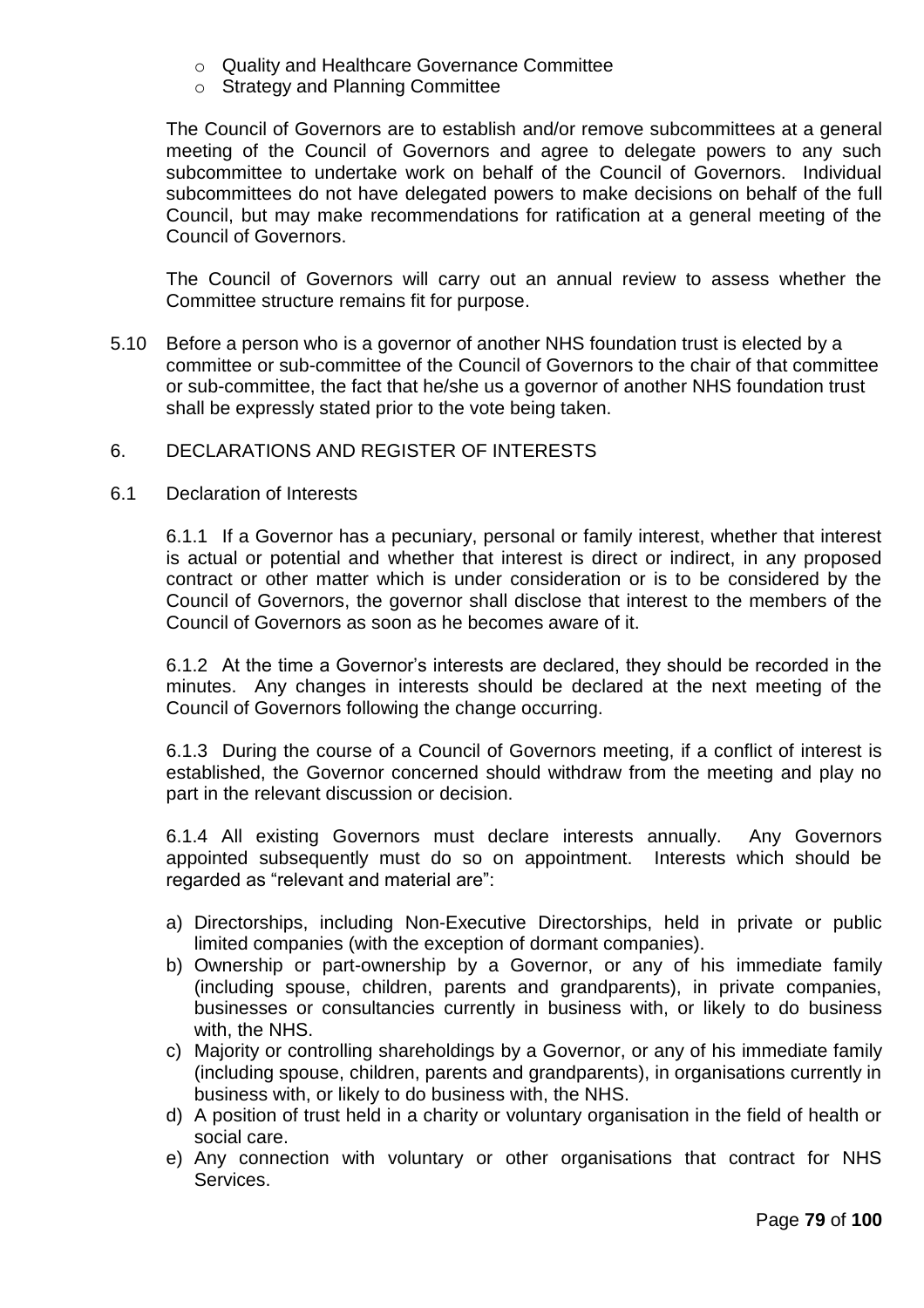- f) Research funding or grants that may be received as an individual or organisation relating to health or social care.
- g) Interests in pooled funds that are under separate management relating to health or social care.
- h) Any other commercial interest in the issue before the meeting.
- i) Ministerial appointments made by or on behalf of Ministers.
- j) Positions in elected public office, for example as a district or county councillor, MP or MEP.
- k) Public appointments, for example as a Non- Executive Director of an NHS body or police authority.

6.1.5 Directorships of companies likely or possibly seeking to do business with the NHS should be published in the Trust's Annual Report. The information should be kept up to date for inclusion in succeeding annual reports.

6.1.6 The interests of Governors spouses and cohabiting partners should also be regarded as relevant and disclosable.

6.1.6 If Governors have any doubt about the relevance of an interest, this should be discussed with the Chairman. The interests of spouses and cohabiting partners in professional partnerships including general practitioners should also be considered relevant and disclosable.

6.2 Register of Interests

6.2.1 A Register of Interests will be established to formally record the declarations of interests of Governors. In particular the Register will include details of all directorships and other relevant and material interests which have been declared, as defined in Standing Order 6.1.4 above.

6.2.2 These details will be kept up to date by means of an annual review of the Register in which any changes to interests declared during the preceding twelve months will be incorporated.

6.2.3 The Register of Governors Interests will be made available for inspection by the public in accordance with the constitution.

- 6.3 Exclusion of Chairman and Governors in proceedings on account of pecuniary interest
- 6.3.1 Definition of terms used in interpreting 'Pecuniary' interest

For the sake of clarity, the following definition of terms is to be used in interpreting this Standing Order:

"spouse" shall include any person who lives with another person in the same household (and any pecuniary interest of one spouse shall, if known to the other spouse, be deemed to be an interest of that other spouse);

"contract" shall include any proposed contract or other course of dealing.

"Pecuniary interest"

Page **80** of **100** Subject to the exceptions set out in this Standing Order, a person shall be treated as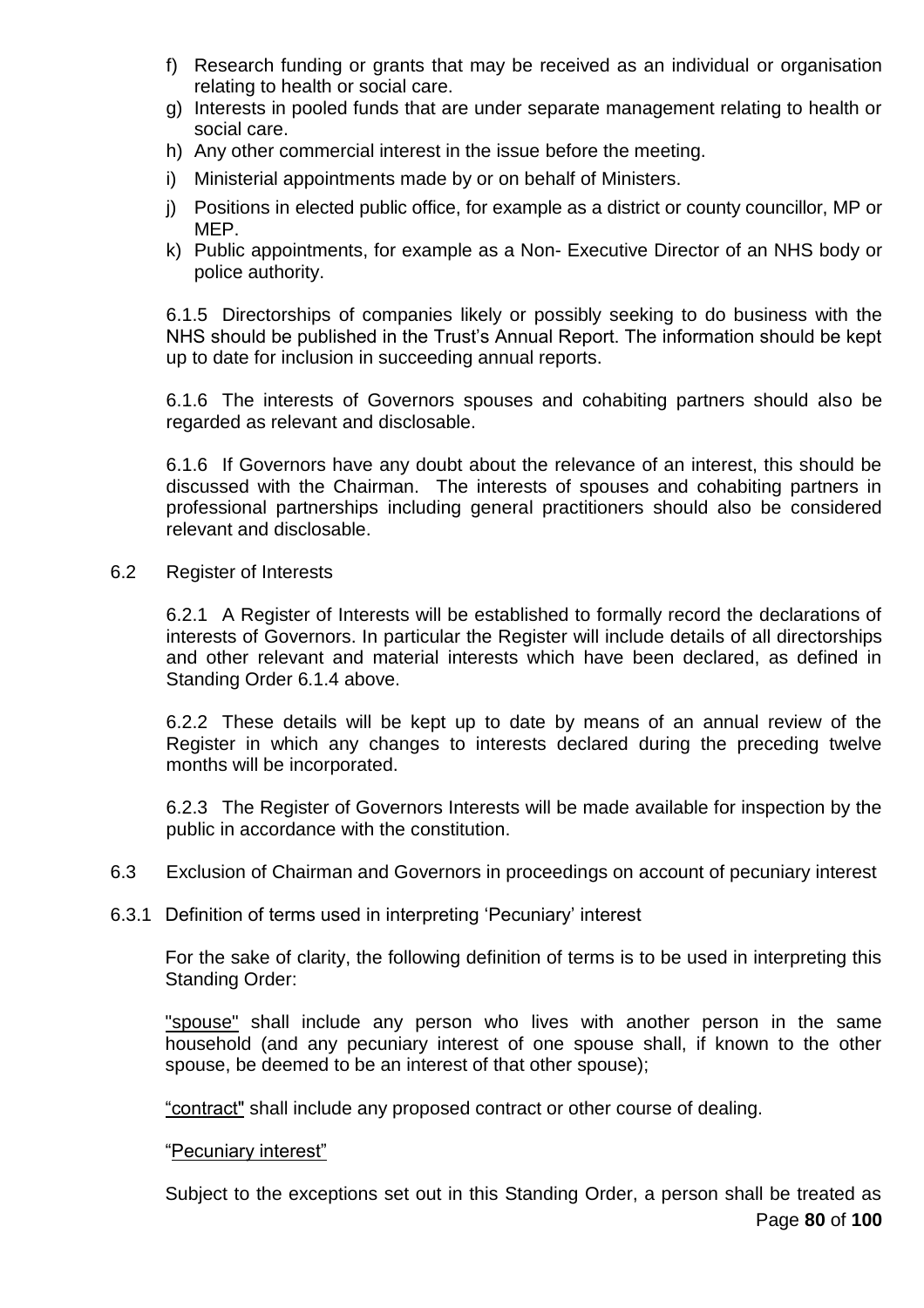having an indirect pecuniary interest in a contract if:-

- a) he, or a nominee of his, is a member of a company or other body (not being a public body), with which the contract is made or to be made or which has a direct pecuniary interest in the same, or
- b) he is a partner, associate or employee of any person with whom the contract is made or to be made or who has a direct pecuniary interest in the same.
- 6.3.2 Exception to Pecuniary interests

A person shall not be regarded as having a pecuniary interest in any contract if:-

- a) neither he or any person connected with him has any beneficial interest in the securities of a company of which he or such person appears as a member, or
- b) any interest that he or any person connected with him may have in the contract is so remote or insignificant that it cannot reasonably be regarded as likely to influence him in relation to considering or voting on that contract, or
- c) those securities of any company in which he (or any person connected with him) has a beneficial interest do not exceed £5,000 in nominal value or one per cent of the total issued share capital of the company or of the relevant class of such capital, whichever is the less.

Provided however, that where paragraph (c) above applies the person shall nevertheless be obliged to disclose/declare their interest in accordance with Standing Order 7.1.and 7.2.

- 6.3.3 Exclusion in proceedings of the Council of Governors
	- a) Subject to the following provisions of this Standing Order, if the Chairman or a Governor has any pecuniary interest, direct or indirect, in any contract, proposed contract or other matter and is present at a meeting of the Council of Governors at which the contract or other matter is the subject of consideration, they shall at the meeting and as soon as practicable after its commencement disclose the fact and shall not take part in the consideration or discussion of the contract or other matter or vote on any question with respect to it.
	- b) The Council of Governors may exclude the Chairman or a Governor from a meeting of the Council of Governors while any contract, proposed contract or other matter in which he/she has a pecuniary interest is under consideration.
	- c) Any remuneration, compensation or allowance payable in the course of their duty to the Chairman or a Governor shall not be treated as a pecuniary interest for the purpose of this Standing Order.
	- d) This Standing Order applies to a committee or sub-committee and to a joint committee or sub-committee of the Council of Governors as it applies to the Trust and applies to a member of any such committee or sub-committee as it applies to an officer of the Trust.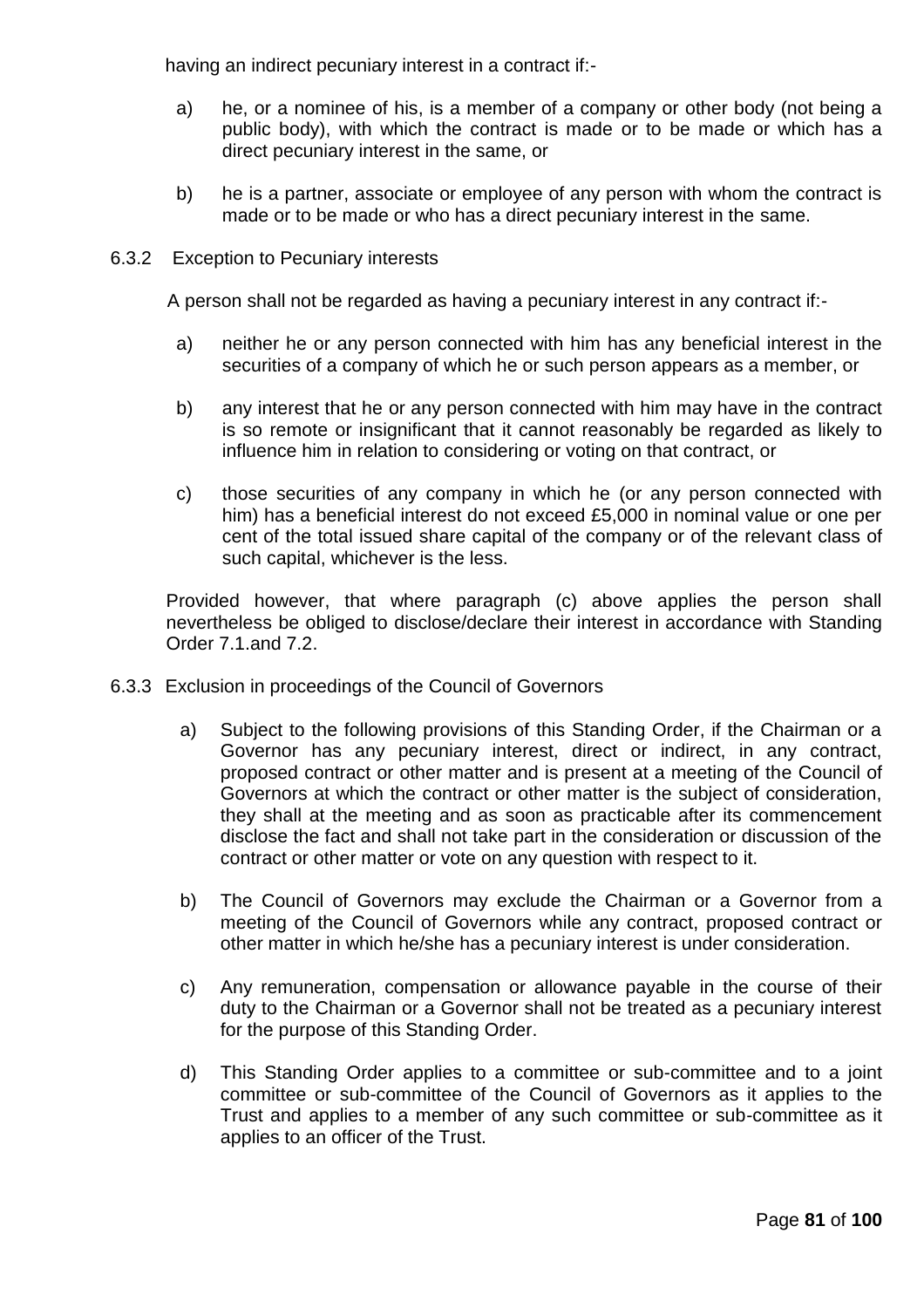- 7. Interest of Governors in Contracts
- 7.1 Any Governor of the Trust who comes to know that the Trust has entered into or proposes to enter into a contract in which he or any person connected with him has any pecuniary interest, direct or indirect, shall declare their interest by giving notice in writing of such fact to the Chairman or the Trust Secretary as soon as practicable.
- 7.2 A Governor should also declare to the Chairman or Trust Secretary any other employment or business or other relationship of his, or of a cohabiting spouse, that conflicts, or might reasonably be predicted could conflict with the interests of the Trust.
- 8. CANVASSING OF, AND RECOMMENDATIONS BY, GOVERNORS IN RELATION TO APPOINTMENTS
- 8.1 The canvassing of any Governor, directly or indirectly, for any appointment under the Trust shall disqualify the candidate for such appointment. The contents of this paragraph of the Standing Order shall be included in application forms or otherwise brought to the attention of candidates.
- 8.2 A Governor shall not solicit for any person any appointment with the Trust or recommend any person for such appointment: but this Standing Order shall not preclude a Governor from giving written testimonial of a candidate's ability, experience or character for submission to the Trust.
- 8.3 Informal discussions outside appointments panels or committees, whether solicited or unsolicited, should be declared to the panel or committee.
- 8.4 Relatives of Governors

8.4.1 Candidates for any staff appointment under the Trust shall, when making application, disclose in writing to the Trust whether they are related to any Governor or the holder of any office under the Trust. Failure to disclose such a relationship shall disqualify a candidate and, if appointed, render him liable to instant dismissal.

8.4.2 Governors shall disclose to the Chairman any relationship with a candidate of whose candidature that Governor is aware. It shall be the duty of the Chairman to report to the Board of Directors any such disclosure made.

8.4.3 On appointment, Governors should disclose to the Trust whether they are related to any other member or holder of any office in the Trust. Where such a relationship is disclosed, the Standing Order headed `Disability of Chairman and members in proceedings on account of pecuniary interest' shall apply.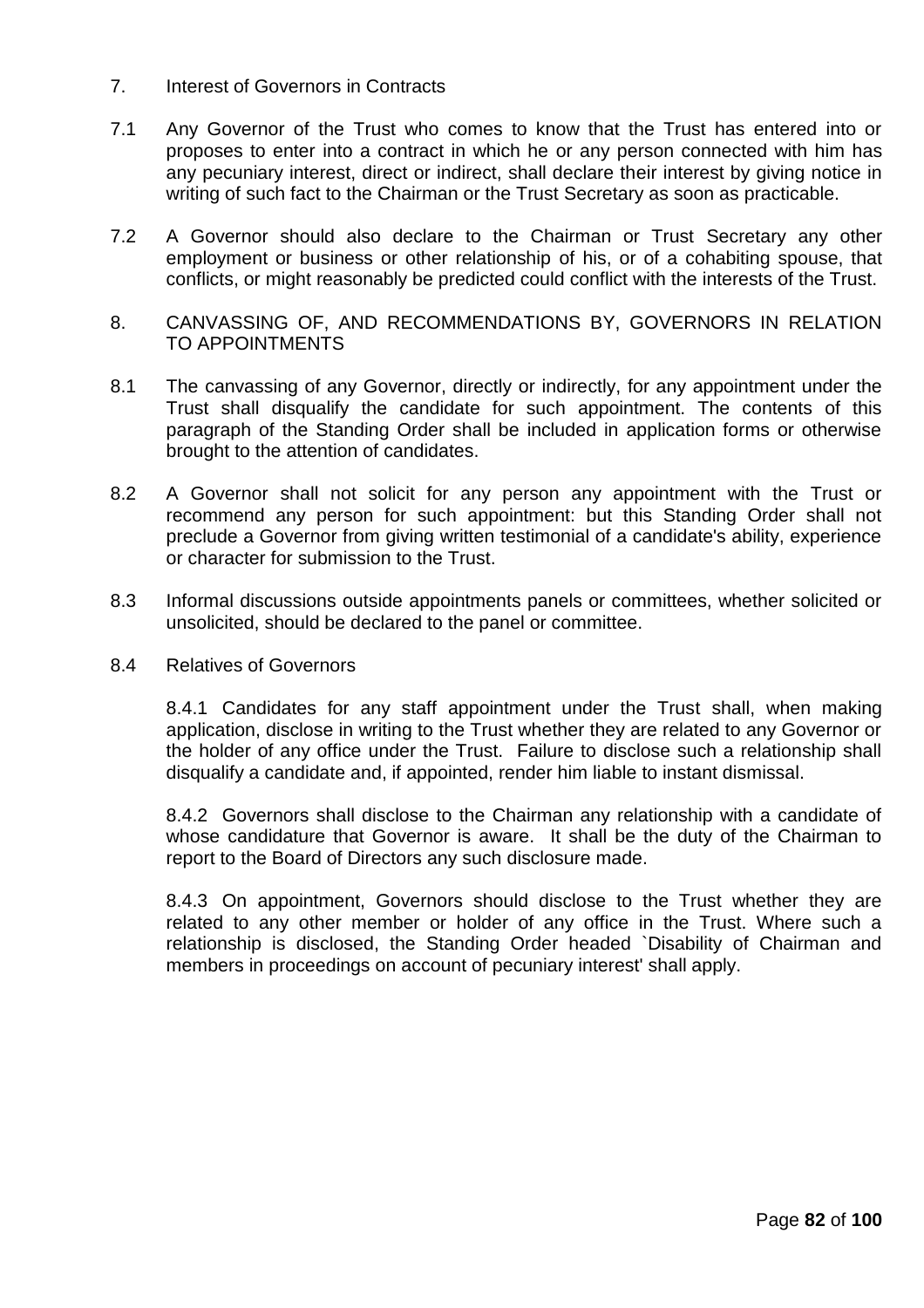# **ANNEX 6 – STANDING ORDERS FOR THE PRACTICE AND PROCEDURE OF THE BOARD OF DIRECTORS**

(Paragraph 28)

# **COUNTY DURHAM AND DARLINGTON NHS FOUNDATION TRUST**

# **STANDING ORDERS FOR THE PRACTICE AND PROCEDURE OF THE BOARD OF DIRECTORS**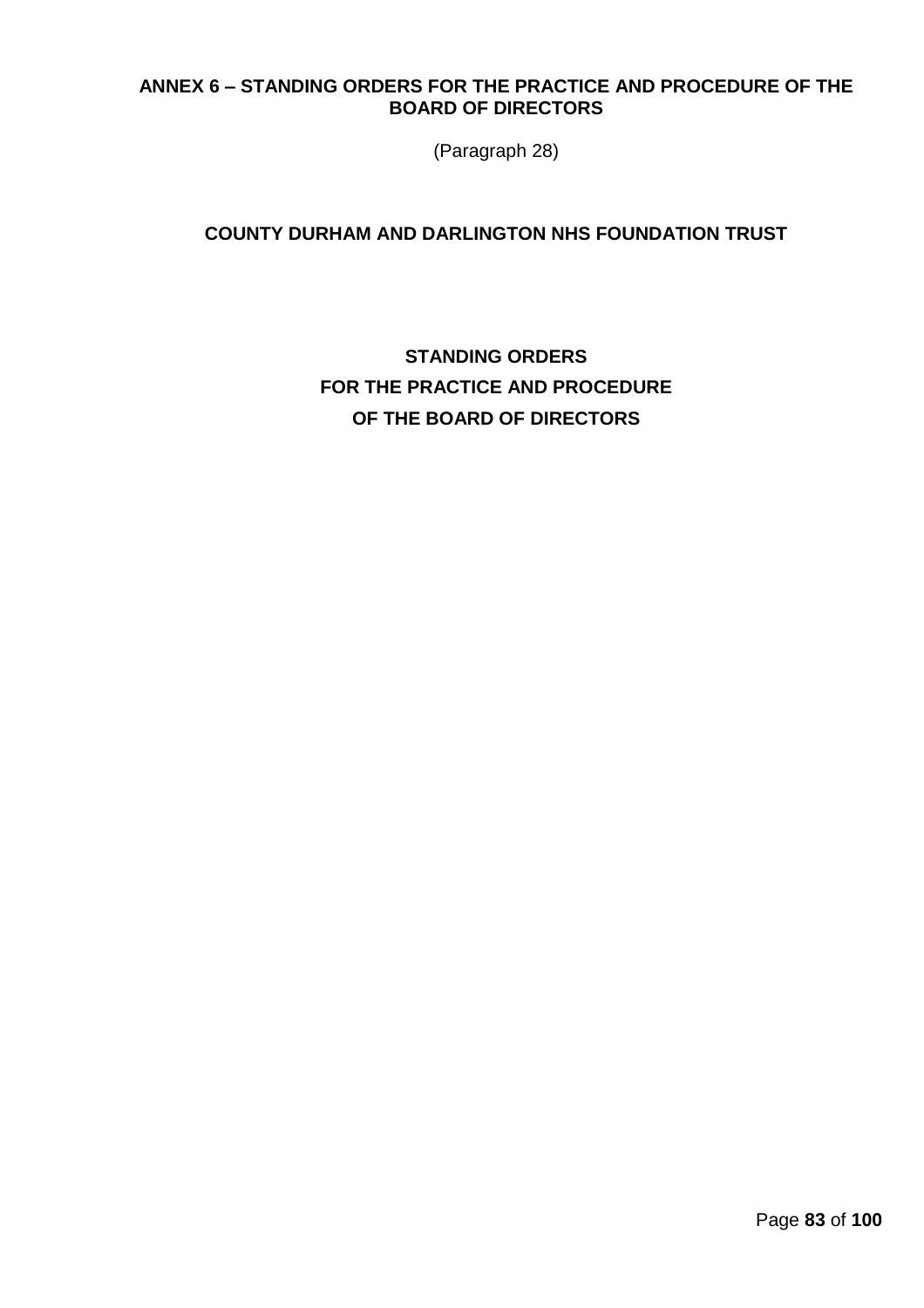### **DEFINITIONS**

"Accounting Officer" means the NHS Officer responsible and accountable for funds entrusted to the Trust. He shall be responsible for ensuring the proper stewardship of public funds and assets. For this Trust, the Chief Executive is the Accounting Officer.

"Audit Committee" means a committee whose functions are concerned with the arrangements for internal control, financial reporting and internal auditing to ensure transparency and accuracy.

"Board of Directors" means the Chairman, Executive and Non-Executive Directors of the Trust collectively as a body.

"Chairman of the Board of Directors (or Trust)" is the person appointed to lead the Board of Directors and Council of Governors and to ensure that they successfully discharge their overall responsibility for the Trust as a whole. The expression "the Chairman of the Trust" shall be deemed to include the Vice Chairman of the Trust if the Chairman is absent from the meeting or is otherwise unavailable.

"Chief Executive" means an Executive Director who is also the chief officer of the Trust.

"Committee" means a committee appointed by the Board of Directors.

"Committee members" means those persons formally appointed by the Board of Directors to sit on or to chair specific committees.

"Director of Finance" means the chief financial officer of the Trust.

"Executive Director" means an employee of the Trust holding executive office.

"Nominated officer" means an officer charged with the responsibility for discharging specific tasks within Standing Orders and Standing Financial Instructions.

"Non-Executive Director" means a director of the Trust who is appointed for their independence and expertise but who does not hold executive office.

"Officer" means an employee of the Trust or any other person holding a paid appointment or office with the Trust.

"Trust" means County Durham and Darlington NHS Foundation Trust.

"Trust Secretary" means an employee of the trust appointed to provide independent advice on corporate governance issues to the Chairman, Council of Governors and Board of Directors and monitor the Trust's compliance with these Standing Orders, the Constitution, Authorisation, statutory provisions and guidance.

"Vice Chairman of the Trust" means the Non-Executive Director appointed by the Council of Governors at a general meeting to take on the Chairman's duties if the Chairman is absent for any reason.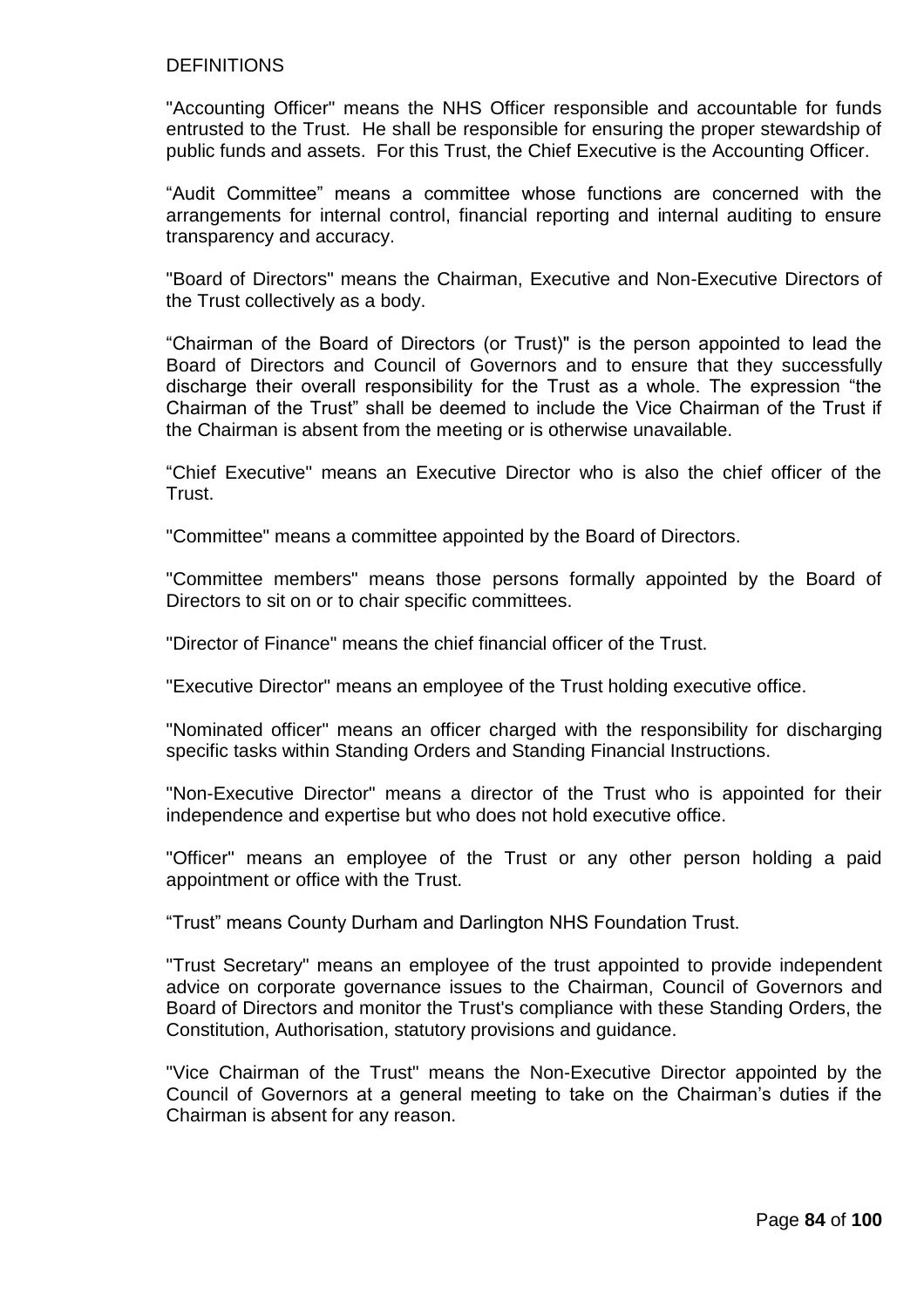# 1. LEGAL FRAMEWORK

- 1.1 County Durham and Darlington NHS Foundation Trust (the Trust) is a Public Benefit Corporation established in law on 1 February 2007 under the terms of the Health and Social Care (Community Health and Standards) Act 2003.
- 1.2 Paragraph 16 of the Trust's Constitution makes provision for Standing Orders for the Practice and Procedure of the Board of Directors. The detailed Standing Orders are set out below.

# 2. THE BOARD OF DIRECTORS

- 2.1 All business conducted by the Board of Directors shall be conducted in the name of the Trust. All decisions must be taken objectively in the interests of the Trust.
- 2.2 The Board will function as a corporate decision-making body and Executive and Non-Executive Board Directors will be full and equal members of the Board. All Directors have joint responsibility for every decision of the Board of Directors regardless of their individual skills or status.

### 2.3 Role of Directors

The role of the Directors as members of the Board of Directors is to consider the key strategic and managerial issues facing the Trust in carrying out its statutory and other functions.

### 2.3.1 Executive Directors

Executive Directors will exercise their authority within the terms of these Standing Orders and the Trust's Standing Financial Instructions and the Scheme of Delegation.

### 2.3.2 Chief Executive

The Chief Executive is responsible for the overall performance of the executive functions of the Trust. He is the Accounting Officer for the Trust and shall be responsible for ensuring the discharge of obligations under Financial Directions and in line with the requirements of the NHS Foundation Trust Accounting Officer Memorandum.

### 2.3.3 Director of Finance

The Director of Finance shall be responsible for the provision of financial advice to the Trust for the supervision of financial control and accounting systems. He shall be responsible along with the Chief Executive for ensuring the discharge of obligations under relevant Financial Directions.

### 2.3.4 Non-Executive Directors

The Non-Executive Directors will not be granted nor will they seek to exercise any individual executive powers on behalf of the Trust. They may however, exercise collective authority when acting as members of or when chairing a committee of the Trust which has delegated powers.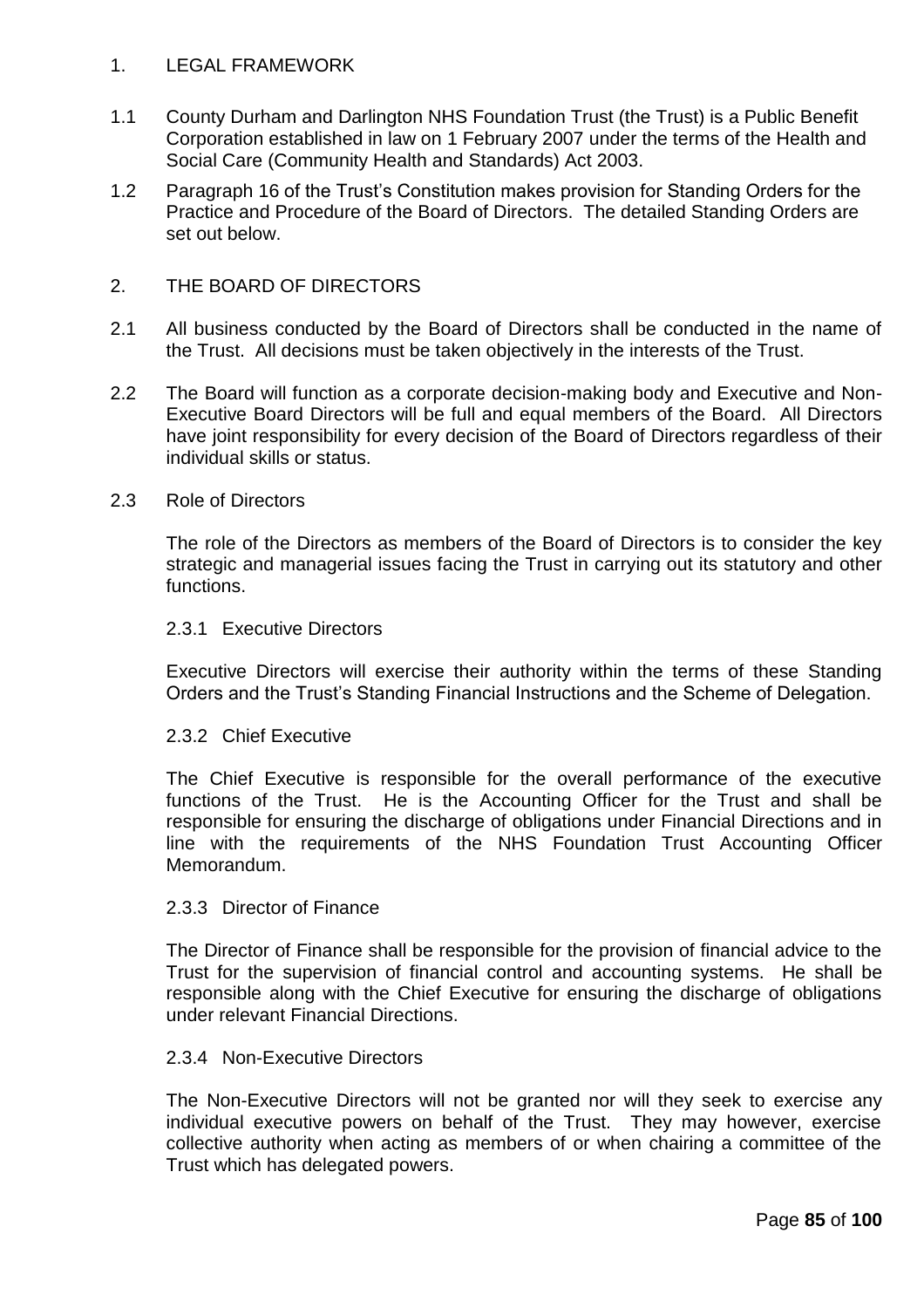# 2.3.5 Chairman

The Chairman is responsible for the operation of the Board and will chair all Board meetings when present. The Chairman has certain delegated executive powers. The Chairman must comply with the terms of appointment and with these Standing Orders.

The Chairman will take responsibility either directly or indirectly for the induction of the Non-Executive Directors, their portfolios of interests and assignments, and their performance.

The Chairman will work in close harmony with the Chief Executive and will ensure that key and appropriate issues are discussed by the Board in a timely manner with all the necessary information and advice being made available to the Board to inform the debate and ultimate resolutions.

- 2.4 All funds received in trust shall be held in the name of the Trust as corporate trustee.
- 2.5 Certain powers and decisions may only be exercised by the Board of Directors in formal session. These powers and decisions are set out in the Trust's Standing Financial Instructions (appendix 1), Scheme of Delegation (appendix 2) and Scheme of Matters Reserved to the Board (appendix 3) and have effect as if incorporated into these Standing Orders.
- 2.6 Composition of the Board of Directors

The composition of the Board of Directors is as follows:

- the Non Executive Chairman of the Trust
- 5 other Non-Executive Directors
- 5 executive Directors including:
	- The Chief Executive
	- The Director of Finance
	- A registered medical or dental practitioner
	- A registered nurse or midwife

### 2.7 Vice Chairman of the Board of Directors

The Vice Chairman of the Trust will also be Vice Chairman of the Board of Directors and will take on the Chairman's duties if the Chairman is absent for any reason.

### 2.8 Integrated Governance

Trust Boards are now encouraged to move away from silo governance and develop integrated governance that will lead to good governance and to ensure that decisionmaking is informed by intelligent information covering the full range of corporate, financial, clinical, information and research governance. Guidance from the Department of Health on the move toward and implementation of integrated governance has been issued and will be incorporated in the Trust's Governance Strategy (see Integrated Governance Handbook 2006). Integrated governance will better enable the Board to take a holistic view of the organisation and its capacity to meet its legal and statutory requirements and clinical, quality and financial objectives.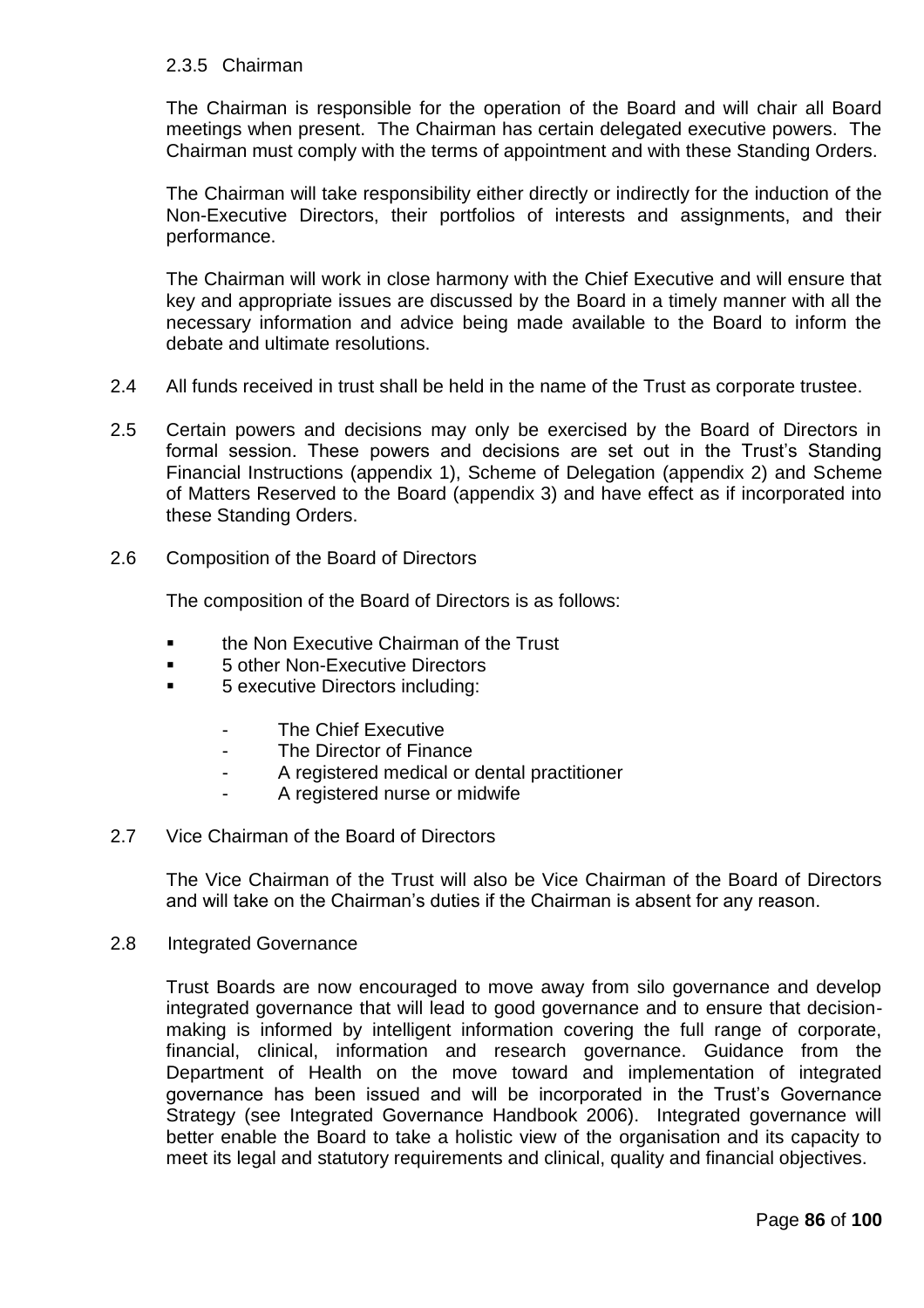# 3. MEETINGS OF THE BOARD OF DIRECTORS

### 3.1 Record of Attendance

The names of the Chairman and Directors present at the meeting shall be recorded in the minutes.

### 3.2 Quorum

3.2.1 No business shall be transacted at a meeting unless at least one-third of the Executive and Non-Executive Directors are present (of which a majority must be Non-Executive directors).

3.2.2 An officer in attendance for an Executive Director but without formal acting up status may not count towards the quorum.

3.2.3 If the Chairman or Director has been disqualified from participating in the discussion on any matter and/or from voting on any resolution by reason of the declaration of a conflict of interest he shall no longer count towards the quorum. If a quorum is then not available for the discussion and/or the passing of a resolution on any matter, that matter may not be discussed further or voted upon at that meeting. Such a position shall be recorded in the minutes of the meeting. The meeting must then proceed to the next business. The above requirement for at least one Executive Director to form part of the quorum shall not apply where the Executive Directors are excluded from a meeting (for example when the Board considers the recommendations of the Remuneration Committee).

### 3.3 Admission of the Public and the Press

3.3.1 The public and representatives of the press shall be afforded facilities to attend all formal meetings of the Board of Directors but may be excluded upon the Board of Directors resolving as follows:

"That representatives of the press and other members of the public be excluded from the remainder of this meeting having regard to the confidential nature of the business to be transacted, publicity on which would be prejudicial to the public interest"

3.3.2 The Chairman shall give such directions as he thinks fit in regard to the arrangements for meetings and accommodation of the public and representatives of the press such as to ensure that the Trust's business shall be conducted without interruption and disruption and, without prejudice to the power to exclude on grounds of the confidential nature of the business to be transacted, the public will be required to withdraw upon the Board of Directors resolving as follows:

"That in the interests of public order the meeting adjourn for (the period to be specified) to enable the Board of Directors to complete business without the presence of the public".

3.3.3 Members of the public or representatives of the press may not record proceedings in any manner whatsoever, other than writing, or make any oral report of proceedings as they take place without the prior agreement of the Board of Directors.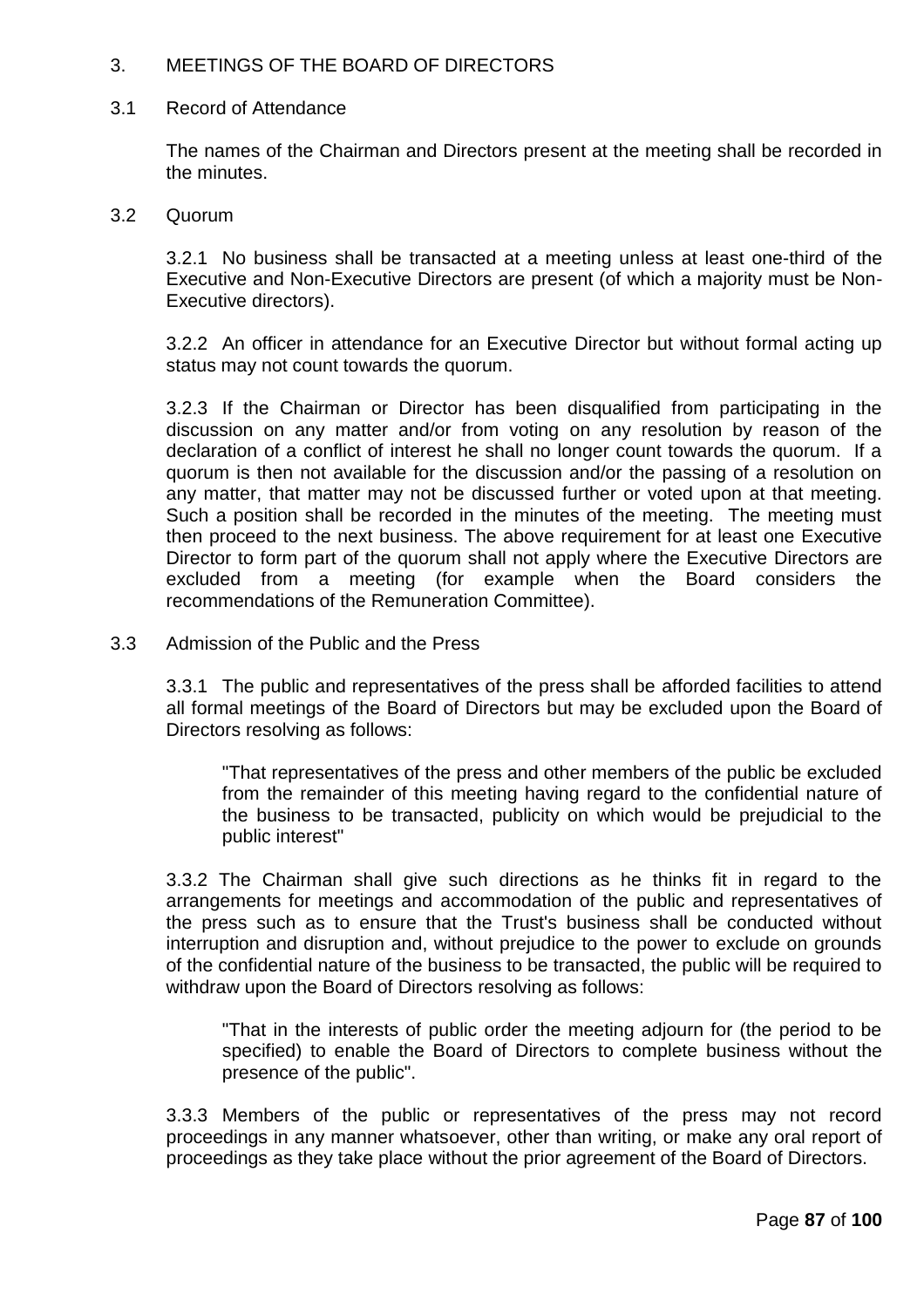# 3.4 Calling Meetings

3.4.1 The Chairman may call a meeting of the Board of Directors at any time.

3.4.2 The Directors may require the Chairman to convene a meeting by presenting a request for that purpose signed by at least one third of the whole of the Board of Directors. If the Chairman refuses to call a meeting after receipt of a request, or fails to convene a meeting within seven days of receipt of a request, the Directors who signed the request may convene a meeting of the Board of Directors in default of the Chairman.

### 3.5 Notice of Meetings

3.5.1 Before each meeting of the Board of Directors, a notice signed by the Chairman or by an officer authorised by the Chairman to sign on his behalf, and an agenda specifying the business proposed to be transacted at the meeting, will be delivered to every Director, or sent by post to their usual place of residence, so as to be available to him at least six clear days before the meeting. Supporting papers shall accompany the agenda whenever possible, but will certainly be despatched no later than three clear days before the meeting, save in emergency.

3.5.2 A notice shall be presumed to have been served one day after posting. Lack of service of the notice or agenda on any member of the Board shall not affect the validity of a meeting.

3.5.3 In the case of a meeting called by Directors in default of the Chairman (see 3.4.2), the notice shall be signed by those Directors and no business shall be transacted at the meeting other than that specified in the notice.

3.5.4 Before each meeting of the Board of Directors, a public notice of the time and place of the meeting, and the public part of the agenda, will be displayed at the Trust's headquarters at least three clear days before the meeting.

3.6 Setting the Agenda

3.6.1 The Board of Directors may determine that certain matters shall appear on every agenda for a meeting and shall be addressed prior to any other business being conducted.

3.6.2 A Director desiring a matter to be included on an agenda shall make his/her request in writing to the Trust Secretary at least 12 clear days before the meeting. The request should state whether the item of business is proposed to be transacted in the presence of the public and should include appropriate supporting information. Requests made less than 12 days before a meeting may be included on the agenda at the discretion of the Chairman.

### 3.7 Chairman of Meeting

3.7.1 At any meeting of the Board of Directors, the Chairman of the Trust shall preside. If the Chairman is absent from the meeting the Vice Chairman shall preside. In the absence of the Chairman and Vice Chairman, the Directors will elect one of the Non-Executive Directors present to act.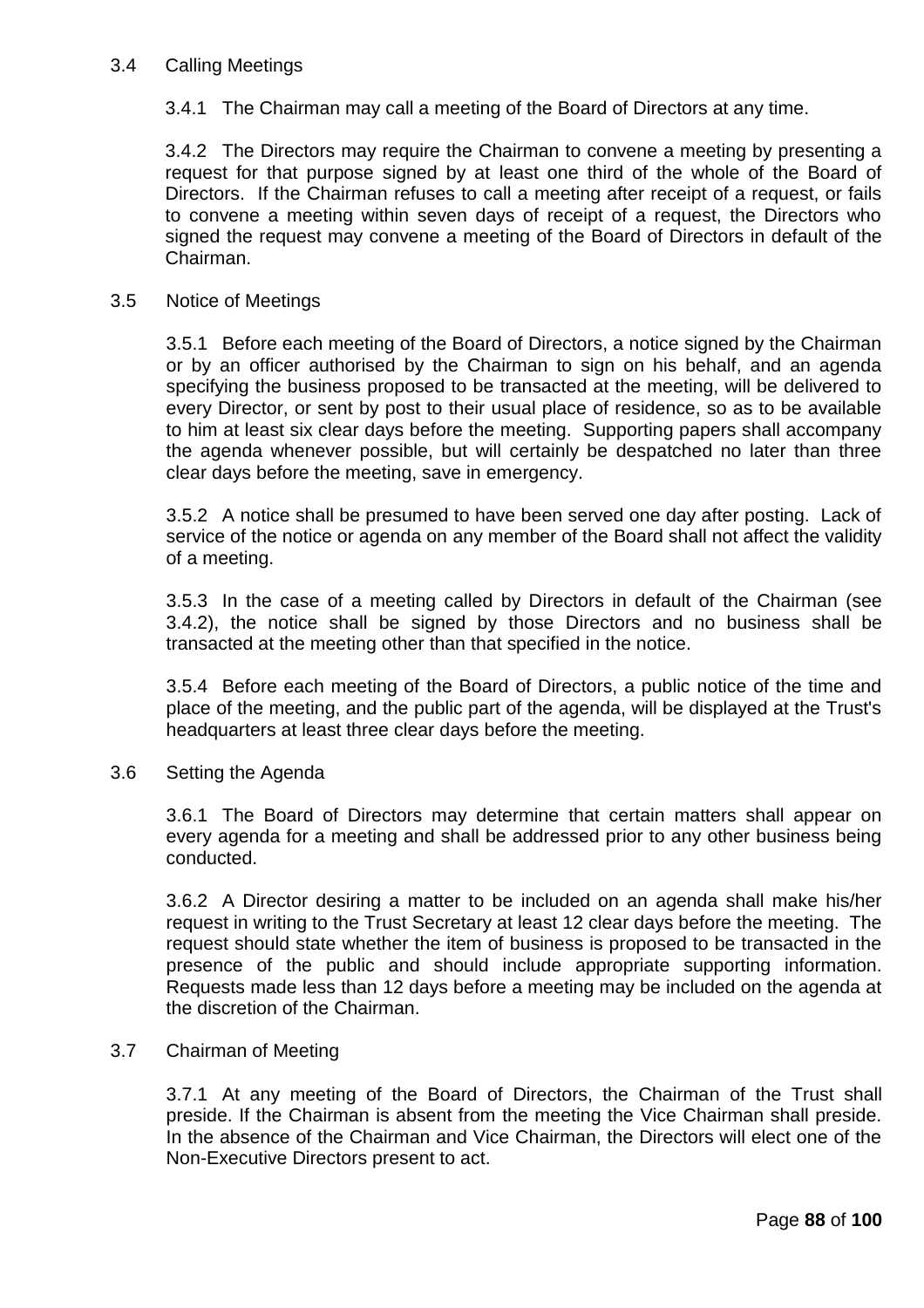3.7.2 If the Chairman is absent temporarily on the grounds of a declared conflict of interest the Vice Chairman, if present, shall preside. If the Chairman and Vice Chairman are absent, or are disqualified from participating, the Directors will select will select a Non-Executive Director from those present to preside.

3.7.3 Except where otherwise permitted by law, at any meeting of the Board of Directors, the Chairman of the Trust shall be the final authority on the interpretation of these Standing Orders.

### 3.8 Chairman's Ruling

Statements made at meetings of the Board of Directors must be relevant to the matter under discussion at the material time and the decision of the Chairman of the meeting on questions of order, relevancy, regularity and any other matters shall be final.

#### 3.9 Notice of Motion

3.9.1 Subject to the provision in 'Motions: Procedure at and during a meeting' and 'Motions to rescind a resolution' below, a member of the Board wishing to move a motion shall send a written notice to the Trust Secretary who will ensure that it is brought to the attention of the Chairman

3.9.2 The notice shall be delivered at least 10 clear days before the meeting. The Chairman shall include in the agenda for the meeting all notices so received that are in order and permissible under governing regulations. This Standing Order shall not prevent any motion being withdrawn or moved without notice on any business mentioned on the agenda for the meeting.

### 3.10 Emergency Motions

Subject to the agreement of the Chairman, and subject also to the provisions in 'Motions: Procedure at and during a meeting', a member of the Board may give written notice of an emergency motion after the issue of the notice of meeting and agenda, up to one hour before the time fixed for the meeting. The notice shall state the grounds of urgency. If in order, it shall be declared to the Trust Board at the commencement of the business of the meeting as an additional item included in the agenda. The Chairman's decision to include the item is final.

### 3.11 Motions: Procedure at and during a meeting

3.11.1 Who may propose - a motion may be proposed by the Chairman of the meeting or any Director present. It must also be seconded by another Director.

#### 3.11.2 Contents of motions

The Chairman may exclude from the debate at their discretion any such motion of which notice was not given on the notice summoning the meeting other than a motion relating to:

- g) the reception of a report;
- h) consideration of any item of business before the Trust Board;
- i) the accuracy of minutes;
- j) that the Board proceed to next business;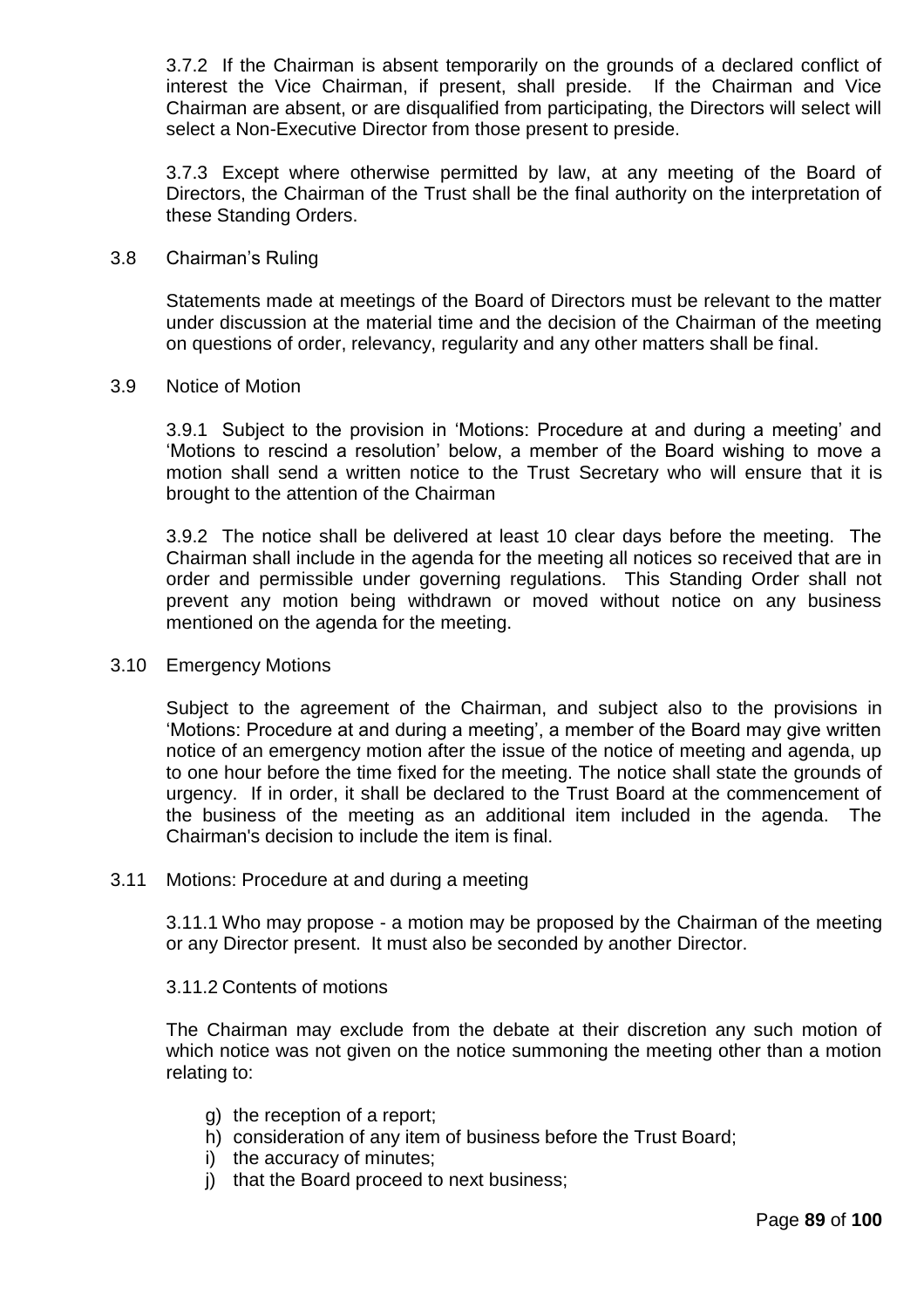- k) that the Board adjourn;
- l) that the question be now put.

# 3.11.3 Amendments to motions

A motion for amendment shall not be discussed unless it has been proposed and seconded. Amendments to motions shall be moved relevant to the motion, and shall not have the effect of negating the motion before the Board. If there are a number of amendments, they shall be considered one at a time. When a motion has been amended, the amended motion shall become the substantive motion before the meeting, upon which any further amendment may be moved.

# 3.11.4 Rights of reply to motions

a) Amendments - The mover of an amendment may reply to the debate on their amendment immediately prior to the mover of the original motion, who shall have the right of reply at the close of debate on the amendment, but may not otherwise speak on it.

b) Substantive/original motion - The member of the Board who proposed the substantive motion shall have a right of reply at the close of any debate on the motion.

3.11.5 Withdrawing a motion - a motion, or an amendment to a motion, may be withdrawn.

3.11.6 Motions once under debate - when a motion is under debate, no motion may be moved other than:

- a) an amendment to the motion;
- b) the adjournment of the discussion, or the meeting;
- c) that the meeting proceed to the next business;
- d) that the question should be now put;
- e) the appointment of an 'ad hoc' committee to deal with a specific item of business;
- f) that a member of the Board be not further heard;
- g) a resolution to exclude the public,

including the press (see Standing Order 3.17).

In those cases where the motion is either that the meeting proceeds to the 'next business' or 'that the question be now put' in the interests of objectivity these should only be put forward by a member of the Board who has not taken part in the debate and who is eligible to vote.

If a motion to proceed to the next business or that the question be now put, is carried, the Chairman should give the mover of the substantive motion under debate a right of reply, if not already exercised. The matter should then be put to the vote.

# 3.12 Motion to Rescind a Resolution

3.12.1 Notice of motion to rescind any resolution (or the general substance of any resolution) which has been passed within the preceding six calendar months shall bear the signature of the member of the Board who gives it and also the signature of three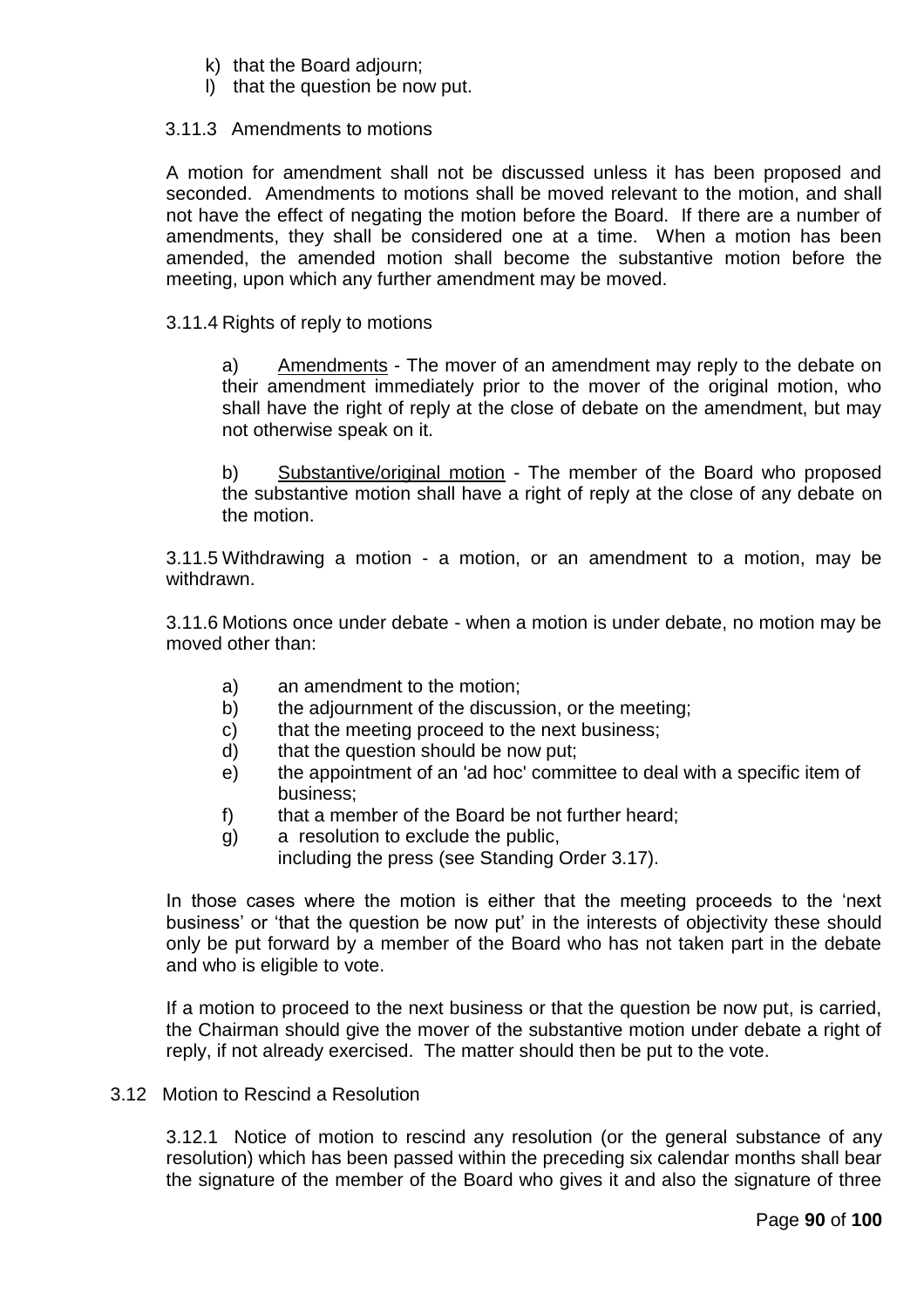other members of the Board, and before considering any such motion of which notice shall have been given, the Trust Board may refer the matter to any appropriate Committee or the Chief Executive for recommendation.

3.12.2 When any such motion has been dealt with by the Trust Board it shall not be competent for any Director other than the Chairman to propose a motion to the same effect within six months. This Standing Order shall not apply to motions moved in pursuance of a report or recommendations of a Committee or the Chief Executive.

#### 3.13 Voting

3.13.1 A question at a meeting may be determined, at the discretion of the Chairman, by a majority of the votes of those Directors present and voting on the question. In the case of the number of votes for and against a motion being equal, the Chairman of the meeting shall have a second or casting vote.

3.13.2 All questions put to the vote shall, at the discretion of the Chairman of the meeting, be determined by oral expression or by a show of hands. A paper ballot may also be used if a majority of the Directors present so request.

3.13.3 If at least one-third of the Directors present so request, the voting (other than by paper ballot) on any question may be recorded to show how each Director present voted or abstained.

3.13.4 An officer who has been appointed formally by the Board of Directors to act up for an Executive Director during a period of incapacity or temporarily to fill an Executive Director vacancy, shall be entitled to exercise the voting rights of the Executive Director.

3.13.5 An officer attending a meeting of the Board of Directors to represent an Executive Director during a period of incapacity or temporary absence without formal acting up status may not exercise the voting rights of the Executive Director. In no circumstances may an absent Director vote by proxy. Absence is defined as being absent at the time of the vote.

3.13.6 An officer's status when attending a meeting of the Board of Directors shall be recorded in the minutes.

3.14 Minutes of Meetings of the Board of Directors

3.14.1 The minutes of the proceedings of a meeting shall be drawn up and submitted for agreement at the next ensuing meeting.

3.14.2 No discussion shall take place upon the minutes except upon their accuracy or where the Chairman considers discussion appropriate.

3.14.3 Any amendment to the minutes shall be agreed and recorded at the next meeting. Amendments shall be made to the minutes as soon as practicable after the meeting, and a hard copy of the updated minutes signed by the person presiding the meeting. This will then provide the final record of the agreed minutes.

3.14.4 Minutes shall be circulated in accordance with Directors' wishes. Where providing a record of a public meeting the minutes shall be made available to the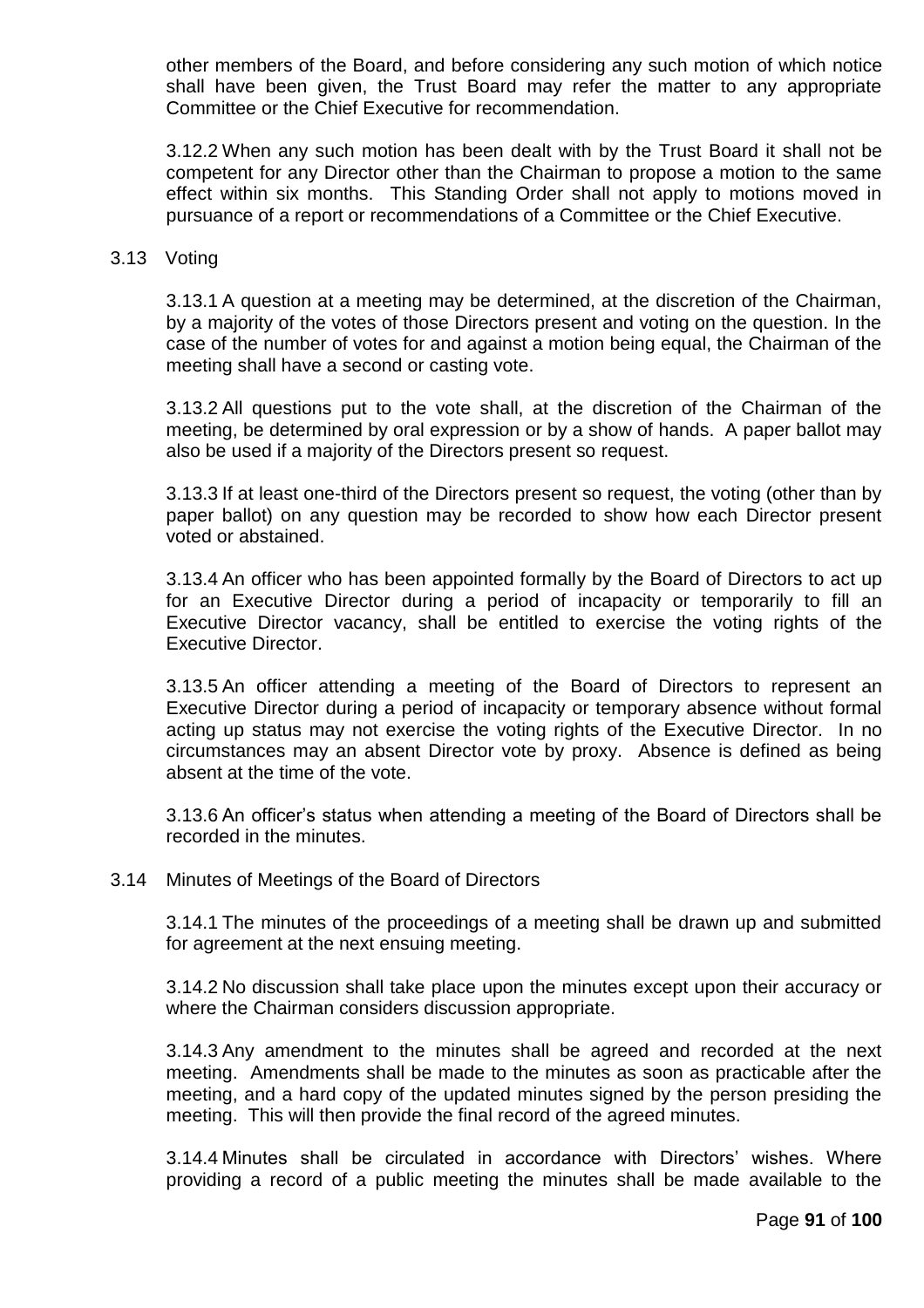public.

3.15 Joint Directors

Where the office of Director is shared jointly by more than one person:

- a) Either or both of may attend or take part in meetings of the Board of Directors.
- b) If both are present at a meeting they should cast one vote if they agree.
- c) In the case of disagreements no vote should be cast.
- d) The presence of either or both of those persons should count as the presence of one person for the purposes of a quorum.

# 4. ARRANGEMENTS FOR THE EXERCISE OF FUNCTIONS BY DELEGATION

- 4.1 Subject to the Constitution, Authorisation or statutory provisions, the Board of Directors may make arrangements for the exercise of any of its functions:
	- a) by a committee, sub-committee appointed by virtue of these Standing **Orders**
	- b) by a Director or officer of the Trust, or
	- c) by another body as defined in these Standing Orders.

In each case subject to such restrictions and conditions as the Trust thinks fit.

4.2 Emergency Powers

The powers which the Board of Directors has retained to itself within these Standing Orders may in emergency be exercised by the Chief Executive and the Chairman after having consulted with at least two Non-Executive Directors. The exercise of such powers by the Chief Executive and Chairman shall be reported to the next formal meeting of the Executive Committee and the Board of Directors for ratification.

4.3 Delegation to a Committee or Sub Committee

4.3.1 The Board of Directors shall agree from time to time to the delegation of powers to be exercised by committees, or sub-committees, or joint-committees, which it has formally constituted in accordance with the Constitution, Authorisation or statutory provisions. The constitution and terms of reference of these committees, or subcommittees, or joint committees, and their specific executive powers shall be approved by the Board of Directors.

4.3.2 When the Board of Directors is not meeting as the Trust in public session it shall operate as a committee and may only exercise such powers as may have been delegated to it by the Trust in public session.

4.4 Delegation to Officers

4.4.1 Those functions of the Trust which have not been retained as reserved by the Board of Directors or delegated to a committee or sub-committee or joint-committee shall be exercised on behalf of the Trust by the Chief Executive. The Chief Executive shall determine which functions he will perform personally and shall nominate officers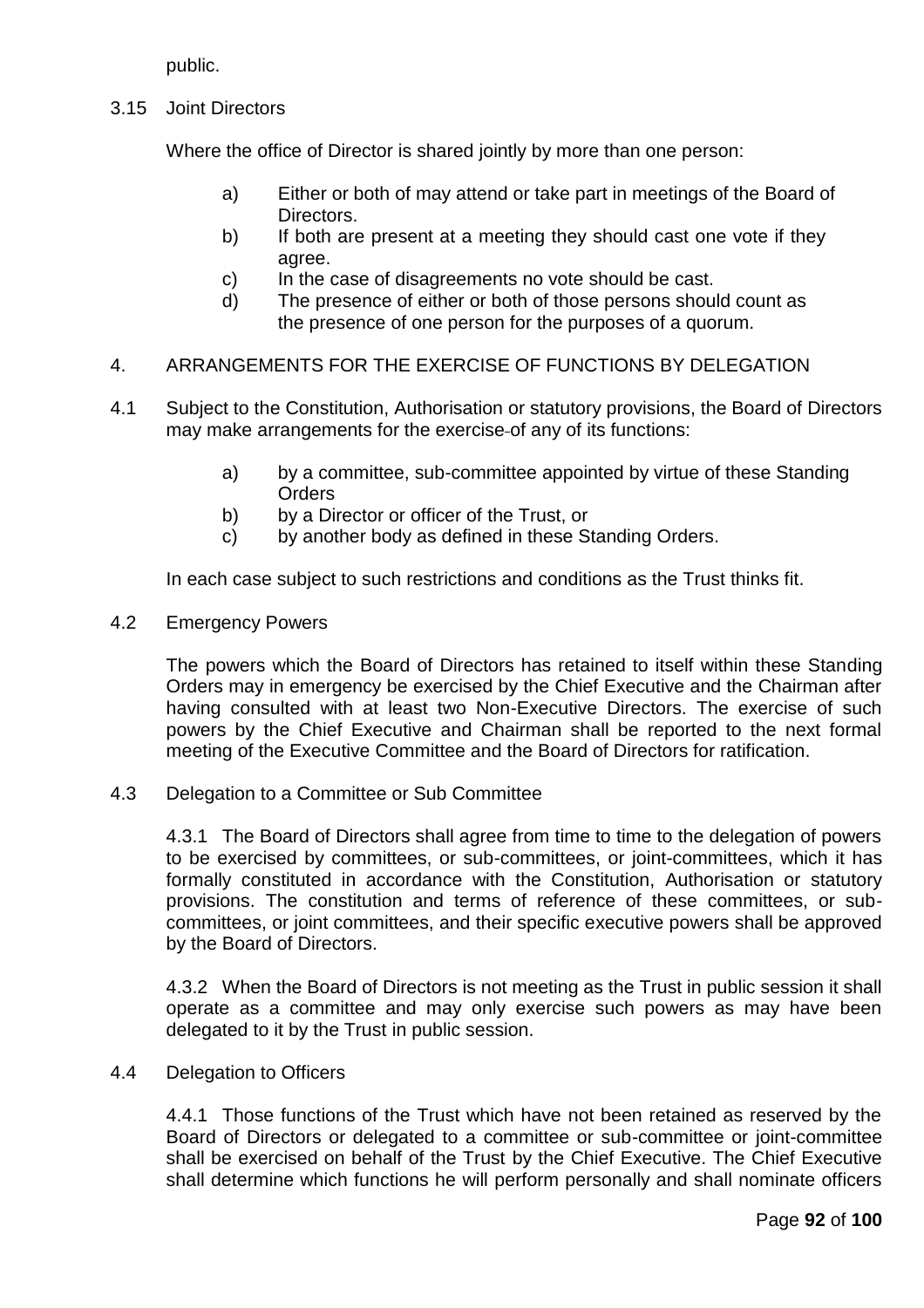to undertake the remaining functions for which he will still retain an accountability to the Board of Directors.

4.4.2 The Chief Executive shall prepare a Scheme of Delegation identifying his proposals which shall be considered and approved by the Board of Directors, subject to any amendment agreed during the discussion. The Chief Executive may periodically propose amendment to the Scheme of Delegation that shall be considered and approved by the Board of Directors as indicated above.

4.4.3 Nothing in the Scheme of Delegation shall impair the discharge of the direct accountability of the Executive Directors to the Board of Directors to provide information and advise the Board of Directors in accordance with the Constitution, Authorisation or statutory provisions.

4.4.4 The arrangements set out in the Trust's Standing Financial Instructions, Scheme of Delegation and Scheme of Matters Reserved to the Board and have effect as if incorporated into these Standing Orders.

4.5 Overriding Standing Orders

If, for any reason, these Standing Orders are not complied with, full details of the noncompliance and any justification for non-compliance and the circumstances around the non-compliance shall be reported to the next formal meeting of the Board of Directors for action or ratification. All Directors and staff have a duty to disclose any noncompliance with these Standing Orders to the Chairman as soon as possible.

- 5 COMMITTEES
- 5.1 Subject to the Constitution, Authorisation, or statutory provisions, the Board of Directors may and, if directed, shall appoint committees of the Trust consisting wholly or partly of the Chairman and Directors.
- 5.2 A committee appointed under SO 5.1 may appoint sub-committees consisting wholly or partly of members of the committee.
- 5.3 These Standing Orders, as far as they are applicable, shall apply with appropriate alteration to meetings of any committees established by the Board of Directors.
- 5.4 There is no requirement to hold meetings of committees established by the Board of Directors in public.
- 5.5 Each committee shall have such terms of reference and powers and be subject to such conditions as the Board of Directors shall decide and shall be in accordance with the Constitution, Authorisation or statutory provisions. Such terms of reference shall have effect as if incorporated into the Standing Orders.
- 5.6 Where committees are authorised to establish sub-committees they may not delegate powers to the sub-committee unless expressly authorised by the Board of Directors.
- 5.7 The Board of Directors shall approve the appointments to each of the committees which it has formally constituted. The Board of Directors shall define the powers of such appointees and shall agree allowances, including reimbursement for loss of earnings, and/or expenses in accordance where appropriate with national guidance.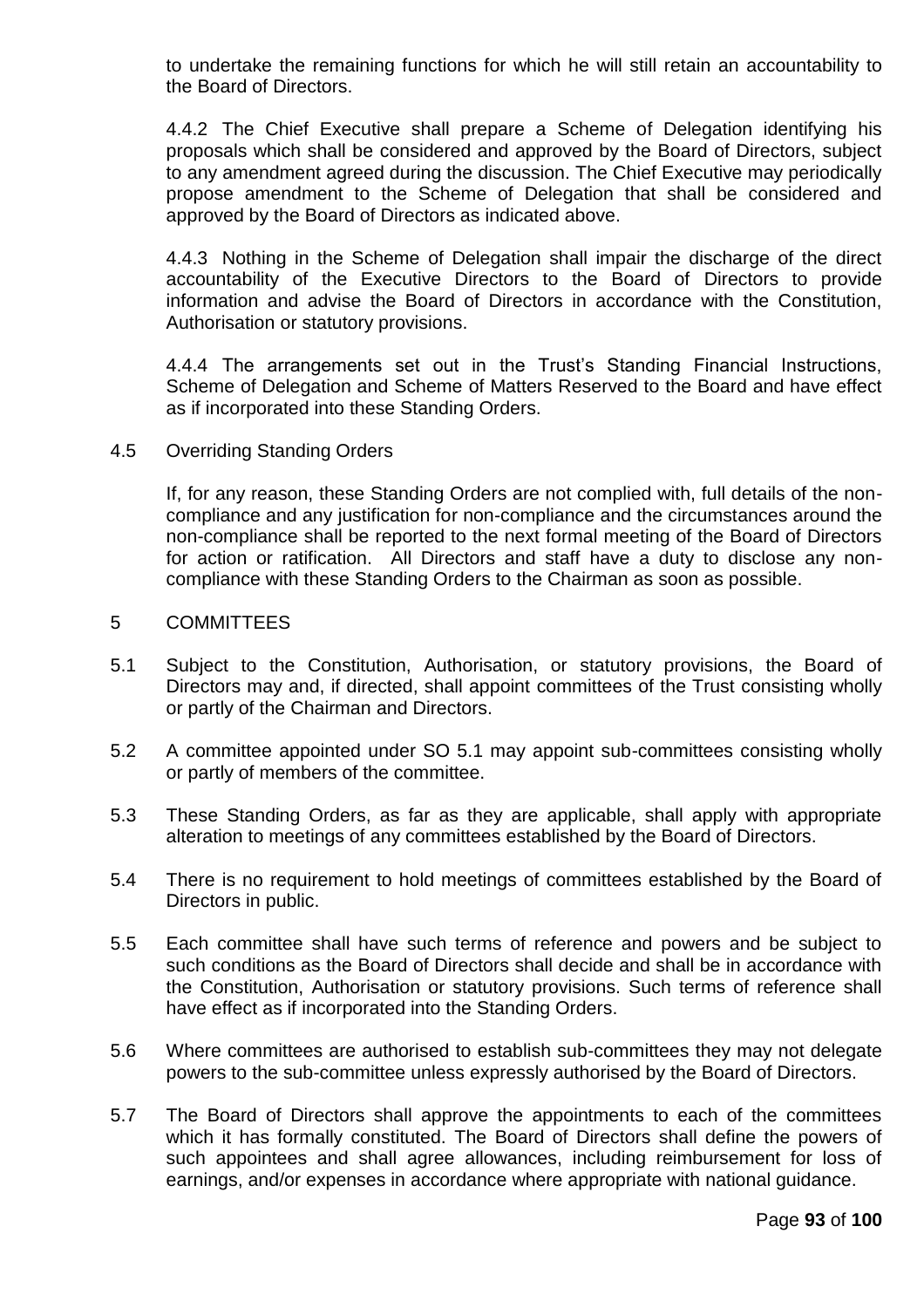- 5.8 Where the Board of Directors is required to appoint persons to a committee and/or to undertake statutory functions as required by Monitor, and where such appointments are to operate independently of the Board of Directors such appointment shall be made in accordance with the regulations.
- 5.9 The committees established by the Board of Directors are;
	- o Audit Committee
	- o Nominations Committee
	- o Remuneration Committee

In addition, the Board of Directors may also establish and/or remove subcommittees at a general meeting of the Board of Directors and agree to delegate powers to any such subcommittee to undertake work on behalf of the Board.

No one, other than the Committee Chairman and Committee Members is entitled to be present at a meeting of the Audit Committee, Nominations Committee or Remuneration Committee. However, other individuals may attend at the invitation of the Committee or as established by these Standing Orders.

### 6. DECLARATIONS AND REGISTER OF INTERESTS

6.1 Declaration of Interests

6.1.1 All existing Directors must declare interests annually. Any Directors appointed subsequently must do so on appointment. Interests which should be regarded as "relevant and material are":

- a) Directorships, including non-executive directorships, held in private or public limited companies (with the exception of dormant companies).
- b) Ownership or part-ownership by a Director, or any of his immediate family (including spouse, children, parents and grandparents), in private companies, businesses or consultancies currently in business with, or likely to do business with, the NHS.
- c) Majority or controlling shareholdings by a Director, or any of his immediate family (including spouse, children, parents and grandparents), in organisations currently in business with, or likely to do, business with, the NHS.
- d) A position of trust held in a charity or voluntary organisation in the field of health or social care.
- e) Any connection with voluntary or other organisations that contract for NHS Services.
- f) Research funding or grants that may be received as an individual or organisation relating to health or social care.
- g) Interests in pooled funds that are under separate management relating to health or social care.
- h) Any other commercial interest in the issue before the meeting.
- i) Ministerial appointments made by or on behalf of Ministers.
- j) Positions in elected public office, for example as a district or county councillor, MP or MEP.
- k) Public appointments, for example as a non-executive director of an NHS body or police authority.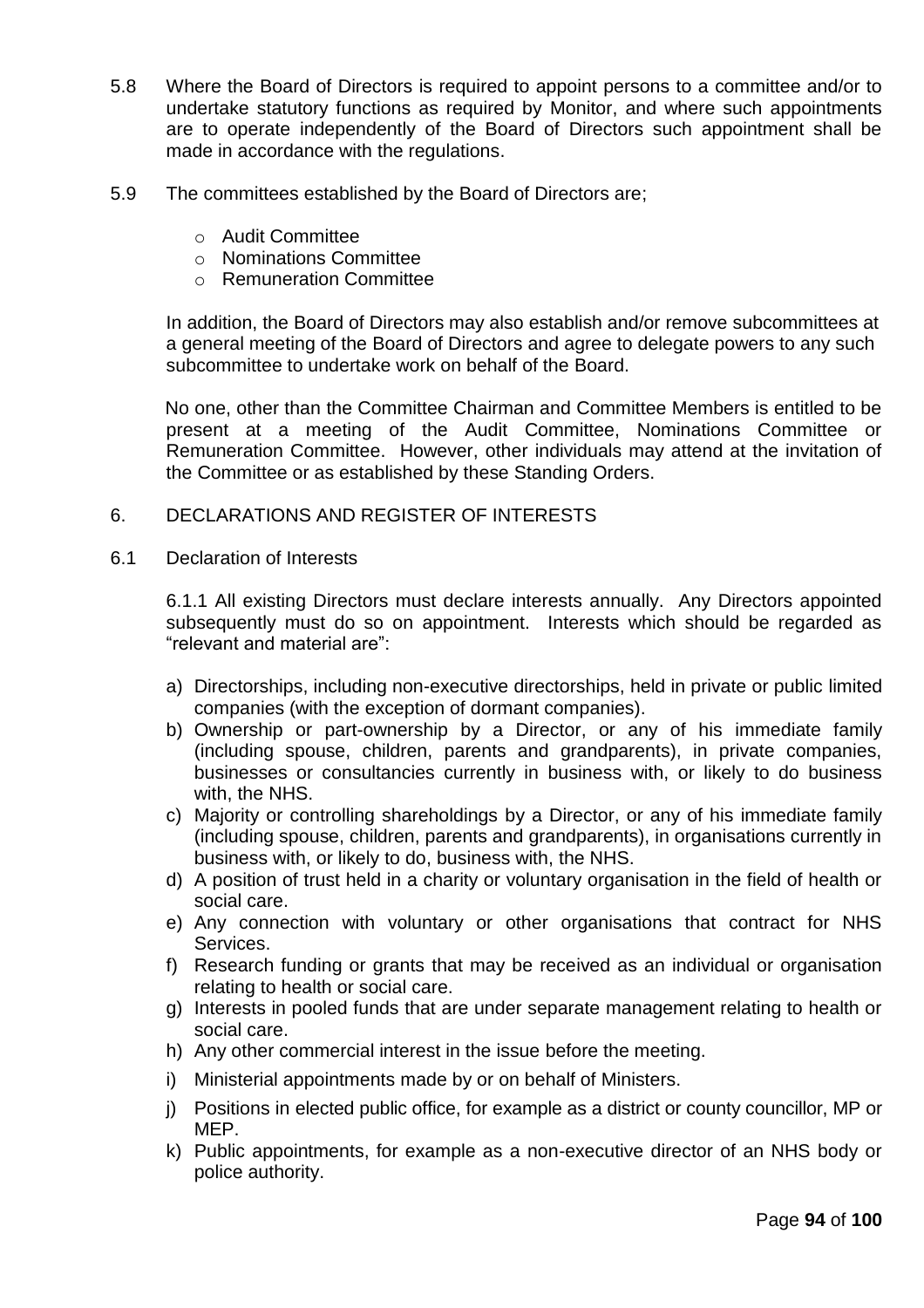6.1.2 At the time a Director's interests are declared, they should be recorded in the minutes. Any changes in interests should be declared at the next meeting of the Board of Directors following the change occurring.

6.1.3 Directorships of companies likely or possibly seeking to do business with the NHS should be published in the Trust's Annual Report. The information should be kept up to date for inclusion in succeeding annual reports.

6.1.4 During the course of a Board of Directors meeting, if a conflict of interest is established, the member of Board concerned should withdraw from the meeting and play no part in the relevant discussion or decision.

6.1.5 The interests of Directors' spouses and cohabiting partners should also be regarded as relevant and disclosable.

6.1.6 Directors have any doubt about the relevance of an interest, this should be discussed with the Chairman. The interests of spouses and cohabiting partners in professional partnerships including general practitioners should also be considered relevant and disclosable.

### 6.2 Register of Interests

6.2.1 A Register of Interests will be established to formally record the declarations of interests of Directors. In particular the Register will include details of all directorships and other relevant and material interests which have been declared by both Executive and Non-Executive Board members, as defined in Standing Order 6.1.1.

6.2.2 These details will be kept up to date by means of an annual review of the Register in which any changes to interests declared during the preceding twelve months will be incorporated.

6.2.3 Subject to contrary regulations being passed, the Register will be available for inspection by the public free of charge. The Trust Secretary will take reasonable steps to bring the existence of the Register to the attention of the local population and to publicise arrangements for viewing it.

6.2.4 Copies or extracts of the Register will be provided to members of the NHS Foundation Trust free of charge and within a reasonable time period of the request. A reasonable charge may be imposed on non-members for copies or extracts of the Register.

- 6.3. Exclusion of Chairman and Directors in proceedings on account of pecuniary interest
- 6.3.1 Definition of terms used in interpreting 'Pecuniary' interest

For the sake of clarity, the following definition of terms is to be used in interpreting this Standing Order:

"spouse" shall include any person who lives with another person in the same household (and any pecuniary interest of one spouse shall, if known to the other spouse, be deemed to be an interest of that other spouse);

"contract" shall include any proposed contract or other course of dealing.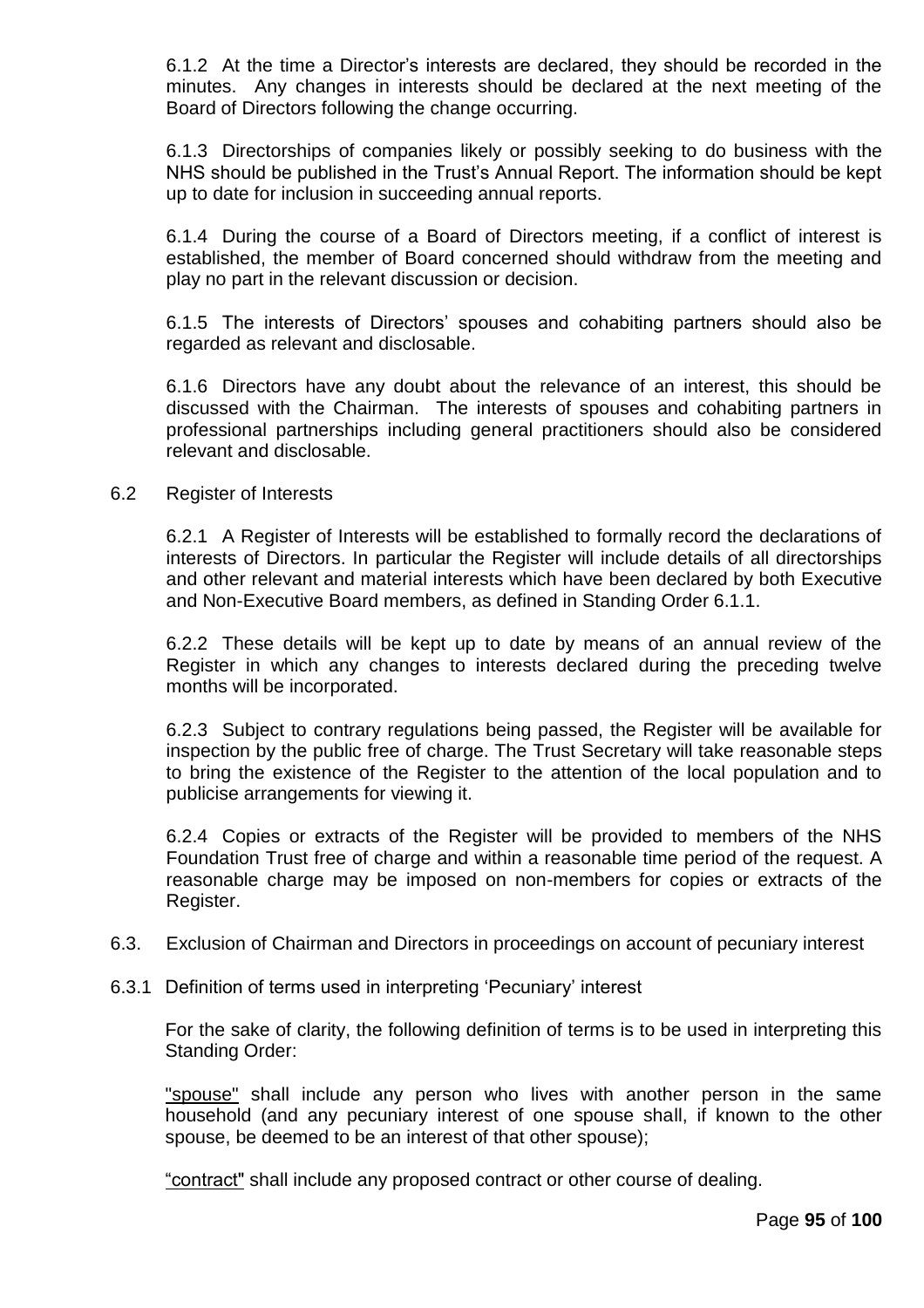## "Pecuniary interest"

Subject to the exceptions set out in this Standing Order, a person shall be treated as having an indirect pecuniary interest in a contract if:-

a) he, or a nominee of his, is a member of a company or other body (not being a public body), with which the contract is made, or to be made or which has a direct pecuniary interest in the same, or

b) he is a partner, associate or employee of any person with whom the contract is made or to be made or who has a direct pecuniary interest in the same.

6.3.2 Exception to Pecuniary interests

A person shall not be regarded as having a pecuniary interest in any contract if:-

a) neither he or any person connected with him has any beneficial interest in the securities of a company of which he or such person appears as a member, or

b) any interest that he or any person connected with him may have in the contract is so remote or insignificant that it cannot reasonably be regarded as likely to influence him in relation to considering or voting on that contract, or

c) those securities of any company in which he (or any person connected with him) has a beneficial interest do not exceed £5,000 in nominal value or one per cent of the total issued share capital of the company or of the relevant class of such capital, whichever is the less.

Provided however, that where paragraph (c) above applies the person shall nevertheless be obliged to disclose/declare their interest in accordance with Standing Order 7.1.2 2.

- 6.3.3 Exclusion in proceedings of the Trust Board
	- a) Subject to the following provisions of this Standing Order, if the Chairman or a member of the Board has any pecuniary interest, direct or indirect, in any contract, proposed contract or other matter and is present at a meeting of the Trust Board at which the contract or other matter is the subject of consideration, they shall at the meeting and as soon as practicable after its commencement disclose the fact and shall not take part in the consideration or discussion of the contract or other matter or vote on any question with respect to it.
	- b) The Trust Board may exclude the Chairman or a member of the Board from a meeting of the Board while any contract, proposed contract or other matter in which he/she has a pecuniary interest is under consideration.
	- c) Any remuneration, compensation or allowance payable in the course of their duty to the Chairman or a member of the Board shall not be treated as a pecuniary interest for the purpose of this Standing Order.
	- d) This Standing Order applies to a committee or sub-committee and to a joint committee or sub-committee as it applies to the Trust and applies to a member of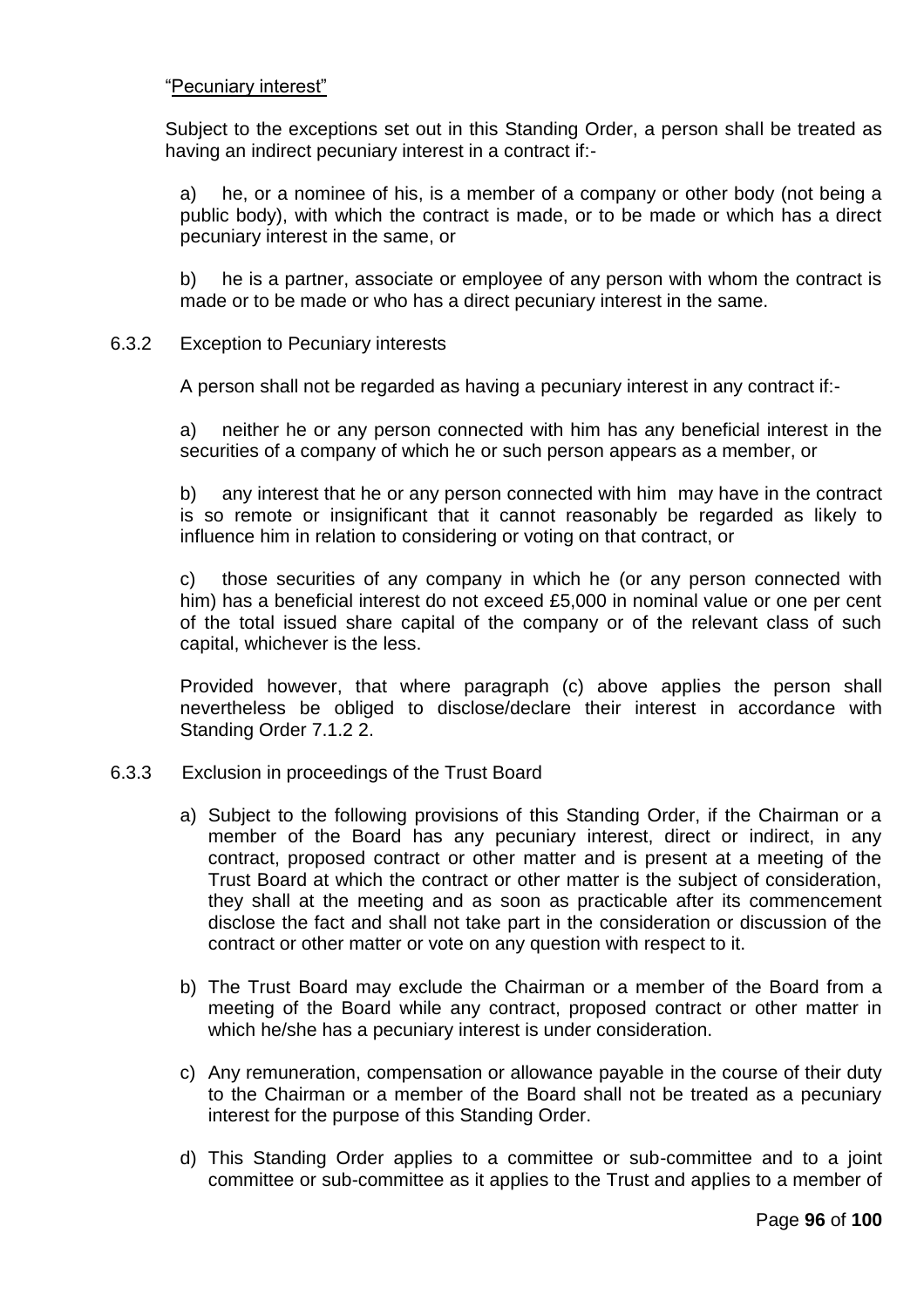any such committee or sub-committee (whether or not he is also a Director of the Trust) as it applies to a Director of the Trust.

### 7. STANDARDS OF BUSINESS CONDUCT POLICY

- 7.1 Directors should comply with the national guidance contained in HSG 1993/5 "Standards of Business Conduct for NHS Staff". This section of Standing Orders should be read in conjunction with this document.
- 7.2 Interest of Directors in Contracts

7.2.1 Any Director of officer of the Trust who comes to know that the Trust has entered into or proposes to enter into a contract in which he or any person connected with him has any pecuniary interest, direct or indirect, the Officer shall declare their interest by giving notice in writing of such fact to the Chief Executive or the Trust Secretary as soon as practicable.

7.2.2 A director of officer should also declare to the Chief Executive any other employment or business or other relationship of his, or of a cohabiting spouse, that conflicts, or might reasonably be predicted could conflict with the interests of the Trust.

7.3 Canvassing of, and Recommendations by, Directors in Relation to Appointments

7.3.1 Canvassing Directors or members of any Committee of the Board of Directors directly or indirectly for any appointment under the Trust shall disqualify the candidate for such appointment. The contents of this paragraph of the Standing Order shall be included in application forms or otherwise brought to the attention of candidates.

7.3.2 A Director shall not solicit for any person any appointment with the Trust or recommend any person for such appointment: but this Standing Order shall not preclude a Director from giving written testimonial of a candidate's ability, experience or character for submission to the Trust.

7.3.3 Informal discussions outside appointments panels or committees, whether solicited or unsolicited, should be declared to the panel or committee.

7.4 Relatives of Directors

7.4.1 Candidates for any staff appointment under the Trust shall, when making application, disclose in writing to the Trust whether they are related to any Director or the holder of any office under the Trust. Failure to disclose such a relationship shall disqualify a candidate and, if appointed, render him liable to instant dismissal.

7.4.2 Directors and officers of the Trust shall disclose to the Chief Executive any relationship with a candidate of whose candidature that Director or officer is aware. It shall be the duty of the Chief Executive to report to the Board of Directors any such disclosure made.

7.4.3 On appointment, (and prior to acceptance of an appointment in the case of Executive Directors) Directors and officers of the Trust should disclose to the Trust whether they are related to any other director or holder of any office in the Trust. Where such a relationship is disclosed, the Standing Order headed `Disability of Chairman and Directors in proceedings on account of pecuniary interest' shall apply.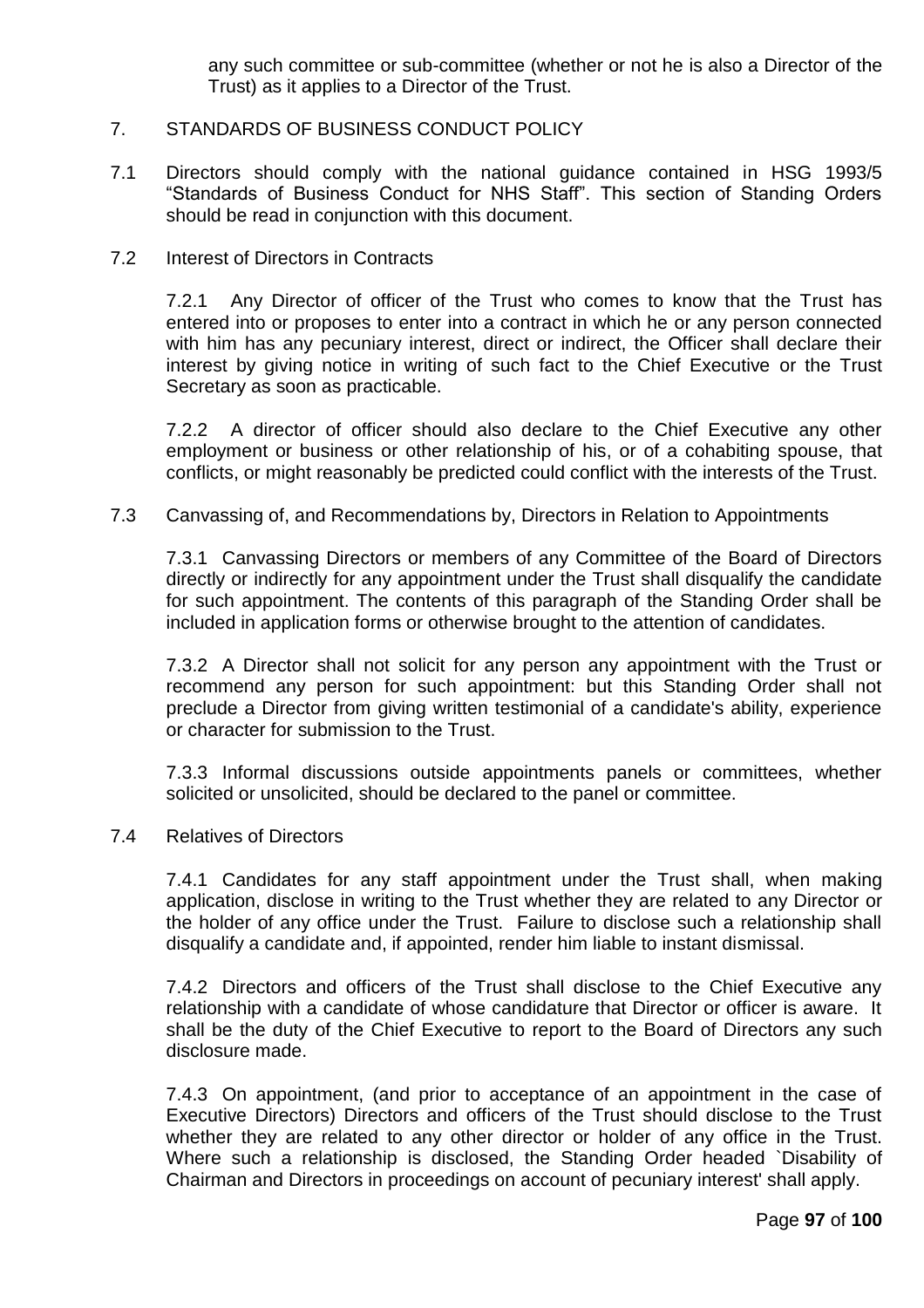# 8. CUSTODY OF SEAL AND SEALING OF DOCUMENTS

- 8.1 The Trust Seal shall be kept by the Trust Secretary in a secure place.
- 8.2 The Trust Seal shall not be affixed to any documents unless the sealing has been authorised by a resolution of the Board of Directors or of a committee thereof or where the Board of Directors has delegated its powers.
- 8.3 Before any building, engineering, property or capital document is sealed it must be approved and signed by the Director of Finance (or an officer nominated by him/her) and authorised and countersigned by the Chief Executive (or an officer nominated by him who shall not be within the originating directorate).
- 8.4 Register of Sealing

An entry of every sealing shall be made and numbered consecutively in a register provided for that purpose. The register shall include details of the date of sealing, the nature of the document and the persons who shall have approved and authorised the document and those who attested the seal. A report of all sealings shall be made to the Board of Directors at least quarterly and shall include details of the seal number, the description of the document and the date of sealing.

- 9. SIGNATURE OF DOCUMENTS
- 9.1 Where the signature of any document will be a necessary step in legal proceedings involving the Trust, it shall be signed by the Chief Executive, unless any enactment otherwise requires or authorises, or the Board of Directors shall have given the necessary authority to some other person for the purpose of such proceedings.
- 9.2 The Chief Executive or nominated officers shall be authorised, by resolution of the Board of Directors, to sign on behalf of the Trust any agreement or other document not requested to be executed as a deed, the subject matter of which has been approved by the Board of Directors or any committee, sub-committee or standing committee with delegated authority.
- 10 STANDING ORDERS
- 10.1 Suspension of Standing Orders

10.1.1 These Standing Orders may be suspended at any meeting of the Board of Directors (except where this would contravene any provision of the Constitution, Authorisation or statutory provisions) provided that at least two-thirds of the Board of Directors are present, including one Executive Director and one Non-Executive Director and that a majority of those present vote in favour of suspension.

10.1.2 A decision to suspend Standing Orders shall be recorded in the minutes of the meeting.

10.1.3 A separate record of matters discussed during the suspension of Standing Orders shall be made and shall be available to the Chairman and members of the Board of Directors.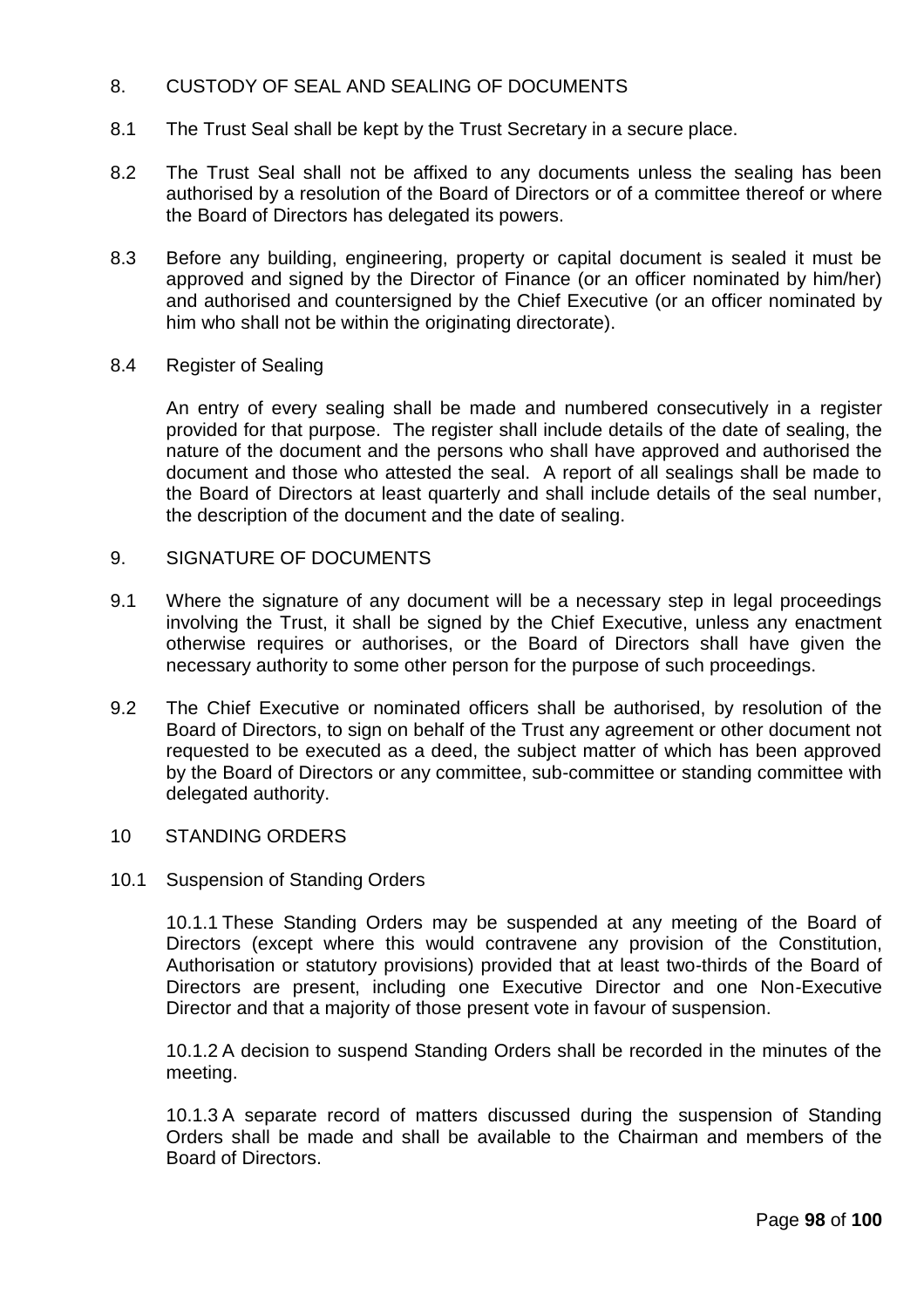10.1.4 No formal business may be transacted while Standing Orders are suspended.

10.1.5 The Audit Committee shall review every decision to suspend Standing Orders.

10.2 Variation and Amendment of Standing Orders

These Standing Orders shall be amended only if:

- a) a notice of motion has been given; and
- b) no fewer than half the total of the Non-Executive Directors vote in favour of amendment; and
- c) at least two-thirds of the Board members are present; and
- d) the variation proposed does not contravene anything in the Constitution, Authorisation or a statutory provision.
- 10.3 Standing Orders to be given to Directors and Officers

It is the duty of the Chief Executive to ensure that existing Directors and officers and all new appointees to the Board of Directors are notified of and understand their responsibilities within these Standing Orders, Standing Financial Instructions, the Scheme of Delegation and Scheme of Matters Reserved to the Board. Updated copies shall be issued to staff designated by the Chief Executive. New designated officers shall be informed in writing and shall receive copies where appropriate in Standing Orders.

10.4 Review of Standing Orders

These Standing Orders will be reviewed as and when necessary but at least every three years.